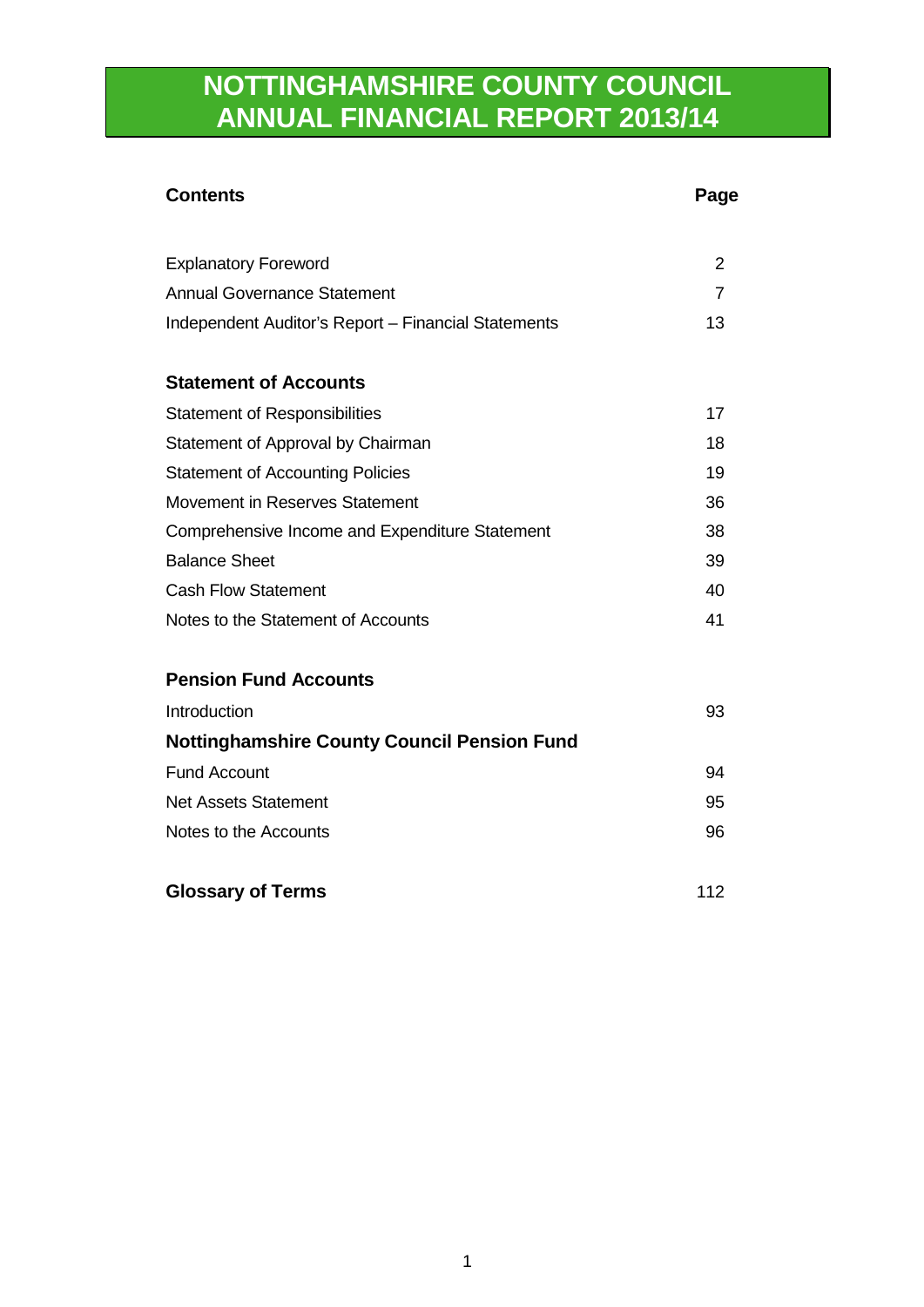### **EXPLANATORY FOREWORD**

- 1. The Authority's Statement of Accounts for the year 2013/14 is set out on the following pages. It is prepared in accordance with the Code of Practice on Local Authority Accounting in the United Kingdom 2013/14 (the Code) and the Service Reporting Code of Practice (SeRCOP), both issued by the Chartered Institute of Public Finance and Accountancy (CIPFA). The statements also comply with appropriate guidance notes issued by CIPFA covering International Financial Reporting Standards (IFRS), International Accounting Standards (IAS) and interpretations of the Standing Interpretations Committee (SIC) and IFRS Interpretations Committee (IFRIC) as they apply to local authorities.
- 2. This foreword gives a brief summary of the Authority's overall financial results for 2013/14. It also indicates the type of expenditure incurred and the ways in which money has been raised to pay for this.

#### **Revenue Expenditure**

3. The original budget estimated that there would be a £15.1 million contribution from General Fund balances. The final accounts show that there was a reduction of £13.0 million in balances.

|                                             | Original<br><b>Budget</b><br>£m | <b>Actual</b><br>£m | <b>Variance</b><br>from<br><b>Budget</b><br>£m |
|---------------------------------------------|---------------------------------|---------------------|------------------------------------------------|
| <b>INCOME</b>                               |                                 |                     |                                                |
| Income raised from taxation:                |                                 |                     |                                                |
| Precept Income (Council Tax)                | 274.0                           | 274.0               |                                                |
| Non Domestic Rate Income                    | 95.1                            | 95.1                |                                                |
| <b>Revenue Support Grant</b>                | 143.0                           | 143.0               |                                                |
|                                             | 512.1                           | 512.1               |                                                |
| <b>NET EXPENDITURE (inc appropriations)</b> | 527.2                           | 525.1               | (2.1)                                          |
| <b>Contribution (to)/from General</b>       |                                 |                     |                                                |
| <b>Fund Balances</b>                        | 15.1                            | 13.0                | (2.1                                           |

4. The main variations to net expenditure were:

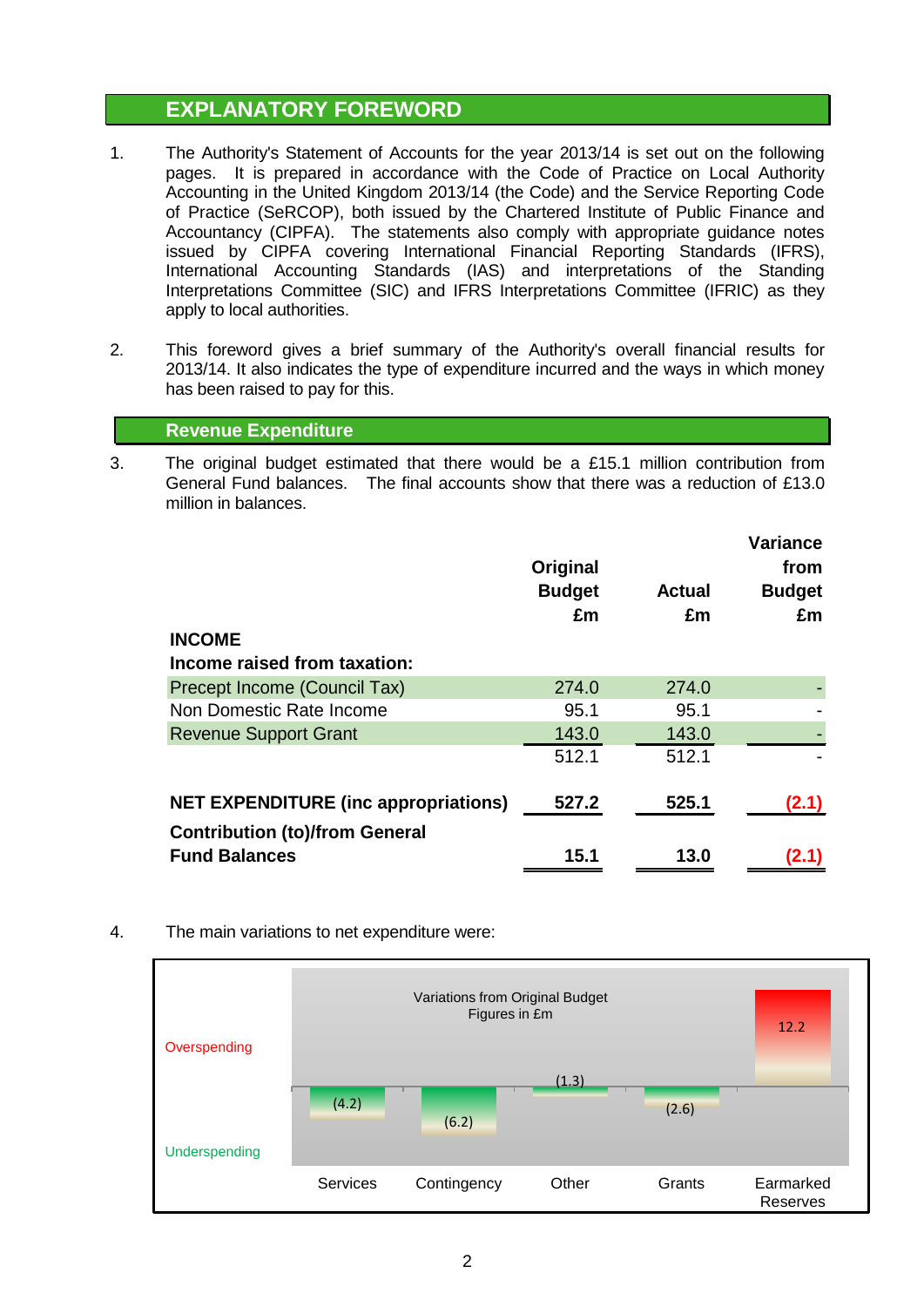|                                                  | £m    | £m                |
|--------------------------------------------------|-------|-------------------|
| Areas where non-schools expenditure was reduced: |       |                   |
| Underspending on services                        | (4.2) |                   |
| Contingency                                      | (6.2) |                   |
| Other                                            | (1.3) |                   |
|                                                  |       |                   |
| Areas where non-schools income increased:        |       |                   |
| Grants                                           | (2.6) |                   |
|                                                  |       | (14.3)            |
|                                                  |       |                   |
| Movement on reserves created from items above:   |       |                   |
| Improvement Programme                            | 1.7   |                   |
| Capital Projects                                 | 3.0   |                   |
| <b>Corporate Redundancy</b>                      | 3.1   |                   |
| Net Other                                        | 4.4   |                   |
|                                                  |       | 12.2 <sub>2</sub> |
|                                                  |       |                   |

In addition, the Schools Statutory Reserve has increased by £3.3 million.

5. The following table shows the position on the various balances and available reserves held by the Authority and usable for revenue purposes.

|                                   | 31 March 13 | <b>Movement</b><br>during year | <b>31 March 14</b> |
|-----------------------------------|-------------|--------------------------------|--------------------|
|                                   | £m          | £m                             | £m                 |
| <b>General Fund Balances</b>      | 42.1        | (13.0)                         | 29.1               |
| Insurance reserve                 | 10.4        | 0.4                            | 10.8               |
| <b>Schools Statutory Reserve</b>  | 33.0        | 3.3                            | 36.3               |
| Reserves:                         |             |                                |                    |
| <b>Trading Organisations</b>      | 3.5         | (0.8)                          | 2.7                |
| <b>Earmarked for Services</b>     | 38.7        | 9.5                            | 48.2               |
| <b>Earmarked Reserves</b>         | 5.0         | (1.6)                          | 3.4                |
| <b>Capital Projects</b>           | 30.1        | (8.8)                          | 21.3               |
| <b>NDR Pool Reserve</b>           |             | 0.2                            | 0.2                |
| <b>East Leake Schools PFI</b>     | 3.0         | 0.1                            | 3.1                |
| <b>Bassetlaw Schools PFI</b>      | 0.9         | (0.3)                          | 0.6                |
| <b>Waste PFI</b>                  | 28.3        | 0.4                            | 28.7               |
| Corporate Pay Review Reserve      | 6.7         | (5.9)                          | 0.8                |
| <b>Improvement Programme</b>      | 11.4        | (8.4)                          | 3.0                |
| Corporate Redundancy Reserve      | 5.9         | 4.2                            | 10.1               |
| <b>Strategic Development Fund</b> |             | 9.0                            | 9.0                |
| Lifecycle Maintenance             | 4.2         | (4.2)                          |                    |
|                                   | 223.2       | (15.9)                         | 207.3              |

6. The gross revenue cost of Authority services was £1,139.7 million in 2013/14. The analysis by type of expenditure is:

|                                             | Amount<br>£m   | <b>Proportion</b><br>$\%$ |
|---------------------------------------------|----------------|---------------------------|
| Employees:                                  |                |                           |
| <b>Teachers and Lecturers</b>               | 145.7          | 12.8                      |
| <b>Other Employees</b>                      | 286.6          | 25.1                      |
| Other Running Costs                         | 665.6          | 58.4                      |
| Capital Charges to service revenue accounts | 41.8           | 3.7                       |
|                                             | <u>1.139.7</u> | <u>100.0</u>              |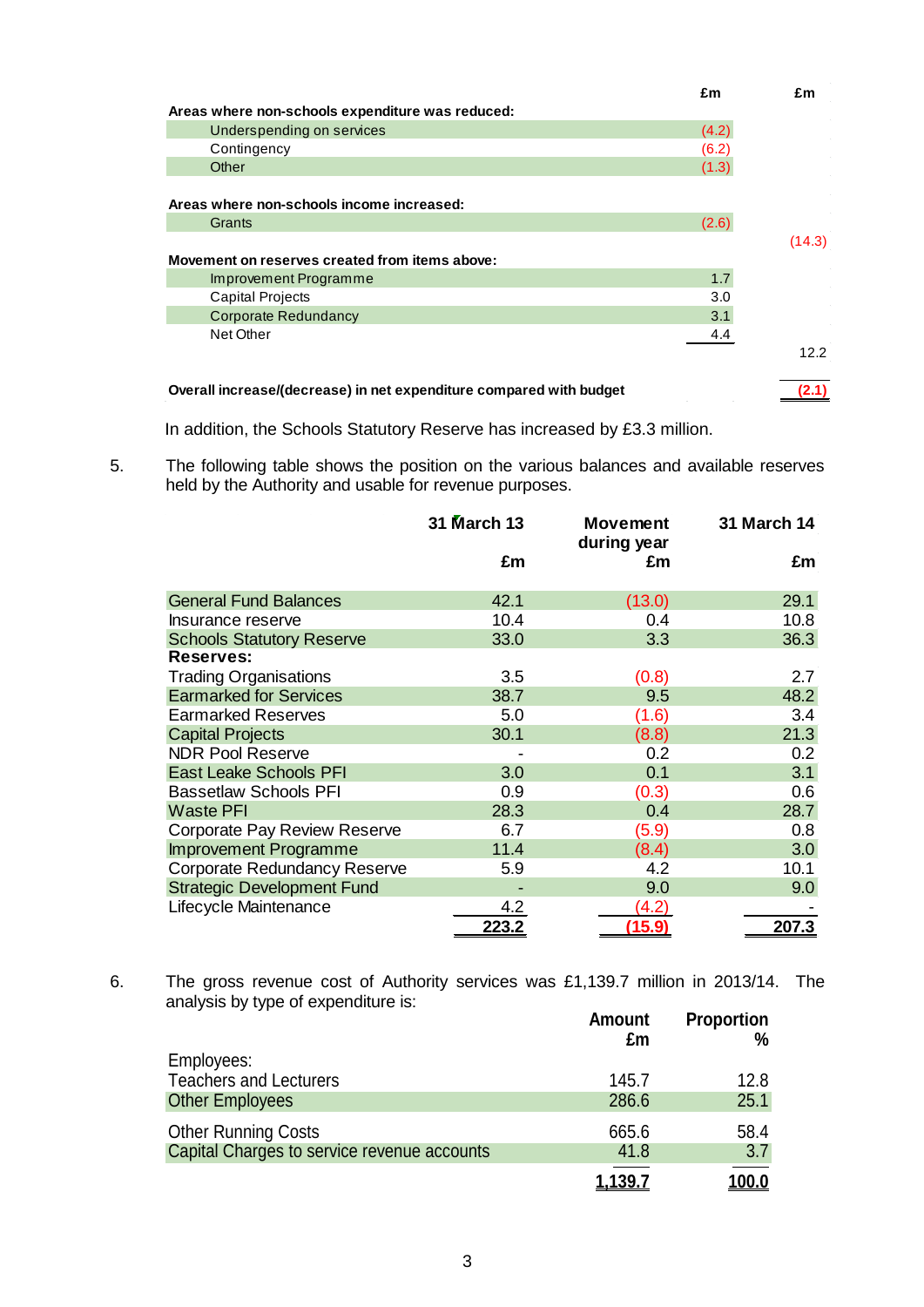- 7. The Authority's Medium Term Financial Strategy (MTFS) has identified the need for further significant savings over the next four years. Budget reductions of £81.5 million were approved in February 2014 with a further £77.3 million required by 2017/18. All savings projects, including departmental and cross-cutting projects in areas such as procurement, business systems, rationalisation of property and staffing structures, will continue to be monitored.
- 8. The Health and Social Care Bill (January 2011) transferred Public Health functions to the Authority with effect from 1 April 2013. Services are funded by ring-fenced grant (£35.1m in 2013/14).
- 9. The methods of financing the gross revenue cost of services are shown in the following table:

|                                                | £m    | <b>Amount Proportion</b><br>$\%$ |
|------------------------------------------------|-------|----------------------------------|
| Specific Revenue Grants paid to County Council | 416.1 | 36.5                             |
| Fees and Charges etc.                          | 153.8 | 13.5                             |
|                                                | 569.9 | 50.0                             |
| Council Tax, National Non-Domestic Rate,       |       |                                  |
| RSG and general revenue grants                 | 545.3 | 47.8                             |
| Interest and Investment Income                 | 0.7   | 0.1                              |
| Other Items                                    | 23.8  | 2.1                              |
|                                                |       |                                  |

#### **Capital Expenditure and Financing**

- 10. The Authority's capital expenditure in 2013/14 was £112.9 million including amounts counted as capital expenditure for control purposes. The external capital financing costs amounted to £32.1million, which included interest on PFI schemes.
- 11. At 31 March 2014, the insured value of the Authority's buildings was £1,677 million. This sum excludes the considerable investment in roads and other infrastructure works that has taken place over the years. In addition, the Authority owns approximately 4,106 hectares of land. The net book value of property, plant and equipment was £1,184 million.
- 12. The Authority's borrowings, used to finance the past acquisitions of assets, were £487.1 million at 31 March 2014. This includes long term borrowings, loans to be repaid within one year, deferred liabilities and finance leases related to PFI schemes. The Authority makes use of financial instruments called Lenders' Option Borrowers' Option (LOBOs) which offer attractive borrowing rates of interest as well as greater flexibility. At 31 March 2014 the amount owed of these type of borrowings was £100.0 million.
- 13. The Authority has entered into Private Finance Initiative (PFI) partnerships. The major schemes are as follows:
	- The provision of schools at East Leake. Service commenced during 2003/04
	- The provision of schools and leisure facilities in Bassetlaw which commenced during 2007/08
	- Waste recycling and energy recovery facilities. The waste recycling facility became operational in 2007/08.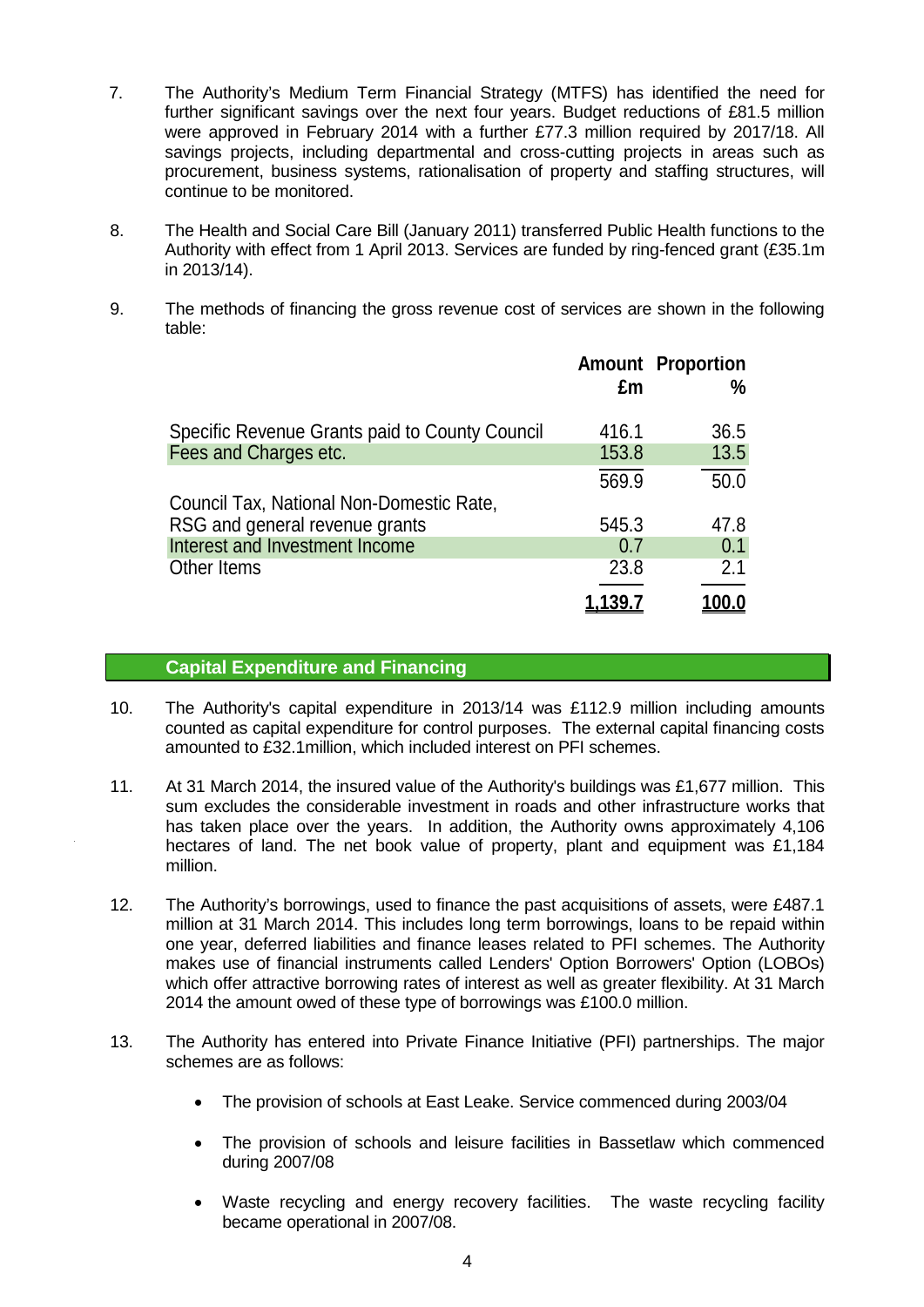Further details of all PFI contracts are set out in Note 34 to the Accounts.

#### **Explanation of the Statements**

#### 14. **Annual Governance Statement**

Alongside the Statement of Accounts the Authority publishes an Annual Governance Statement which sets out the Authority's responsibility for internal control and describes both the purpose of internal control and the internal control environment. The Statement also summarises the Authority's review of the effectiveness of internal control and highlights significant internal control issues and the actions to be taken in order to address these.

#### 15. **Other Statements**

The Statement of Accounts is supported by the Statement of Responsibilities, the Statement of Accounting Policies and the Notes which follow the core financial statements. In addition, the Authority publishes the Pension Fund Accounts and there is a glossary of financial terms.

#### 16. **Movement in Reserves Statement**

This statement shows the movement in the year on the different reserves held by the Authority, analysed into usable reserves (i.e. those that can be applied to fund expenditure or reduce local taxation) and unusable reserves. The Surplus / Deficit on the Provision of Services line shows the true economic cost of providing the Authority's services, more details of which are shown in the Comprehensive Income and Expenditure Statement. These are different from the statutory amounts required to be charged to the General Fund Balance for Council Tax setting purposes. The Net Increase /Decrease before Transfers to Earmarked Reserves line shows the statutory General Fund Balance before any discretionary transfers to or from earmarked reserves undertaken by the Authority.

#### 17. **Comprehensive Income and Expenditure Statement**

This statement shows the accounting cost in the year of providing services in accordance with generally accepted accounting practices, rather than the amount to be funded from taxation. Authorities raise taxation to cover expenditure in accordance with regulations; this may be different from the accounting cost. The taxation position is shown in the Movement in Reserves Statement.

#### 18. **Balance Sheet**

The Balance Sheet shows the value as at the Balance Sheet date of the assets and liabilities recognised by the Authority. The net assets of the Authority (assets less liabilities) are matched by the reserves held by the Authority. Reserves are reported in two categories. The first category of reserves is usable reserves, i.e. those reserves that the Authority may use to provide services, subject to the need to maintain a prudent level of reserves and any statutory limitations on their use (for example the Capital Receipts Reserve that may only be used to fund capital expenditure or reduce the Authority's Capital Financing Requirement). The second category of reserves is that which the Authority is not able to use to provide services. This category of reserves includes reserves that hold unrealised gains and losses (for example the Revaluation Reserve), where amounts would only become available to provide services if the assets were sold; and reserves that hold timing differences shown in the Movement in Reserves Statement line 'Adjustments between accounting basis and funding basis under regulation'.

#### 19. **Cash Flow Statement**

The Cash Flow Statement shows the changes in cash and cash equivalents of the Authority during the reporting period. The statement shows how the Authority generates and uses cash and cash equivalents by classifying cash flows as operating, investing and financing activities. The amount of net cash flows arising from operating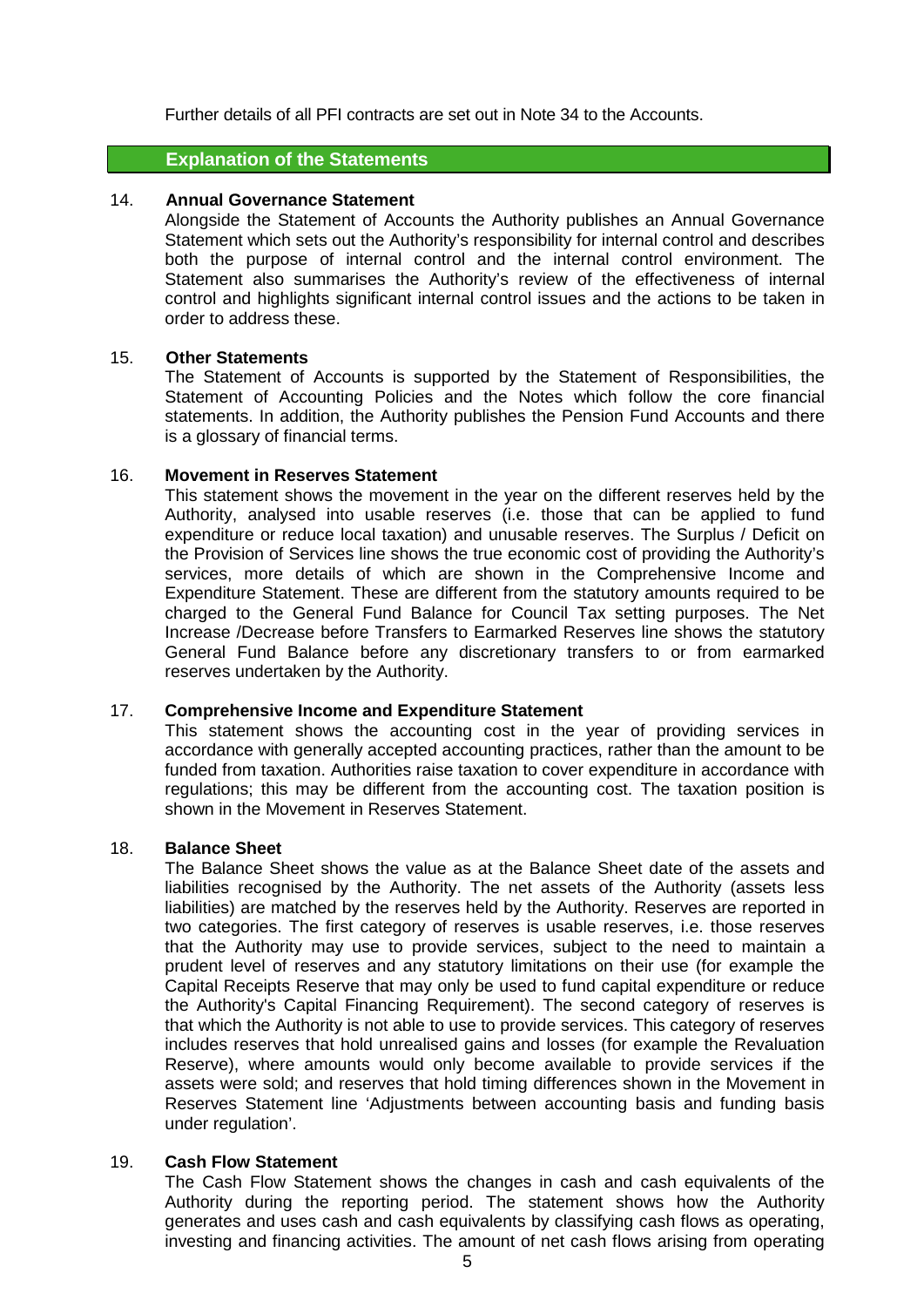activities is a key indicator of the extent to which the operations of the Authority are funded by way of taxation and grant income or from the recipients of services provided by the Authority. Investing activities represent the extent to which cash outflows have been made for resources which are intended to contribute to the Authority's future service delivery. Cash flows arising from financing activities are useful in predicting claims on future cash flows by providers of capital (i.e. borrowing) to the Authority.

#### 20. **Pension Fund Accounts**

This Statement shows the income and expenditure relating to the Local Government Pension Scheme (LGPS) administered by Nottinghamshire County Council.

#### 21. **Pension Net Assets Statement**

This Statement shows the net current assets and liabilities arising from the operation of the Authority's Pension Scheme (LGPS). This Statement does not take account of liabilities to pay pensions and other benefits after the period end. Such liabilities are shown in the Balance Sheet.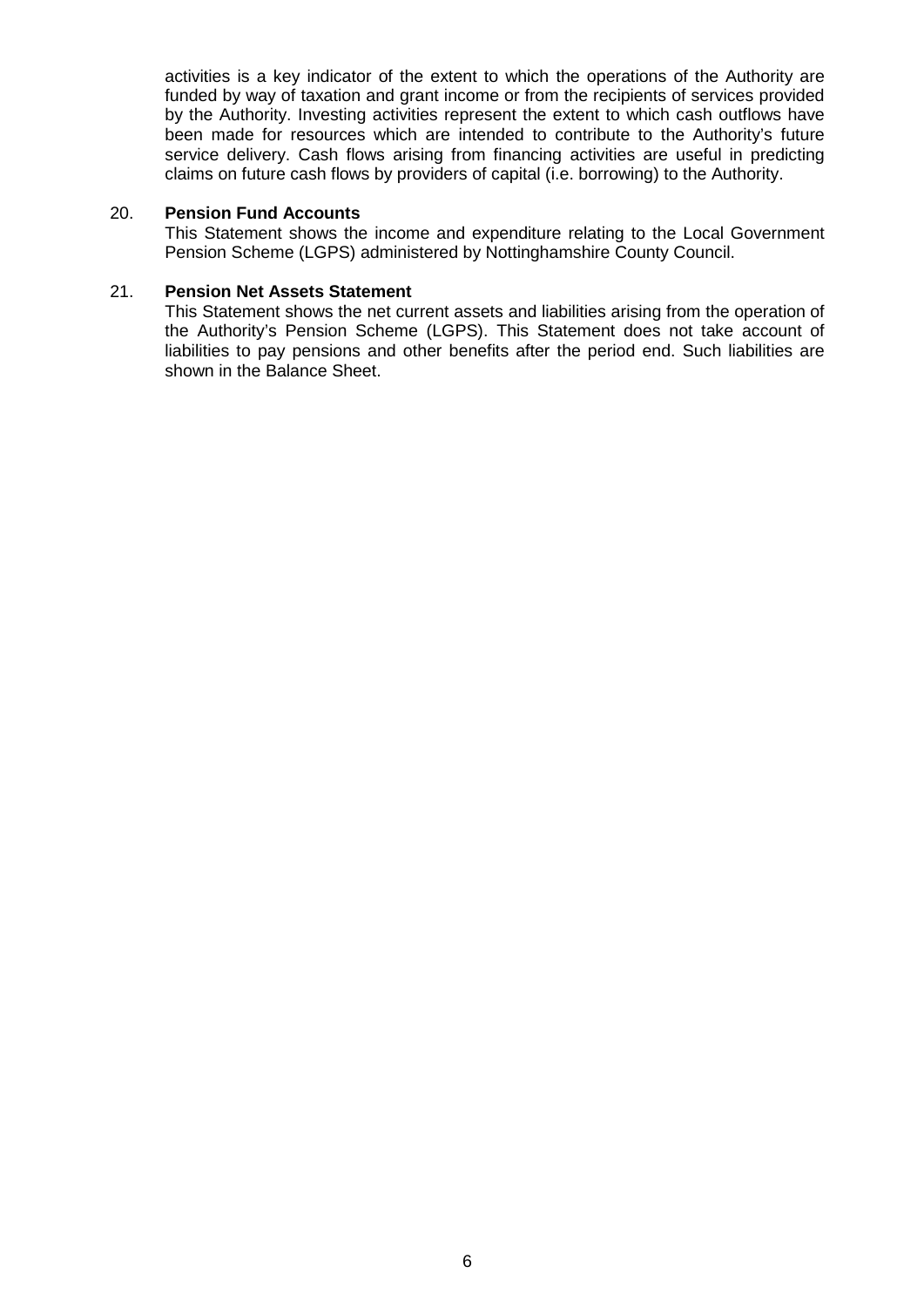### **ANNUAL GOVERNANCE STATEMENT**

#### **1. Scope of Responsibility**

Nottinghamshire County Council is responsible for ensuring that its business is conducted in accordance with the law and proper standards. Public money must be safeguarded and properly accounted for, and used economically, efficiently and effectively. The Authority has a duty under the Local Government Act 1999 to make arrangements to secure continuous improvement in the way in which its functions are exercised, having regard to a combination of economy, efficiency and effectiveness. The Localism Act 2011 has, among other things, established a general power of competence for local authorities.

In discharging this overall responsibility, the County Council is responsible for putting in place proper arrangements for the governance of its affairs, facilitating the effective exercise of its functions, including the arrangements for the management of risk.

This statement meets the requirements of regulation 4 of the Accounts and Audit Regulations (England) 2011 in relation to the publication of an annual governance statement.

#### **2. The Purpose of the Governance Framework**

The governance framework comprises the culture, values and duties of the Authority, supported by the systems and processes put in place to provide assurance that the culture, values and duties are complied with in practice. The Authority uses this framework to direct and control its work and ensure that it engages with, leads, and accounts to the community it serves. The framework enables the Authority to provide assurance over the achievement of its strategic objectives and to consider whether those objectives have led to the delivery of appropriate cost-effective services within the existing legal framework.

The system of internal control is a significant part of that framework and is designed to manage risk to a reasonable level. It cannot eliminate all risk of failure to achieve aims and objectives and can therefore only provide reasonable and not absolute assurance of effectiveness. The system of internal control is based on an ongoing process designed to identify and prioritise the risks to the achievement of the Authority's aims and objectives, to evaluate the likelihood of those risks being realised and the impact should they be realised, and to manage them efficiently, effectively and economically.

The governance framework has been in place at the County Council for the year ended 31 March 2014 and up to the date of approval of the Statement of Accounts.

#### **3. The Governance Framework**

The Authority's governance framework comprises many systems and processes including the arrangements for:

a) Identifying and communicating the Authority's vision of its purpose and intended outcomes for citizens and services users.

The Council has recently agreed a new Strategic Plan for the period from 2014 to 2018. The Plan:-

- Provides a clear statement of the Authority's vision, priorities and values, together with a commitment to treat people fairly, provide value for money and to work together with our partners and residents.
- Enables agreed political objectives and statutory requirements to drive the Authority's activities.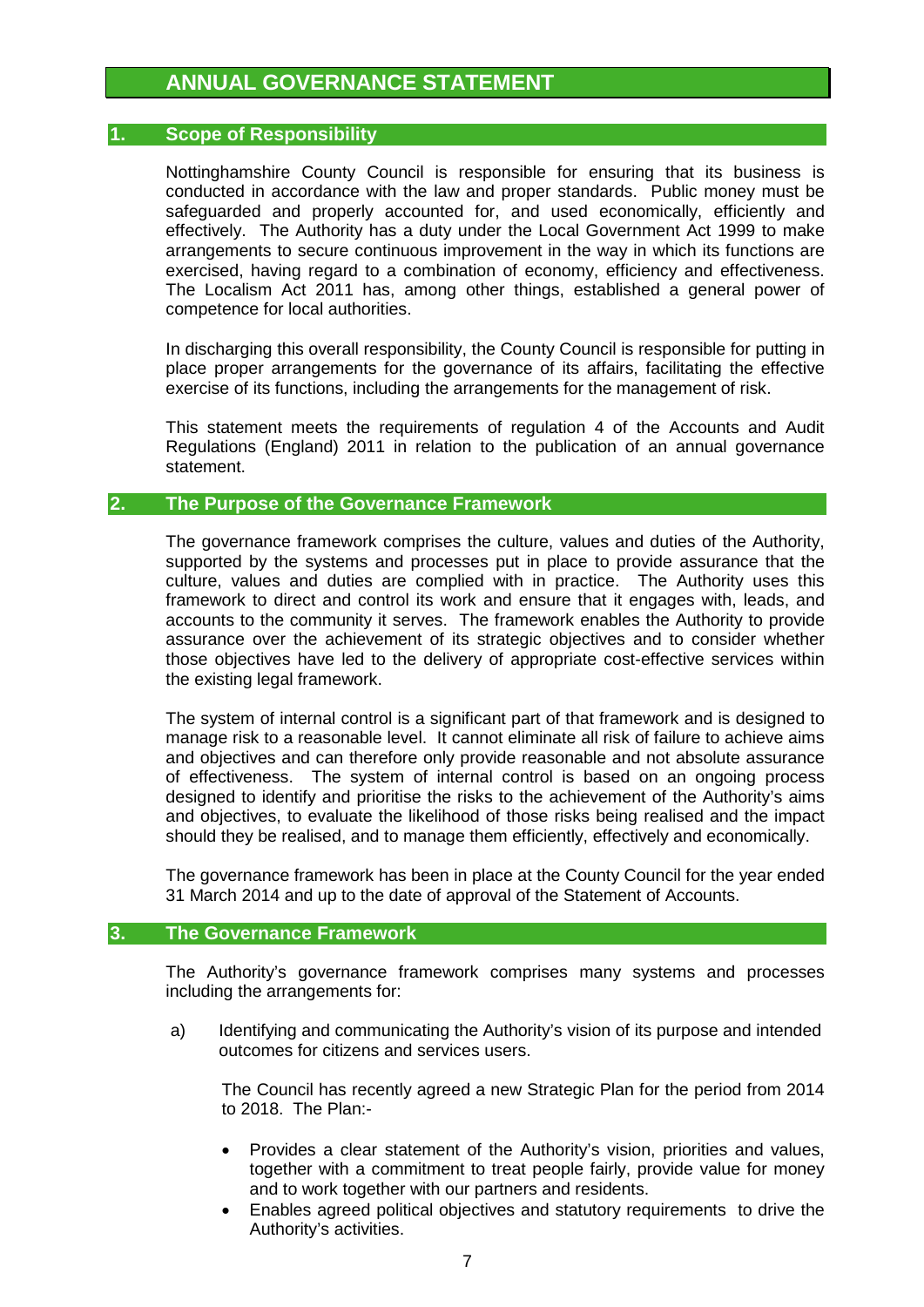- Enables the communication of the Authority's priorities to the community of Nottinghamshire, partner organisations and staff.
- Provides a broad framework of objectives and performance indicators, to ensure effective performance management.

The performance indicators used to monitor its delivery and the key actions undertaken to deliver the priorities are reviewed and refreshed each year to ensure they remain achievable and appropriate.

Each year the Authority approves the annual budget and capital programme which includes an update of the Medium Term Financial Strategy. The Medium Term Financial Strategy is the financial plan which underpins the Strategic Plan.

b) Reviewing the Authority's vision and its implications for the Authority's governance arrangements

The Strategic Plan provides the basis for future corporate and service planning over the period 2014 to 2018. Progress on the Authority's achievements is assessed by the monitoring of agreed key actions and meeting performance indicator targets. Progress across the whole plan is reported quarterly to the Corporate Leadership Team to enable performance to be managed. The Corporate Leadership Team also review performance risks on a monthly basis. The Authority has developed a strategic management framework which sets out in detail the individual factors that are required to manage performance and how they work together in the Authority. The framework has been developed and approved by the Corporate Leadership Team and reported to Policy Committee and a supporting Annual Delivery Plan was approved on 2 April 2014.

c) Measuring the quality of services for users, ensuring that they are delivered in accordance with the Authority's objectives and ensuring that they represent the best use of resources.

The Authority carried out extensive budget consultations in preparing the 2014/15 budget. A Citizens Panel, 'Nottinghamshire Listens', made up of approximately 6,000 people is in place and has been used to engage with citizens throughout the County on a wide range of issues. Progress towards delivering the Strategic Plan's priorities and objectives is monitored quarterly and reported to Policy Committee.

d) Defining and documenting the roles and responsibilities of the executive, nonexecutive, scrutiny and officer functions, with clear delegation arrangements and protocols for effective communication.

The Head of Paid Service is responsible for reporting to Full Council on the manner in which the discharge of the Council's functions is co-ordinated, the number and grade of officers required for the discharge of functions and the organisation of officers.

The Monitoring Officer is responsible for maintaining the Constitution, ensuring it is available for inspection and making minor changes as a result of any restructuring. The Monitoring Officer is also responsible for ensuring the lawfulness and fairness of decision making; this includes responsibility, after consulting with the Head of Paid Service and Chief Finance Officer, to report to Full Council if they consider that any proposal, decision or omission would give rise to unlawfulness or maladministration. The Monitoring Officer is responsible for contributing to the promotion and maintenance of high standards of conduct. The Constitution sets out how decisions are made and the procedures followed to ensure that these are efficient, transparent and accountable to local people. There was a significant change in the Authority's constitution in 2012, with a move to a committee system of decision making. The Authority established service committees for each of the key areas of service, in addition to an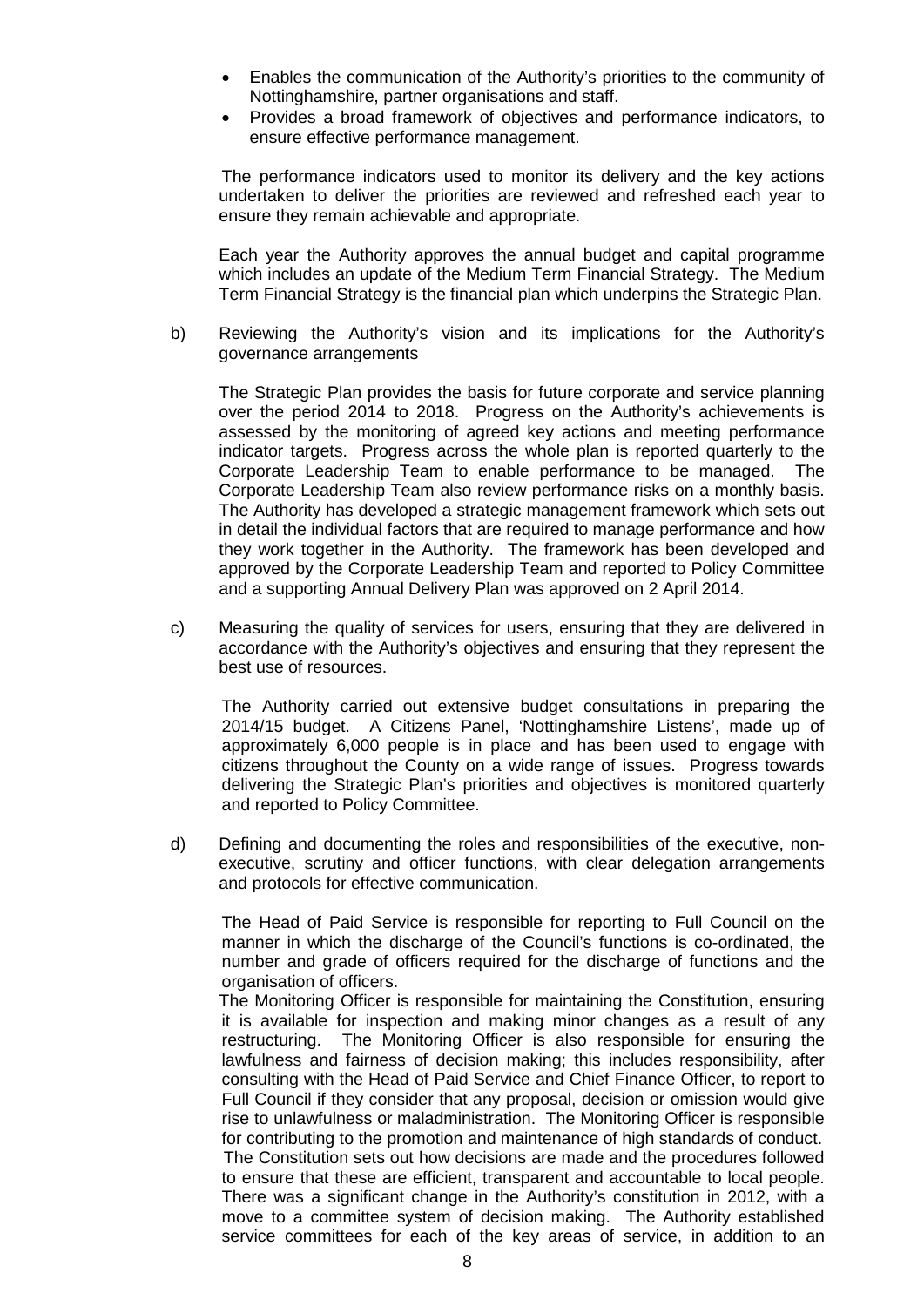overarching Policy Committee and Full Council. The Constitution is under continuous review and a number of changes have been made during 2013/14 to keep it relevant; the most recent changes became effective in March 2014.

e) Developing, communicating and embedding codes of conduct, defining the standards of behaviour for Members and staff.

Codes of Conduct, for both Members and staff, are contained within the Constitution together with the Code on Member and Officer Relationships. The Constitution is posted on the Council's website. The Authority's Standards Committee was dis-continued as part of the new committee system, with the functions of the Committee passing to other committees. In January 2014, a new Conduct Committee was approved by Full Council with terms of reference and a Procedure for Dealing with Conduct Allegations agreed in February 2014. The Procedure commits the Council to promoting and maintaining high standards of conduct by all Councillors and Co-opted Members.

f) Reviewing and updating standing orders, standing financial instructions, a scheme of delegation and supporting procedure notes/manuals, which clearly define how decisions are taken and the processes and controls required to manage risks.

The Monitoring Officer is responsible for keeping the Constitution under review and reporting any proposed amendments to Council. The most recent review was in March 2014. The Authority's Risk Register is reviewed at each of the five meetings a year of the Risk, Safety and Emergency Management Board to determine whether additional steps are required to mitigate key risks.

g) Ensuring the Authority's financial management arrangements conform with the governance requirements of the CIPFA Statement on the Role of The Chief Financial Officer in Local Government

The Statement sets out the five principles that need to be met, to ensure that the Chief Financial Officer can carry out the role effectively. The principles are that the Chief Financial Officer:-

- Is a key member of the Leadership Team
- Must be actively involved in all material business decisions
- Must lead the promotion and delivery of good financial management
- Must lead and direct a finance function that is resourced to be fit for purpose
- Must be professionally qualified and suitably experienced.

The Chief Financial Officer for the Authority is the Service Director – Finance and Procurement. This post reports to the Corporate Director for Environment and Resources who is a member of the Leadership Team. The Chief Financial Officer is also a member of the Leadership Team, ensuring involvement in material business decisions. The Authority has set up the Business Support Centre which manages financial transactions on behalf of the Authority, including payroll, pensions and income transactions. As the Business Support Centre does not report to the Chief Financial Officer, controls have been established to ensure that the Chief Financial Officer can secure the promotion and delivery of good financial management in these areas. The Chief Financial Officer is professionally qualified and has experience from a range of organisations. A regular report on the Council's financial position is reported to the Finance and Property Committee.

h) Undertaking the core functions of an audit committee, as identified in CIPFA's Audit Committees – Practical Guidance for Local Authorities.

A self-assessment of compliance with the new Public Sector Internal Audit Standards was completed during 2013/14 and the results reported to the Audit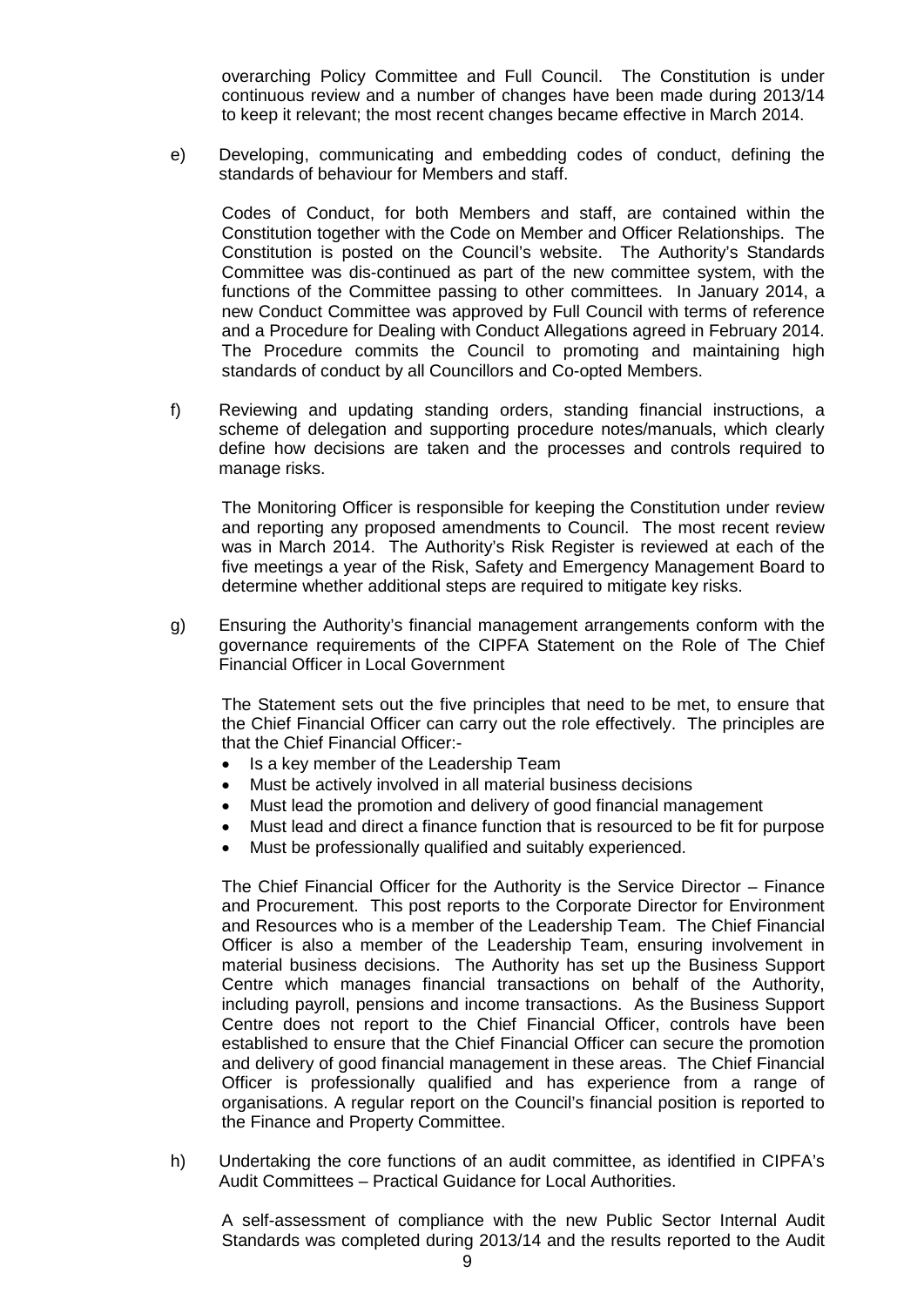Committee. A Quality Assurance and Improvement Programme has been agreed to address the identified issues. The core functions relate to the review of Internal and External Audit work, the effectiveness of the Authority's control environment, the review of the annual assurance statement and the review of the financial statements. These functions are covered by the Audit Committee.

i) Ensuring compliance with relevant laws and regulations, internal policies and procedures, and that expenditure is lawful.

The Monitoring Officer is responsible, after consultation, for reporting to the relevant committee or Council if it is considered that any proposal, decision or omission would give rise to unlawfulness. In addition, Constitutional Comments are contained in reports to Council and Committees to advise on compliance with the policy framework and the Constitution. The Service Director - Finance and Procurement also has a responsibility to highlight any proposal, decision or course of action which will involve any unlawful expenditure. The External Auditors also carry out an external audit of the Council's accounts.

j) Whistle-blowing and receiving and investigating complaints from the public.

The Authority's Whistleblowing Policy was reviewed by Policy Committee in December 2013 and revised to reflect changes in legislation. The Authority's complaints procedure is well established and is monitored by the Policy Committee. The Policy Committee receives an annual report on the discharge of the Authority's duties under the Whistleblowing Policy.

k) Identifying the development needs of members and senior officers in relation to their strategic roles, supported by appropriate training.

During 2013/14 the member development programme continued to respond to changing national and local policy. Elections were held in May 2013 resulting in a number of new Members being elected. A comprehensive induction programme was completed to provide information and briefings on a range of issues to new and returning Members. All officers, including senior officers, are subject to annual Performance and Development Reviews. These reviews specifically identify and monitor development and training needs in relation to the individual employee's role. The Performance and Development Reviews also sets out a detailed Competency Framework which sets out the observable skill levels and behaviours required of every employee at each tier of the organisation.

l) Establishing clear channels of communication with all sections of the community and other stakeholders, ensuring accountability and encouraging open consultation.

Communication channels are currently being developed to provide more on-line services, whilst reducing the costs of printing and delivering newspapers. The Authority's new resident magazine, County Life, was produced in April 2014. The Budget Challenge consultation was launched in November 2013. Over 38,000 responses were received and members listened carefully to the views expressed in the consultation and have sought to ensure that, wherever possible, resources are aligned to strategic priorities with a number of proposals being amended as a result. The Authority has a digital development plan with communication channels including website, Twitter and Facebook.

m) Incorporating good governance arrangements in respect of partnerships and other group working as identified by the Audit Commission's report on the governance of partnerships, and reflecting these in the Authority's overall governance arrangements.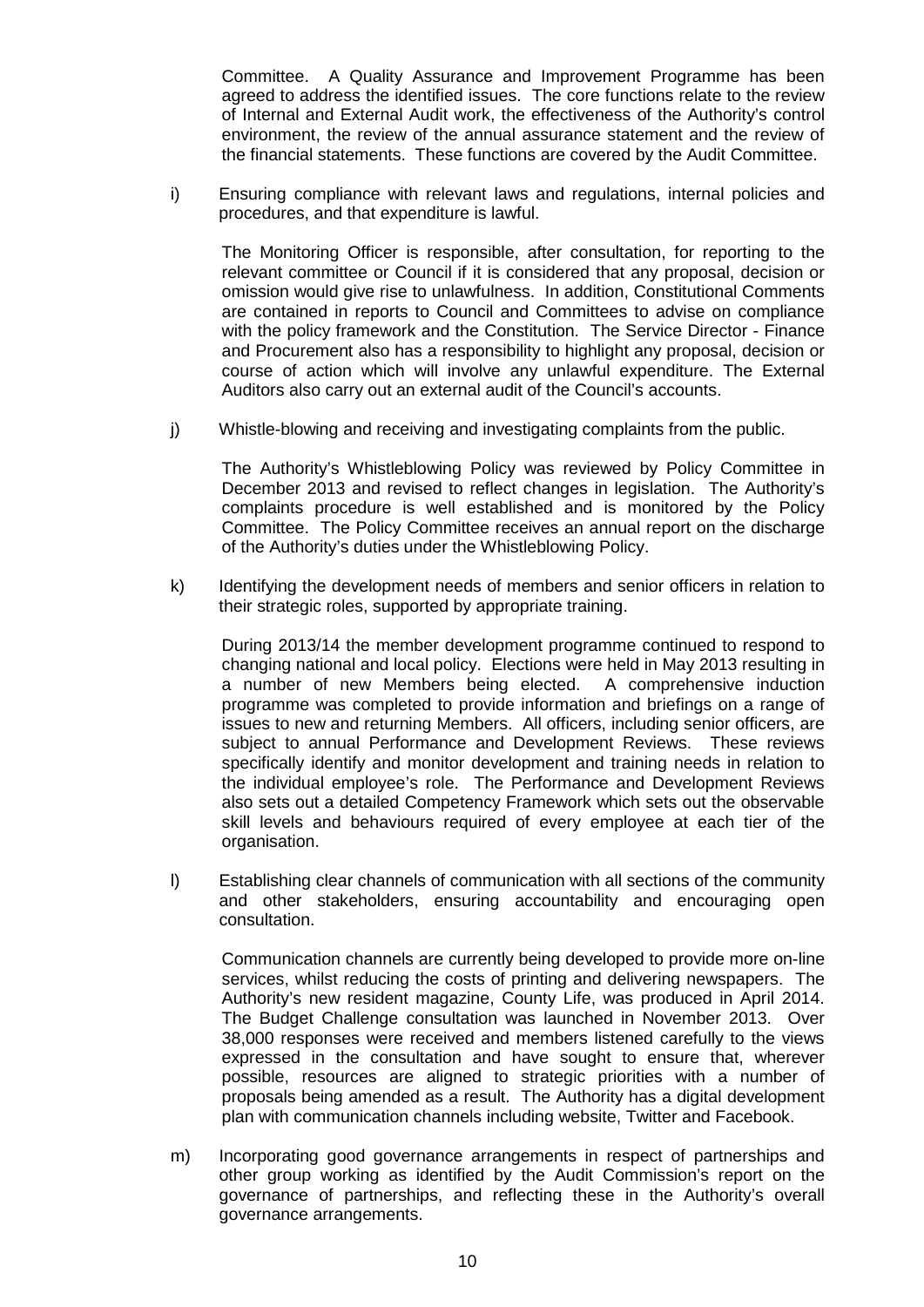The Authority works in partnership with a number of bodies. Formal, joint governance arrangements are in full compliance with public administration rules.

#### **4. Review of Effectiveness**

The Authority has responsibility for conducting, at least annually, a review of the effectiveness of its governance framework including the system of internal control. The review of effectiveness is informed by the work of the executive managers within the Authority (Head of Paid Service, Monitoring Officer and Chief Financial Officer) who have responsibility for the development and maintenance of the governance environment, the Head of Internal Audit's annual report, and also by comments made by the External Auditor and other review agencies and inspectorates.

Throughout 2013/14, the Authority has maintained and reviewed the effectiveness of the governance framework. In particular:

- a) The County Council has received and considered a number of reports, including:
	- Statement of Accounts 2012/13
	- Treasury Management
	- Strategic Plan for 2014/2018
	- Conduct Issues
	- Budget Report 2014/15 and Medium Term Financial Strategy 2014/15 to 2017/18
	- Pay Policy Statement for 2014/15
	- Amendments to the Constitution
- b) Policy Committee has considered and approved a number of reports in its role as the committee responsible for policy development and approval, including:
	- Freedom of Information Act and Environmental Regulations update
	- Annual Strategic Performance Report 2012/13
	- Strategic Management Framework
	- Overview of the Improvement Programme
	- Budget Consultation for 2014/15
	- Outcomes from the Complaints Process 2012/13
	- Information Management and Data Quality Policy
	- Findings from the Annual Residents Satisfaction Survey 2013
- c) The Audit Committee have considered a wide variety of issues including:
	- Internal Audit Annual Plan 2013/14
	- Statement of Accounts 2012/13
	- Annual Governance Statement
	- Public Sector Internal Audit Standards and Audit Charter
	- Internal Audit Annual Report
	- ISA260 Audit Commission Annual Governance Report 2012/13
	- KPMG External Audit Plan 2013/14
- d) Internal Audit has undertaken planned reviews of internal control procedures across all departments and across a range of functions in the Authority. Each review contains an opinion on the internal controls in place and Internal Audit's overall opinion of the Authority's system of internal control, based on the audits completed in 2013/14, is that it is good.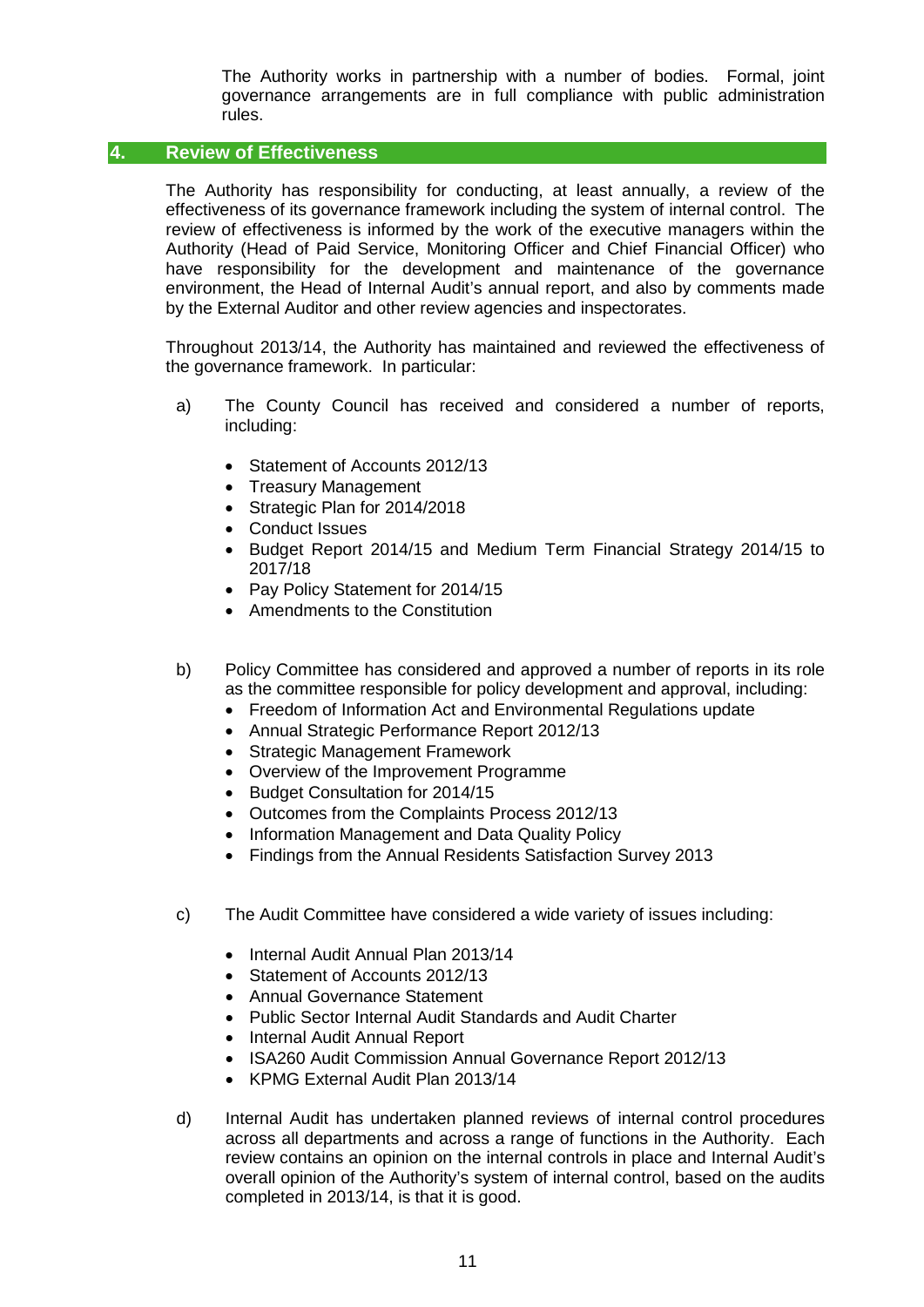e) External Audit's report to those charged with governance (Audit Committee) for 2012/13 stated that the Auditor issued an unqualified audit opinion on the County Council's 2012/13 accounts. No material audit adjustments within the financial statements were identified. The Authority's organisational and IT controls environment is effective overall, and controls over the key financial systems are sound. The Auditor also concluded that the Council had made proper arrangements to secure economy, efficiency and effectiveness in its use of resources.

#### **5. Significant Governance Issues**

The Authority continued to face difficult financial challenges in 2013/14 as it sought to manage budget reductions and increasing demand for some key services. The Authority faces further reductions in Government grant funding, coupled with rising demand for services, driven by an ageing population and the focus on safeguarding children. The Authority has significant recent history of achieving this scale of cost reduction and service re-alignment and is developing plans to address the challenges.

Other key governance issues that need to be addressed against this background include:

- a) The Council will transform into a smaller organisation with a greater diversity of delivery arrangements with the potential for greater risk
- b) Changes to national policy such as the Care Bill, which comes into effect in 2015/16
- c) Changes to regulatory frameworks such as Ofsted and the Care Quality **Commission**
- d) Residents expectations that, in a digital era, public services will be provided differently, keeping pace with advances in mobile technology and social media
- e) The new Strategic Management Framework will become embedded during 2014 and will be the key to effective performance management.

In response to these challenges work is underway to develop a strategic approach to transform the Council. The approach was outlined in a report to Policy Committee in May 2014 – Redefining Your Council – recognising that services cannot be delivered in the same way or at the same level as in the past.

The Audit Committee reviewed the governance framework detailed in this statement at their meeting on 11 June 2014. We are aware of the steps that are being and will be taken to address the above significant governance issues and we are satisfied that these are appropriate. We will monitor their implementation during the course of 2014/15.

**Councillor Alan Rhodes Leader of the County Council 11 June 2014**

**Mick Burrows Chief Executive 11 June 2014**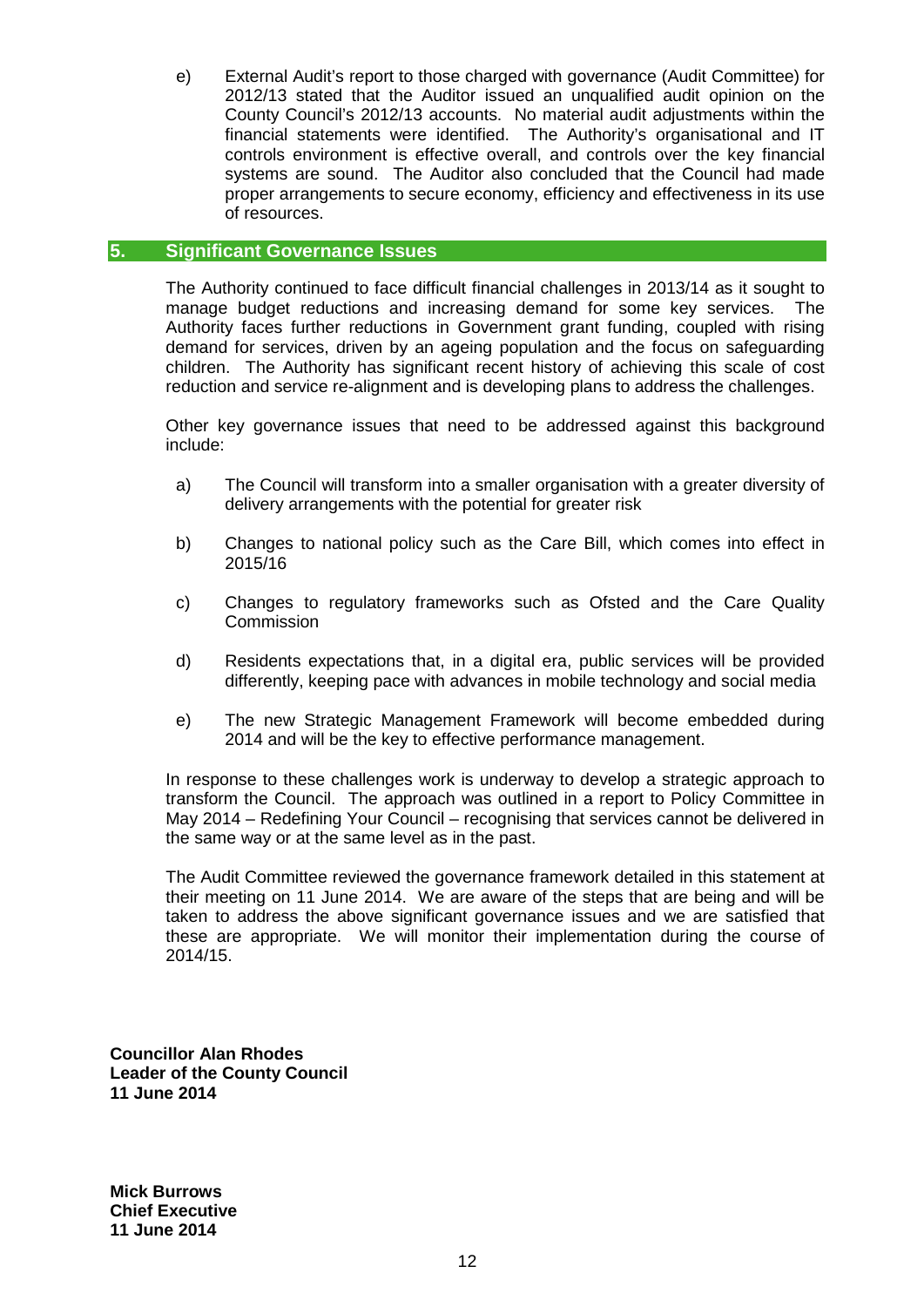### **INDEPENDENT AUDITOR'S REPORT TO THE MEMBERS OF NOTTINGHAMSHIRE COUNTY COUNCIL**

We have audited the financial statements of Nottinghamshire County Council for the year ended 31 March 2014 on pages 19 to 111. The financial reporting framework that has been applied in their preparation is applicable law and the CIPFA/LASAAC Code of Practice on Local Authority Accounting in the United Kingdom 2013/14.

This report is made solely to the members of the Authority, as a body, in accordance with Part II of the Audit Commission Act 1998. Our audit work has been undertaken so that we might state to the members of the Authority, as a body, those matters we are required to state to them in an auditor's report and for no other purpose. To the fullest extent permitted by law, we do not accept or assume responsibility to anyone other than the members of the Authority, as a body, for our audit work, for this report, or for the opinions we have formed.

### **Respective responsibilities of the Service Director (Finance and Procurement) and auditor**

As explained more fully in the Statement of the Service Director (Finance and Procurement) Responsibilities, the Service Director (Finance and Procurement) is responsible for the preparation of the Statement of Accounts, which includes the financial statements, in accordance with proper practices as set out in the CIPFA/LASAAC Code of Practice on Local Authority Accounting in the United Kingdom, and for being satisfied that they give a true and fair view. Our responsibility is to audit, and express an opinion on, the financial statements in accordance with applicable law and International Standards on Auditing (UK and Ireland). Those standards require us to comply with the Auditing Practices Board's Ethical Standards for Auditors.

#### **Scope of the audit of the financial statements**

An audit involves obtaining evidence about the amounts and disclosures in the financial statements sufficient to give reasonable assurance that the financial statements are free from material misstatement, whether caused by fraud or error. This includes an assessment of whether the accounting policies are appropriate to the Authority's and the Pension Fund's circumstances and have been consistently applied and adequately disclosed; the reasonableness of significant accounting estimates made by the Service Director (Finance and Procurement); and the overall presentation of the financial statements.

In addition, we read all the financial and non-financial information in the Explanatory Foreword to identify material inconsistencies with the audited financial statements and to identify any information that is apparently materially incorrect based on, or materially inconsistent with, the knowledge acquired by us in the course of performing the audit. If we become aware of any apparent material misstatements or inconsistencies we consider the implications for our report.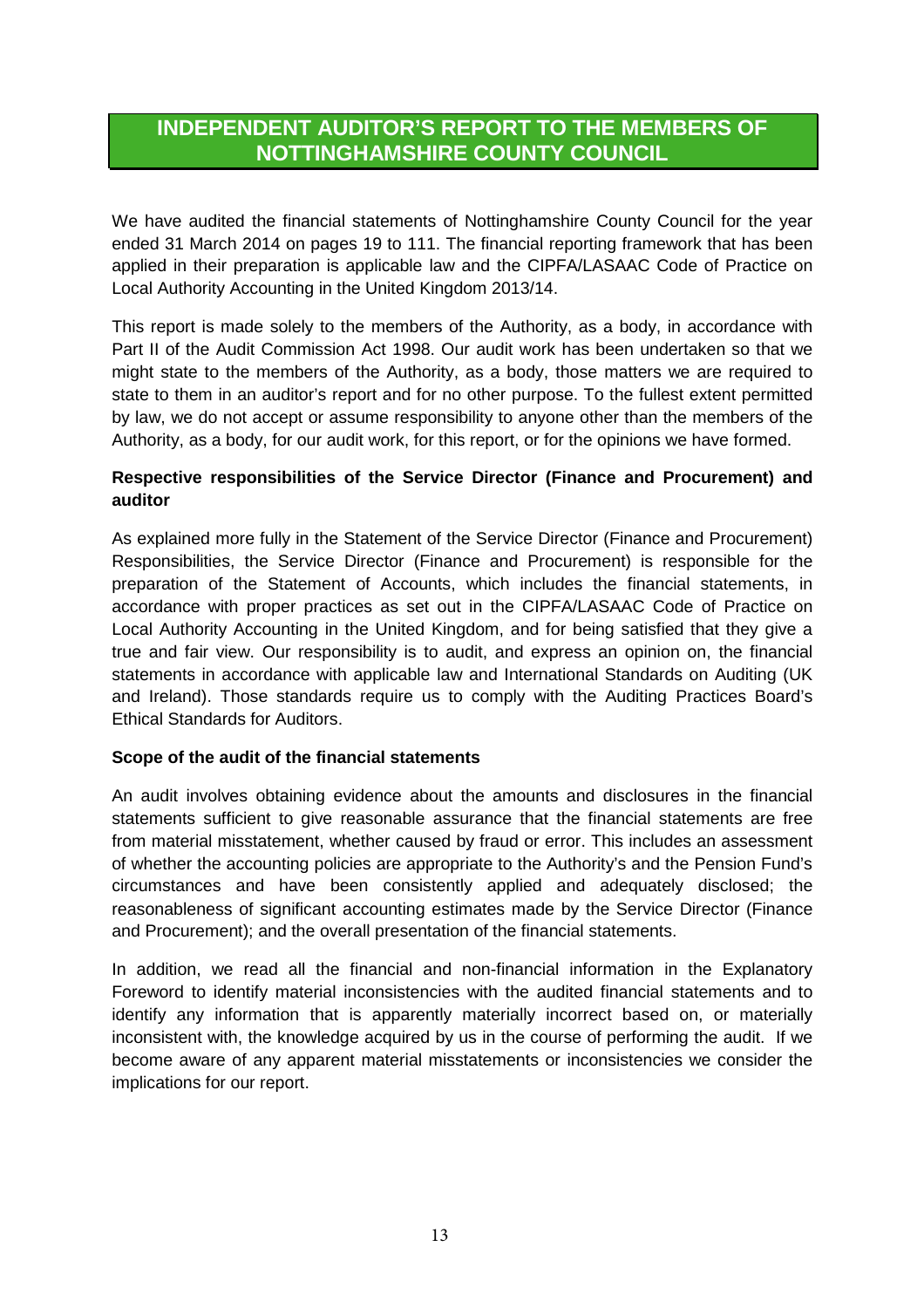#### **Opinion on financial statements**

In our opinion the financial statements:

- give a true and fair view of the financial position of the Authority as at 31 March 2014 and of the Authority's expenditure and income for the year then ended;
- give a true and fair view of the financial transactions of the Pension Fund during the year ended 31 March 2014 and the amount and disposition of the fund's assets and liabilities as at 31 March 2014 and
- have been prepared properly in accordance with the CIPFA/LASAAC Code of Practice on Local Authority Accounting in the United Kingdom 2013/14.

#### **Matters on which we are required to report by exception**

The Code of Audit Practice 2010 for Local Government Bodies requires us to report to you if:

- the annual governance statement set out on pages 7 to 12 does not reflect compliance with 'Delivering Good Governance in Local Government: a Framework' published by CIPFA/SOLACE in June 2007; or
- the information given in the explanatory foreword for the financial year for which the financial statements are prepared is not consistent with the financial statements; or
- any matters have been reported in the public interest under section 8 of Audit Commission Act 1998 in the course of, or at the conclusion of, the audit; or
- any recommendations have been made under section 11 of the Audit Commission Act 1998; or
- any other special powers of the auditor have been exercised under the Audit Commission Act 1998.

We have nothing to report in respect of these matters.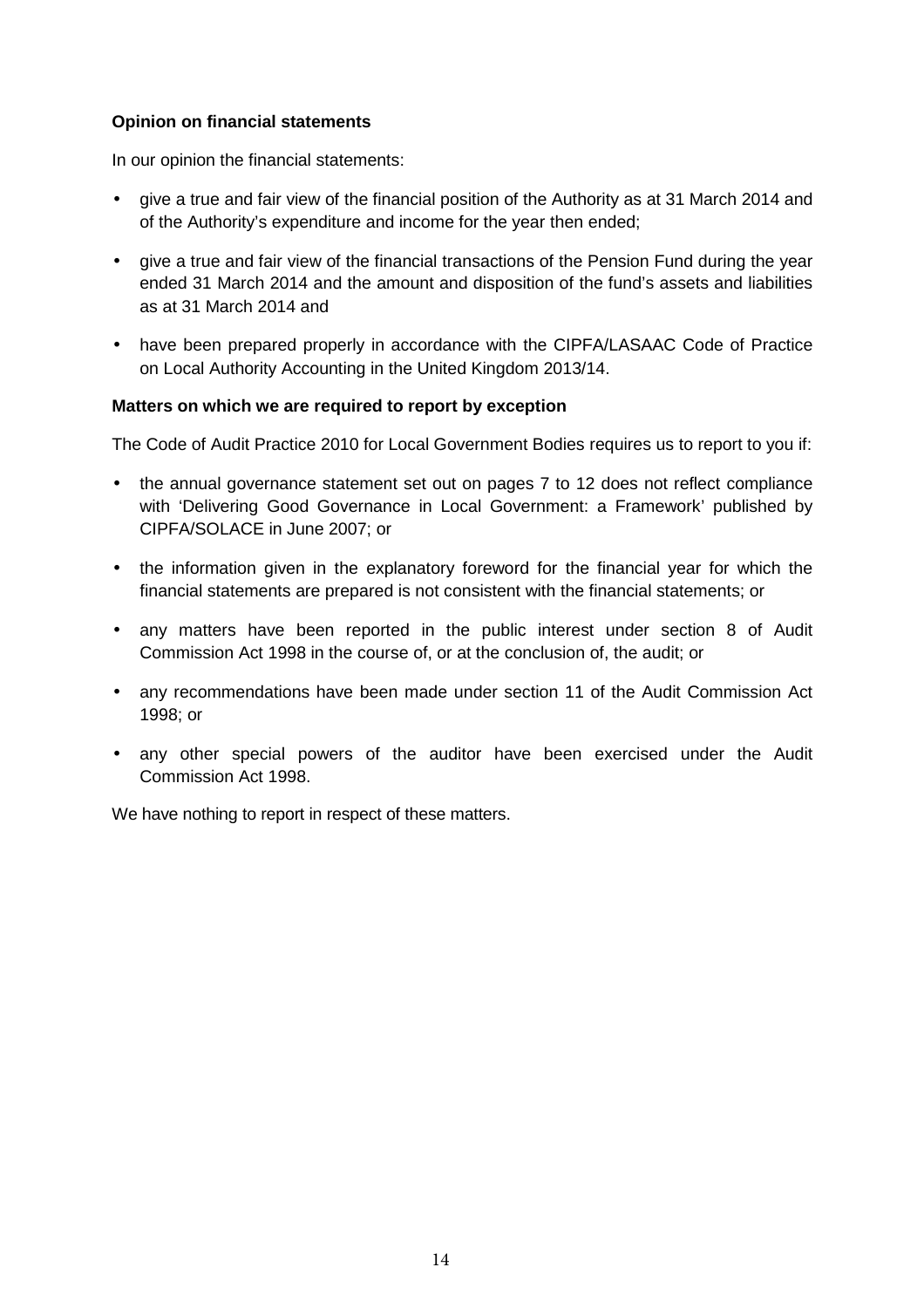#### **Conclusion on Nottinghamshire County Council's arrangements for securing economy, efficiency and effectiveness in the use of resources**

#### **Authority's responsibilities**

The Authority is responsible for putting in place proper arrangements to secure economy, efficiency and effectiveness in its use of resources, to ensure proper stewardship and governance, and to review regularly the adequacy and effectiveness of these arrangements.

#### **Auditor's responsibilities**

We are required under Section 5 of the Audit Commission Act 1998 to satisfy ourselves that the Authority has made proper arrangements for securing economy, efficiency and effectiveness in its use of resources. The Code of Audit Practice issued by the Audit Commission requires us to report to you our conclusion relating to proper arrangements, having regard to relevant criteria specified by the Audit Commission.

We report if significant matters have come to our attention which prevent us from concluding that the Authority has put in place proper arrangements for securing economy, efficiency and effectiveness in its use of resources. We are not required to consider, nor have we considered, whether all aspects of the Authority's arrangements for securing economy, efficiency and effectiveness in its use of resources are operating effectively.

#### **Scope of the review of arrangements for securing economy, efficiency and effectiveness in the use of resources**

We have undertaken our audit in accordance with the Code of Audit Practice, having regard to the guidance on the specified criteria, published by the Audit Commission in October 2013, as to whether the Authority has proper arrangements for:

- securing financial resilience; and
- challenging how it secures economy, efficiency and effectiveness.

The Audit Commission has determined these two criteria as those necessary for us to consider under the Code of Audit Practice in satisfying ourselves whether the Authority put in place proper arrangements for securing economy, efficiency and effectiveness in its use of resources for the year ended 31 March 2014.

We planned our work in accordance with the Code of Audit Practice. Based on our risk assessment, we undertook such work as we considered necessary to form a view on whether, in all significant respects, the Authority had put in place proper arrangements to secure economy, efficiency and effectiveness in its use of resources.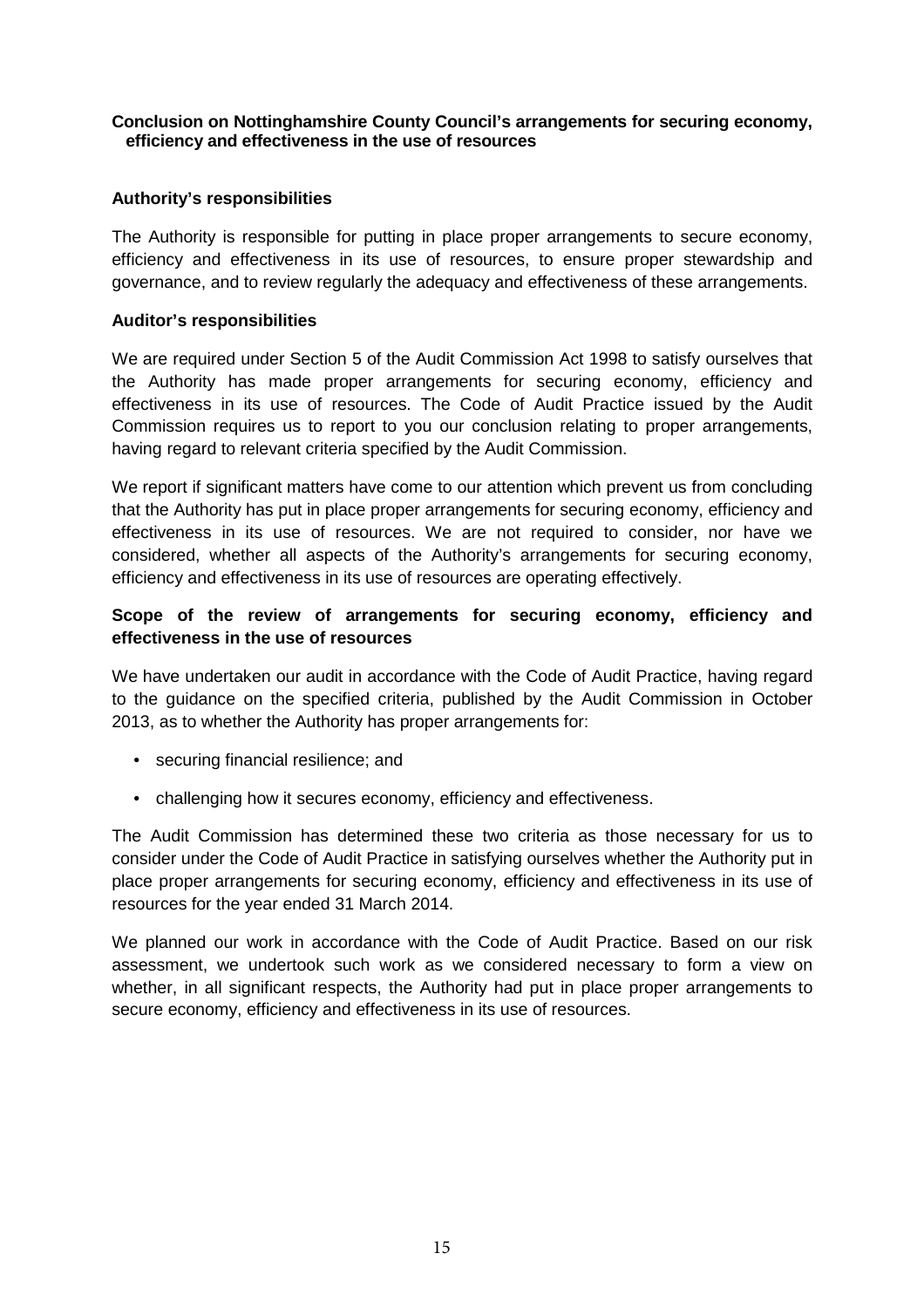### **Conclusion**

On the basis of our work, having regard to the guidance on the specified criteria published by the Audit Commission in October 2013, we are satisfied that, in all significant respects, Nottinghamshire County Council put in place proper arrangements to secure economy, efficiency and effectiveness in its use of resources for the year ending 31 March 2014.

### **Delay in Certification of Completion of the Audit**

We cannot formally conclude the audit and issue an audit certificate until we have completed the work necessary to issue our assurance statement in respect of the Authority's Whole of Government Accounts consolidation pack. We are satisfied that this work does not have a material effect on the financial statements or on our value for money conclusion.

**Neil Bellamy for and on behalf of KPMG LLP, Appointed Auditor** Chartered Accountants St Nicolas House 31 Park Row Nottingham NG1 6FQ

18 September 2014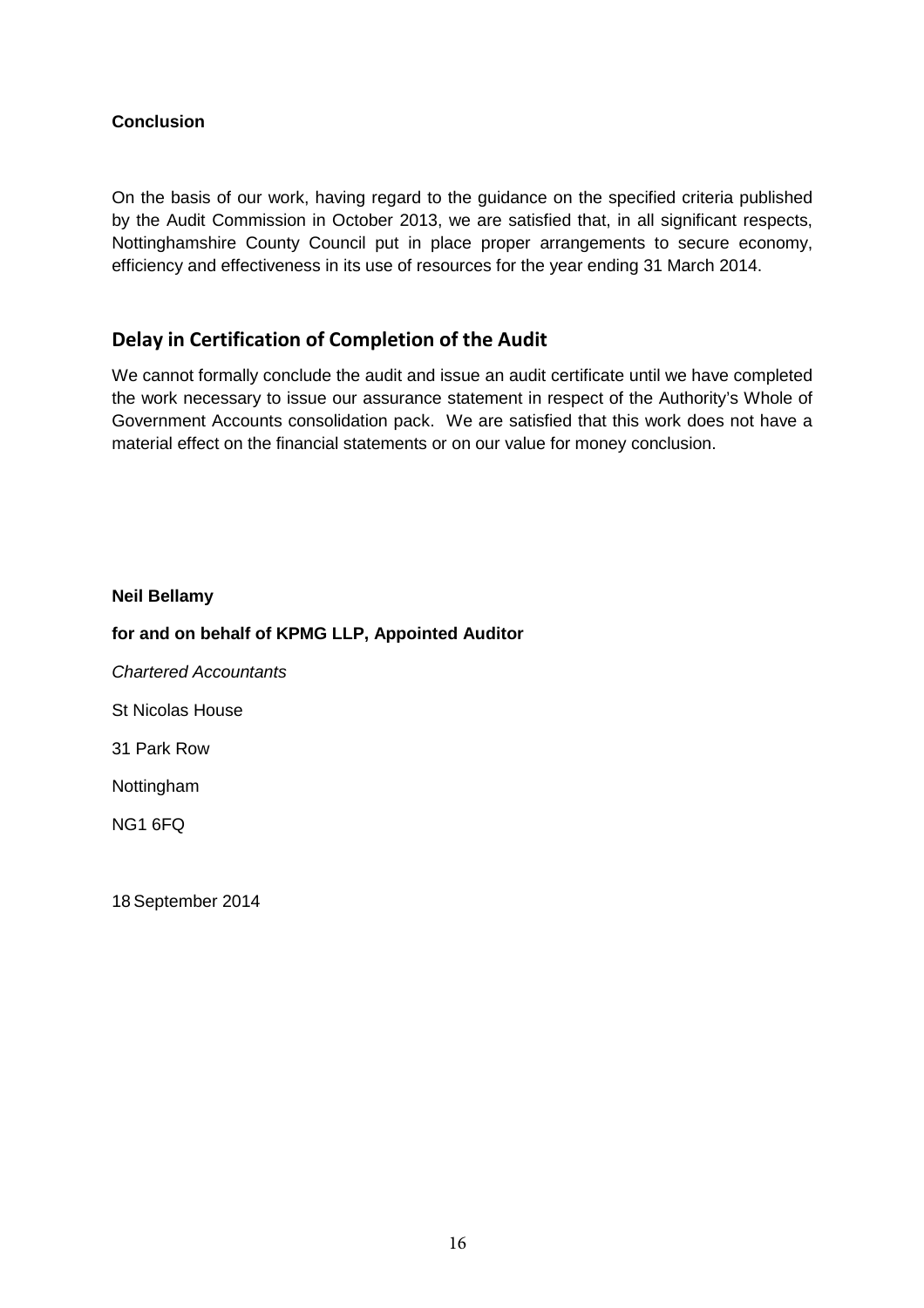### **STATEMENT OF RESPONSIBILITIES FOR THE STATEMENT OF ACCOUNTS**

#### **The Authority's Responsibilities**

The Authority is required:

- to make arrangements for the proper administration of its financial affairs and to secure that one of its officers has the responsibility for the administration of those affairs. The Service Director (Finance & Procurement) is the responsible officer;
- to manage its affairs to secure economic, efficient and effective use of resources and safeguard its assets;
- to prepare and publish a Statement of Accounts in accordance with the Accounts and Audit (England) Regulations 2011 ("the Regulations").

#### **Responsibilities of the Service Director (Finance & Procurement)**

The Service Director (Finance & Procurement) is responsible for the preparation of the Authority's Statement of Accounts, in accordance with the appropriate CIPFA/LASAAC Code of Practice on Local Authority Accounting in the United Kingdom (the Code).

In preparing this Statement of Accounts, the Service Director (Finance & Procurement) has:

- selected suitable accounting policies and then applied them consistently;
- made judgements and estimates that were reasonable and prudent;
- complied with the Code and the Regulations.

The Service Director (Finance & Procurement) has also:

- kept proper accounting records which were up to date;
- taken reasonable steps for the prevention and detection of fraud and other irregularities.

I certify that the accounts present a true and fair view of the financial position at the accounting date and its income and expenditure for the year ended on that date.

**Nigel Stevenson Temporary Service Director (Finance & Procurement), Environment and Resources 18 September 2014**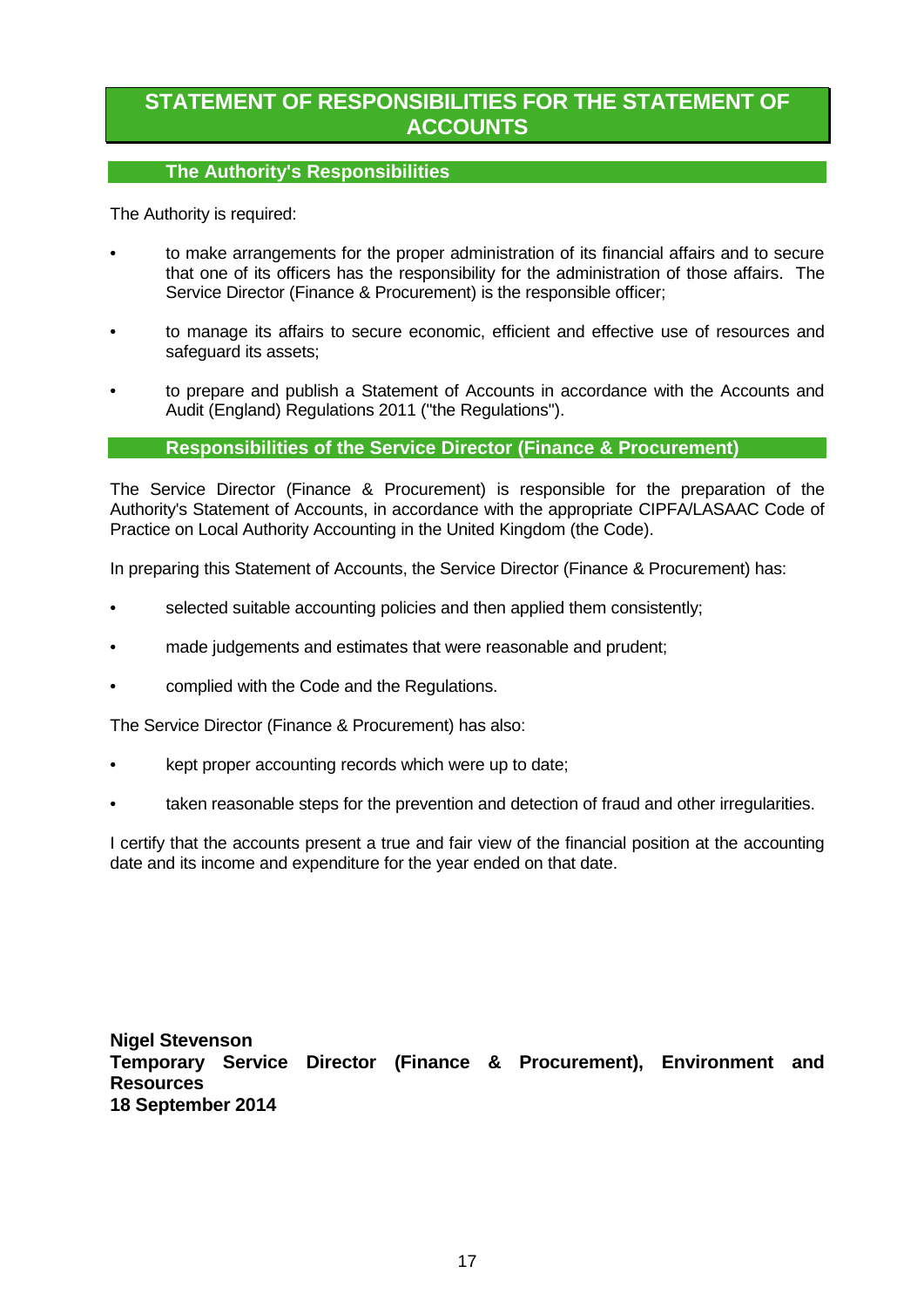## **STATEMENT OF APPROVAL OF THE STATEMENT OF ACCOUNTS**

The Statement of Accounts was approved by a meeting of the County Council on 18 September 2014. The Temporary Service Director (Finance & Procurement) is satisfied with the position set out in the Statement of Accounts. As Chairman of Nottinghamshire County Council, I am satisfied that the approval process for the Statement of Accounts has now been completed satisfactorily and that the Statement of Accounts may now be issued.

**Councillor Pauline Allan Chairman of the County Council 18 September 2014**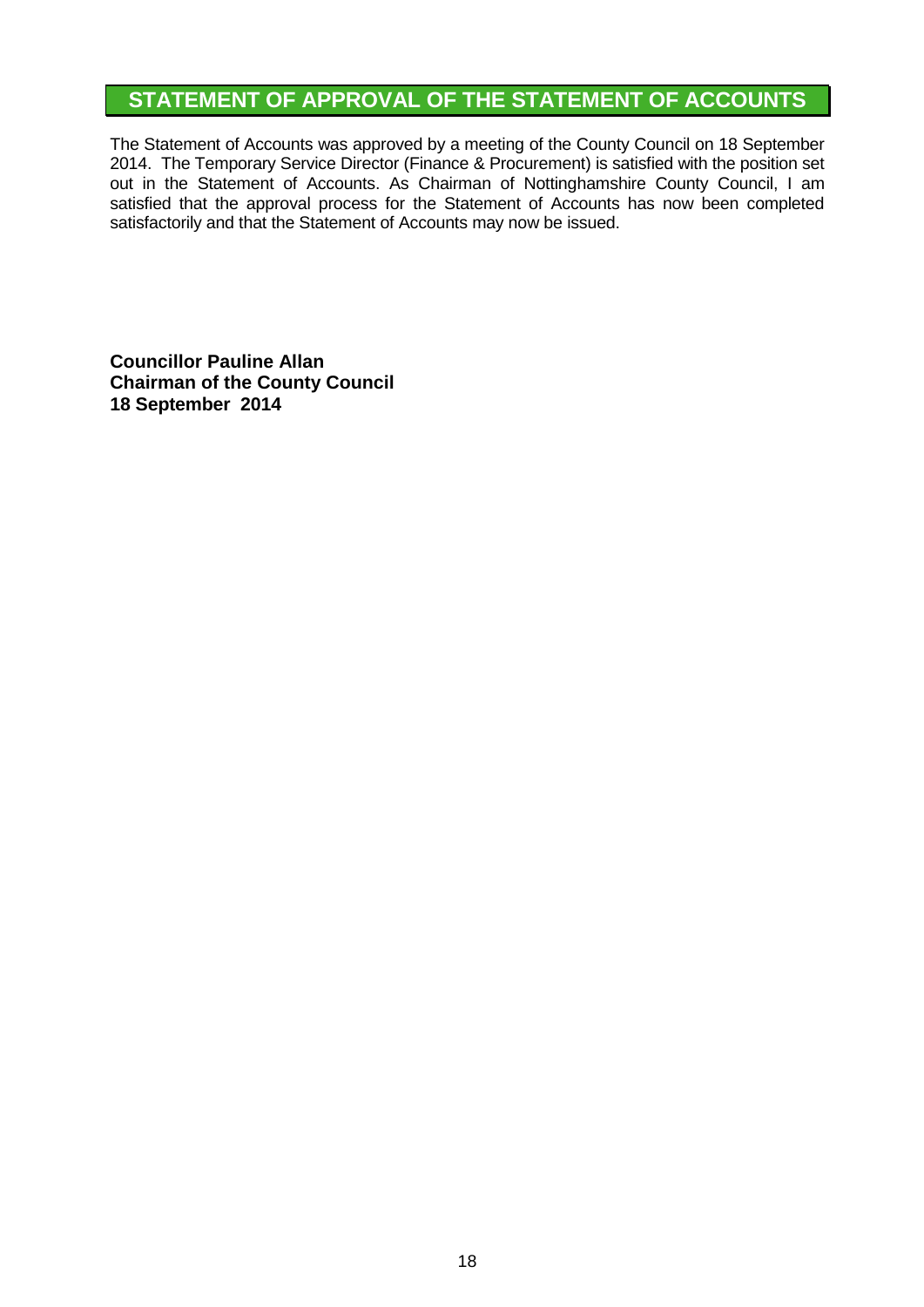### **STATEMENT OF ACCOUNTING POLICIES**

#### **1. General Policies**

The Statement of Accounts summarises the Authority's transactions for the 2013/14 financial year and its position at the year-end of 31 March 2014. The Authority is required to prepare an annual Statement of Accounts by the Accounts and Audit (England) Regulations 2012, which require them to be prepared in accordance with proper accounting practices. These practices primarily comprise the Code of Practice on Local Authority Accounting in the United Kingdom 2013/14 and the Service Reporting Code of Practice 2013/14, supported by International Financial Reporting Standards (IFRS).

The accounting convention adopted in the Statement of Accounts is principally historical cost, modified by the revaluation of certain categories of non-current assets and financial instruments.

#### **2. Exceptional Items**

When items of income and expense are material, their nature and amount is disclosed separately, either on the face of the Comprehensive Income and Expenditure Statement or in the notes to the accounts, depending on how significant the items are to an understanding of the Authority's financial performance.

#### **3. Prior Period Adjustments, Changes in Accounting Policies, Estimates and Errors**

Prior period adjustments may arise as a result of a change in accounting policies or to correct a material error. Changes in accounting estimates are accounted for prospectively, i.e. in the current and future years affected by the change and do not give rise to a prior period adjustment.

Changes in accounting policies are only made when required by proper accounting practices or the change provides more reliable or relevant information about the effect of transactions, other events and conditions on the Authority's financial position or financial performance. Where a change is made, it is applied retrospectively (unless stated otherwise) by adjusting opening balances and comparative amounts for the prior period as if the new policy had always been applied.

Material errors discovered in prior period figures are corrected retrospectively by amending opening balances and comparative amounts for the prior period.

#### **4. Charges to Revenue for Non-Current Assets**

Services, support services and trading accounts are debited with the following amounts to record the cost of holding non-current assets during the year:

- depreciation attributable to the assets used by the relevant service
- revaluation and impairment losses on assets used by the service where there are no accumulated gains in the Revaluation Reserve against which the losses can be written off
- amortisation of intangible non-current assets attributable to the service.

The Authority is not required to raise Council Tax to fund depreciation, revaluation and impairment losses or amortisations. However, it is required to make an annual contribution from revenue towards the reduction in its overall borrowing requirement equal to an amount calculated on a prudent basis determined by the Authority in accordance with statutory guidance.

Depreciation, revaluation and impairment losses and amortisation are therefore replaced by the contribution in the General Fund Balance (Minimum Revenue Provision), by way of an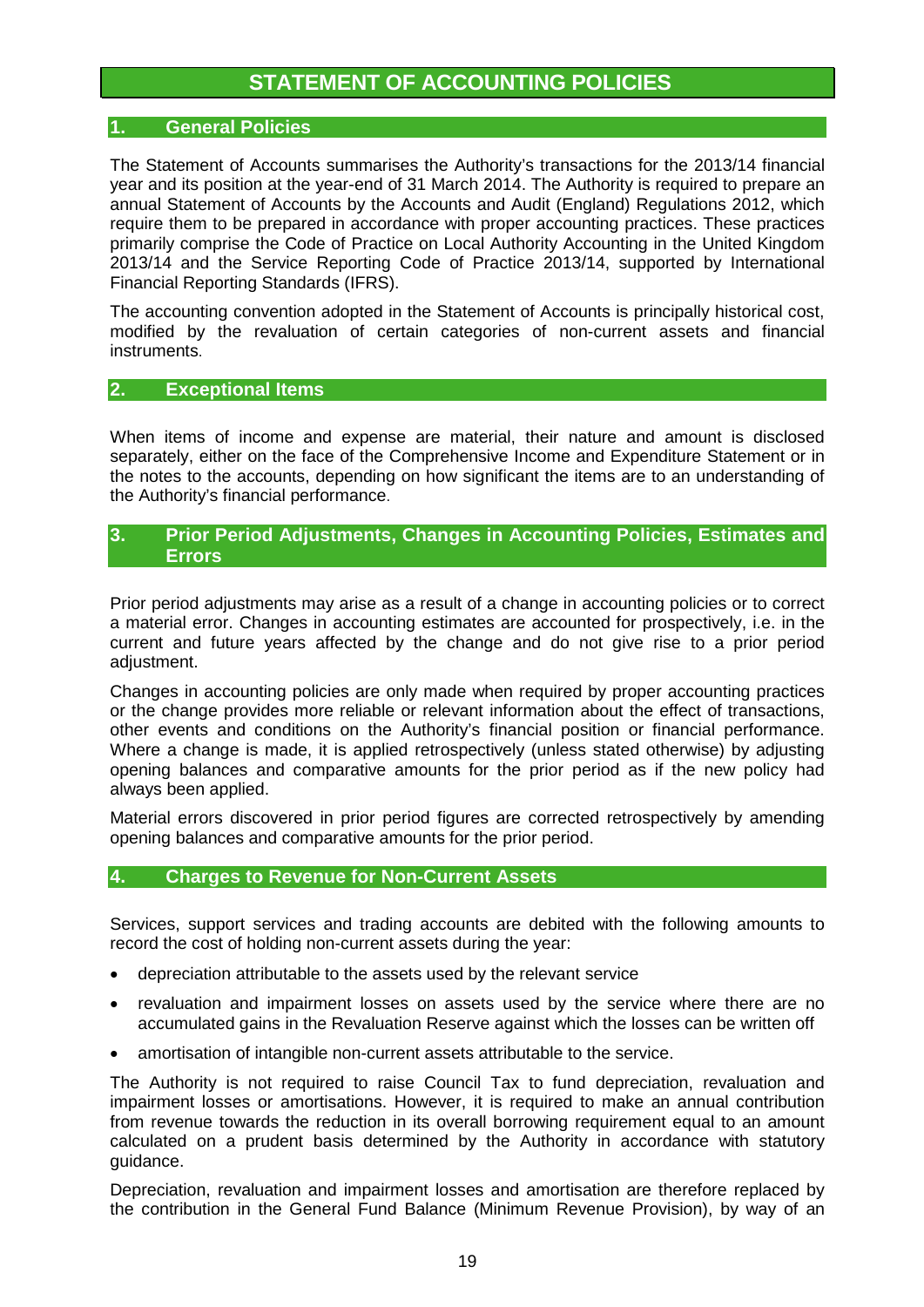adjusting transaction with the Capital Adjustment Account in the Movement in Reserves Statement for the difference between the two.

#### **5. Costs of Support Services**

The costs of overheads and support services are charged to those that benefit from the supply or service in accordance with the costing principles of the CIPFA Service Reporting Code of Practice 2013/14 (SeRCOP). The total absorption costing principle is used – the full cost of overheads and support services are shared between users as follows:

- Office accommodation in proportion to floor area occupied
- Other central administrative expenses allocation of staff time
- Architectural Engineering Services for the Capital Programme recharged to capital using professional scale fees.

The following two cost categories are defined in SeRCOP and accounted for as separate headings in the Comprehensive Income and Expenditure Statement, as part of Net Expenditure on the Cost of Services.

- Corporate and Democratic Core costs relating to the Authority's status as a multifunctional, democratic organisation
- Non Distributed Costs the cost of discretionary benefits awarded to employees retiring early, pensions past service cost and depreciation and impairment losses chargeable on Surplus Assets.

#### **6. Employee Benefits & Pensions**

#### **Benefits Payable During Employment**

Short-term employee benefits are those due to be settled within 12 months of the year-end. They include such benefits as wages and salaries, paid annual leave and paid sick leave, bonuses and non-monetary benefits (e.g. cars) for current employees and are recognised as an expense for services in the year in which employees render service to the Authority. An accrual is made for the cost of holiday entitlements (or any form of leave, e.g. time off in lieu) earned by employees but not taken before the year-end which employees can carry forward into the next financial year. The accrual is made at the wage and salary rates applicable in the following accounting year, being the period in which the employee takes the benefit. The accrual is charged to Surplus or Deficit on the Provision of Services, but then reversed out through the Movement in Reserves Statement so that holiday benefits are charged to revenue in the financial year in which the holiday absence occurs.

#### **Termination Benefits**

Termination benefits are amounts payable as a result of a decision by the Authority to terminate an officer's employment before the normal retirement date or an officer's decision to accept voluntary redundancy and are charged on an accruals basis to the relevant service line (or discontinued operations) in the Comprehensive Income and Expenditure Statement when the Authority is demonstrably committed to the termination of the employment of an officer or group of officers or making an offer to encourage voluntary redundancy.

Where termination benefits involve the enhancement of pensions, statutory provisions require the General Fund balance to be charged with the amount payable by the Authority to the pension fund or pensioner in the year, not the amount calculated according to the relevant accounting standards. In the Movement in Reserves Statement, appropriations are required to and from the Pensions Reserve to remove the notional debits and credits for pension enhancement termination benefits and replace them with debits for the cash paid to the pension fund and pensioners and any such amounts payable but unpaid at the year-end.

#### **Post-Employment Benefits**

Employees of the Authority are members of two separate pension schemes:

• The Teachers' Pension Scheme, administered by Capita Teachers' Pensions on behalf of the Department for Education (DfE)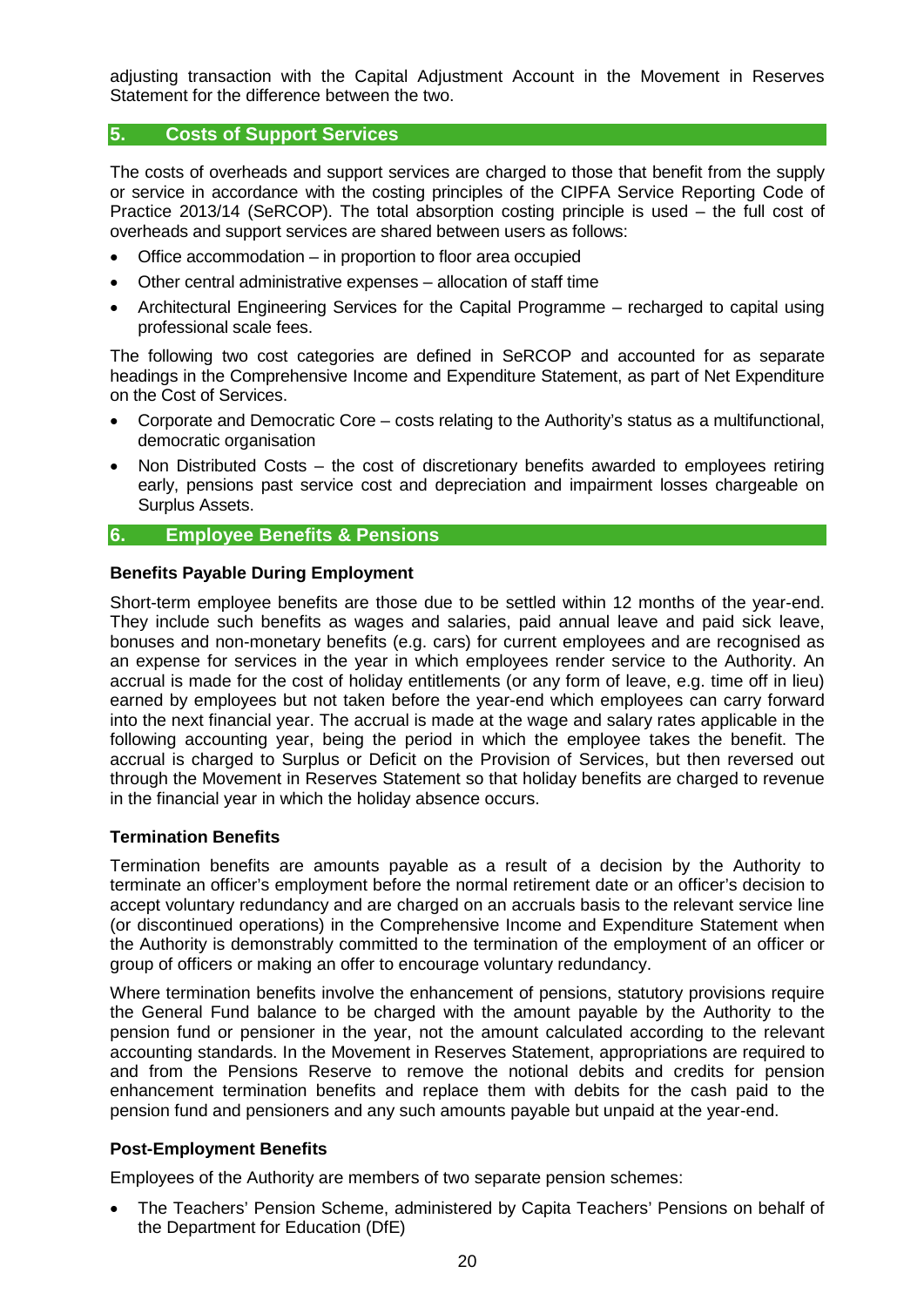• The Local Government Pension Scheme, administered by Nottinghamshire County Council.

Both schemes provide defined benefits to members (retirement lump sums and pensions), earned as employees work for the Authority. However, the arrangements for the teachers' scheme mean that liabilities for these benefits cannot ordinarily be identified specifically to the Authority. The scheme is therefore accounted for as if it were a defined contribution scheme and no liability for future payments of benefits is recognised in the Balance Sheet. The Children's and Education Services line in the Comprehensive Income and Expenditure Statement is charged with the employer's contributions payable to Teachers' Pensions in the year.

#### **The Local Government Pension Scheme (LGPS)**

The Scheme is accounted for as a defined benefits scheme:

- The liabilities of the pension fund attributable to the Authority are included in the Balance Sheet on an actuarial basis using the projected unit method  $-$  i.e. an assessment of the future payments that will be made in relation to retirement benefits earned to date by employees, based on assumptions about mortality rates, employee turnover rates etc. and projections of projected earnings for current employees. In assessing these liabilities at 31 March 2014 for the 2013/14 Statement of Accounts, the actuary made a number of changes in the assumptions underlying the present value of the scheme liabilities. These include a change in the assumed pensions increases and inflation. Application of these revised assumptions has resulted in an increase in liabilities measured at today's prices of £128.7 million (£116.7 million LGPS, £11.9 million Teachers).
- The assets of the pension fund attributable to the Authority are included in the Balance Sheet at their fair value:
	- quoted securities current bid price
	- unquoted securities professional estimate
	- unitised securities current bid price
	- property market value.
- The change in the net pensions liability is analysed into several components:
	- current service cost / gain the change in liabilities as a result of years of service earned this year – allocated in the Comprehensive Income and Expenditure Statement to the services for which the employees worked
	- past service cost the increase in liabilities arising from current year decisions whose effect relates to years of service earned in earlier years – debited to the Surplus or Deficit on the Provision of Services in the Comprehensive Income and Expenditure Statement as part of Non Distributed Costs
	- interest cost the expected increase in the present value of liabilities during the year as they move one year closer to being paid – debited to the Financing and Investment Income and Expenditure line in the Comprehensive Income and Expenditure **Statement**
	- expected return on scheme assets the annual investment return on the fund assets attributable to the Authority, based on an average of the expected long-term return – credited to the Financing and Investment Income and Expenditure line in the Comprehensive Income and Expenditure Statement
	- gains or losses on settlements and curtailments the result of actions to relieve the Authority of liabilities or events that reduce the expected future service or accrual of benefits of employees – debited or credited to the Surplus or Deficit on the Provision of Services in the Comprehensive Income and Expenditure Statement as part of Non Distributed Costs
	- actuarial gains and losses changes in the net pensions liability that arise because events have not coincided with assumptions made at the last actuarial valuation or because the actuaries have updated their assumptions – credited/debited to the Pensions Reserve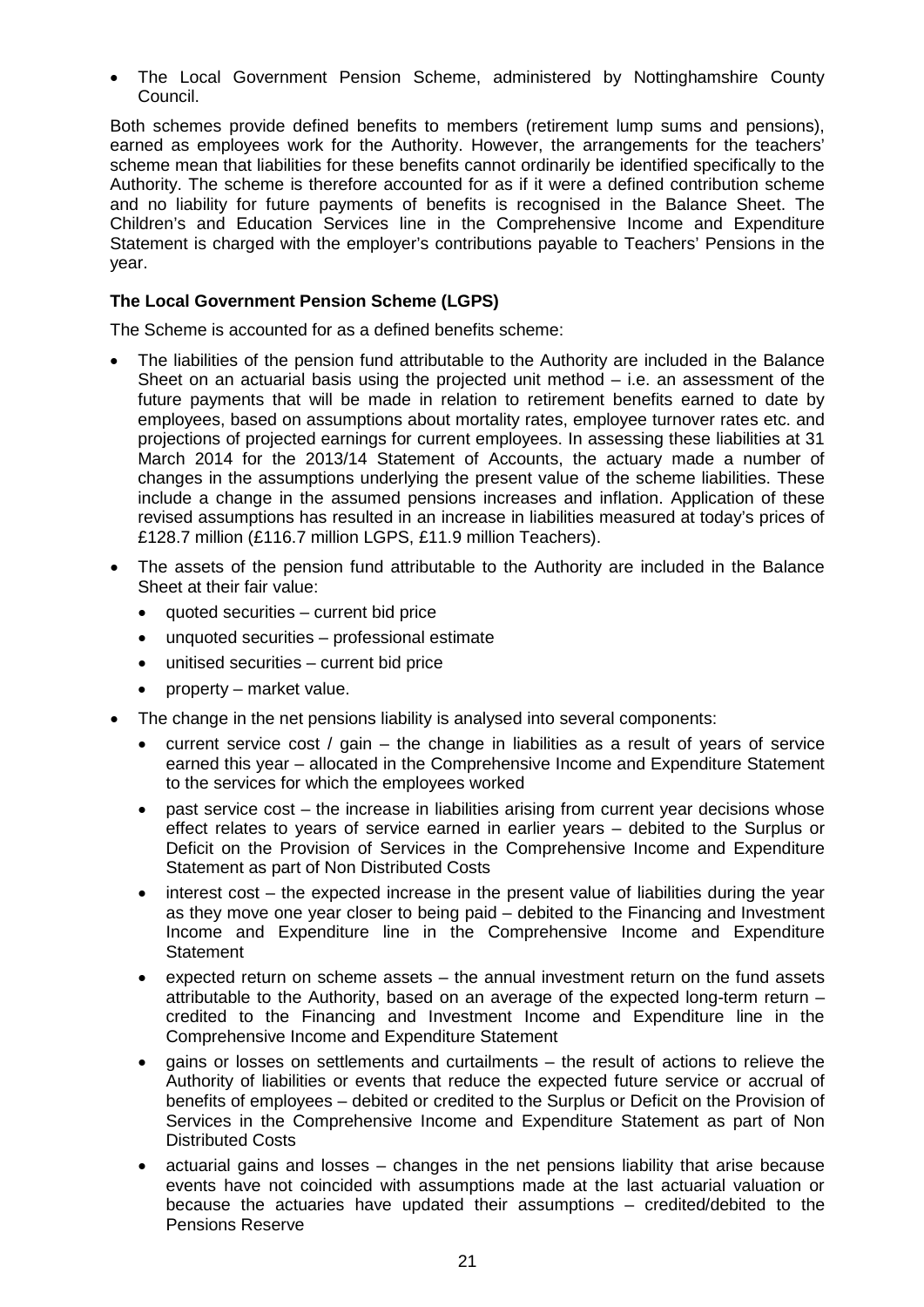• contributions paid to the pension fund – cash paid as employer's contributions to the pension fund in settlement of liabilities; not accounted for as an expense.

In relation to retirement benefits, statutory provisions require the General Fund balance to be charged with the amount payable by the Authority to the pension fund or directly to pensioners in the year, not the amount calculated according to the relevant accounting standards. In the Movement in Reserves Statement, this means that there are appropriations to and from the Pensions Reserve to remove the notional debits and credits for retirement benefits and replace them with debits for the cash paid to the pension fund and pensioners and any such amounts payable but unpaid at the year-end. The negative balance that arises on the Pensions Reserve thereby measures the beneficial impact to the General Fund of being required to account for retirement benefits on the basis of cash flows rather than as benefits are earned by employees.

#### **Discretionary Benefits**

The Authority also has restricted powers to make discretionary awards of retirement benefits in the event of early retirements. Any liabilities estimated to arise as a result of an award to any member of staff (including teachers) are accrued in the year of the decision to make the award and accounted for using the same policies as are applied to the Local Government Pension Scheme.

#### **7. Revenue Expenditure Financed from Capital Under Statute**

Expenditure incurred during the year that may be capitalised under statutory provisions but that does not result in the creation of a non-current asset has been charged as expenditure to the relevant service in the Comprehensive Income and Expenditure Statement in the year. Where the Authority has determined to meet the cost of this expenditure from existing capital resources or by borrowing, a transfer in the Movement in Reserves Statement from the General Fund Balance to the Capital Adjustment Account then reverses out the amounts charged so that there is no impact on the level of Council Tax.

Capital grants made to other bodies are written off to the appropriate Service revenue account during the financial year because they do not represent value for money to the Authority beyond the end of the financial year. This includes grants made to bodies for which the Authority is the accountable body and exercises control over grant distribution.

#### **8. Property, Plant and Equipment**

Assets that have physical substance and are held for use in the production or supply of goods or services, for rental to others, or for administrative purposes and that are expected to be used during more than one financial year are classified as Property, Plant and Equipment.

#### **Recognition**

Expenditure on the acquisition, creation or enhancement of Property, Plant and Equipment is capitalised on an accruals basis, provided that it is probable that the future economic benefits or service potential associated with the item will flow to the Authority and the cost of the item can be measured reliably. Expenditure that maintains but does not add to an asset's potential to deliver future economic benefits or service potential (i.e. repairs and maintenance) is charged as an expense when it is incurred.

Assets are, however, only recognised when they exceed the de minimus levels for 2013/14 set out below: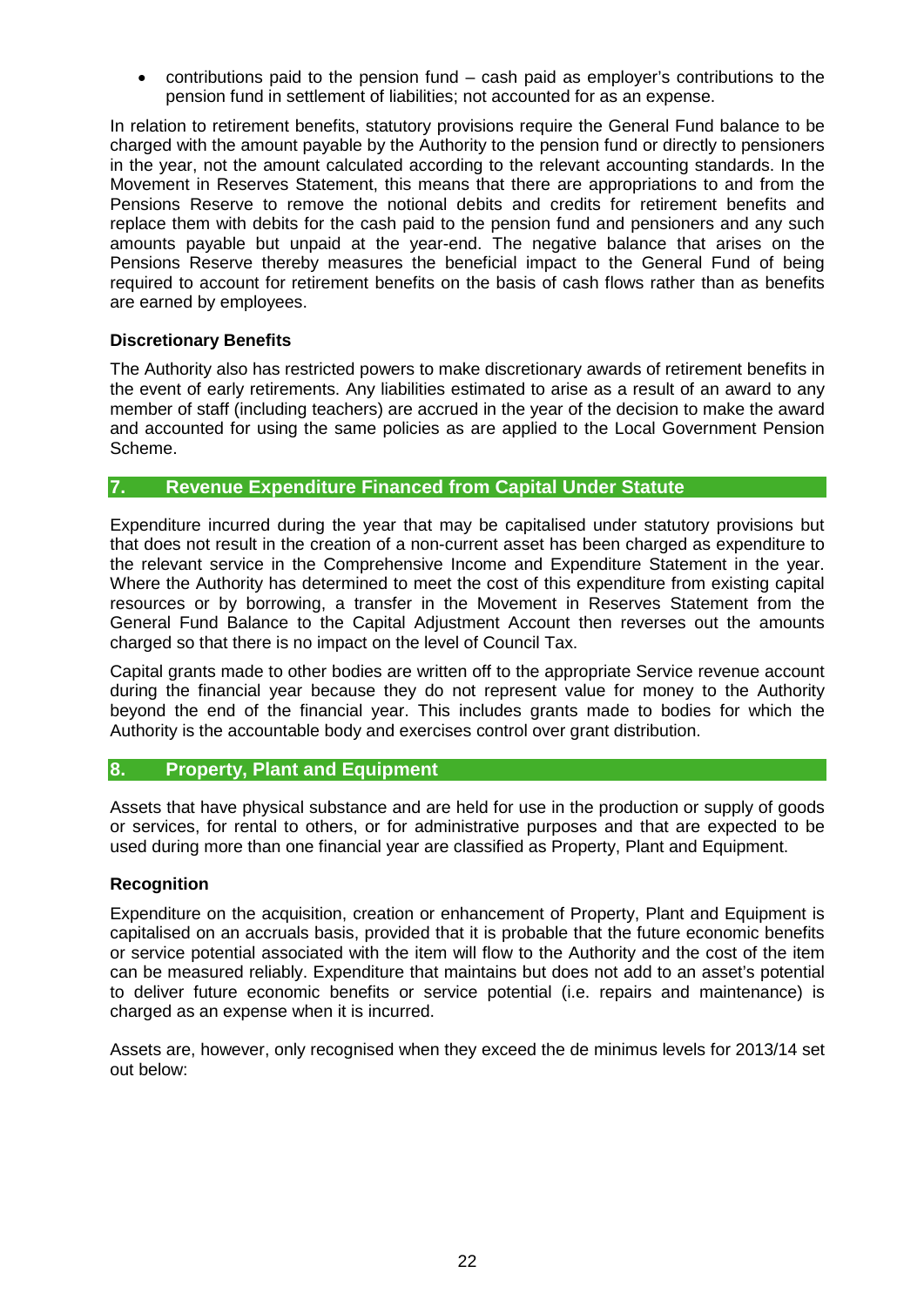#### **Asset Type De minimus**

| Land & Buildings                         | £0      |
|------------------------------------------|---------|
| <b>Community Assets</b>                  | £10,000 |
| <b>Infrastructure Assets</b>             | £0      |
| Assets under Construction                | £0      |
| <b>Heritage Assets</b>                   | £10,000 |
| Vehicles, Plant, Furniture and Equipment | £6,000  |
| Other assets                             | £6,000  |

#### **Measurement**

Assets are initially measured at cost, comprising:

- the purchase price
- any costs attributable to bringing the asset to the location and condition necessary for it to be capable of operating in the manner intended by management
- the initial estimate of the costs of dismantling and removing the item and restoring the site on which it is located.

The Authority does not capitalise borrowing costs incurred whilst assets are under construction.

The cost of assets acquired other than by purchase is deemed to be its fair value, unless the acquisition does not have commercial substance (i.e. it will not lead to a variation in the cash flows of the Authority). In the latter case, where an asset is acquired via an exchange, the cost of the acquisition is the carrying amount of the asset given up by the Authority.

Donated assets are measured initially at fair value. The difference between fair value and any consideration paid is credited to the Taxation and Non-Specific Grant Income line of the Comprehensive Income and Expenditure Statement, unless the donation has been made conditionally. Until conditions are satisfied, the gain is held in the Donated Assets Account. Where gains are credited to the Comprehensive Income and Expenditure Statement, they are reversed out of the General Fund Balance to the Capital Adjustment Account in the Movement in Reserves Statement.

Assets are then carried in the Balance Sheet using the following measurement bases:

- Infrastructure, Community Assets and Assets under Construction depreciated historical cost
- Heritage Assets held at valuation or, under certain conditions, historical cost (depreciated where appropriate)
- all other assets fair value, determined as the amount that would be paid for the asset in its existing use (existing use value – EUV).

Where there is no market-based evidence of fair value because of the specialist nature of an asset, depreciated replacement cost (DRC) is used as an estimate of fair value.

Where non-property assets have short useful lives or low values (or both), depreciated historical cost basis is used as a proxy for fair value.

The current land and building values used in the Statement of Accounts are based upon a certificate as at 31 March 2014 issued by I Brearley MRICS, Principal Estates Officer - Property from the Council's Property Division, on 12 June 2014. A rolling 5 year revaluation programme is in place to maintain the accuracy of the valuations. When significant changes occur in any year they are included in the revaluation work undertaken during that year.

Increases in valuations are matched by credits to the Revaluation Reserve to recognise unrealised gains. Exceptionally, gains might be credited to the Comprehensive Income and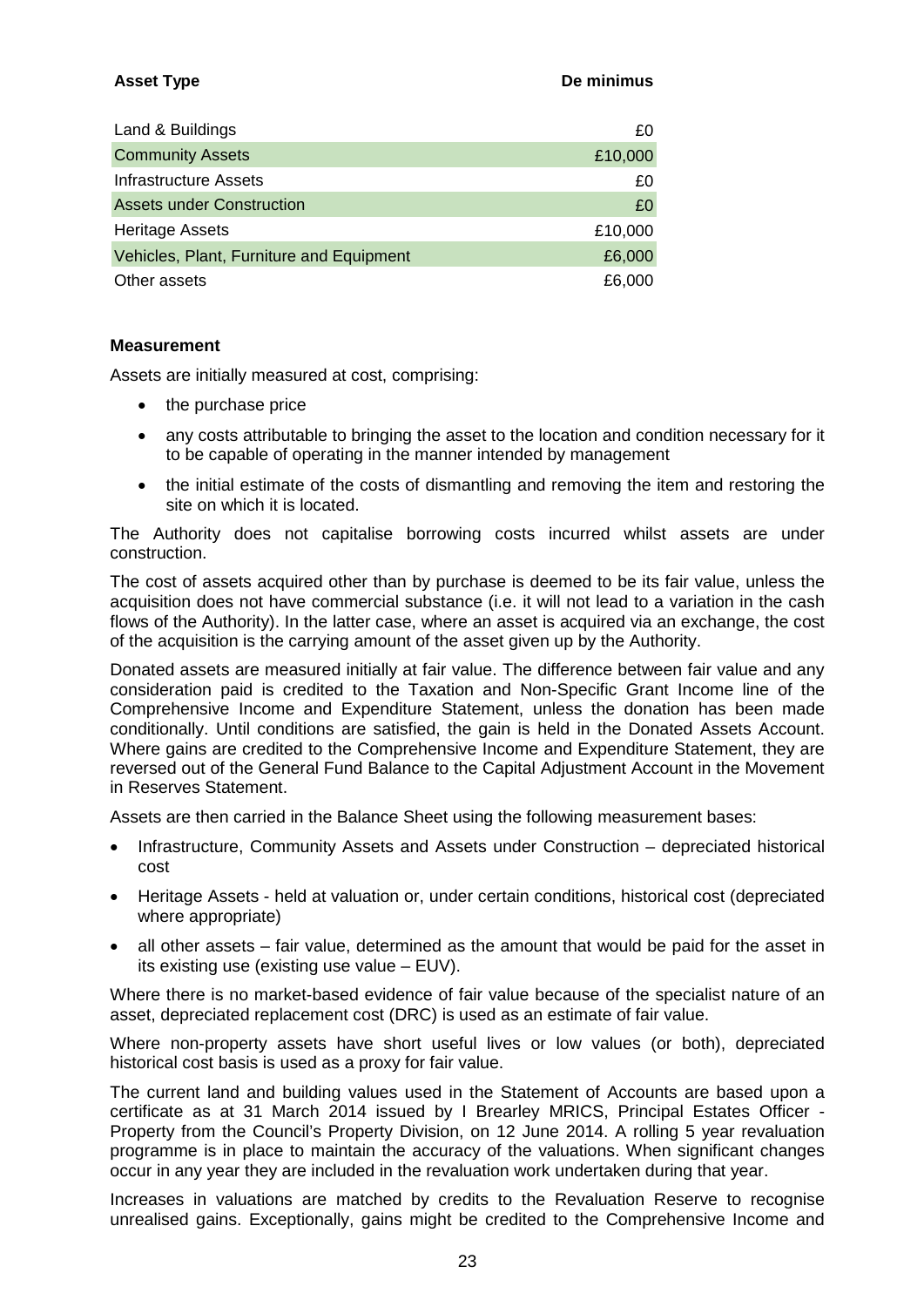Expenditure Statement where they arise from the reversal of a loss previously charged to a service.

Where decreases in value are identified, they are accounted for by:

- where there is a balance of revaluation gains for the asset in the Revaluation Reserve, the carrying amount of the asset is written down against that balance (up to the amount of the accumulated gains)
- where there is no balance in the Revaluation Reserve or an insufficient balance, the carrying amount of the asset is written down against the relevant service line(s) in the Comprehensive Income and Expenditure Statement.

The Revaluation Reserve contains revaluation gains recognised since 1 April 2007 only, the date of its formal implementation. Gains arising before that date have been consolidated into the Capital Adjustment Account.

#### **Impairment**

Assets are assessed at each year-end as to whether there is any indication that they may be impaired. Where indications exist and any possible differences are estimated to be material, the recoverable amount of the asset is estimated and, where this is less than the carrying amount of the asset, an impairment loss is recognised for the shortfall.

Where impairment losses are identified, they are accounted for by:

- where there is a balance of revaluation gains for the asset in the Revaluation Reserve, the carrying amount of the asset is written down against that balance (up to the amount of the accumulated gains)
- where there is no balance in the Revaluation Reserve or an insufficient balance, the carrying amount of the asset is written down against the relevant service line(s) in the Comprehensive Income and Expenditure Statement.

Where an impairment loss is reversed subsequently, the reversal is credited to the relevant service line(s) in the Comprehensive Income and Expenditure Statement, up to the amount of the original loss, adjusted for depreciation that would have been charged if the loss had not been recognised.

Depreciation is provided for on all Property, Plant and Equipment assets by the systematic allocation of their depreciable amounts over their useful lives. An exception is made for assets without a determinable finite useful life (i.e. freehold land and certain Community Assets) and assets that are not yet available for use (i.e. assets under construction).

Depreciation is charged in the year after acquisition or construction. Where depreciation is provided for, assets are depreciated using the straight line method. The lives of the assets vary and fall within the following ranges:

| <b>Useful Life</b><br>(In Years) |
|----------------------------------|
| $1 - 50$                         |
| $1 - 20$                         |
| 40                               |
| $3 - 5$                          |
| $3 - 5$                          |
| $5 - 15$                         |
|                                  |

Where an item of Property, Plant and Equipment has major components whose costs are at least 20% of the total cost of the item, the components are depreciated separately. A review was carried out for all items over a de minimus of £0.5 million. For the 2013/14 Statement of Accounts, the Authority has not identified any components to be depreciated separately.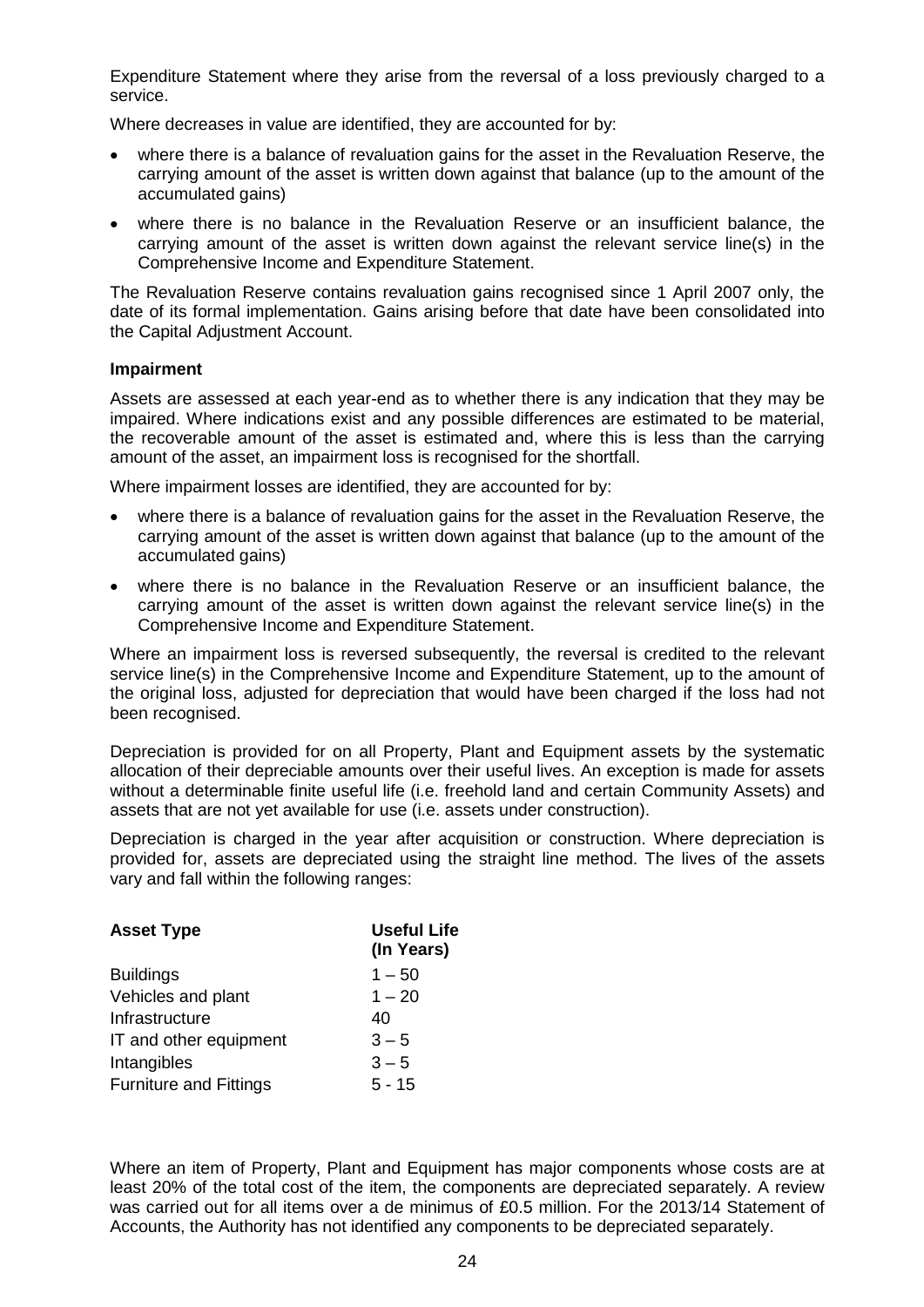Revaluation gains are also depreciated, with an amount equal to the difference between current value depreciation charged on assets and the depreciation that would have been chargeable based on their historical cost being transferred each year from the Revaluation Reserve to the Capital Adjustment Account.

#### **Disposals and Non-current Assets Held for Sale**

When it becomes probable that the carrying amount of an asset will be recovered principally through a sale transaction, rather than through its continuing use, it is reclassified as an Asset Held for Sale. The asset is revalued immediately before reclassification and then carried at the lower of this amount and fair value less costs to sell. Where there is a subsequent decrease to fair value less costs to sell, the loss is posted to the Other Operating Expenditure line in the Comprehensive Income and Expenditure Statement. Gains in fair value are recognised only up to the amount of any losses previously recognised in the Surplus or Deficit on Provision of Services. Depreciation is not charged on Assets Held for Sale.

If assets no longer meet the criteria to be classified as Assets Held for Sale, they are reclassified back to non-current assets and valued at the lower of their carrying amount before they were classified as Held for Sale; adjusted for depreciation, amortisation or revaluations that would have been recognised had they not been classified as Held for Sale, and their recoverable amount at the date of the decision not to sell.

Assets that are to be abandoned or scrapped are not reclassified as Assets Held for Sale.

When an asset is disposed of or decommissioned, the carrying amount of the asset in the Balance Sheet (whether Property, Plant and Equipment or Assets Held for Sale) is written off to the Other Operating Expenditure line in the Comprehensive Income and Expenditure Statement as part of the gain or loss on disposal. Receipts from disposals (if any) are credited to the same line in the Comprehensive Income and Expenditure Statement also as part of the gain or loss on disposal (i.e. netted off against the carrying value of the asset at the time of disposal). Any revaluation gains accumulated for the asset in the Revaluation Reserve are transferred to the Capital Adjustment Account.

Capital receipts are required to be credited to the Capital Receipts Reserve and can then only be used for new capital investment or set aside to reduce the Authority's underlying need to borrow (the capital financing requirement). Receipts are appropriated to the Reserve from the General Fund Balance in the Movement in Reserves Statement.

The written-off value of disposals is not a charge against Council Tax, as the cost of noncurrent assets is fully provided for under separate arrangements for capital financing. Amounts are appropriated to the Capital Adjustment Account from the General Fund Balance in the Movement in Reserves Statement.

#### **9. Financial Assets**

Financial assets are classified into two types:

- loans and receivables assets that have fixed or determinable payments but are not quoted in an active market
- available-for-sale assets assets that have a quoted market price and/or do not have fixed or determinable payments.

#### **Loans and Receivables**

Loans and receivables are recognised on the Balance Sheet when the Authority becomes a party to the contractual provisions of a financial instrument and are initially measured at fair value. They are subsequently measured at their amortised cost. Annual credits to the Financing and Investment Income and Expenditure line in the Comprehensive Income and Expenditure Statement for interest receivable are based on the carrying amount of the asset multiplied by the effective rate of interest for the instrument. For most of the loans that the Authority has made, this means that the amount presented in the Balance Sheet is the outstanding principal receivable (plus accrued interest) and interest credited to the Comprehensive Income and Expenditure Statement is the amount receivable for the year in the loan agreement.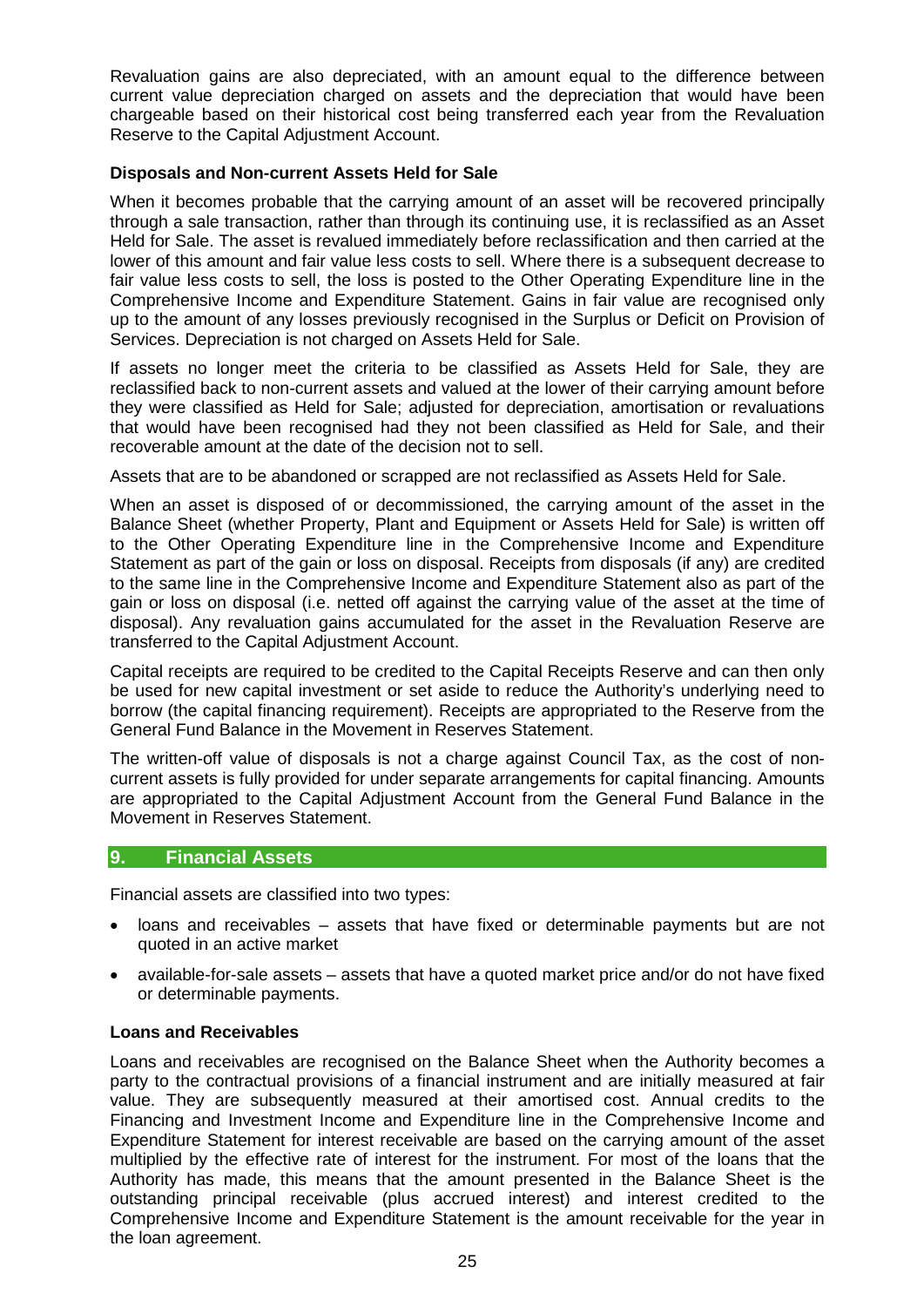However, the Authority, for policy reasons, can make loans to voluntary organisations at less than market rates (soft loans). When soft loans are made, a loss is recorded in the Comprehensive Income and Expenditure Statement (debited to the appropriate service) for the present value of the interest that will be foregone over the life of the instrument, resulting in a lower amortised cost than the outstanding principal. Interest is credited to the Financing and Investment Income and Expenditure line in the Comprehensive Income and Expenditure Statement at a marginally higher effective rate of interest than the rate receivable from the voluntary organisations, with the difference serving to increase the amortised cost of the loan in the Balance Sheet. Statutory provisions require that the impact of soft loans on the General Fund Balance is the interest receivable for the financial year – the reconciliation of amounts debited and credited to the Comprehensive Income and Expenditure Statement to the net gain required against the General Fund Balance is managed by a transfer to or from the Financial Instruments Adjustment Account in the Movement in Reserves Statement.

Where assets are identified as impaired because of a likelihood arising from a past event that payments due under the contract will not be made, the asset is written down and a charge made to the relevant service (for receivables specific to that service) or the Financing and Investment Income and Expenditure line in the Comprehensive Income and Expenditure Statement. The impairment loss is measured as the difference between the carrying amount and the present value of the revised future cash flows discounted at the asset's original effective interest rate.

Any gains and losses that arise on the de-recognition of an asset are credited or debited to the Financing and Investment Income and Expenditure line in the Comprehensive Income and Expenditure Statement.

#### **Available for Sale Assets**

Available for Sale assets are recognised on the Balance Sheet when the Authority becomes a party to the contractual provisions of a financial instrument and are initially measured and carried at fair value. Where the asset has fixed or determinable payments, annual credits to the Financing and Investment Income and Expenditure line in the Comprehensive Income and Expenditure Statement for interest receivable are based on the amortised cost of the asset multiplied by the effective rate of interest for the instrument. Where there are no fixed or determinable payments, income (e.g. dividends) is credited to the Comprehensive Income and Expenditure Statement when it becomes receivable by the Authority.

Assets are maintained in the Balance Sheet at fair value. Values are based on the following principles:

- instruments with quoted market prices the market price
- other instruments with fixed and determinable payments discounted cash flow analysis
- equity shares with no quoted market prices independent appraisal of company valuations.

Changes in fair value are balanced by an entry in the Available for Sale Reserve and the gain/loss is recognised in the Surplus or Deficit on Revaluation of Available for Sale Financial Assets. The exception is where impairment losses have been incurred – these are debited to the Financing and Investment Income and Expenditure line in the Comprehensive Income and Expenditure Statement, along with any net gain or loss for the asset accumulated in the Available for Sale Reserve.

Where assets are identified as impaired because of a likelihood arising from a past event that fixed or determinable payments due under the contract will not be made, or fair value falls below cost, the asset is written down and a charge made to the Financing and Investment Income and Expenditure line in the Comprehensive Income and Expenditure Statement. If the asset has fixed or determinable payments, the impairment loss is measured as the difference between the carrying amount and the present value of the revised future cash flows discounted at the asset's original effective interest rate. Otherwise, the impairment loss is measured as any shortfall of fair value against the acquisition cost of the instrument (net of any principal repayment and amortisation).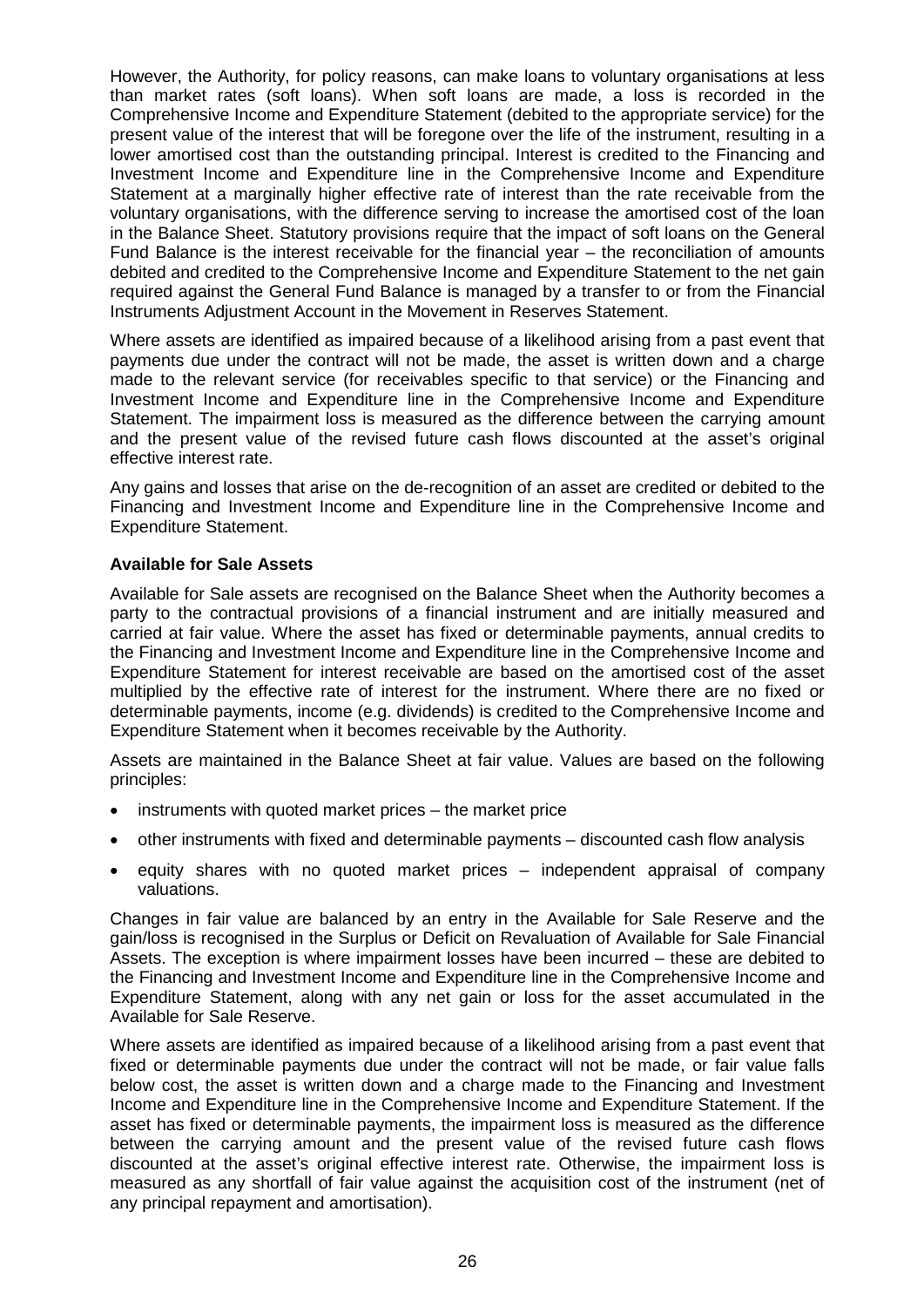Any gains and losses that arise on the de-recognition of the asset are credited or debited to the Financing and Investment Income and Expenditure line in the Comprehensive Income and Expenditure Statement, along with any accumulated gains or losses previously recognised in the Available for Sale Reserve.

Where fair value cannot be measured reliably, the instrument is carried at cost (less any impairment losses).

#### **10. Cash and Cash Equivalents**

Amounts held in call accounts or money market funds are highly liquid and readily convertible. These can be held for relatively long periods as call account rates are currently attractive. However, these accounts are used to cover short-term cash flow needs and so will be classed as cash equivalents.

Fixed term investments, of whatever duration, are not readily convertible to known amounts of cash. Fixed deals can be broken but only through negotiation with the borrower and at a penalty depending on the fair value of the loan at the time of break. All fixed term investments will not therefore be classed as cash equivalents.

In the Cash Flow Statement, cash and cash equivalents are shown net of bank overdrafts that are repayable on demand and form an integral part of the Authority's cash management.

#### **11. Other Assets**

#### **Intangible Assets**

Expenditure on non-monetary assets that do not have physical substance but are controlled by the Authority as a result of past events (e.g. software licences) is capitalised when it is expected that future economic benefits or service potential will flow from the intangible asset to the Authority.

Internally generated assets are capitalised where it is demonstrable that the project is technically feasible and is intended to be completed (with adequate resources being available) and the Authority will be able to generate future economic benefits or deliver service potential by being able to sell or use the asset. Expenditure is capitalised where it can be measured reliably as attributable to the asset and is restricted to that incurred during the development phase (research expenditure cannot be capitalised).

Expenditure on the development of websites is not capitalised if the website is solely or primarily intended to promote or advertise the Authority's goods or services.

Intangible assets are measured initially at cost. Amounts are only revalued where the fair value of the assets held by the Authority can be determined by reference to an active market. In practice, no intangible asset held by the Authority meets this criterion, and they are therefore carried at amortised cost. The depreciable amount of an intangible asset is amortised over its useful life to the relevant service line(s) in the Comprehensive Income and Expenditure Statement. An asset is tested for impairment whenever there is an indication that the asset might be impaired – any losses recognised are posted to the relevant service line(s) in the Comprehensive Income and Expenditure Statement. Any gain or loss arising on the disposal or abandonment of an intangible asset is posted to the Other Operating Expenditure line in the Comprehensive Income and Expenditure Statement.

Where expenditure on intangible assets qualifies as capital expenditure for statutory purposes, amortisation, impairment losses and disposal gains and losses are not permitted to have an impact on the General Fund Balance. The gains and losses are therefore reversed out of the General Fund Balance in the Movement in Reserves Statement and posted to the Capital Adjustment Account and the Capital Receipts Reserve.

#### **Interests in Companies and Other Entities**

In the Authority's accounts, the interests in companies and other entities are recorded as financial assets at cost, less any provision for losses.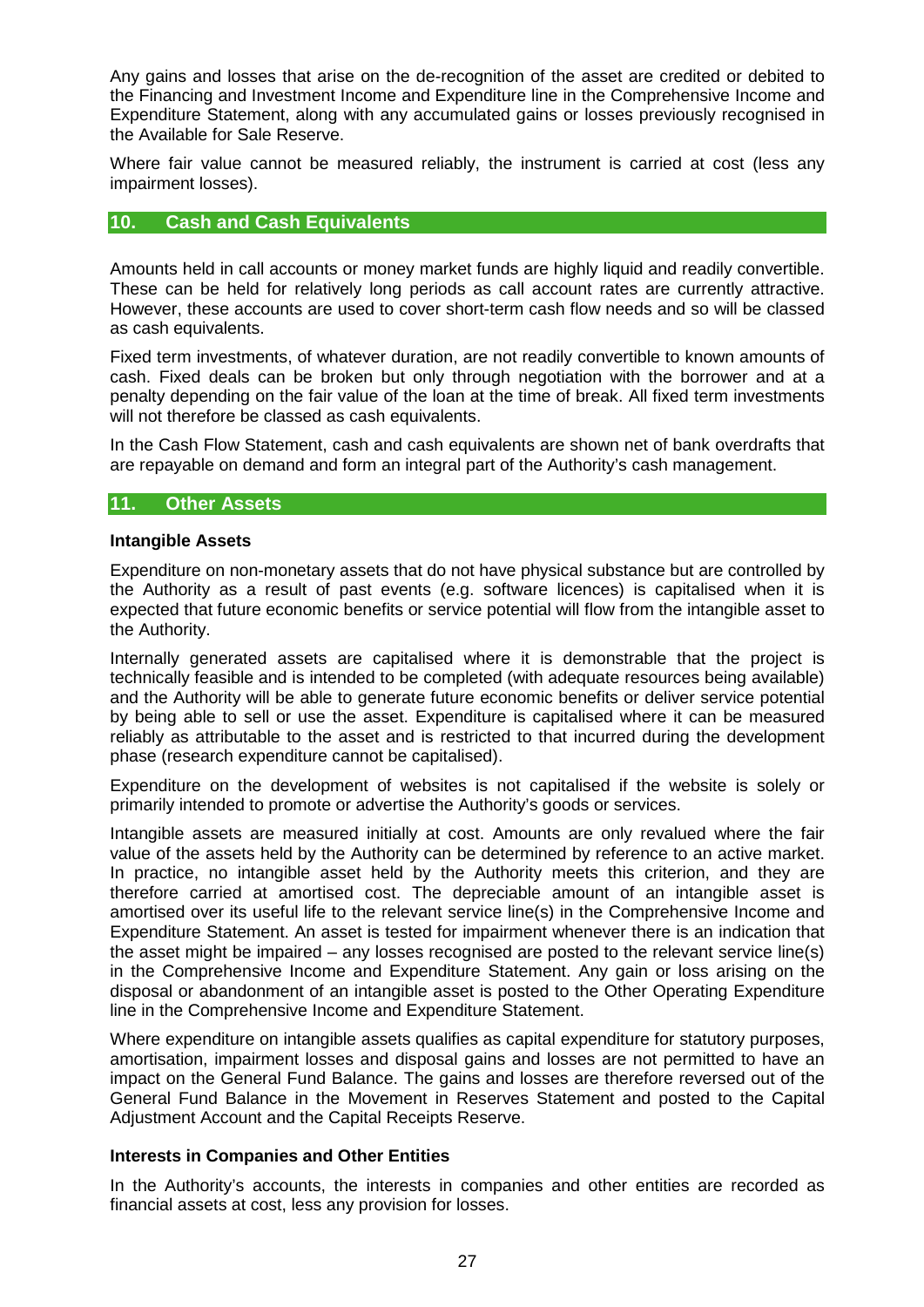#### **Investment Property**

Investment Properties are those that are used solely to earn rentals and/or for capital appreciation. The definition is not met if the property is used in any way to facilitate the delivery of services or production of goods or is held for sale.

Investment Properties are measured initially at cost and subsequently at fair value, based on the amount at which the asset could be exchanged between knowledgeable parties at arm'slength. Properties are not depreciated but are revalued annually according to market conditions at the year-end. Gains and losses on revaluation are posted to the Financing and Investment Income and Expenditure line in the Comprehensive Income and Expenditure Statement. The same treatment is applied to gains and losses on disposal.

Rentals received in relation to investment properties are credited to the Financing and Investment Income line and result in a gain for the General Fund Balance. However, revaluation and disposal gains and losses are not permitted by statutory arrangements to have an impact on the General Fund Balance. The gains and losses are therefore reversed out of the General Fund Balance in the Movement in Reserves Statement and posted to the Capital Adjustment Account and the Capital Receipts Reserve.

#### **Jointly Controlled Operations and Jointly Controlled Assets**

Jointly Controlled Operations are activities undertaken by the Authority in conjunction with other ventures that involve the use of the assets and resources of the ventures rather than the establishment of a separate entity. The Authority recognises on its Balance Sheet the assets that it controls and the liabilities that it incurs and debits and credits the Comprehensive Income and Expenditure Statement with the expenditure its incurs and the share of income it earns from the activity of the operation.

Jointly Controlled Assets are items of Property, Plant or Equipment that are jointly controlled by the Authority and other ventures, with the assets being used to obtain benefits for the ventures. The joint venture does not involve the establishment of a separate entity. The Authority accounts for only its share of the jointly controlled assets, the liabilities and expenses that it incurs on its own behalf or jointly with others in respect of its interest in the joint venture and income that it earns from the venture.

#### **12. Inventories**

Inventories are included in the Balance Sheet at the lower of cost and net realisable value.

#### **13. Accruals of Income and Expenditure**

Activity is accounted for in the year that it takes place, not simply when cash payments are made or received. In particular:

- Revenue from the sale of goods is recognised when the Authority transfers the significant risks and rewards of ownership to the purchaser and it is probable that economic benefits or service potential associated with the transaction will flow to the Authority
- Revenue from the provision of services is recognised when the Authority can measure reliably the percentage of completion of the transaction and it is probable that economic benefits or service potential associated with the transaction will flow to the Authority
- Supplies are recorded as expenditure when they are consumed where there is a gap between the date supplies are received and their consumption, they are carried as inventories on the Balance Sheet
- Expenses in relation to services received (including services provided by employees) are recorded as expenditure when the services are received rather than when payments are made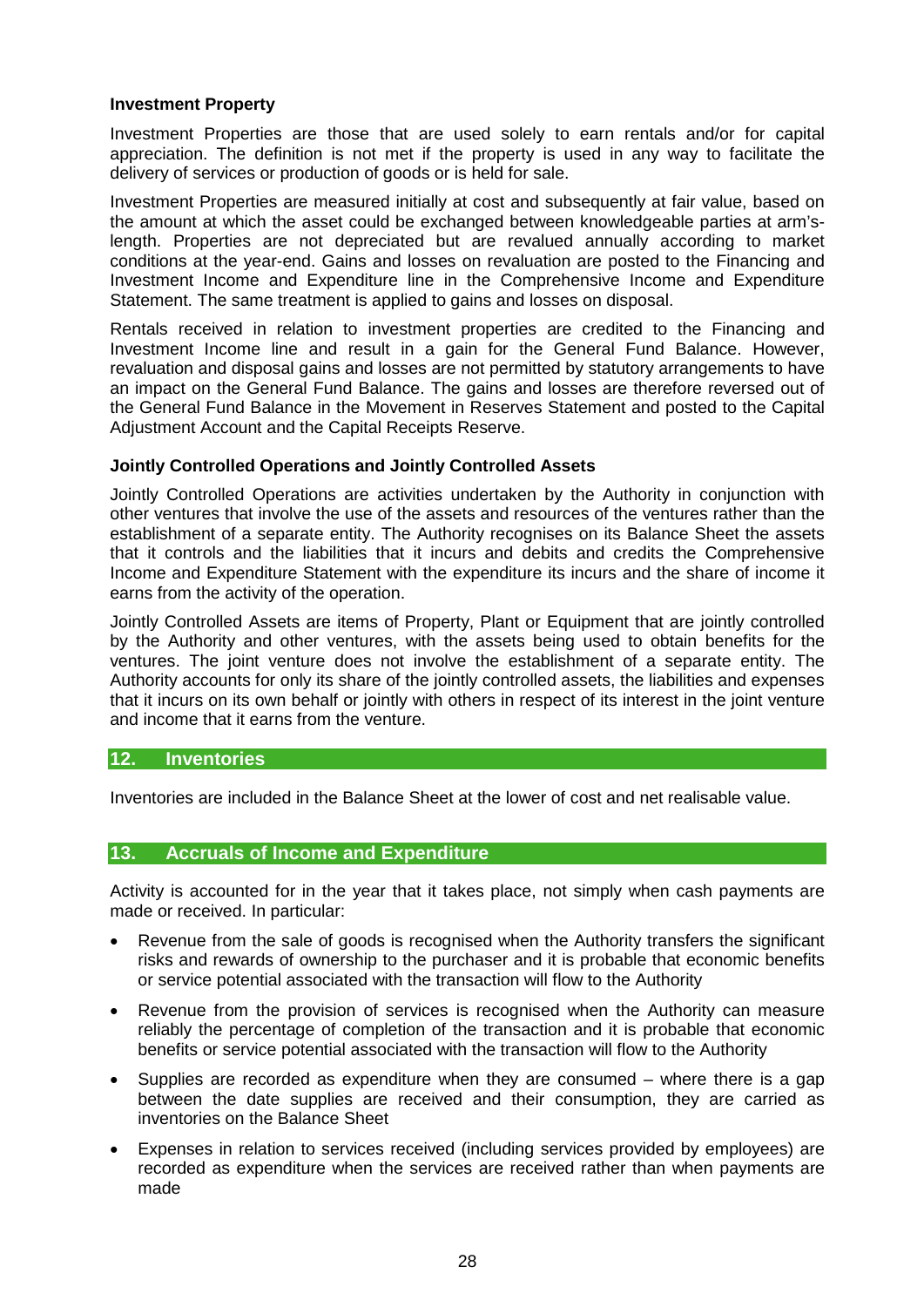- Interest receivable on investments and payable on borrowings is accounted for respectively as income and expenditure on the basis of the effective interest rate for the relevant financial instrument rather than the cash flows fixed or determined by the contract
- Where revenue and expenditure have been recognised but cash has not been received or paid, a debtor or creditor for the relevant amount is recorded in the Balance Sheet. Where debts may not be settled, the balance of debtors is written down and a charge made to revenue for the income that might not be collected
- Where significant debtors or creditors arise from such items as government grants and pay awards that are not yet finalised, estimates are made on the basis of best information that is currently available.

Accounting instructions require accruals to be raised where amounts are in excess of £5,000. Schools are asked to take responsibility for accruing for employee costs where individual amounts owing are in excess of £5,000.

#### **14. Financial Liabilities**

Financial liabilities are recognised on the Balance Sheet when the Authority becomes a party to the contractual provisions of a financial instrument and are initially measured at fair value and are carried at their amortised cost. Annual charges to the Financing and Investment Income and Expenditure line in the Comprehensive Income and Expenditure Statement for interest payable are based on the carrying amount of the liability, multiplied by the effective rate of interest for the instrument. The effective interest rate is the rate that exactly discounts estimated future cash payments over the life of the instrument to the amount at which it was originally recognised.

For most of the borrowings that the Authority has, this means that the amount presented in the Balance Sheet is the outstanding principal repayable (plus accrued interest); and interest charged to the Comprehensive Income and Expenditure Statement is the amount payable for the year according to the loan agreement.

Gains and losses on the repurchase or early settlement of borrowing are credited and debited to the Financing and Investment Income and Expenditure line in the Comprehensive Income and Expenditure Statement in the year of repurchase/settlement. However, where repurchase has taken place as part of a restructuring of the loan portfolio that involves the modification or exchange of existing instruments, the premium or discount is respectively deducted from or added to the amortised cost of the new or modified loan and the write-down to the Comprehensive Income and Expenditure Statement is spread over the life of the loan by an adiustment to the effective interest rate.

Where premiums and discounts have been charged to the Comprehensive Income and Expenditure Statement, regulations allow the impact on the General Fund Balance to be spread over future years. The Authority has a policy of spreading the gain or loss over the term that was remaining on the loan against which the premium was payable or discount receivable when it was repaid. The reconciliation of amounts charged to the Comprehensive Income and Expenditure Statement to the net charge required against the General Fund Balance is managed by a transfer to or from the Financial Instruments Adjustment Account in the Movement in Reserves Statement.

#### **15. Leases**

Leases are classified as finance leases where the terms of the lease transfer substantially all the risks and rewards incidental to ownership of the property, plant or equipment from the lessor to the lessee. All other leases are classified as operating leases.

Where a lease covers both land and buildings, the land and buildings elements are considered separately for classification.

Arrangements that do not have the legal status of a lease but convey a right to use an asset in return for payment are accounted for under this policy where fulfilment of the arrangement is dependent on the use of specific assets.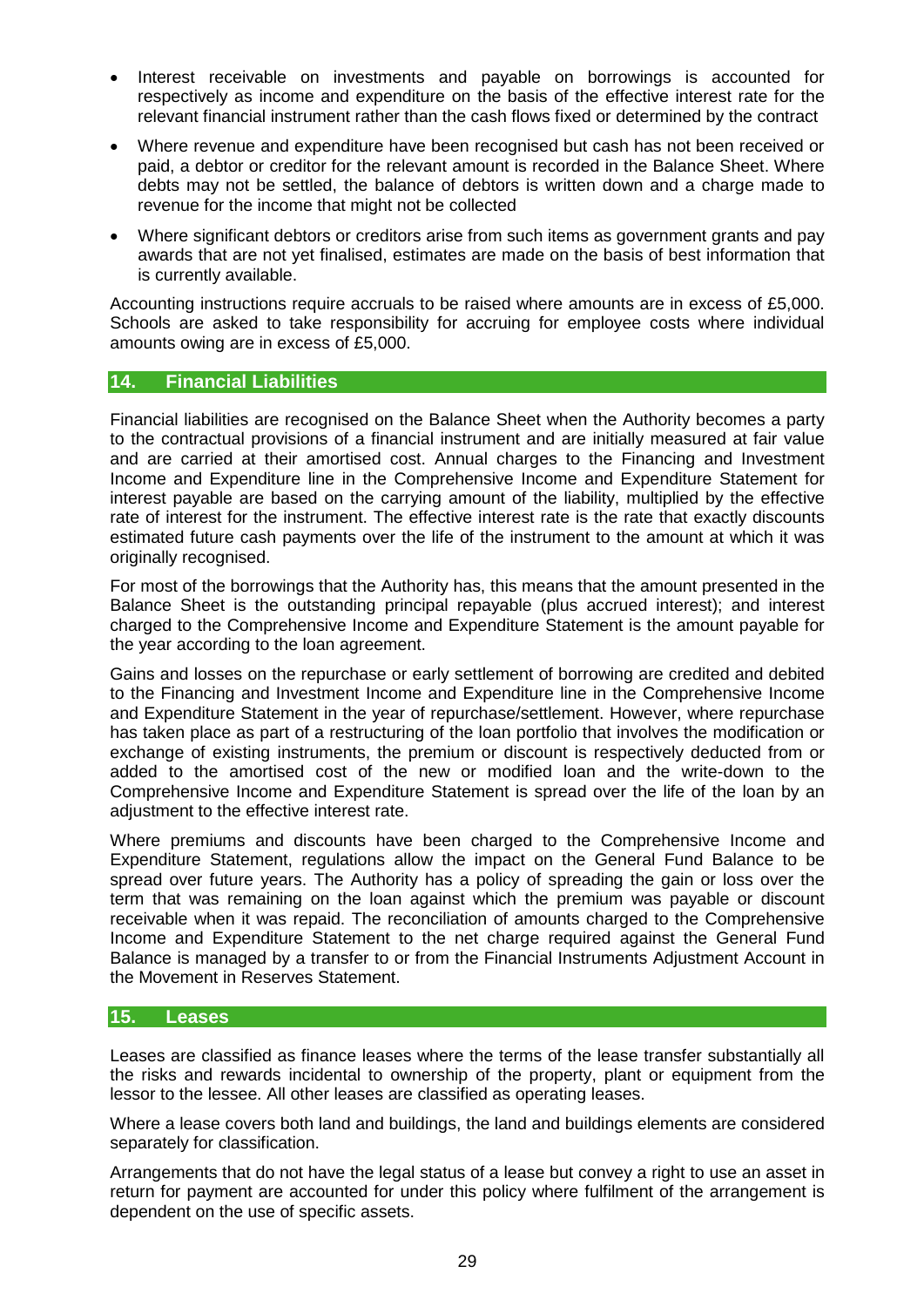#### **The Authority as Lessee**

#### **Finance Leases**

Property, Plant and Equipment held under finance leases is recognised on the Balance Sheet at the commencement of the lease at its fair value measured at the lease's inception (or the present value of the minimum lease payments, if lower), where the fair value exceeds the de minimus limit. The asset recognised is matched by a liability for the obligation to pay the lessor. Initial direct costs of the Authority are added to the carrying amount of the asset. Premiums paid on entry into a lease are applied to write down the lease liability. Where material, contingent rents are charged as expenses in the periods in which they are incurred.

Lease payments are apportioned between:

- a charge for the acquisition of the interest in the property, plant or equipment applied to write down the lease liability, and
- a finance charge (debited to the Financing and Investment Income and Expenditure line in the Comprehensive Income and Expenditure Statement).

Property, Plant and Equipment recognised under finance leases is accounted for using the policies applied generally to such assets, subject to depreciation being charged over the lease term if this is shorter than the asset's estimated useful life (where ownership of the asset does not transfer to the Authority at the end of the lease period).

The Authority is not required to raise Council Tax to cover depreciation or revaluation and impairment losses arising on leased assets. Instead, a prudent annual contribution is made from revenue funds towards the deemed capital investment in accordance with statutory requirements. Depreciation and revaluation and impairment losses are therefore substituted by a revenue contribution in the General Fund Balance, by way of an adjusting transaction with the Capital Adjustment Account in the Movement in Reserves Statement for the difference between the two.

#### **Operating Leases**

Rentals paid under operating leases are charged to the Comprehensive Income and Expenditure Statement as an expense of the services benefiting from use of the leased Property, Plant or Equipment. Charges are made on a straight-line basis over the life of the lease, even if this does not match the pattern of payments (e.g. there is a rent-free period at the commencement of the lease).

#### **The Authority as Lessor**

#### **Finance Leases**

Where the Authority grants a finance lease over a property or an item of plant or equipment, the relevant asset is written out of the Balance Sheet as a disposal. At the commencement of the lease, the carrying amount of the asset in the Balance Sheet (whether Property, Plant and Equipment or Assets Held for Sale) is written off to the Other Operating Expenditure line in the Comprehensive Income and Expenditure Statement as part of the gain or loss on disposal. A gain, representing the Authority's net investment in the lease, is credited to the same line in the Comprehensive Income and Expenditure Statement also as part of the gain or loss on disposal (i.e. netted off against the carrying value of the asset at the time of disposal), matched by a lease (long-term debtor) asset in the Balance Sheet.

Lease rentals receivable are apportioned between:

- a charge for the acquisition of the interest in the property applied to write down the lease debtor (together with any premiums received), and
- finance income (credited to the Financing and Investment Income and Expenditure line in the Comprehensive Income and Expenditure Statement).

The gain credited to the Comprehensive Income and Expenditure Statement on disposal is not permitted by statute to increase the General Fund Balance and is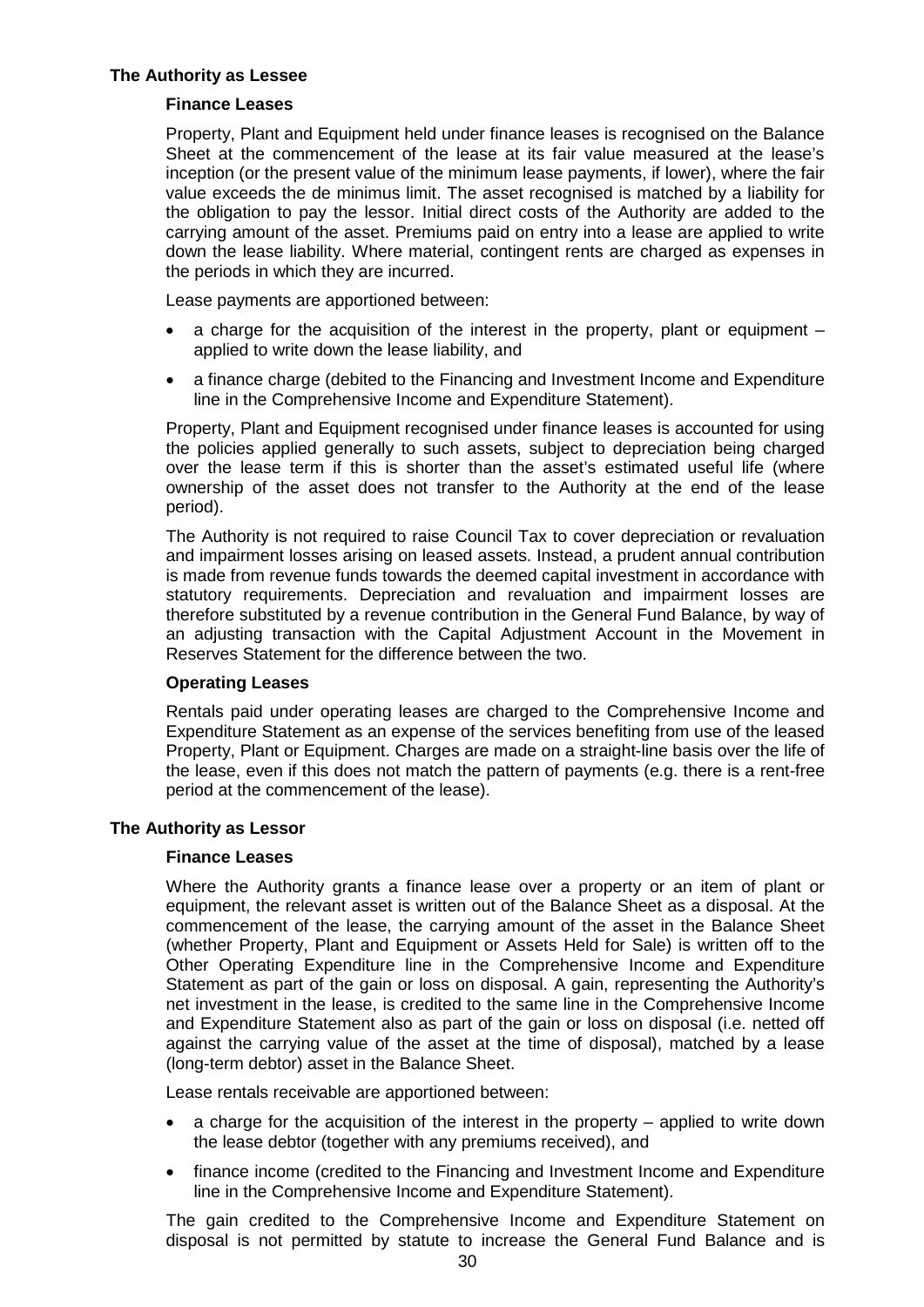required to be treated as a capital receipt. Where a premium has been received, this is posted out of the General Fund Balance to the Capital Receipts Reserve in the Movement in Reserves Statement. Where the amount due in relation to the lease asset is to be settled by the payment of rentals in future financial years, this is posted out of the General Fund Balance to the Deferred Capital Receipts Reserve in the Movement in Reserves Statement. When the future rentals are received, the element for the capital receipt for the disposal of the asset is used to write down the lease debtor. At this point, the deferred capital receipts are transferred to the Capital Receipts Reserve.

The written-off value of disposals is not a charge against Council Tax, as the cost of non-current assets is fully provided for under separate arrangements for capital financing. Amounts are therefore appropriated to the Capital Adjustment Account from the General Fund Balance in the Movement in Reserves Statement.

#### **Operating Leases**

Where the Authority grants an operating lease over a property or an item of plant or equipment, the asset is retained in the Balance Sheet. Rental income is credited to the Other Operating Expenditure line in the Comprehensive Income and Expenditure Statement. Credits are made on a straight-line basis over the life of the lease, even if this does not match the pattern of payments (e.g. there is a premium paid at the commencement of the lease). Initial direct costs incurred in negotiating and arranging the lease are added to the carrying amount of the relevant asset and charged as an expense over the lease term on the same basis as rental income.

#### **16. Private Finance Initiative (PFI) and Similar Contracts**

The Authority has entered into a number of Private Finance Initiative contracts. PFI and similar contracts are agreements to receive services, where the responsibility for making available the property, plant and equipment needed to provide the services passes to the PFI contractor. As the Authority is deemed to control the services that are provided under its PFI schemes, and as ownership of the property, plant and equipment will pass to the Authority at the end of the contracts for no additional charge, the Authority carries the assets used under the contracts on its Balance Sheet as part of Property, Plant and Equipment.

The original recognition of these assets at fair value (based on the cost to purchase the property, plant and equipment) was balanced by the recognition of a liability for amounts due to the scheme operator to pay for the capital investment. For the Bassetlaw Schools PFI scheme and East Leake Schools PFI scheme, the liability was written down by initial capital contributions of £9.0 million and £2.9 million respectively.

Non-current assets recognised on the Balance Sheet are revalued and depreciated in the same way as Property, Plant and Equipment owned by the Authority.

The amounts payable to the PFI operators each year are analysed into five elements:

- fair value of the services received during the year debited to the relevant service in the Comprehensive Income and Expenditure Statement
- finance cost an interest charge on the outstanding Balance Sheet liability, debited to the Financing and Investment Income and Expenditure line in the Comprehensive Income and Expenditure Statement
- contingent rent increases in the amount to be paid for the property arising during the contract, debited to the Financing and Investment Income and Expenditure line in the Comprehensive Income and Expenditure Statement
- payment towards liability applied to write down the Balance Sheet liability towards the PFI operator (the profile of write-downs is calculated using the same principles as for a finance lease)
- lifecycle replacement costs charges for ongoing maintenance of the Property, Plant and Equipment debited to the relevant scheme.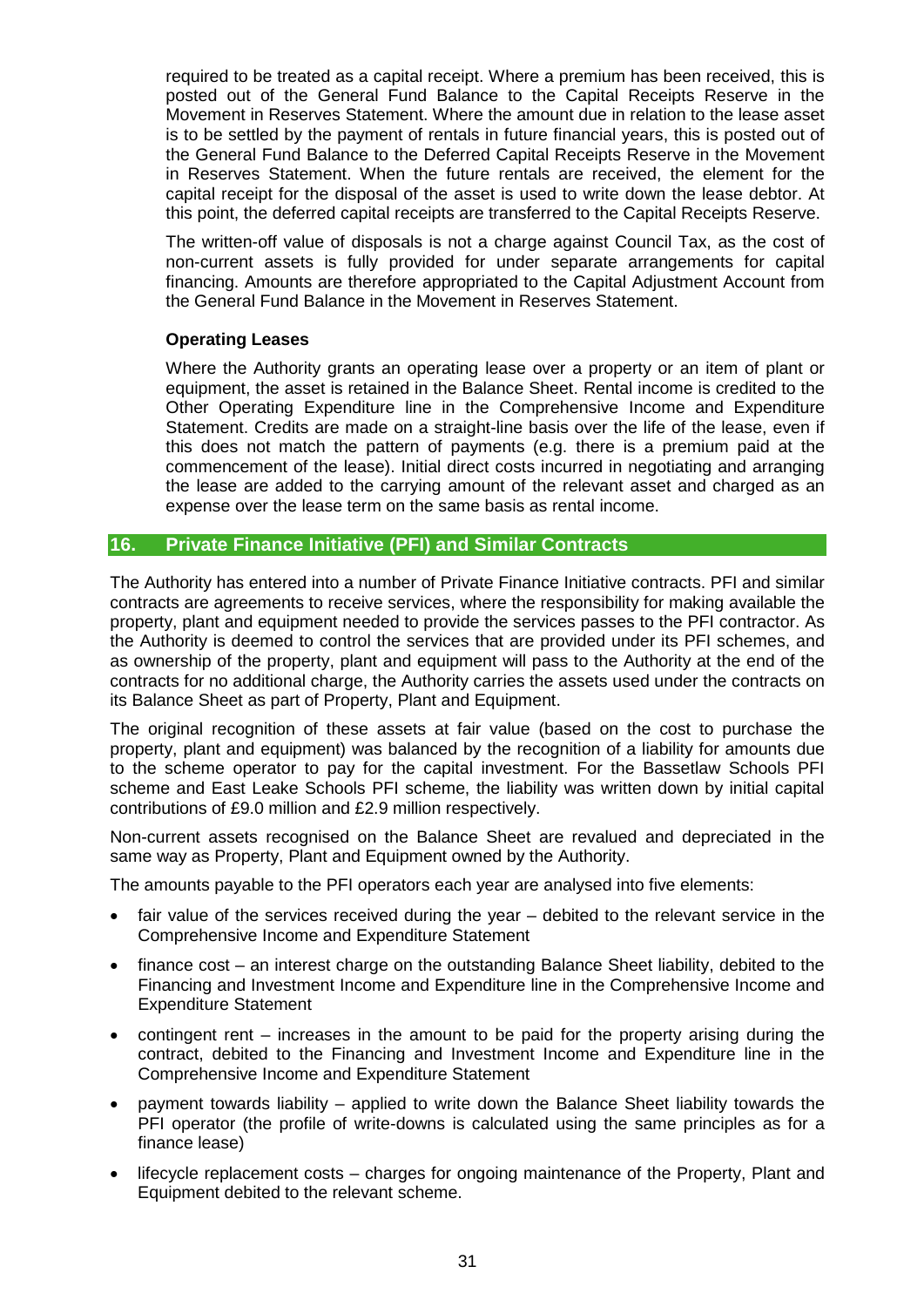#### **17. Government Grants and Contributions**

Whether paid on account, by instalments or in arrears, government grants and third party contributions and donations are recognised as due to the Authority when there is reasonable assurance that:

- the Authority will comply with the conditions attached to the payments, and
- the grants or contributions will be received.

Amounts recognised as due to the Council are not credited to the Comprehensive Income and Expenditure Statement until conditions attached to the grant or contribution have been satisfied. Conditions are stipulations that specify that the future economic benefits or service potential embodied in the asset acquired using the grant or contribution are required to be consumed by the recipient as specified, or future economic benefits or service potential must be returned to the transferor.

Monies advanced as grants and contributions for which conditions have not been satisfied are carried in the Balance Sheet as receipts in advance. When conditions are satisfied, the grant or contribution is credited to the relevant service line (attributable revenue grants and contributions) or Taxation and Non-Specific Grant Income (non-ringfenced revenue grants and all capital grants) in the Comprehensive Income and Expenditure Statement.

Where capital grants are credited to the Comprehensive Income and Expenditure Statement, they are reversed out of the General Fund Balance in the Movement in Reserves Statement.

Where the grant has yet to be used to finance capital expenditure, it is posted to the Capital Grants Unapplied reserve. Where it has been applied, it is posted to the Capital Adjustment Account. Amounts in the Capital Grants Unapplied reserve are transferred to the Capital Adjustment Account once they have been applied to fund capital expenditure.

#### **18. Provisions**

Provisions are made where an event has taken place that gives the Authority a legal or constructive obligation that probably requires settlement by a transfer of economic benefits or service potential, and a reliable estimate can be made of the amount of the obligation. For instance, the Authority may be involved in a court case that could eventually result in the making of a settlement or the payment of compensation.

Provisions are charged as an expense to the appropriate service line in the Comprehensive Income and Expenditure Statement in the year that the Authority becomes aware of the obligation, and are measured at the best estimate at the Balance Sheet date of the expenditure required to settle the obligation, taking into account relevant risks and uncertainties.

When payments are eventually made, they are charged to the provision carried in the Balance Sheet. Estimated settlements are reviewed at the end of each financial year – where it becomes less than probable that a transfer of economic benefits will now be required (or a lower settlement than anticipated is made), the provision is reversed and credited back to the relevant service.

#### **19. Contingent Liabilities**

A contingent liability arises where an event has taken place that gives the Authority a possible obligation whose existence will only be confirmed by the occurrence, or otherwise, of uncertain future events not wholly within the control of the Authority. Contingent liabilities also arise in circumstances where a provision would otherwise be made but either it is not probable that an outflow of resources will be required or the amount of the obligation cannot be measured reliably.

Contingent liabilities are not recognised in the Balance Sheet but are disclosed in a note to the accounts.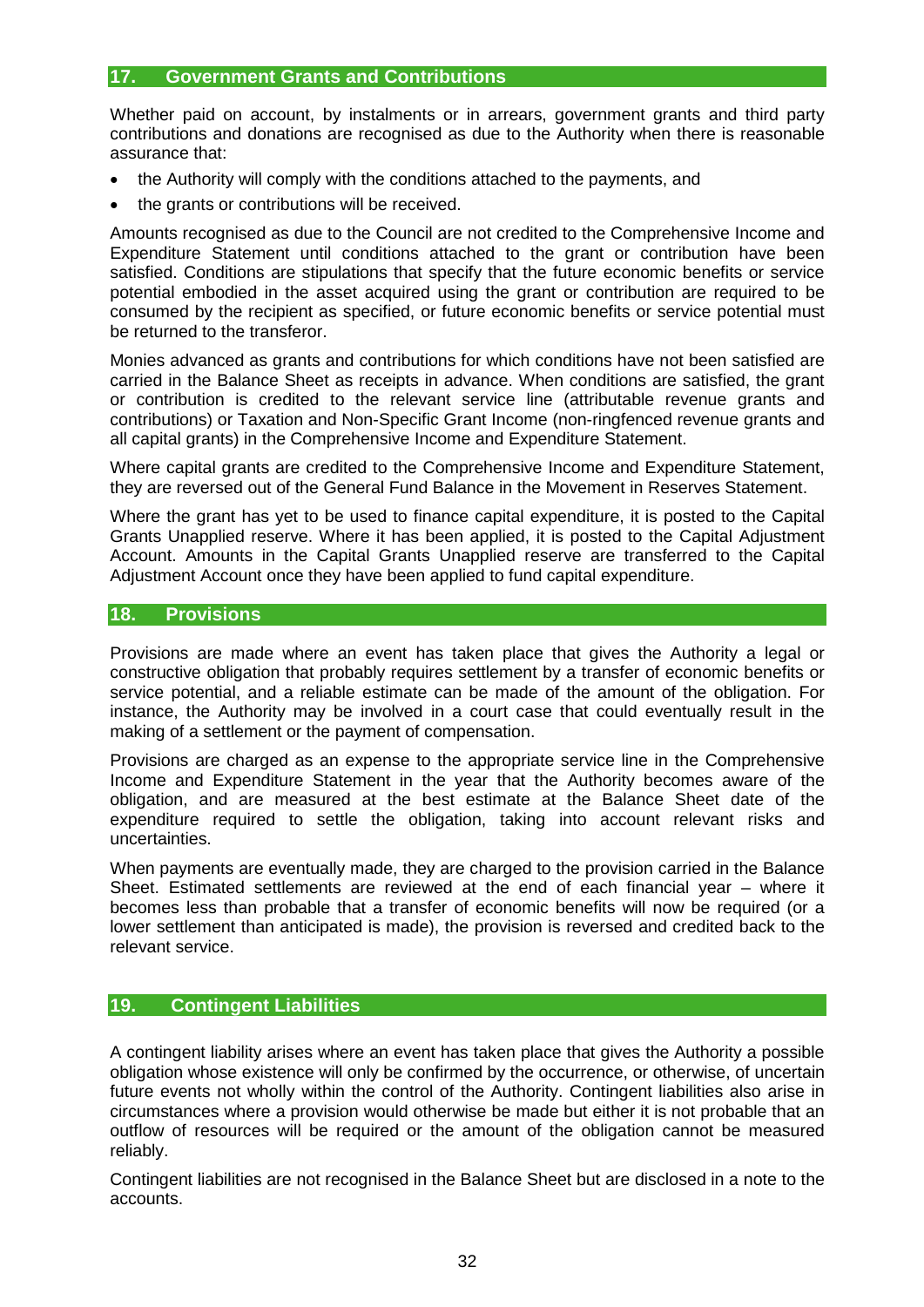#### **20. Contingent Assets**

A contingent asset arises where an event has taken place that gives the Authority a possible asset whose existence will only be confirmed by the occurrence, or otherwise, of uncertain future events not wholly within the control of the Authority.

Contingent assets are not recognised in the Balance Sheet but are disclosed in a note to the accounts where it is probable that there will be an inflow of economic benefits or service potential.

No contingent assets have been identified for the Authority at 31 March 2014.

#### **21. Reserves**

The Authority sets aside specific amounts as reserves for future policy purposes or to cover contingencies. Reserves are created by appropriating amounts out of the General Fund Balance in the Movement in Reserves Statement. When expenditure to be financed from a reserve is incurred, it is charged to the appropriate service in that year to score against the Surplus or Deficit on the Provision of Services in the Comprehensive Income and Expenditure Statement. The reserve is then appropriated back into the General Fund Balance in the Movement in Reserves Statement so that there is no net charge against Council Tax for the expenditure.

Certain reserves are kept to manage the accounting processes for non-current assets, financial instruments, retirement and employee benefits and do not represent usable resources for the Authority. These reserves are explained in Note 43.

#### **22. VAT**

VAT payable is included as an expense only to the extent that it is not recoverable from Her Majesty's Revenue and Customs. VAT receivable is excluded from income.

#### **23. Events After the Balance Sheet Date**

Events after the Balance Sheet date are those events, both favourable and unfavourable, that occur between the end of the reporting period and the date when the Statement of Accounts is authorised for issue. Two types of events can be identified:

- those that provide evidence of conditions that existed at the end of the reporting period  $$ the Statement of Accounts is adjusted to reflect such events
- those that are indicative of conditions that arose after the reporting period the Statement of Accounts is not adjusted to reflect such events, but where a category of events would have a material effect, disclosure is made in the notes of the nature of the events and their estimated financial effect.

Events taking place after the date of authorisation for issue are not reflected in the Statement of Accounts.

#### **24. Foreign Currency Translation**

Where the Authority has entered into a transaction denominated in a foreign currency, the transaction is converted into sterling at the exchange rate applicable on the date the transaction was effective. Where amounts in foreign currency are outstanding at the year-end, they are reconverted at the spot exchange rate at 31 March. Resulting gains or losses are recognised in the Financing and Investment Income and Expenditure line in the Comprehensive Income and Expenditure Statement.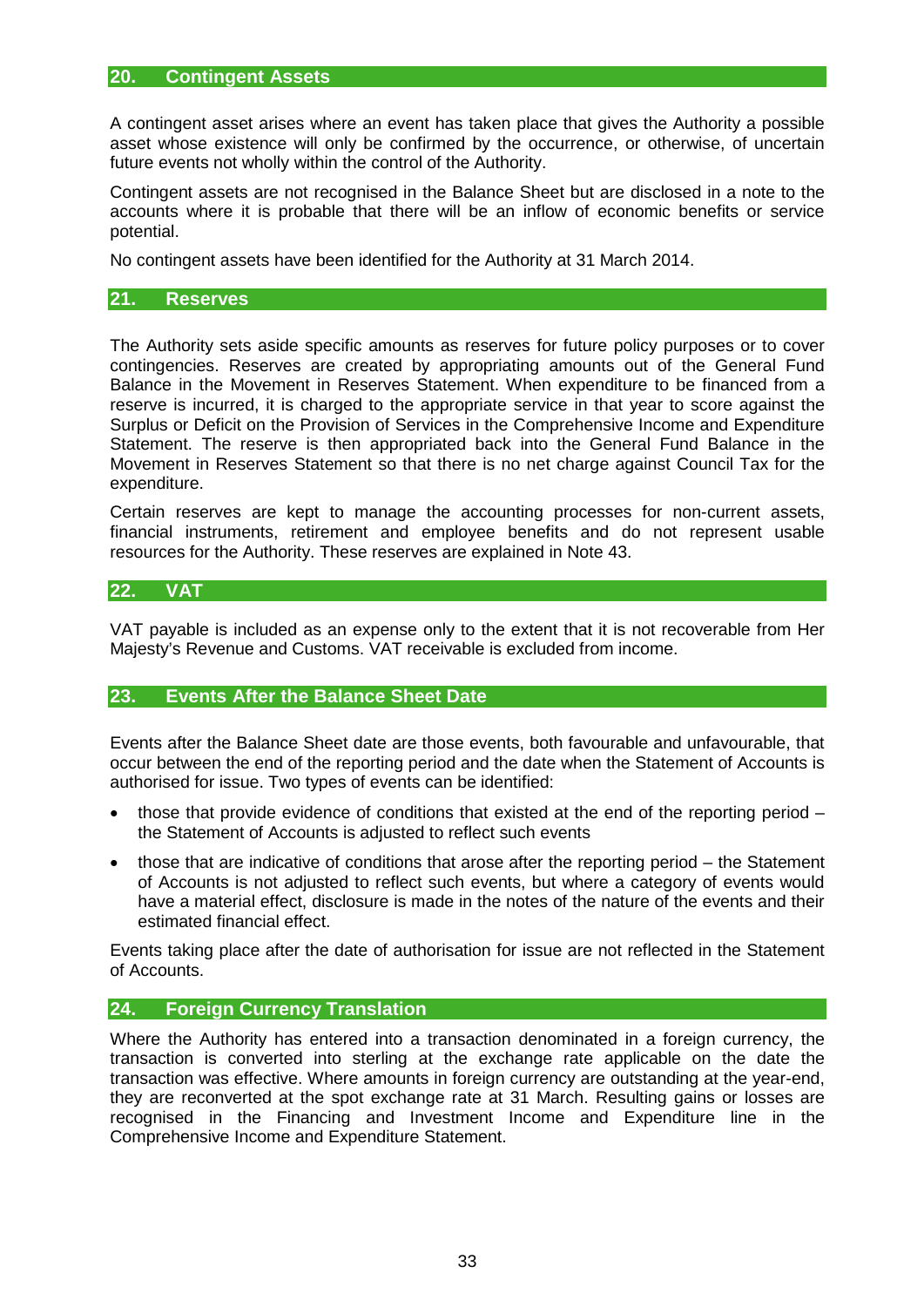#### **25. The Carbon Reduction Scheme**

The Authority is required to participate in the Carbon Reduction Commitment (CRC) Energy Efficiency Scheme. This scheme is currently in its introductory phase which will last until 31 March 2014. The Authority is required to purchase and surrender allowances, currently retrospectively, on the basis of emissions (i.e. carbon dioxide) produced as energy is used. As carbon dioxide is emitted (i.e. as energy is used), a liability and an expense are recognised. The liability will be discharged by surrendering allowances. The liability is measured at the best estimate of the expenditure required to meet the obligation, normally at the current market price of the number of allowances required to meet the liability at the reporting date. The cost to the Authority is recognised and reported in the costs of the Authority's services and is apportioned to services on the basis of energy consumption.

#### **26. Heritage Assets**

#### **Tangible and Intangible Heritage Assets**

The Authority's Heritage Assets are held at County Hall or at the Nottinghamshire Archives. Nottinghamshire Archives has a number of architectural drawings and records relating to Rufford Abbey and the Savile of Rufford Estate. These collections are held in support of the primary objective of the Authority's Archives. In addition, the Authority retains a number of important ceremonial regalia and paintings that are also retained for increasing the knowledge, understanding and appreciation of the Authority's history and local area.

Heritage Assets are recognised and measured (including the treatment of revaluation gains and losses) in accordance with the Authority's accounting policies on Property, Plant and Equipment. However, some of the measurement rules are relaxed in relation to Heritage Assets as detailed below. The accounting policies in relation to Heritage Assets that are deemed to include elements of intangible Heritage Assets are also presented below. The Authority's collections of Heritage Assets are accounted for as follows:

#### **Ceremonial Regalia and Art Collection**

The ceremonial regalia and art collection includes ceremonial items, paintings (both oil and watercolour), sketches, sculptures, glass and silverware and is reported in the Balance Sheet at market value. There is an annual programme of valuations and the items in the collection are valued by an external valuer. These assets are deemed to have indeterminate lives and a high residual value; hence the Authority does not consider it appropriate to charge depreciation. Acquisitions are made by purchase or donation. Acquisitions are initially recognised at cost and donations are recognised at valuation with valuations provided by the external valuers and with reference to appropriate commercial markets for the paintings using the most relevant and recent information from sales at auctions.

#### **Architectural Drawings and Records**

The architectural drawings and records relating to the Savile of Rufford Estate are held at Nottinghamshire Archives and are reported in the Balance Sheet at historical cost. Valuation of these items is not readily available and the Authority believes that the benefits of obtaining annual valuations for these items would not justify the cost. These assets are deemed to have indeterminate lives and a high residual value; hence the Authority does not consider it appropriate to charge depreciation. Acquisitions are made by purchase or donation. Acquisitions are initially recognised at cost and donations are recognised at valuation if appropriate with valuations provided by external valuers. Nottinghamshire Archives holds a number of other records (e.g. Lothian of Melbourne records) that are valued at less than £10,000. Consequently, the Authority does not recognise these assets on the Balance Sheet.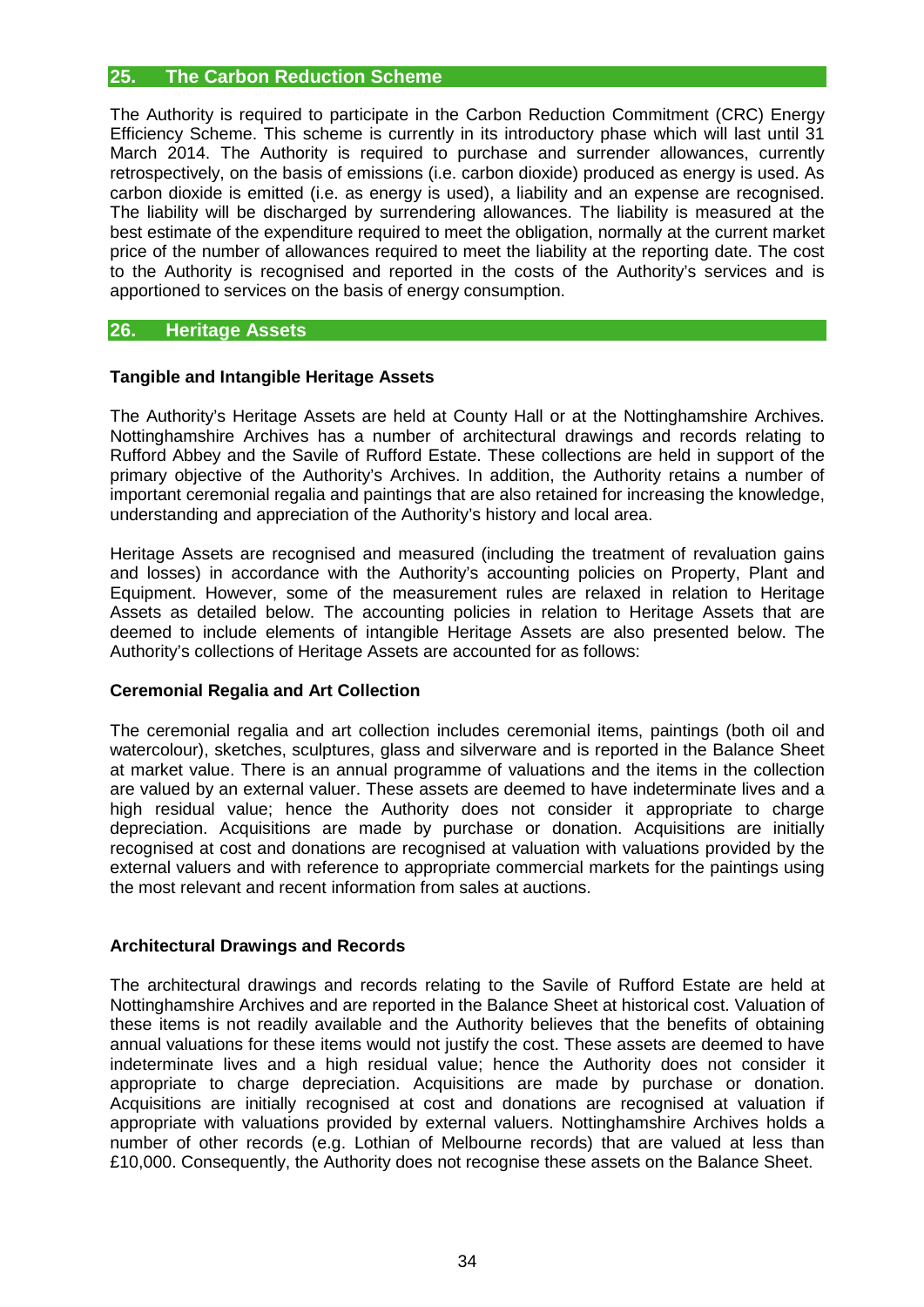#### **Heritage Assets – General**

The carrying amounts of Heritage Assets are reviewed where there is evidence of impairment for Heritage Assets, e.g. where an item has suffered physical deterioration or breakage or where doubts arise as to its authenticity. Any impairment is recognised and measured in accordance with the Authority's general policies on impairment. Where assets are disposed of, the proceeds of such items are accounted for in accordance with the Authority's general provisions relating to the disposal of Property, Plant and Equipment. Disposal proceeds are disclosed separately in the notes to the financial statements and are accounted for in accordance with statutory accounting requirements relating to capital expenditure and capital receipts.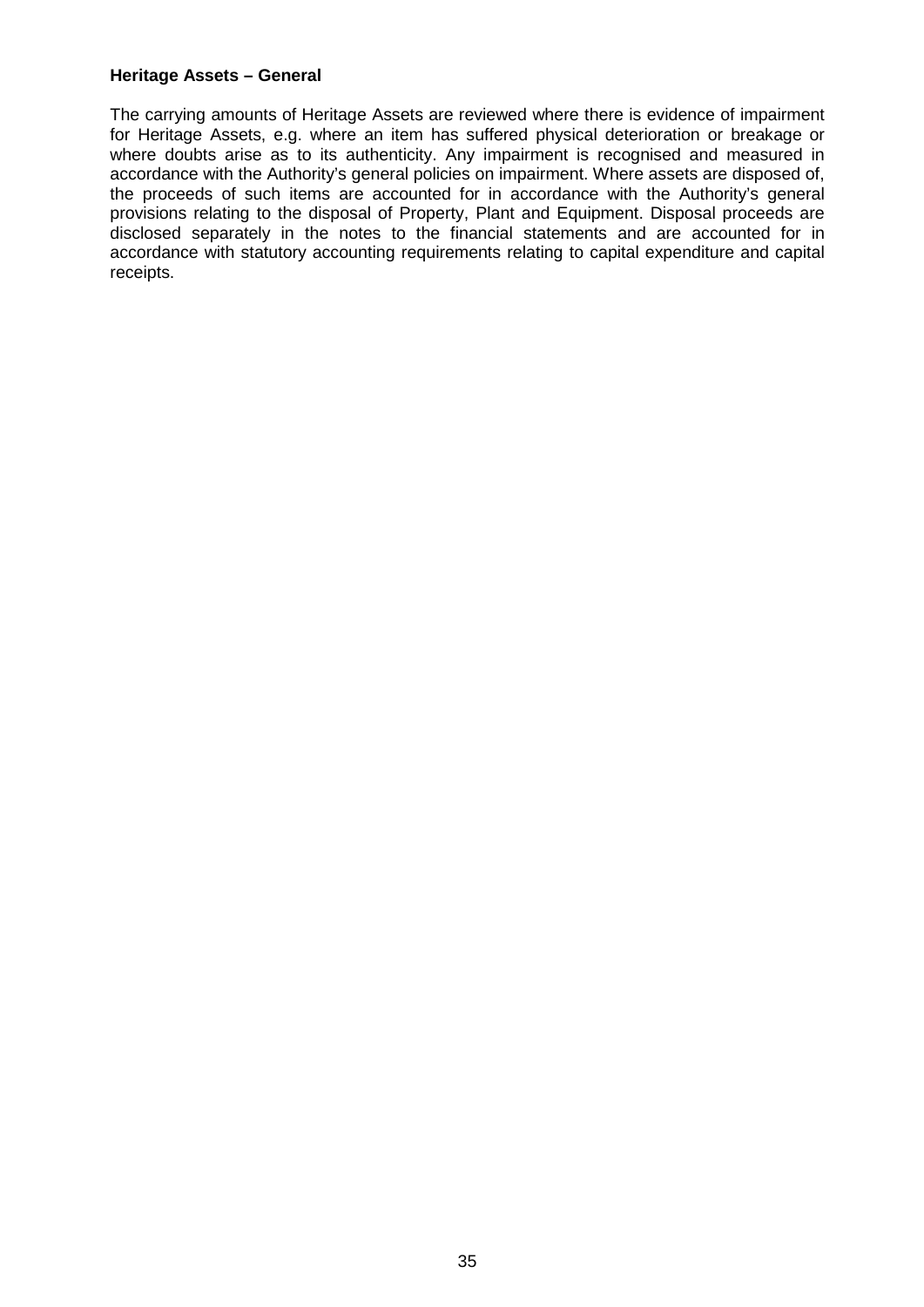#### **MOVEMENT IN RESERVES STATEMENT 2013/14**

|  |                                                                                                                                  | General Fund<br>£000 | <b>Schools Statutory</b><br>Reserve<br>£000 | Insurance<br>£000        | Capital Receipts<br>Reserve Unapplied Reserve<br>£000 | and Grants Other Earmarked<br>Reserves<br>£000 | <b>Total Usable</b><br><b>Reserves</b><br>£000 | <b>Total Unusable</b><br><b>Reserves</b><br>£000 | <b>Total Reserves</b><br>£000 |
|--|----------------------------------------------------------------------------------------------------------------------------------|----------------------|---------------------------------------------|--------------------------|-------------------------------------------------------|------------------------------------------------|------------------------------------------------|--------------------------------------------------|-------------------------------|
|  | <b>Balance Brought Forward</b>                                                                                                   | 42,118               | 32,973                                      | 10,361                   | 7.578                                                 | 137,823                                        | 230,853                                        | (366, 283)                                       | (135, 430)                    |
|  | Surplus/(Deficit) on the provision of services                                                                                   | (107, 458)           | $\overline{\phantom{a}}$                    | $\overline{\phantom{a}}$ | $\overline{\phantom{a}}$                              | $\overline{\phantom{a}}$                       | (107, 458)                                     | $\overline{\phantom{a}}$                         | (107, 458)                    |
|  | Other Comprehensive Income and Expenditure                                                                                       |                      |                                             |                          |                                                       |                                                |                                                |                                                  |                               |
|  | (Surplus)/Deficit arising on revaluation of non-current assets                                                                   |                      |                                             |                          |                                                       |                                                |                                                | 19.809                                           | 19.809                        |
|  | Actuarial gains / (losses) on pension fund assets and liabilities                                                                |                      |                                             |                          |                                                       |                                                |                                                | 97,469                                           | 97,469                        |
|  | Other gains / (losses)                                                                                                           |                      | $\mathbf{1}$                                | $\overline{\phantom{a}}$ | (1)                                                   |                                                | $\overline{\phantom{a}}$                       | (70)                                             | (70)                          |
|  |                                                                                                                                  | $\blacksquare$       | $\mathbf{1}$                                | $\overline{\phantom{a}}$ | (1)                                                   | $\blacksquare$                                 | $\blacksquare$                                 | 117,208                                          | 117,208                       |
|  | <b>Total Comprehensive Income and Expenditure</b>                                                                                | (107.458)            | $\mathbf{1}$                                | $\blacksquare$           | (1)                                                   | $\blacksquare$                                 | (107.458)                                      | 117.208                                          | 9.750                         |
|  | Adjustments between accounting basis and funding basis under regulations                                                         |                      |                                             |                          |                                                       |                                                |                                                |                                                  |                               |
|  | Amortisation of intangible assets                                                                                                | 2,448                |                                             |                          |                                                       |                                                | 2,448                                          | (2, 448)                                         |                               |
|  | Depreciation of Property, Plant and Equipment                                                                                    | 39,366               | $\sim$                                      | $\sim$                   |                                                       | $\sim$                                         | 39,366                                         | (39, 366)                                        |                               |
|  | Revaluation / Impairment (Gains) and Losses                                                                                      | 35,307               |                                             |                          |                                                       |                                                | 35,307                                         | (35, 307)                                        |                               |
|  | Movements in fair value of investment properties                                                                                 | 1,582                | $\sim$                                      | $\sim$                   |                                                       | $\sim$                                         | 1,582                                          | (1, 582)                                         |                               |
|  | Movements in fair value of non-current assets held for sale                                                                      | (648)                |                                             |                          |                                                       |                                                | (648)                                          | 648                                              |                               |
|  | Capital Grants credited to the CI&E                                                                                              | (29, 257)            | $\sim$                                      | $\sim$                   | 29,257                                                | $\overline{\phantom{a}}$                       | $\overline{\phantom{a}}$                       | $\sim$                                           |                               |
|  | Application of grants to capital financing transferred to the CAA                                                                | ÷,                   |                                             |                          | (34, 854)                                             |                                                | (34, 854)                                      | 34,854                                           |                               |
|  | Revenue Expenditure Funded from Capital under Statute                                                                            | 19,649               | $\sim$                                      | $\overline{\phantom{a}}$ |                                                       | $\sim$                                         | 19,649                                         | (19, 649)                                        |                               |
|  | Revenue Expenditure Funded from Capital under Statute Grant Funding                                                              | (7, 822)             |                                             |                          |                                                       |                                                | (7, 822)                                       | 7,822                                            |                               |
|  | Net Gain/Loss and disposal proceeds on disposal of non-current assets                                                            | 43,216               | $\sim$                                      | $\overline{\phantom{a}}$ | $\overline{a}$                                        | $\overline{\phantom{a}}$                       | 43,216                                         | (43, 216)                                        | $\overline{\phantom{a}}$      |
|  | Difference between the statutory charge and the amount recognised as income                                                      |                      |                                             |                          |                                                       |                                                |                                                |                                                  |                               |
|  | and expenditure in respect of financial instruments<br>Difference between amounts credited to the CI&E Account and amounts to be | (17)                 |                                             |                          |                                                       |                                                | (17)                                           | 17                                               |                               |
|  | recognised under statutory provisions relating to Council Tax                                                                    | (125)                |                                             |                          |                                                       |                                                | (125)                                          | 125                                              |                               |
|  | Difference between amounts credited to the CI&E Account and amounts to be                                                        |                      |                                             |                          |                                                       |                                                |                                                |                                                  |                               |
|  | recognised under statutory provisions relating to NNDR                                                                           | 1,515                |                                             |                          |                                                       |                                                | 1,515                                          | (1, 515)                                         |                               |
|  | Net charges made for retirement benefits in accordance with IAS 19                                                               | 86,605               | $\blacksquare$                              |                          |                                                       |                                                | 86,605                                         | (86, 605)                                        |                               |
|  | Statutory provision for the financing of capital investment                                                                      | (24,500)             |                                             |                          |                                                       |                                                | (24, 500)                                      | 24,500                                           |                               |
|  | Capital Expenditure charged in the year to the General Fund                                                                      | (21,696)             | $\blacksquare$                              |                          |                                                       | $\overline{\phantom{a}}$                       | (21, 696)                                      | 21,696                                           |                               |
|  | Employer's contributions payable to the Pension Fund and retirement benefits                                                     |                      |                                             |                          |                                                       |                                                |                                                |                                                  |                               |
|  | paid directly to pensioners                                                                                                      | (47, 346)            |                                             |                          |                                                       |                                                | (47, 346)                                      | 47,346                                           |                               |
|  | Movement in deferred Capital Receipts                                                                                            | (1,000)              |                                             |                          |                                                       |                                                | (1,000)                                        | 1.000                                            |                               |
|  | Difference between employee benefits charged to the CI&E and charged per                                                         |                      |                                             |                          |                                                       |                                                |                                                |                                                  |                               |
|  | statutory requirements                                                                                                           | (5.832)              |                                             |                          |                                                       |                                                | (5,832)                                        | 5,832                                            |                               |
|  | Net additional Amount to be credited to the General Fund Balance                                                                 | 91,445               | $\sim$                                      | $\sim$                   | (5,597)                                               | $\sim$                                         | 85,848                                         | (85, 848)                                        | $\blacksquare$                |
|  | Net Increase/(Decrease) before transfers to Earmarked Reserves                                                                   | (16, 013)            | 1                                           | $\overline{\phantom{a}}$ | (5,598)                                               | $\blacksquare$                                 | (21, 610)                                      | 31,360                                           | 9,750                         |
|  | <b>Transfers to/(from) Earmarked Reserves</b>                                                                                    |                      |                                             |                          |                                                       |                                                |                                                |                                                  |                               |
|  | Transfers to/(from) other Earmarked Reserves                                                                                     | 3,026                | 3,334                                       | 470                      |                                                       | (6.830)                                        |                                                |                                                  |                               |
|  |                                                                                                                                  | 3.026                | 3,334                                       | 470                      | $\overline{\phantom{a}}$                              | (6, 830)                                       | $\overline{\phantom{a}}$                       | $\overline{\phantom{a}}$                         |                               |
|  | <b>Carried Forward</b>                                                                                                           | 29,131               | 36,308                                      | 10,831                   | 1,980                                                 | 130,993                                        | 209,243                                        | (334, 923)                                       | (125, 680)                    |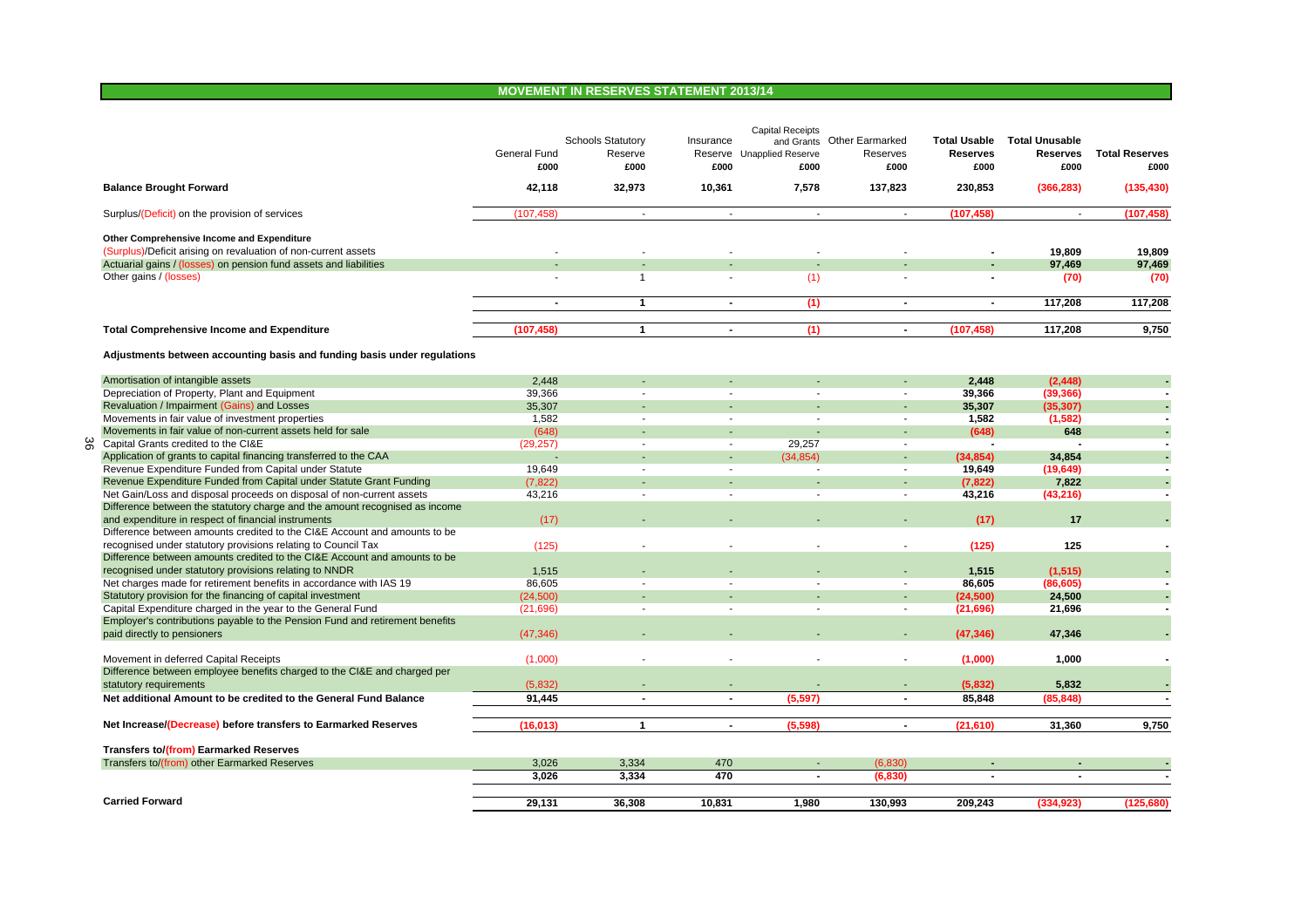#### **MOVEMENT IN RESERVES STATEMENT 2012/13**

|                                                                                                              | General Fund<br>£000 | <b>Schools Statutory</b><br>Reserve<br>£000 | Insurance<br>£000 | <b>Capital Receipts</b><br>Reserve Unapplied Reserve<br>£000 | and Grants Other Earmarked<br>Reserves<br>£000 | <b>Total Usable</b><br><b>Reserves</b><br>£000 | <b>Total Unusable</b><br><b>Reserves</b><br>£000 | <b>Total Reserves</b><br>£000 |
|--------------------------------------------------------------------------------------------------------------|----------------------|---------------------------------------------|-------------------|--------------------------------------------------------------|------------------------------------------------|------------------------------------------------|--------------------------------------------------|-------------------------------|
| <b>Balance Brought Forward</b>                                                                               | 29,688               | 39,151                                      | 7.571             | 6,422                                                        | 121,691                                        | 204,523                                        | (145, 713)                                       | 58,810                        |
| Surplus/(Deficit) on the provision of services                                                               | (230, 482)           | $\sim$                                      | $\mathbf{r}$      | $\sim$                                                       | $\blacksquare$                                 | (230, 482)                                     | $\sim$                                           | (230, 482)                    |
| Other Comprehensive Income and Expenditure<br>(Surplus)/Deficit arising on revaluation of non-current assets |                      |                                             |                   |                                                              |                                                |                                                | 16,914                                           | 16,914                        |
| Actuarial gains / (losses) on pension fund assets and liabilities<br>Other gains / (losses)                  |                      |                                             |                   |                                                              |                                                |                                                | 19,217<br>111                                    | 19,217<br>111                 |
|                                                                                                              |                      |                                             |                   |                                                              |                                                |                                                |                                                  |                               |
|                                                                                                              | $\blacksquare$       | $\blacksquare$                              | $\blacksquare$    | $\blacksquare$                                               | $\blacksquare$                                 | $\blacksquare$                                 | 36,242                                           | 36,242                        |
| <b>Total Comprehensive Income and Expenditure</b>                                                            | (230.482)            | $\blacksquare$                              | $\sim$            | $\sim$                                                       | $\sim$                                         | (230.482)                                      | 36.242                                           | (194, 240)                    |
| Adjustments between accounting basis and funding basis under regulations                                     |                      |                                             |                   |                                                              |                                                |                                                |                                                  |                               |
| Amortisation of intangible assets                                                                            | 2,114                |                                             |                   |                                                              |                                                | 2,114                                          | (2, 114)                                         |                               |
| Depreciation of Property, Plant and Equipment                                                                | 45,243               |                                             |                   |                                                              | ٠                                              | 45,243                                         | (45, 243)                                        |                               |
| Revaluation / Impairment (Gains) and Losses                                                                  | 33,441               |                                             |                   |                                                              |                                                | 33,441                                         | (33, 441)                                        |                               |
| Movements in fair value of investment properties                                                             | 867                  | $\overline{\phantom{a}}$                    |                   |                                                              | $\overline{\phantom{a}}$                       | 867                                            | (867)                                            |                               |
| Movements in fair value of non-current assets held for sale                                                  | 1,908                |                                             |                   |                                                              |                                                | 1.908                                          | (1,908)                                          |                               |
| Capital Grants credited to the CI&E                                                                          | (41, 189)            | $\overline{\phantom{a}}$                    | ٠                 | 41,189                                                       | $\overline{\phantom{a}}$                       | $\overline{a}$                                 |                                                  |                               |
| Application of grants to capital financing transferred to the CAA                                            |                      |                                             | $\sim$            | (40.033)                                                     | $\blacksquare$                                 | (40, 033)                                      | 40,033                                           |                               |
| Revenue Expenditure Funded from Capital under Statute                                                        | 12,932               |                                             |                   |                                                              | $\overline{\phantom{a}}$                       | 12,932                                         | (12, 932)                                        |                               |
| Revenue Expenditure Funded from Capital under Statute Grant Funding                                          | (6,093)              |                                             |                   |                                                              | $\blacksquare$                                 | (6,093)                                        | 6,093                                            |                               |
| Net Gain/Loss and disposal proceeds on disposal of non-current assets                                        | 210,496              | $\sim$                                      |                   | $\blacksquare$                                               | $\overline{\phantom{a}}$                       | 210,496                                        | (210, 496)                                       |                               |
| Difference between the statutory charge and the amount recognised as income                                  |                      |                                             |                   |                                                              |                                                |                                                |                                                  |                               |
| and expenditure in respect of financial instruments                                                          | (16)                 |                                             |                   |                                                              | $\blacksquare$                                 | (16)                                           | 16                                               |                               |
| Difference between amounts credited to the CI&E Account and amounts to be                                    |                      |                                             |                   |                                                              |                                                |                                                |                                                  |                               |
| recognised under statutory provisions relating to Council Tax                                                | 270                  |                                             |                   |                                                              | $\blacksquare$                                 | 270                                            | (270)                                            |                               |
| Net charges made for retirement benefits in accordance with IAS 19                                           | 71,725               |                                             |                   |                                                              | ÷                                              | 71,725                                         | (71, 725)                                        |                               |
| Statutory provision for the financing of capital investment                                                  | (23, 205)            | $\blacksquare$                              |                   |                                                              | $\overline{\phantom{a}}$                       | (23, 205)                                      | 23,205                                           |                               |
| Capital Expenditure charged in the year to the General Fund                                                  | (11, 504)            | $\sim$                                      |                   |                                                              | ÷.                                             | (11, 504)                                      | 11,504                                           |                               |
| Employer's contributions payable to the Pension Fund and retirement benefits                                 |                      |                                             |                   |                                                              |                                                |                                                |                                                  |                               |
| paid directly to pensioners                                                                                  | (49, 227)            |                                             |                   |                                                              | $\overline{\phantom{a}}$                       | (49, 227)                                      | 49,227                                           |                               |
| Difference between employee benefits charged to the CI&E and charged per                                     |                      |                                             |                   |                                                              |                                                |                                                |                                                  |                               |
| statutory requirements                                                                                       | 7,894                |                                             |                   |                                                              |                                                | 7,894                                          | (7,894)                                          |                               |
| Net additional Amount to be credited to the General Fund Balance                                             | 255,656              | $\blacksquare$                              | $\sim$            | 1,156                                                        | $\blacksquare$                                 | 256,812                                        | (256, 812)                                       |                               |
| Net Increase/(Decrease) before transfers to Earmarked Reserves                                               | 25,174               | $\blacksquare$                              | $\blacksquare$    | 1,156                                                        | $\overline{\phantom{a}}$                       | 26,330                                         | (220, 570)                                       | (194, 240)                    |
| <b>Transfers to/(from) Earmarked Reserves</b>                                                                |                      |                                             |                   |                                                              |                                                |                                                |                                                  |                               |
| Transfers to/(from) other Earmarked Reserves                                                                 | (12, 744)            | (6, 178)                                    | 2,790             | $\blacksquare$                                               | 16,132                                         |                                                |                                                  |                               |
|                                                                                                              | (12, 744)            | (6, 178)                                    | 2.790             | $\blacksquare$                                               | 16,132                                         |                                                |                                                  |                               |
| <b>Carried Forward</b>                                                                                       | 42.118               | 32.973                                      | 10.361            | 7,578                                                        | 137,823                                        | 230.853                                        | (366, 283)                                       | (135.430)                     |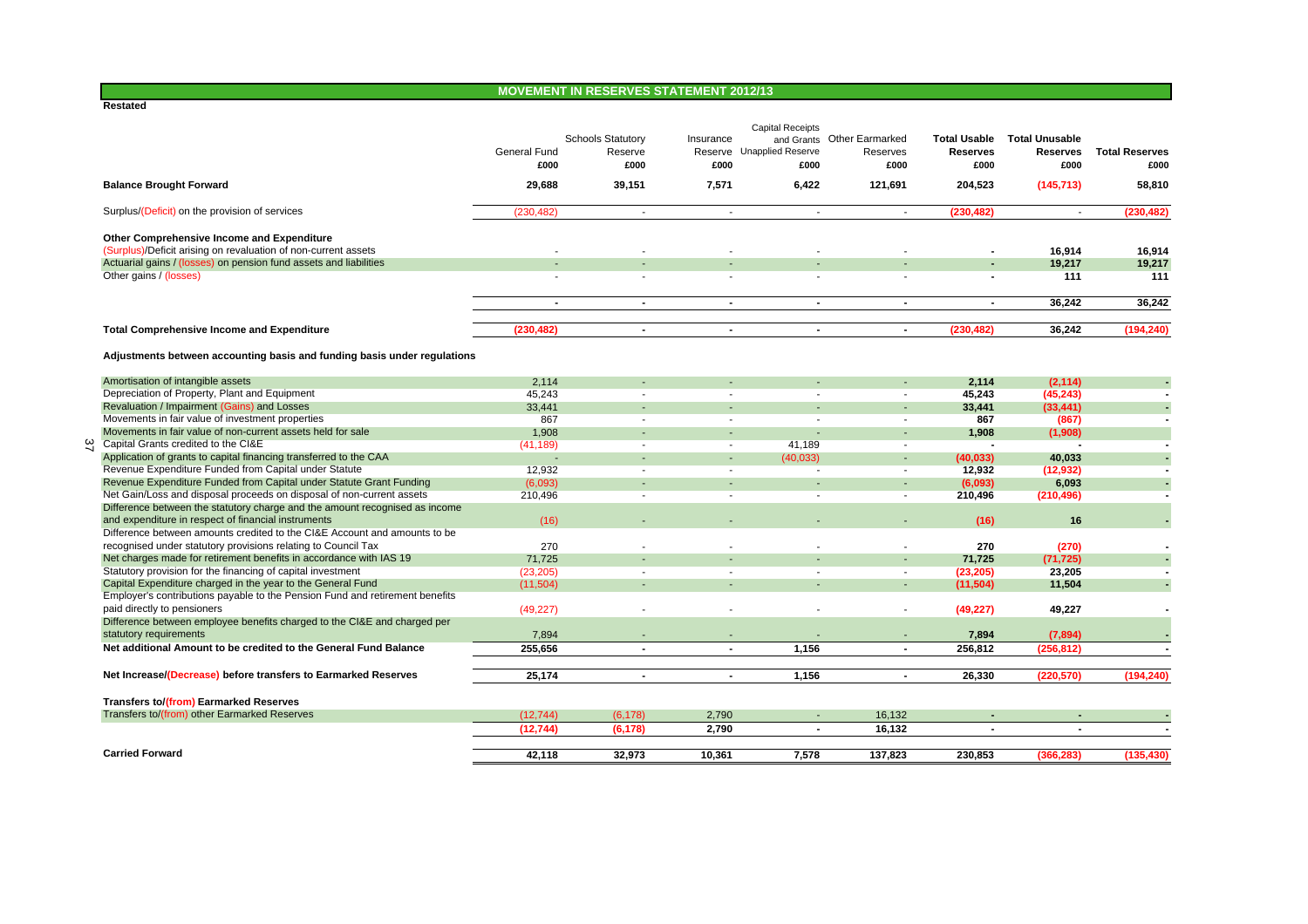### **COMPREHENSIVE INCOME AND EXPENDITURE STATEMENT**

|                                                                                  |                |                           | 2012/13<br>Restated |                           |                             | 2013/14                  |                                  |
|----------------------------------------------------------------------------------|----------------|---------------------------|---------------------|---------------------------|-----------------------------|--------------------------|----------------------------------|
|                                                                                  |                | Gross<br>Note Expenditure |                     | Net<br>Income Expenditure | Gross<br><b>Expenditure</b> |                          | <b>Net</b><br>Income Expenditure |
|                                                                                  |                | £000                      | £000                | £000                      | £000                        | £000                     | £000                             |
| Gross expenditure, gross income and net expenditure of continuing operations     |                |                           |                     |                           |                             |                          |                                  |
| <b>Children's and Education Services</b>                                         |                | 646,718                   | (425, 509)          | 221,209                   | 598,909                     | (405, 519)               | 193.390                          |
| <b>Environmental Services</b>                                                    |                | 35,643                    | (7, 815)            | 27,828                    | 36,917                      | (4, 497)                 | 32,420                           |
| Highways, Roads and Transportation                                               | 8              | 80,118                    | (9,834)             | 70,284                    | 89,200                      | (12, 142)                | 77,058                           |
| <b>Cultural Services</b>                                                         |                | 26,620                    | (7, 232)            | 19,388                    | 29,108                      | (4,868)                  | 24,240                           |
| <b>Planning and Development</b>                                                  |                | 4,556                     | (455)               | 4,101                     | 5,543                       | (643)                    | 4,900                            |
| <b>Adult Social Care</b>                                                         |                | 298,786                   | (100, 824)          | 197,962                   | 327,325                     | (96, 379)                | 230,946                          |
| Democratic Representation and Management                                         |                | 4,052                     | (80)                | 3,972                     | 4,581                       | (141)                    | 4,440                            |
| <b>Corporate Management</b>                                                      |                | 24,720                    | (5,486)             | 19,234                    | 14,728                      | (6, 498)                 | 8,230                            |
| <b>Non Distributed Costs</b>                                                     |                | (19, 442)                 | (1)                 | (19, 443)                 | (4,687)                     | (56)                     | (4, 743)                         |
| Central Services to the Public                                                   |                | 2,270                     | (1,227)             | 1,043                     | 3,690                       | (1,766)                  | 1,924                            |
| <b>Acquired Service</b>                                                          |                |                           |                     |                           |                             |                          |                                  |
| <b>Public Health</b>                                                             |                |                           |                     |                           | 33,646                      | (37, 396)                | (3,750)                          |
| <b>Contributions to Other Bodies</b>                                             |                |                           |                     |                           |                             |                          |                                  |
| Coroner                                                                          |                | 565                       |                     | 565                       | 708                         |                          | 708                              |
| <b>Cost of services</b>                                                          |                | 1,104,606                 | (558, 463)          | 546,143                   | 1,139,668                   | (569, 905)               | 569,763                          |
| <b>Other Operating Expenditure</b>                                               | 38             |                           |                     |                           |                             |                          |                                  |
| Loss on Disposal of non-current assets                                           |                | 210,496                   | ÷,                  | 210,496                   | 42,216                      |                          | 42,216                           |
| Change in fair value of Assets Held for Sale                                     | 22             | 1,908                     |                     | 1,908                     | (648)                       |                          | (648)                            |
| Other Operating Income and Expenditure                                           |                | 499                       | (40)                | 459                       | 100                         | (1,025)                  | (925)                            |
| <b>Financing and Investment Income and Expenditure</b>                           | 39             |                           |                     |                           |                             |                          |                                  |
| <b>Interest Payable</b>                                                          | 26             | 31,283                    |                     | 31,283                    | 32.096                      |                          | 32.096                           |
| Net Interest on the defined liability/(asset)                                    | 16             | 38,643                    | ÷,                  | 38,643                    | 36,841                      | $\overline{\phantom{a}}$ | 36,841                           |
| Interest and Investment Income                                                   | 26             |                           | (561)               | (561)                     |                             | (679)                    | (679)                            |
| Income and Expenditure in relation to Investment Properties                      | 23             |                           |                     | 503                       | 1,706                       |                          |                                  |
| and changes in their fair value<br>Net (Surplus)/Deficit of Trading Undertakings | $\overline{7}$ | 1,013<br>49,197           | (510)<br>(47, 515)  | 1,682                     | 41,795                      | (443)<br>(39, 194)       | 1,263<br>2,601                   |
| Insurance Revenue                                                                | 41             | (2,720)                   | (70)                | (2,790)                   | 179                         | (650)                    | (471)                            |
| <b>Taxation and Non-Specific Grant Income</b>                                    |                |                           |                     |                           |                             |                          |                                  |
| Recognised capital grants and contributions                                      | 12             |                           |                     | (41, 189)                 |                             |                          | (29, 257)                        |
| Income from Council Tax                                                          |                |                           |                     | (309, 542)                |                             |                          | (274, 134)                       |
| <b>General Government Grants</b>                                                 | 12             |                           |                     | (20, 861)                 |                             |                          | (160, 570)                       |
| <b>Non-Domestic Rates Distribution</b>                                           |                |                           |                     | (185, 751)                |                             |                          | (95, 299)                        |
| New Homes Bonus Scheme                                                           |                |                           |                     | (972)                     |                             |                          | (2,461)                          |
| <b>Early Intervention Grant</b>                                                  |                |                           |                     | (31, 248)                 |                             |                          |                                  |
| <b>Council Tax Freeze Grant</b>                                                  |                |                           |                     | (7, 721)                  |                             |                          | (3, 124)                         |
| <b>Education Services Grant</b>                                                  |                |                           |                     | $\overline{\phantom{a}}$  |                             |                          | (9,754)                          |
| (Surplus)/Deficit on Provision of Services                                       |                |                           |                     | 230,482                   |                             |                          | 107,458                          |
| (Surplus)/Deficit on Revaluation of non current assets                           |                |                           |                     | (16, 914)                 |                             |                          | (19, 809)                        |
| Actuarial (gains) / losses on pensions assets / liabilities                      | 16             |                           |                     | (19,217)                  |                             |                          | (97, 469)                        |
| Any other (gains) and losses                                                     |                |                           |                     | (111)                     |                             |                          | 70                               |
| <b>Total Comprehensive Income and Expenditure</b>                                |                |                           |                     | 194,240                   |                             |                          | (9,750)                          |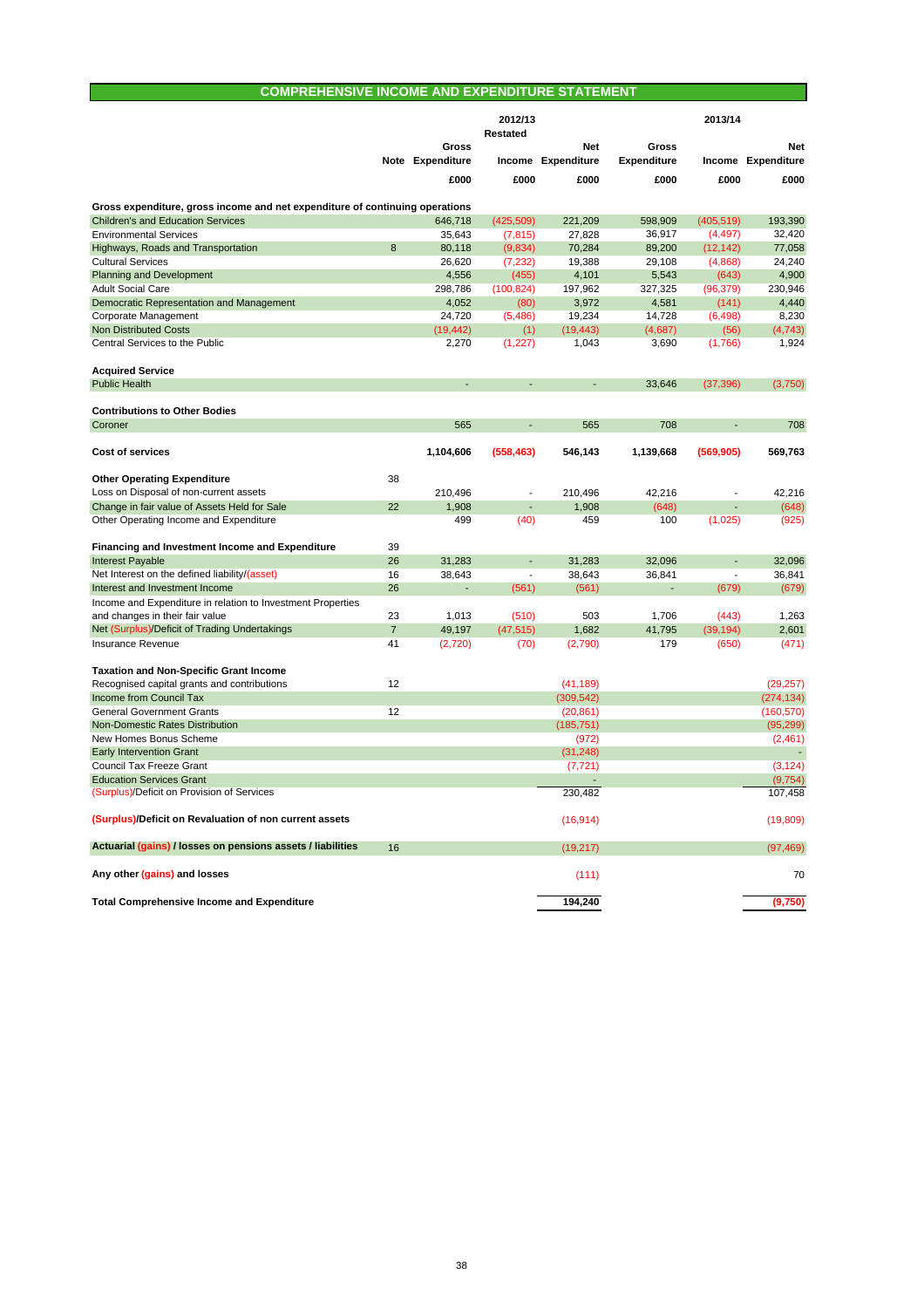## **Note £000 £000 £000 £000 Property, Plant and Equipment (PPE)** 17 Land and Buildings 645,871 624,312 Vehicles, Plant Furniture and Equipment 49,595 44,604 Infrastructure Assets 455,812 469,941 Community Assets 32 32 Surplus Assets 34,447 31,266 Assets Under Construction **4,685** 1,190,442 14,201 1,184,356 Heritage Assets 18 481 481 Investment Property 23 16,247 12,692 Participate Assets 24 9,076 7,929<br>  $\frac{1}{25}$  2,857 2,929<br>  $\frac{2,857}{2,857}$  3,006 Long Term Advances Long Term Investments 25 2,005 4,566 Long Term Debtors 30 30,352 32,928 32,928 30,352 32,928 30,352 **Total Long Term Assets 1,223,370 1,214,708** Short Term Investments 25 20,237 5,057 Inventories 29 2,747 2,889 Short Term Debtors 63,661 63,661 63,661 63,661 63,661 63,661 63,661 63,661 63,661 63,661 63,661 64 64 65,661 65,661 65,661 65,661 65,661 65,661 65,661 65,661 65,661 65,661 65,661 65,661 65,661 65,661 65,661 65,661 65,661 6 Less Bad Debts Provision 30 (5,106) (5,731) 68,928 57,930 Cash and Cash Equivalents 32 14,401 17,402 Assets Held for Sale 65,515 5,515 5,515 5,515 5,515 5,515 5,515 5,515 5,515 5,515 5,515 5,515 5,515 5,515 5,515 **Total Current Assets 111,975 88,793** Short Term Creditors 31 (116,766) (97,005) Short Term Provisions 36 (3,422) (9,869) Loans to be repaid within 1 year 25, 28 (16,191) (39,826) Short Term Finance Lease Liability 25, 33, 34 (4,854) (3,809) (3,809) (141,233) (150,509) **Total Assets less Current Liabilities 1,194,112 1,152,992** Long Term Provisions 36 (11,175) (11,050) Long Term Borrowing 25, 28 (309,040) (318,316) Long Term Finance Lease Liability 25, 33, 34 (126,993) (123,596) Deferred Liability 26 (1,660) (1,529) Capital Grants Receipts in Advance 12 (2,640) (4,288) (451,508) (458,779) IAS 19 Pensions Liability 16 (878,034) (819,893) **Total Net Assets (135,430) (125,680) Usable Reserves** Capital Receipts and Grants Unapplied Reserve 37 37 31 380 Other Earmarked Reserves 2008 137,823 130,993 General Insurance 10,831 10,831 10,831 10,831 10,831 10,831 10,831 10,831 10,831 10,831 10,831 10,831 10,831 10,831 10,831 10,831 10,831 10,831 10,831 10,831 10,831 10,831 10,831 10,831 10,831 10,831 10,831 10,831 10,831 1 Schools Statutory Reserves 40, 42 32,973 36,308 36,308 General Fund Balance 29,131 29,131 29,131 29,131 29,131 29,131 29,131 29,131 29,131 29,131 29,131 29,131 29,131 **Unusable Reserves** 43 Capital Adjustment Account 417,431 378,491 Revaluation Reserve 115,241 115,241 115,241 115,241 115,241 115,241 115,241 115,241 115,241 115,241 115,241 115,241 115,241 115,241 115,241 115,241 115,241 115,241 115,241 115,241 115,241 115,241 115,241 115,241 115,293 11 IAS 19 Pensions Reserves 16 (878,034) (819,893) Deferred Capital Receipts - 1,000 Financial Instruments Adjustment Account (130) (113) Collection Fund Adjustment Account 4,495 3,105 **BALANCE SHEET 31 March 2013 31 March 2014**

The unaudited accounts were issued on 27 June 2014 and the audited accounts were authorised for issue on 18 September 2014.

Employee Benefits Account (18,586) (12,754)

Nigel Stevenson, Temporary Service Director (Finance and Procurement), Environment and Resources.

**(135,430) (125,680)**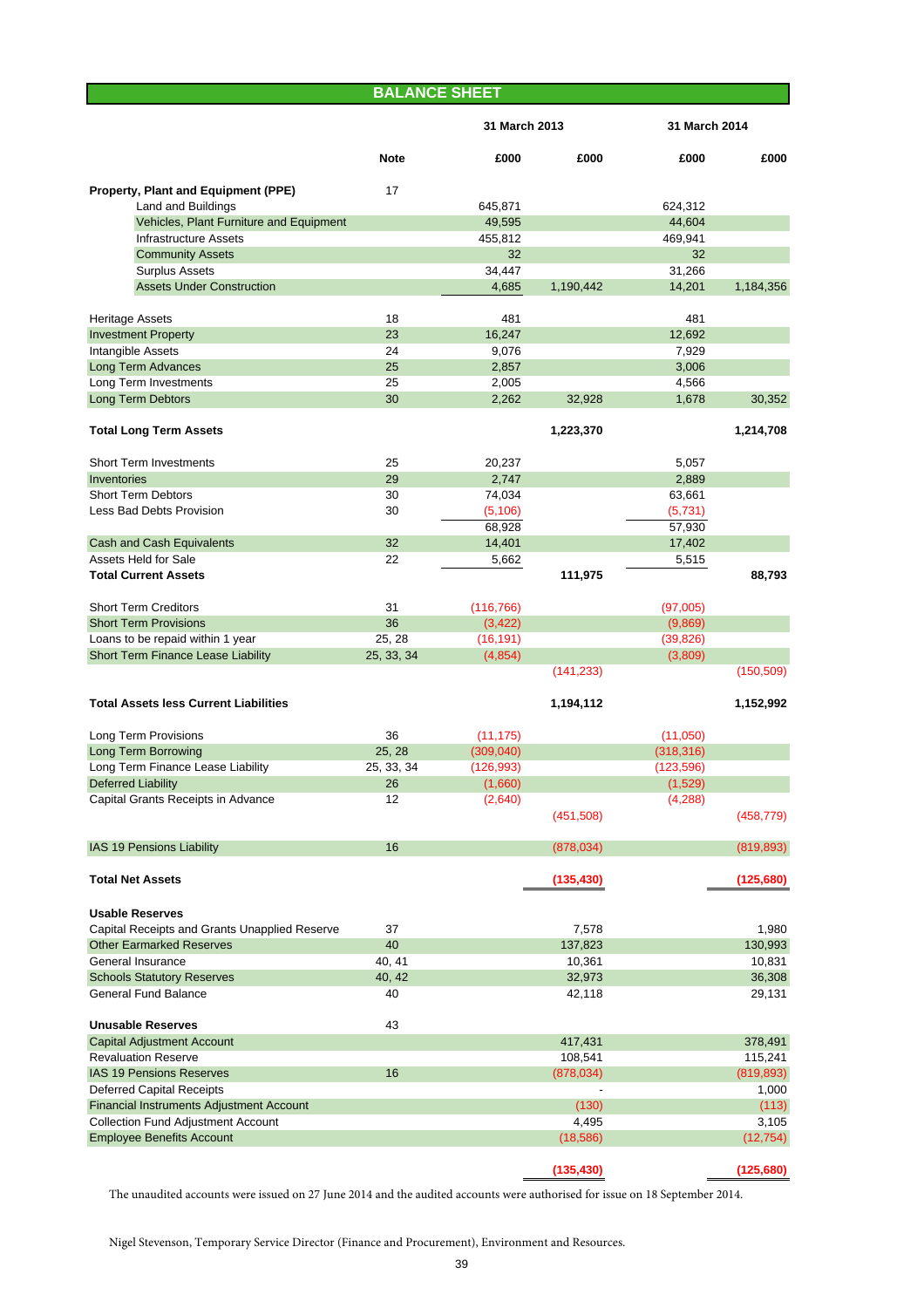# **CASH FLOW STATEMENT**

|                                                           |             | 2012/13<br><b>Restated</b> | 2013/14   |
|-----------------------------------------------------------|-------------|----------------------------|-----------|
|                                                           | <b>Note</b> | £000                       | £000      |
| Net (surplus) or deficit on the provision of services     |             | 230,482                    | 107,458   |
| <b>Adjust for non-cash movements</b>                      |             |                            |           |
| Depreciation and amortisation                             |             | (47, 357)                  | (41, 814) |
| Revaluation / Impairment of Property, Plant and Equipment |             | (33, 441)                  | (35, 307) |
| Movement in current assets and liabilities                |             | 21,587                     | 3,760     |
| Movement in reserves and provisions                       |             | 11,742                     | (6, 322)  |
| Adjustments in respect of pension charges                 |             | (22, 498)                  | (39, 259) |
| <b>Grants applied</b>                                     |             | 41,189                     | 29,257    |
| Carrying value of assets disposed of                      |             | (213, 314)                 | (45, 897) |
| Other                                                     |             | (2,579)                    | (1,501)   |
|                                                           |             | (244, 671)                 | (137,083) |
| Adjust for items included in investing or financing       |             | 2,818                      | 2,680     |
| Net cash flows from operating activities                  |             | (11, 371)                  | (26, 945) |
| Investing activities                                      | 45          | 53,050                     | 52,064    |
| <b>Financing activities</b>                               | 46          | (26, 762)                  | (28, 120) |
| Net (increase)/decrease in cash and cash equivalents      |             | 14,917                     | (3,001)   |
| Cash and cash equivalents at beginning of period          |             | 29,318                     | 14,401    |
| Cash and cash equivalents at end of period                |             | 14,401                     | 17,402    |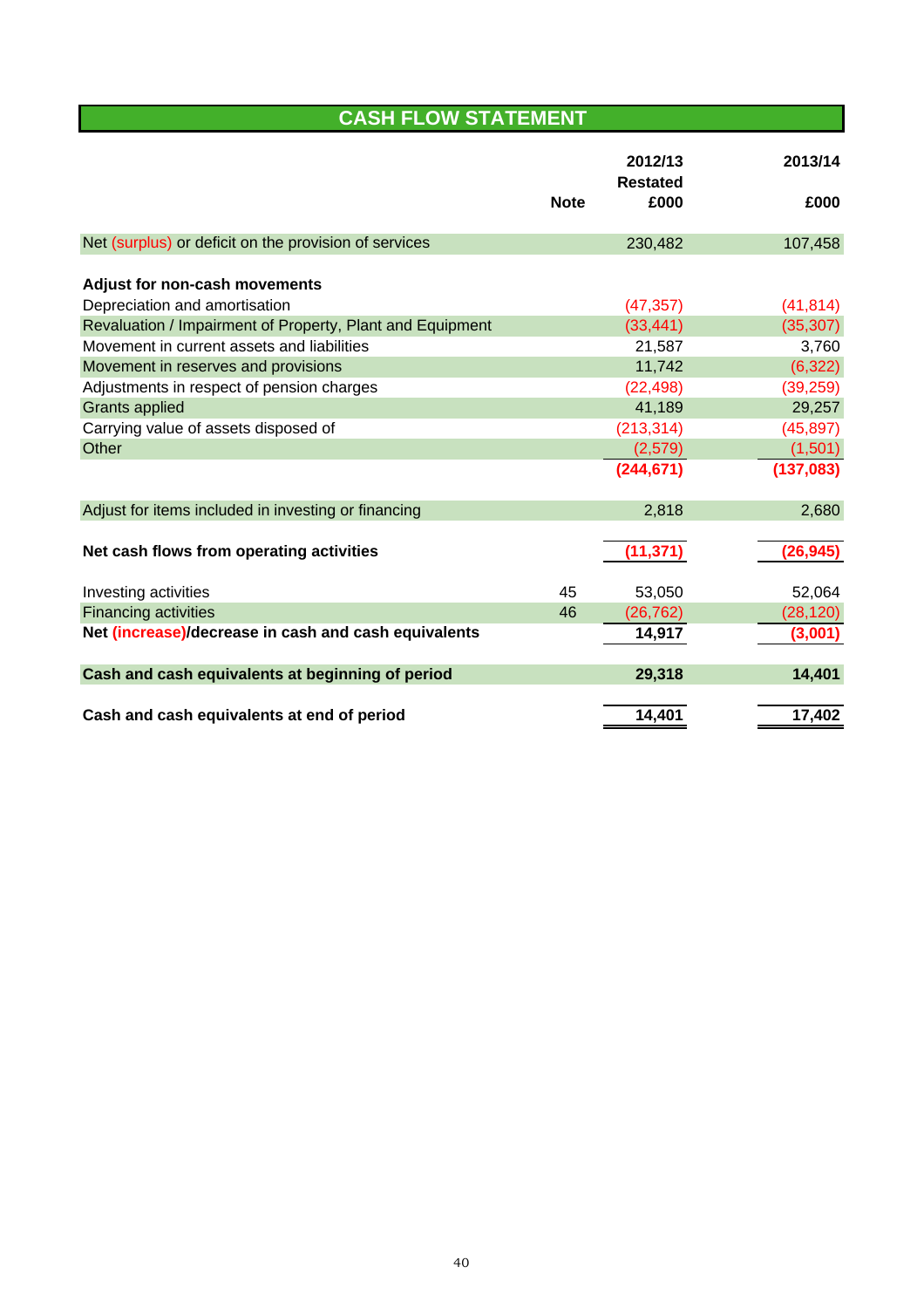## **NOTES TO THE STATEMENT OF ACCOUNTS**

#### **1. Explanation of Prior Period Adjustments: Changes in Accounting Policies**

The Code of Practice on Local Authority Accounting in the United Kingdom 2011/12 introduced a change in IAS 19 - Employee Benefits.

In summary, the main changes that affect the Comprehensive Income and Expenditure Statement are:

• Removal of the expected return on assets and pensions interest costs, to be replaced by net interest cost comprising interest income on the assets and interest expense on the liabilities, which are both calculated with reference to the discount rate;

• Some labelling changes to the Income and Expenditure charge e.g. "Service Cost" will include what is currently described as the "Current Service Cost" plus the "Past Service Cost", any "Curtailments" and any "Settlements".

Operating Income and Expenditure. Administration expenses which were deducted from the actual and expected returns on assets will in future be accounted for within the Comprehensive Income and Expenditure Statement under Other

The 2012/13 Comprehensive Income and Expenditure Statement and the Movement In Reserves Statement have thus been restated in the 2013/14 Statement of Accounts to apply the new policy. The effects of the restatement are as follows:

#### **Comprehensive Income and Expenditure Statement 2012/13**

|                                                                 | 2012/13                          | <b>Adjustment</b> | 2012/13<br><b>Restated</b>       |
|-----------------------------------------------------------------|----------------------------------|-------------------|----------------------------------|
|                                                                 | <b>Net</b><br><b>Expenditure</b> | Made              | <b>Net</b><br><b>Expenditure</b> |
|                                                                 | £000                             | £000              | £000                             |
| Other Operating Income and Expenditure                          | 347                              | 112               | 459                              |
| Pensions Interest costs                                         | 87,956                           | (87,956)          |                                  |
| <b>Expected Return on Pensions Assets</b>                       | (61, 490)                        | 61,490            |                                  |
| Net Interest on the defined liability/(asset)                   | ٠                                | 38,643            | 38,643                           |
| (Surplus)/Deficit on Provision of Services                      | 218,193                          | 12,289            | 230,482                          |
| Actuarial (gains)/losses on pension fund assets and liabilities | (6.928)                          | (12, 289)         | (19,217)                         |

#### **Movement in Reserves Statement 2012/13**

|                                                                    | 2012/13                  | <b>Adjustment</b> | 2012/13<br><b>Restated</b> |
|--------------------------------------------------------------------|--------------------------|-------------------|----------------------------|
|                                                                    | <b>Statement</b><br>£000 | Made<br>£000      | <b>Statement</b><br>£000   |
| General Fund                                                       |                          |                   |                            |
| Surplus/(Deficit) on the provision of services                     | (218, 193)               | (12, 289)         | (230, 482)                 |
| Total Comprehensive Income and Expenditure                         | (218, 193)               | (12, 289)         | (230, 482)                 |
| Net Charges made for retirement benefits in accordance with IAS 19 | 59.436                   | 12.289            | 71.725                     |
| Net additional Amount to be credited to the General Fund Balance   | 243.367                  | 12.289            | 255.656                    |
| <b>Total Useable Reserves</b>                                      |                          |                   |                            |
| Surplus/(Deficit) on the provision of services                     | (218, 193)               | (12, 289)         | (230, 482)                 |
| Total Comprehensive Income and Expenditure                         | (218, 193)               | (12, 289)         | (230, 482)                 |
| Net Charges made for retirement benefits in accordance with IAS 19 | 59.436                   | 12.289            | 71.725                     |

Net additional Amount to be credited to the General Fund Balance 244,523 12,289 256,812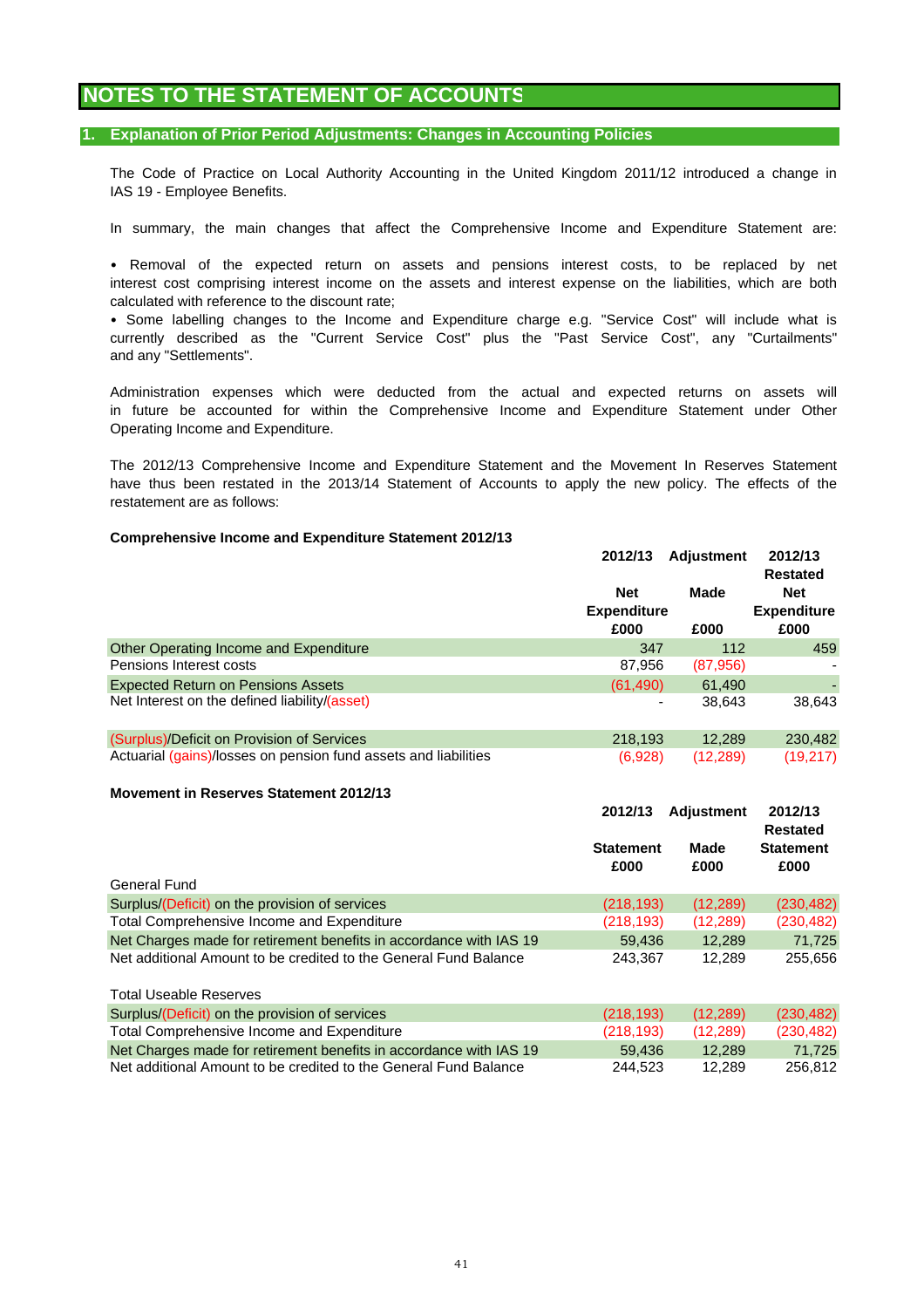| Movement in Reserves Statement 2012/13 (cont)                      | 2012/13                  | <b>Adjustment</b> | 2012/13<br>Restated      |
|--------------------------------------------------------------------|--------------------------|-------------------|--------------------------|
|                                                                    | <b>Statement</b><br>£000 | Made<br>£000      | <b>Statement</b><br>£000 |
| <b>Total Unusable Reserves</b>                                     |                          |                   |                          |
| Actuarial (gains)/losses on pension fund assets and liabilities    | 6.928                    | 12.289            | 19,217                   |
| Total Comprehensive Income and Expenditure                         | 23,953                   | 12.289            | 36,242                   |
| Net Charges made for retirement benefits in accordance with IAS 19 | (59, 436)                | (12, 289)         | (71, 725)                |
| Net additional Amount to be credited to the General Fund Balance   | (244, 523)               | (12, 289)         | (256, 812)               |
| <b>Total Reserves</b>                                              |                          |                   |                          |
| Surplus/(Deficit) on the provision of services                     | (218, 193)               | (12, 289)         | (230, 482)               |
| Actuarial (gains)/losses on pension fund assets and liabilities    | 6.928                    | 12.289            | 19.217                   |

#### **2. Accounting Standards Issued but not yet Adopted**

been issued but not yet adopted by the Code for the relevant financial year. information relating to the impact of an accounting change that will be required by a new standard that has IAS8 - Accounting Policies, Changes in Accounting Estimates and Errors requires the Authority to disclose

There are a number of proposed changes to the Code; however they will not have a material impact upon the financial statements of the Authority.

#### **3. Critical Judgements in Applying Accounting Policies**

events. The critical judgements made in the Statement of Accounts are: In applying the accounting policies set out in the Statement of Accounting Policies, the Authority has had to make certain judgements about complex transactions or those involving uncertainty about future

- be treated as on or off Balance Sheet. This has resulted in the following treatments: The Authority has had to make detailed assessments and judgements regarding the control exercised over schools run in a wide variety of different ways to determine whether they should
	- Academy schools off Balance Sheet
	- Foundation schools off Balance Sheet
	- Voluntary Aided schools off Balance Sheet
	- Voluntary Controlled schools on Balance Sheet
	- Community schools on Balance Sheet
- facilities and reduce levels of service provision. There is a high degree of uncertainty about future levels of funding for local government. However, the Authority has determined that this uncertainty is not yet sufficient to provide an indication that the assets of the Authority might be impaired as a result of a need to close

#### **4. Assumptions made about the future and other major sources of estimation uncertainty**

determined with certainty, actual results could be materially different from assumptions and estimates. The Statement of Accounts contains estimated figures that are based on assumptions made by the Authority about the future, or that are otherwise uncertain. Estimates are made taking into account historical experience, current trends and other relevant factors. However, because balances cannot be

material adjustment in the forthcoming financial year are as follows: The items in the Authority's Balance Sheet at 31 March 2014 for which there is significant risk of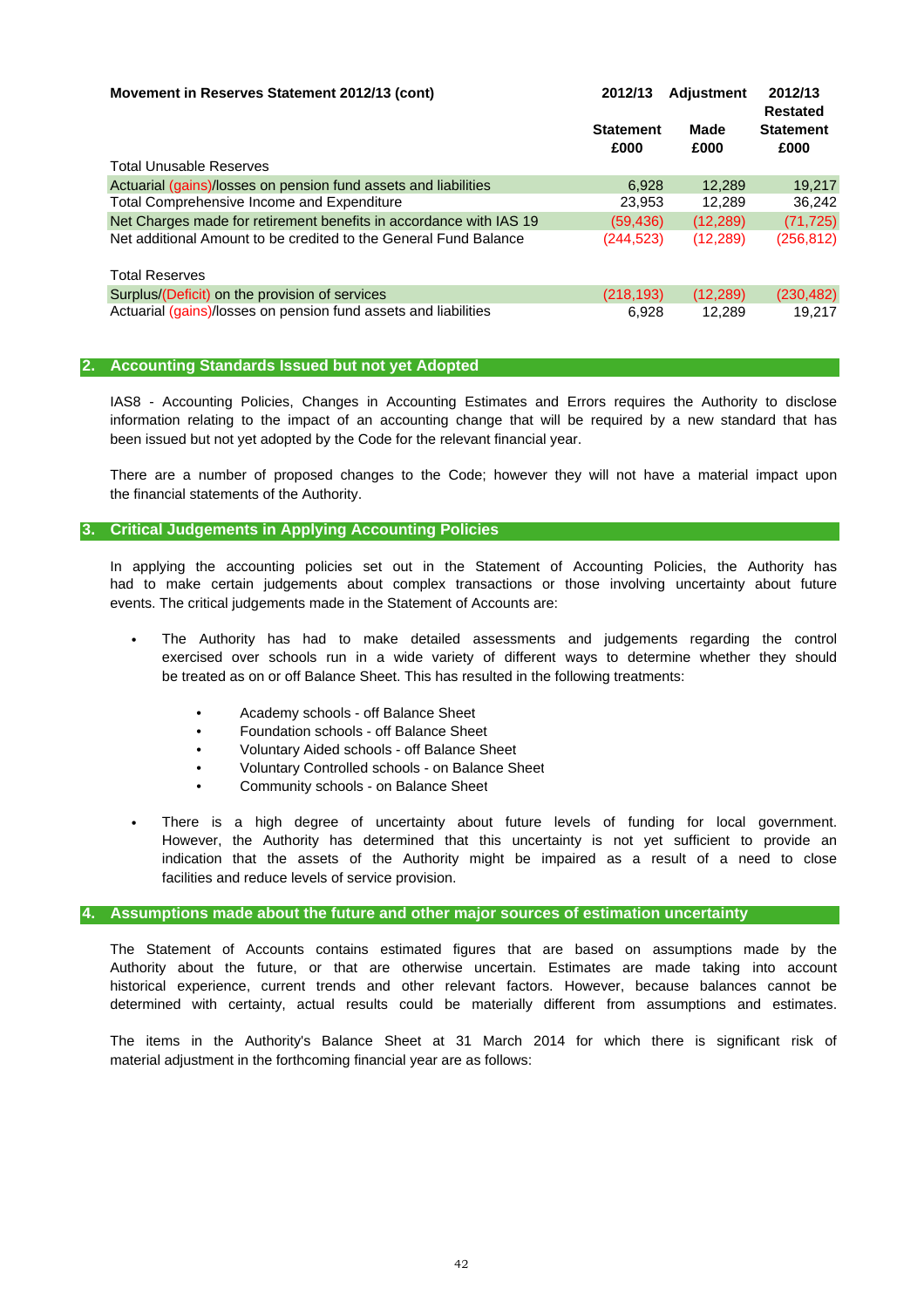#### **Property, Plant and Equipment**

lives had to be reduced. and maintenance that will be incurred in relation to individual assets. The current economic climate makes it uncertain that the Authority will be able to sustain its current spending on repairs and maintenance, bringing into doubt the useful lives assigned to assets. If the useful life of an asset is Assets are depreciated over useful lives that are dependent on assumptions about the level of repairs reduced, depreciation increases and the carrying amount of the asset falls. It is estimated that the annual depreciation charge for buildings would increase by £0.6 million for every year that useful

Land and Building assets that are required to be measured at Fair Value are revalued on a 5 year rolling basis by the Authority's internal team of valuers. Each property is assessed and valued on its own merits and the valuation is determined with due regard to any changes or uncertainties which may affect the specific property. It is estimated that a theoretical 1% market drop applied across all properties valued in 2013/14 would equate to an additional £1.3 million impairment to be expensed through the surplus / deficit on the provision of services.

#### **Provisions**

(Consolidation) Act 1992. A variation of 10% of the amount provided would have an impact of £0.7 million on the provision required. 2014/15. This figure was calculated based upon the best estimate of the impact of published section 188 notice of redundancies as at 31 March 2014; in accordance with the Trade Union and Labour Relations The Authority made a provision in 2013/14 of £6.6 million in respect of anticipated cost of redundancies in

#### **Insurance**

amount provided would have an impact of £1.2 million on the provision required. The Authority operates a self insurance scheme and has established a provision of £11.5 million to cover Therefore the final payments may differ significantly from that provided. A variation of 10% on the known claims and liabilities. The values provided are based upon historic experience and advice from claims advisers. However the actual payments paid out are subject to agreement and possible legal action.

#### **Pensions**

the net pensions liability of changes in individual assumptions can be measured, as is contained in Note16. the discount rate used, the rate at which salaries are projected to increase, changes in retirement ages, mortality rates and expected returns on pension fund assets. A firm of consulting actuaries is engaged to provide the Authority with expert advice about the assumptions to be applied. The effects on Estimation of the net liability to pay pensions depends on a number of complex judgements relating to

#### **5. Adjustments between Accounting Basis and Funding Basis under Regulations**

the Movement in Reserves Statement. The adjustments between the accounting basis and the funding basis under regulations are shown in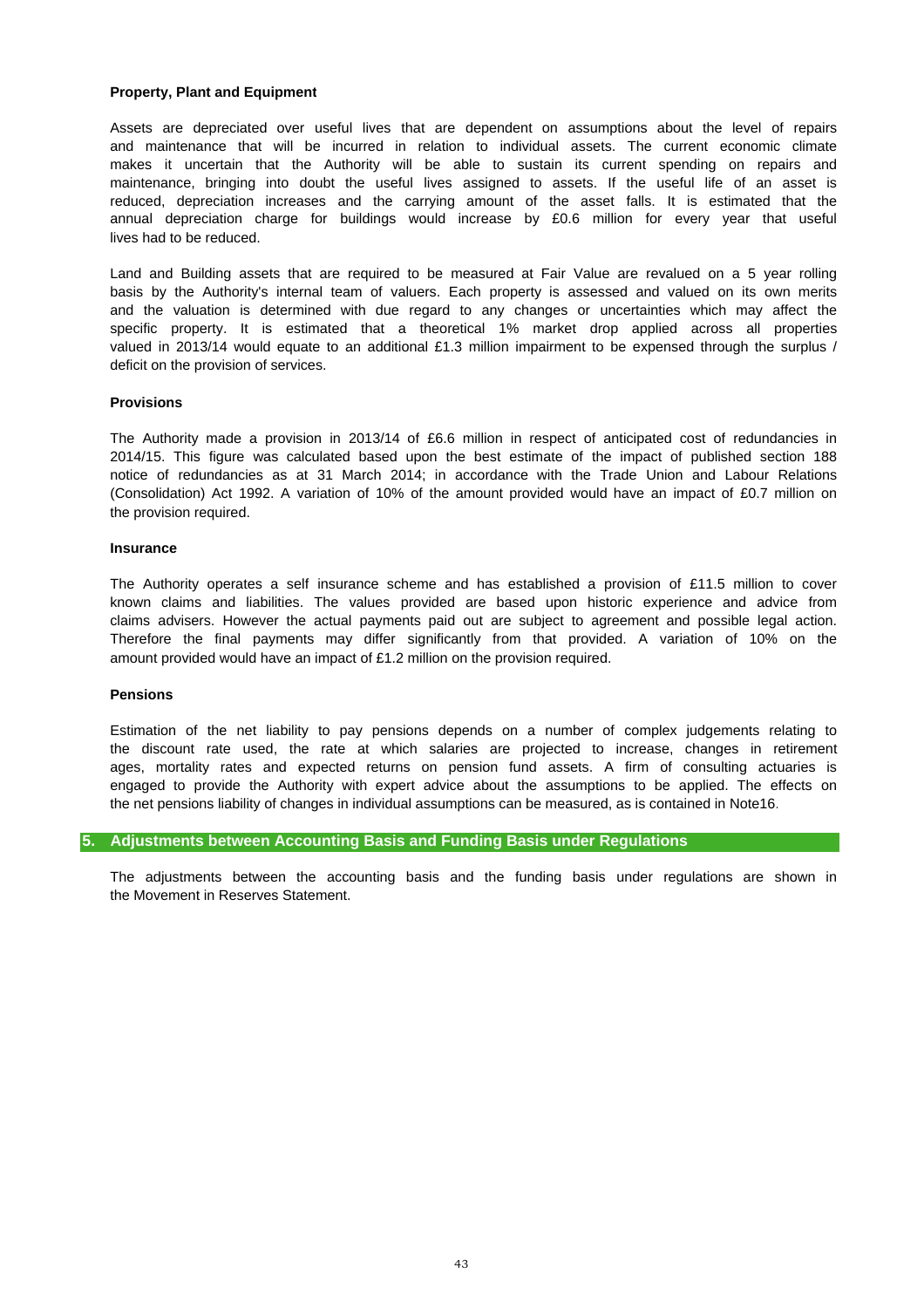#### **6. Amounts Reported for Resource Allocation Decisions**

#### **For the year ended 31 March 2014**

|                                                        |                | Children &            | <b>Adult Social</b>      |             |                     |            |
|--------------------------------------------------------|----------------|-----------------------|--------------------------|-------------|---------------------|------------|
|                                                        | <b>Schools</b> | <b>Young People's</b> | <b>Care &amp; Health</b> | Transport & | <b>Other Direct</b> | Total      |
|                                                        |                | <b>Services</b>       | <b>Services</b>          | Highways    | <b>Services</b>     |            |
|                                                        | £000           | £000                  | £000                     | £000        | £000                | £000       |
| Fees, charges and other service income                 | (16,690)       | (23, 400)             | (104, 045)               | (22, 901)   | (50, 672)           | (217,708)  |
| Government grants and contributions                    | (360, 994)     | (19,246)              | (3, 135)                 | (588)       | (40, 337)           | (424, 300) |
| <b>Total Income</b>                                    | (377, 684)     | (42, 646)             | (107, 180)               | (23, 489)   | (91,009)            | (642,008)  |
| Employee expenses                                      | 262,133        | 69,464                | 57,338                   | 15,414      | 64,159              | 468,508    |
| Other operating expenses                               | 108,280        | 112.706               | 257,589                  | 56,745      | 126,246             | 661,566    |
| Depreciation, amortisation, impairment and revaluation | 15,118         | 857                   | 1,355                    | 15,556      | 8,131               | 41,017     |
| Transactions with departmental reserves                | (1,400)        | 1,325                 | 5,894                    | 546         | 5,254               | 11,619     |
| <b>Total Operating Expenses</b>                        | 384,131        | 184,352               | 322,176                  | 88,261      | 203,790             | 1,182,710  |
| <b>Net Cost of Services</b>                            | 6,447          | 141,706               | 214,996                  | 64,772      | 112,781             | 540,702    |

**Reconciliation to Net Cost of Services in Comprehensive Income and Expenditure Statement**

|            |                                                                                                          | £000      |
|------------|----------------------------------------------------------------------------------------------------------|-----------|
|            | Cost of Services in Service Analysis                                                                     | 540,702   |
|            | Add services not included in main analysis                                                               |           |
|            | Add amounts not reported in service management accounts                                                  | 39,620    |
| $\ddot{4}$ | Remove amounts reported to management not included in the Comprehensive Income and Expenditure Statement | (10, 559) |
|            | Net Cost of Services in Comprehensive Income and Expenditure Statement                                   | 569.763   |

#### **Net Cost of Services in Comprehensive Income and Expenditure Statement**

| <b>Reconciliation to Subjective Analysis</b>                          | <b>Service</b>           | Not reported in<br>Analysis service mgmt a/c's | Not included<br>in CI&E  | <b>Net Cost of</b><br><b>Services</b> | Corporate<br><b>Amounts</b> | Total         |
|-----------------------------------------------------------------------|--------------------------|------------------------------------------------|--------------------------|---------------------------------------|-----------------------------|---------------|
|                                                                       | £000                     | £000                                           | £000                     | £000                                  | £000                        | £000          |
| Fees, charges and other service income                                | (217,708)                | 51,410                                         | 13,172                   | (153, 126)                            | (40, 011)                   | (193, 137)    |
| Interest and investment income                                        | $\overline{\phantom{a}}$ | $\overline{\phantom{a}}$                       |                          | ٠                                     | (679)                       | (679)         |
| Income from council tax                                               | $\overline{\phantom{a}}$ | $\overline{\phantom{a}}$                       | $\overline{\phantom{a}}$ | ۰                                     | (274, 134)                  | (274, 134)    |
| Government grants and contributions                                   | (424, 300)               | 7,118                                          | 403                      | (416, 779)                            | (300, 465)                  | (717, 244)    |
| <b>Total Income</b>                                                   | (642,008)                | 58,528                                         | 13,575                   | (569, 905)                            | (615, 289)                  | (1, 185, 194) |
| Employee expenses                                                     | 468,508                  | 3,010                                          | (2,512)                  | 469,006                               | 75,436                      | 544,442       |
| Other operating expenses                                              | 661,566                  | (57, 785)                                      | (9,875)                  | 593,906                               | 1,984                       | 595,890       |
| Depreciation, amortisation, impairment and revaluation                | 41,017                   | 35,595                                         | (128)                    | 76,484                                | 637                         | 77,121        |
| Other Expenditure Relating to Held for Sale and Investment Properties | $\overline{\phantom{0}}$ | $\overline{\phantom{0}}$                       |                          | ۰                                     | 615                         | 615           |
| Transactions with departmental reserves                               | 11,619                   | $\overline{\phantom{a}}$                       | (11, 619)                | ۰                                     | ٠                           |               |
| <b>Interest Payments</b>                                              | $\overline{\phantom{a}}$ | ٠                                              |                          |                                       | 32,096                      | 32,096        |
| Precepts and Levies                                                   | $\overline{\phantom{a}}$ | 272                                            | $\overline{\phantom{0}}$ | 272                                   |                             | 272           |
| (Gain) or Loss on Disposal of Non-current assets                      | $\overline{\phantom{0}}$ | $\overline{a}$                                 |                          | ۰                                     | 42,216                      | 42,216        |
| <b>Total Operating Expenses</b>                                       | 1,182,710                | (18,908)                                       | (24, 134)                | 1,139,668                             | 152,984                     | 1,292,652     |
| (Surplus) or deficit on provision of services                         | 540,702                  | 39,620                                         | (10, 559)                | 569,763                               | (462, 305)                  | 107,458       |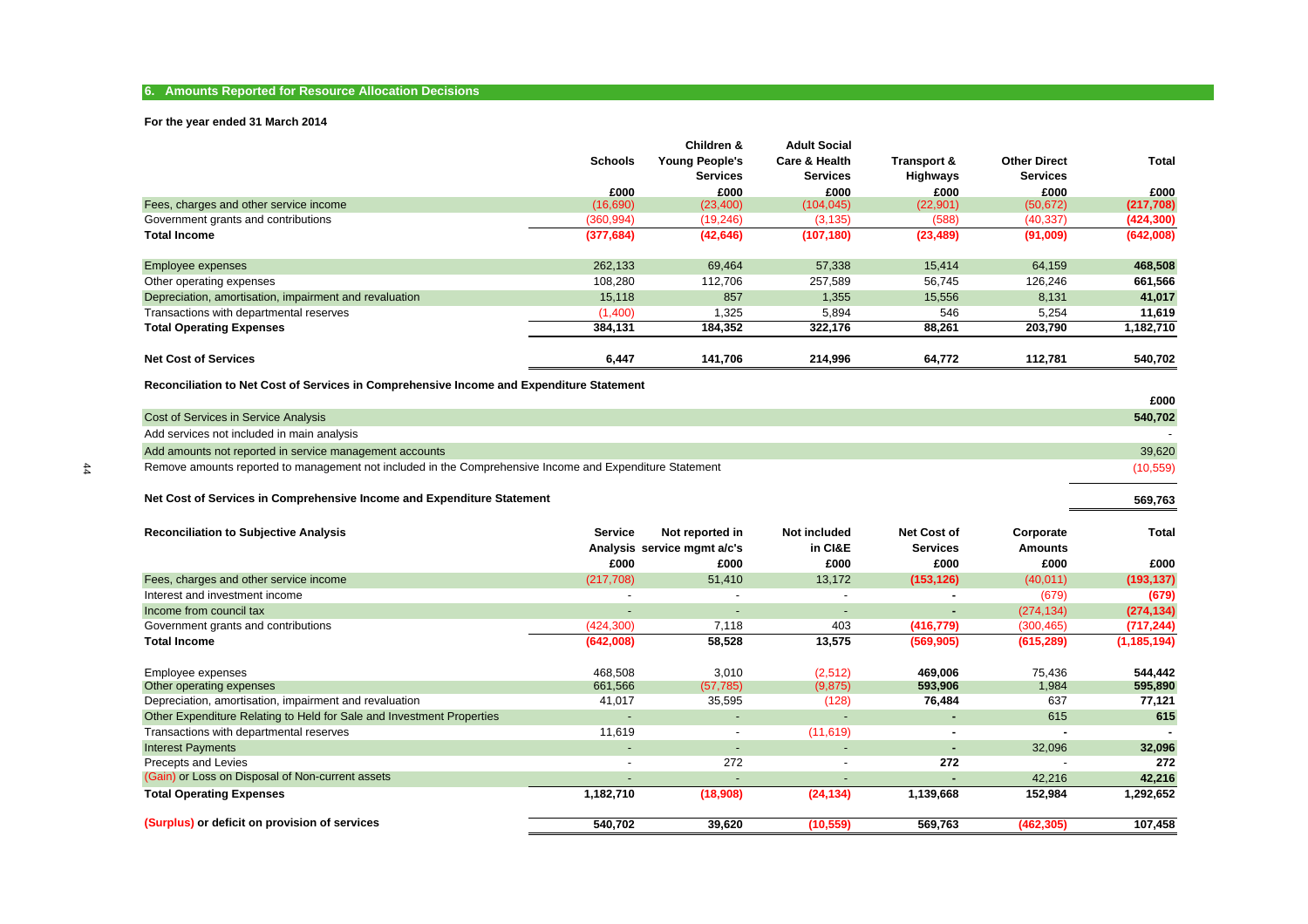## **6. Amounts Reported for Resource Allocation Decisions (Continued)**

#### **Restated**

**For the year ended 31 March 2013**

|                                                        |                | Children &            | <b>Adult Social</b>      |             |                     |            |
|--------------------------------------------------------|----------------|-----------------------|--------------------------|-------------|---------------------|------------|
|                                                        | <b>Schools</b> | <b>Young People's</b> | <b>Care &amp; Health</b> | Transport & | <b>Other Direct</b> | Total      |
|                                                        |                | <b>Services</b>       | <b>Services</b>          | Highways    | <b>Services</b>     |            |
|                                                        | £000           | £000                  | £000                     | £000        | £000                | £000       |
| Fees, charges and other service income                 | (19, 536)      | (24, 417)             | (105, 053)               | (16,908)    | (83, 364)           | (249, 278) |
| Government grants and contributions                    | (386, 112)     | (17, 472)             | (11, 937)                | (887)       | (5,775)             | (422, 183) |
| <b>Total Income</b>                                    | (405, 648)     | (41, 889)             | (116,990)                | (17, 795)   | (89, 139)           | (671, 461) |
| Employee expenses                                      | 290,522        | 68,669                | 57,387                   | 11,418      | 85,688              | 513,684    |
| Other operating expenses                               | 115,150        | 109,181               | 246,814                  | 53,392      | 103,365             | 627,902    |
| Depreciation, amortisation, impairment and revaluation |                | 22.764                | 1,513                    | 14,347      | 8,181               | 46,805     |
| Transactions with departmental reserves                | 8,962          | 1,650                 | 6,891                    | (265)       | (1,800)             | 15,438     |
| <b>Total Operating Expenses</b>                        | 414,634        | 202,264               | 312,605                  | 78,892      | 195,434             | 1,203,829  |
| <b>Net Cost of Services</b>                            | 8,986          | 160,375               | 195,615                  | 61,097      | 106,295             | 532,368    |

**Reconciliation to Net Cost of Services in Comprehensive Income and Expenditure Statement**

|            |                                                                                                          | £000     |
|------------|----------------------------------------------------------------------------------------------------------|----------|
|            | Cost of Services in Service Analysis                                                                     | 532,368  |
|            | Add services not included in main analysis                                                               |          |
|            | Add amounts not reported in service management accounts                                                  | 30,353   |
| $\ddot{a}$ | Remove amounts reported to management not included in the Comprehensive Income and Expenditure Statement | (16,578) |
|            | Net Cost of Services in Comprehensive Income and Expenditure Statement                                   | 546.143  |

| <b>Reconciliation to Subjective Analysis</b>                          | <b>Service</b>           | Not reported in<br>Analysis service mgmt a/c's | Not included<br>in CI&E  | <b>Net Cost of</b><br><b>Services</b> | Corporate<br><b>Amounts</b> | Total         |
|-----------------------------------------------------------------------|--------------------------|------------------------------------------------|--------------------------|---------------------------------------|-----------------------------|---------------|
|                                                                       | £000                     | £000                                           | £000                     | £000                                  | £000                        | £000          |
| Fees, charges and other service income                                | (249, 278)               | $\overline{\phantom{a}}$                       | $\sim$                   | (249, 278)                            | (2,790)                     | (252,068)     |
| Interest and investment income                                        | $\overline{\phantom{a}}$ | $\blacksquare$                                 |                          |                                       | (561)                       | (561)         |
| Income from council tax                                               | $\overline{\phantom{0}}$ | $\overline{\phantom{a}}$                       |                          | ٠                                     | (309, 542)                  | (309, 542)    |
| Government grants and contributions                                   | (422, 183)               | (5,684)                                        |                          | (427, 867)                            | (287, 742)                  | (715,609)     |
| <b>Total Income</b>                                                   | (671, 461)               | (5,684)                                        |                          | (677, 145)                            | (600, 635)                  | (1, 277, 780) |
| Employee expenses                                                     | 513,684                  | (4,319)                                        |                          | 509,365                               | 38,643                      | 548,008       |
| Other operating expenses                                              | 627,902                  | 6,460                                          | (7,690)                  | 626,672                               | 1,779                       | 628,451       |
| Depreciation, amortisation, impairment and revaluation                | 46,805                   | 33,631                                         |                          | 80,436                                | 362                         | 80,798        |
| Other Expenditure Relating to Held for Sale and Investment Properties |                          | $\overline{\phantom{a}}$                       |                          |                                       | 2,411                       | 2,411         |
| Transactions with departmental reserves                               | 15,438                   | $\blacksquare$                                 | (8,888)                  | 6,550                                 |                             | 6,550         |
| <b>Interest Payments</b>                                              | $\overline{\phantom{0}}$ | $\overline{a}$                                 |                          |                                       | 31,283                      | 31,283        |
| Precepts and Levies                                                   | $\overline{\phantom{a}}$ | 265                                            | $\overline{\phantom{0}}$ | 265                                   |                             | 265           |
| (Gain) or Loss on Disposal of Non-current assets                      | $\overline{\phantom{a}}$ |                                                |                          | ۰                                     | 210,496                     | 210,496       |
| <b>Total Operating Expenses</b>                                       | 1,203,829                | 36,037                                         | (16, 578)                | 1,223,288                             | 284,974                     | 1,508,262     |
| (Surplus) or deficit on provision of services                         | 532,368                  | 30,353                                         | (16, 578)                | 546,143                               | (315,661)                   | 230,482       |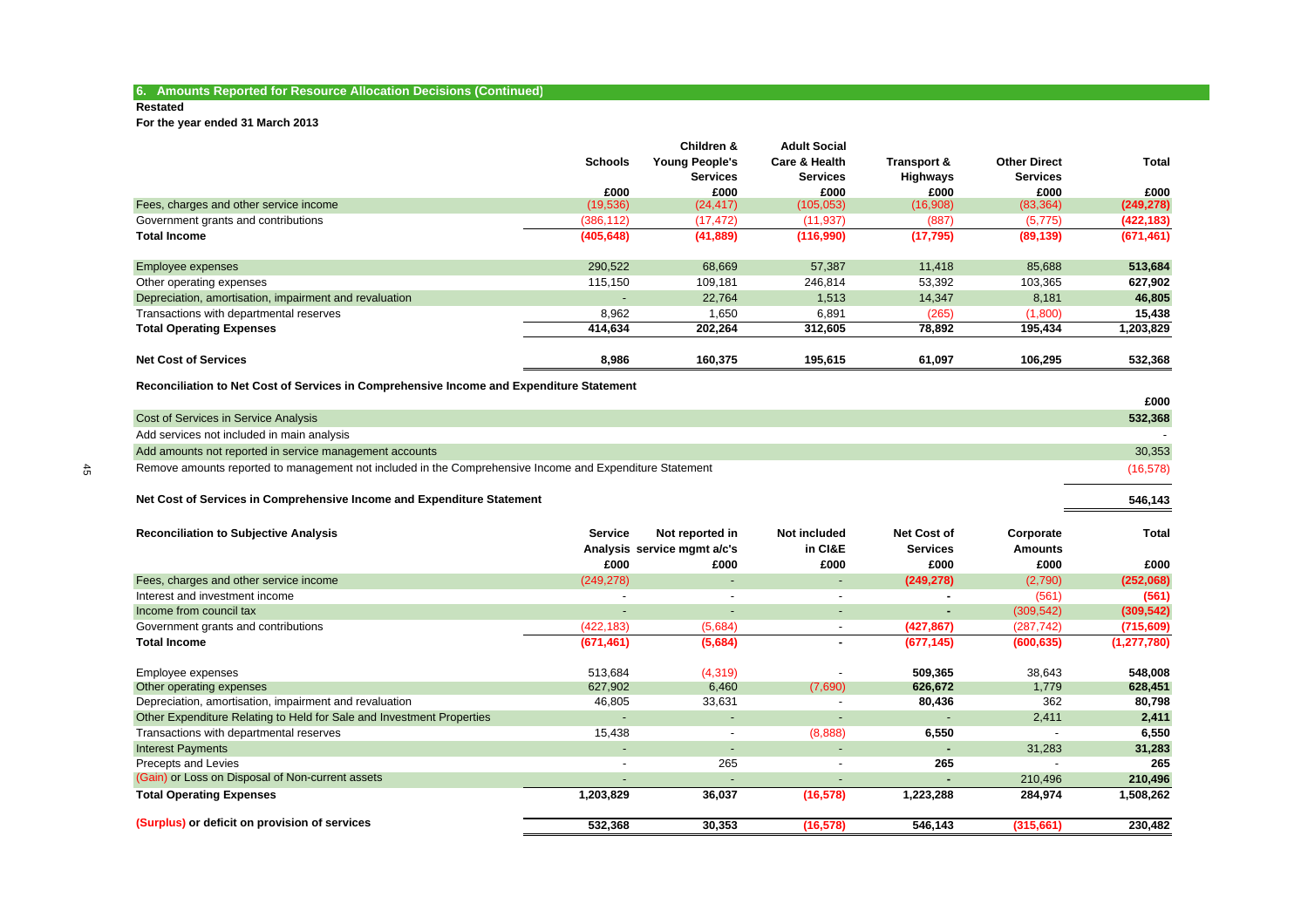#### **7. Summary Revenue Accounts of Trading Undertakings**

| <b>Note</b> |                                                                                                                                                                                                                         | <b>Turnover</b> | 2012/13<br>Expend-<br>iture | Surplus/<br>(Deficit) | <b>Turnover</b> | 2013/14<br>Expend-<br>iture | Surplus/<br>(Deficit) |
|-------------|-------------------------------------------------------------------------------------------------------------------------------------------------------------------------------------------------------------------------|-----------------|-----------------------------|-----------------------|-----------------|-----------------------------|-----------------------|
|             |                                                                                                                                                                                                                         | £000            | £000                        | £000                  | £000            | £000                        | £000                  |
| 1           | <b>Direct Services</b><br>Cleaning, catering, vehicle<br>maintenance, building and<br>grounds maintenance and<br>highways maintenance to the<br>Authority. Some work is<br>undertaken on behalf of external<br>clients. | 89,752          | 92,117                      | (2, 365)              | 76,798          | 79,200                      | (2, 402)              |
|             | 2 Legal Services<br>Provision of legal services to<br>the Authority.                                                                                                                                                    | 5,997           | 5,457                       | 540                   |                 |                             |                       |
|             | <b>County Supplies</b><br>A purchasing and supply service<br>to the Authority and some<br>external public bodies                                                                                                        | 5,868           | 5,846                       | 22                    | 5,705           | 6,216                       | (511)                 |
|             | <b>Clayfields Secure Unit</b><br>Specialist children's services to<br>the Youth Justice Board and<br><b>Local Authorities</b>                                                                                           | 4,206           | 4,085                       | 121                   | 4,206           | 3,894                       | 312                   |
|             | <b>Total</b>                                                                                                                                                                                                            | 105,823         | 107,505                     | (1,682)               | 86,709          | 89,310                      | (2,601)               |
|             | Note:<br>1 The Direct Services deficit is a result of the pension costs impact of IAS19 redundancy payments and                                                                                                         |                 |                             |                       |                 |                             |                       |

backfunding of pensions. 1.The Direct Services deficit is a result of the pension costs impact of IAS19, redundancy payments and

2. Legal Services are no longer classified as a Trading Undertaking with effect from 1 April 2013.

#### **8. Agency Work**

reimbursed by the Highways Agency and the amount for 2013/14 was £277,100 (£274,000 for 2012/13). The Authority carries out work on behalf of the Highways Agency, mainly relating to traffic signal maintenance and payment of energy charges for Area 7 of the Trunk Road network. Expenditure is fully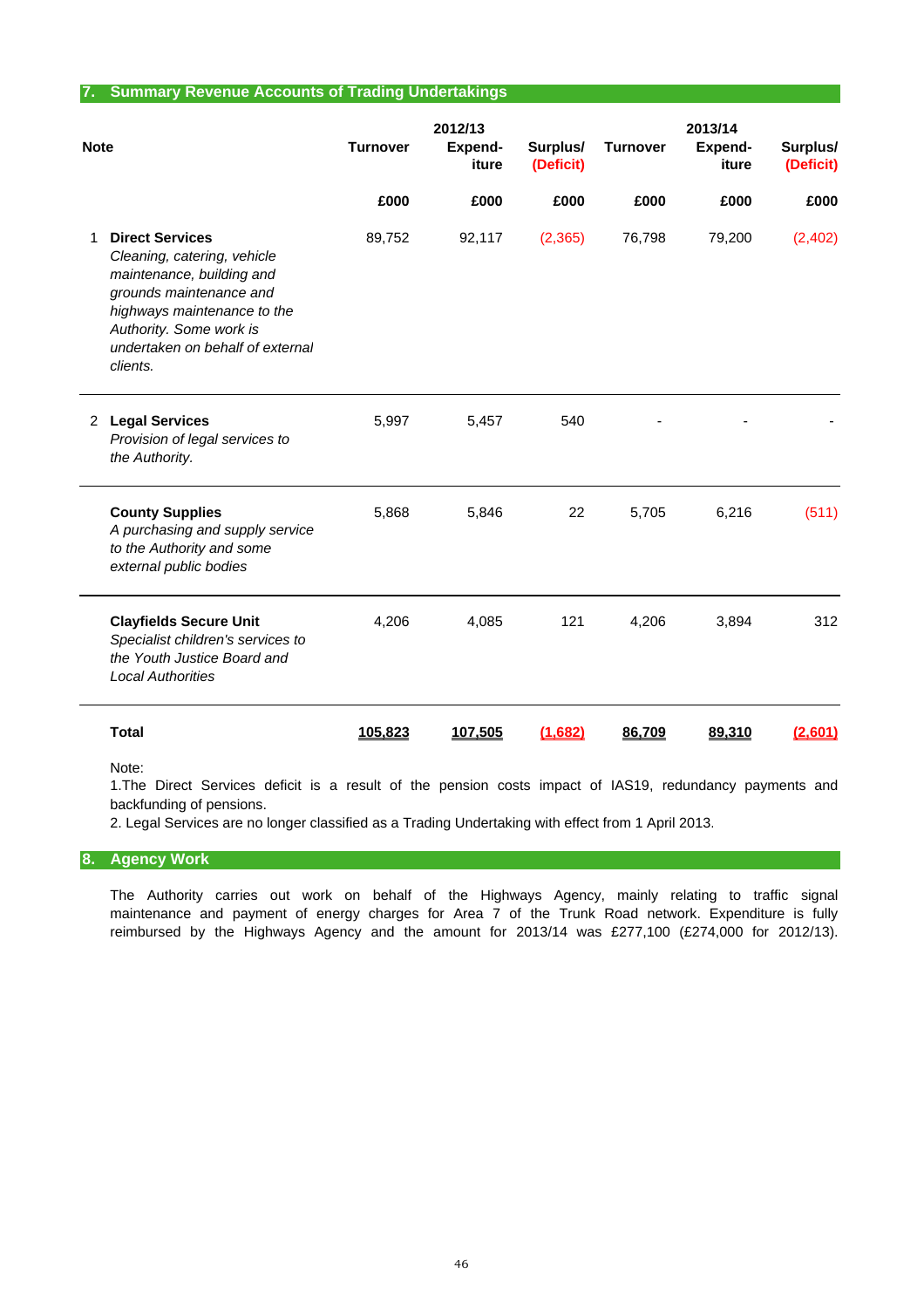#### **9. Audit Fees**

and returns relating to 2013/14 which will be paid to KPMG (UK) LLP in 2014/15 claims. The fees included for grant claims are an estimate of the cost of the certification of grant claims The Authority has been advised of the following fees payable to KPMG (UK) LLP. All fees have been included in the accounts for the period to which they relate except grant

|                                  | 2012/13 | 2013/14 |
|----------------------------------|---------|---------|
|                                  | £000    | £000    |
|                                  |         |         |
| <b>External Audit Fees</b>       | 131     | 132     |
| <b>Grant Claims</b>              | 4       | 6       |
| <b>External Audit Fee Rebate</b> | (18)    | (18)    |
| <b>Other Services</b>            | 55      | 2       |
|                                  | 172     | 122     |

Audit Commission who no longer provide the Authority with audit services and relates to prior years The other services relate to prior year objections and queries from electors. The audit fee rebate is from the

### **10. Specific Revenue Grants**

The value of revenue grants included as income within the cost of services is as follows:

|                                                 | 2012/13 | 2013/14 |
|-------------------------------------------------|---------|---------|
| <b>Service</b>                                  | £000    | £000    |
| <b>Children's and Education Services</b>        | 396,402 | 376,606 |
| <b>Environmental Services</b>                   | 342     | 424     |
| Highways, Roads and Transportation              | 558     | 473     |
| <b>Cultural Services</b>                        | 242     | 24      |
| <b>Public Health</b>                            |         | 35,135  |
| <b>Planning and Development</b>                 | 89      | 285     |
| <b>Adult Social Care</b>                        | 11,970  | 3,135   |
| <b>Corporate Management</b>                     | 443     | 57      |
|                                                 | 410,046 | 416,139 |
| <b>Funding Body</b>                             |         |         |
| Department for Communities and Local Government | 2,228   | 2,447   |
| Department for Education                        | 394,132 | 369,893 |
| <b>Department of Health</b>                     | 11,829  | 36,039  |
| Department for Transport                        | 307     | 473     |
| Department for Work and Pensions                | 252     | 2,425   |
| <b>European Grants</b>                          | 313     |         |
| <b>Home Office</b>                              | 685     | 664     |
| <b>Arts Council</b>                             | 213     | 884     |
| Department for Business, Innovation and Skills  | 58      | 3,269   |
| Young People's Learning Agency                  |         |         |
| Other                                           | 29      | 45      |
|                                                 | 410,046 | 416,139 |
| Analysis of Revenue Receipts in Advance         |         |         |
| Department for Communities and Local Government | 1,873   | 871     |
| Department for Education                        | 16      |         |
| <b>Department of Health</b>                     | 398     |         |
| Department for Transport                        | 121     | 417     |
| Department for Business, Innovation and Skills  | 1,306   | 109     |
| Young People's Learning Agency                  | 282     |         |
| Dept for Work and Pensions                      |         | 256     |
| <b>European Grants</b>                          |         | 1,111   |
| Other                                           | 368     | 82      |
|                                                 | 4,364   | 2,846   |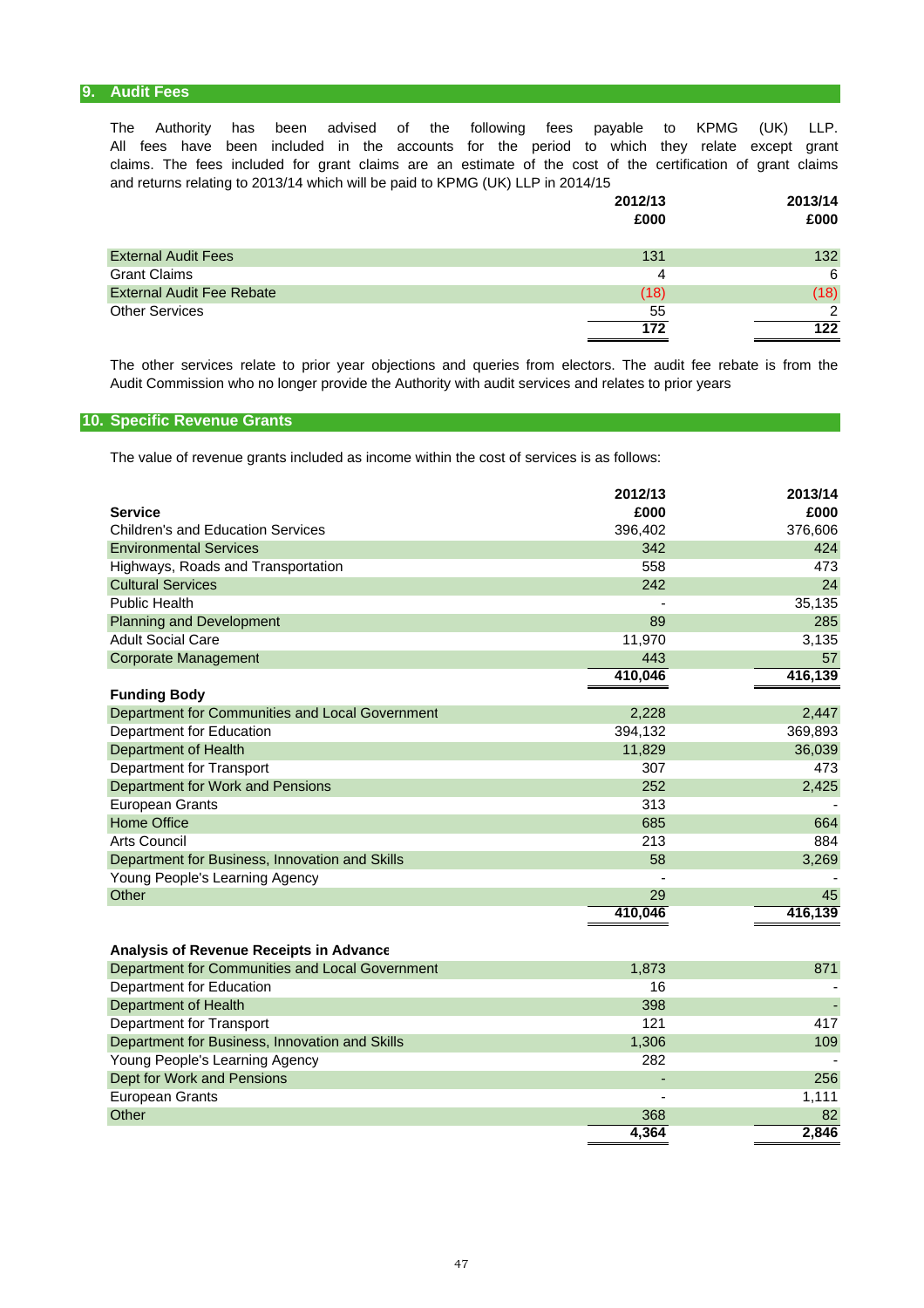This amount is offset against the level of depreciation already charged to the Authority's Comprehensive expenditure of the Authority. The MRP Policy agreed by the Authority on 27 February 2014 requires that: Regulations require Local Authorities to set aside money to provide for redemption of outstanding debt. Income and Expenditure Statement to ensure that depreciation charges do not increase the net

- MRP for capital expenditure financed by borrowing prior to 1 April 2007 continues to be based on the previous regulatory method and the Authority continues to set aside 4% of outstanding debt
- annual instalments over the estimated lives of assets MRP for capital expenditure financed by borrowing after 1 April 2007 is made on the basis of equal
- to the element of the unitary charge applied to write down the liability For "on Balance Sheet" PFI contracts, the MRP requirement is regarded as met by a charge equal
- the rent that goes to write down the liability. For finance leases, the MRP requirement is regarded as met by a charge equal to the element of

The amount of depreciation and amortisation charged was £41.8 million (£47.4 million for 2012/13) The amount required under the MRP regulations for 2013/14 is £24.5 million (£23.2 million for 2012/13) of which £4.7 million (£4.4 million for 2012/13) relates to repayment of the PFI finance liability.

#### **12. General Government Grants Income and Taxation**

The Authority set the 2013/14 Council Tax for a Band D property at £1,193.18 (£1,193.18 in 2012/13). This was suitably adjusted for other Bands of property and a precept was issued to the District Councils to recover the relevant amounts. Any variances in the amounts actually collected by the District Councils on behalf of the Authority will be adjusted in the amounts payable next year.

Movement in Reserves Statement and held in the Balance Sheet in the Collection Fund Adjustment Account. share of the various District Council Collection Funds. The value of the accrual in 2013/14 increased by £0.1 million (£0.3 million decrease in 2012/13) which is reversed out of the General Fund in the The figure for income from Council Tax includes accruals for the year-end position for the Authority's

grants, contributions and donations to the Comprehensive Income and Expenditure Statement: A number of grants are paid to the Authority directly by the Government. The Authority credited the following

| <b>Credited to Taxation and Non Specific Grant Income</b> | 2012/13<br>£000          | 2013/14<br>£000 |  |
|-----------------------------------------------------------|--------------------------|-----------------|--|
| Dept for Communities and Local Government                 | $\overline{\phantom{0}}$ | 290             |  |
| Department for Education                                  | 13.285                   | 4,317           |  |
| Department of Health                                      | 1,336                    | 1,883           |  |
| Department for Transport                                  | 22,402                   | 18,460          |  |
| Sport England                                             | $\overline{\phantom{0}}$ | 801             |  |
| <b>Other Grants</b>                                       | 4,166                    | 3,506           |  |
| <b>Capital Grants and Contributions</b>                   | 41,189                   | 29,257          |  |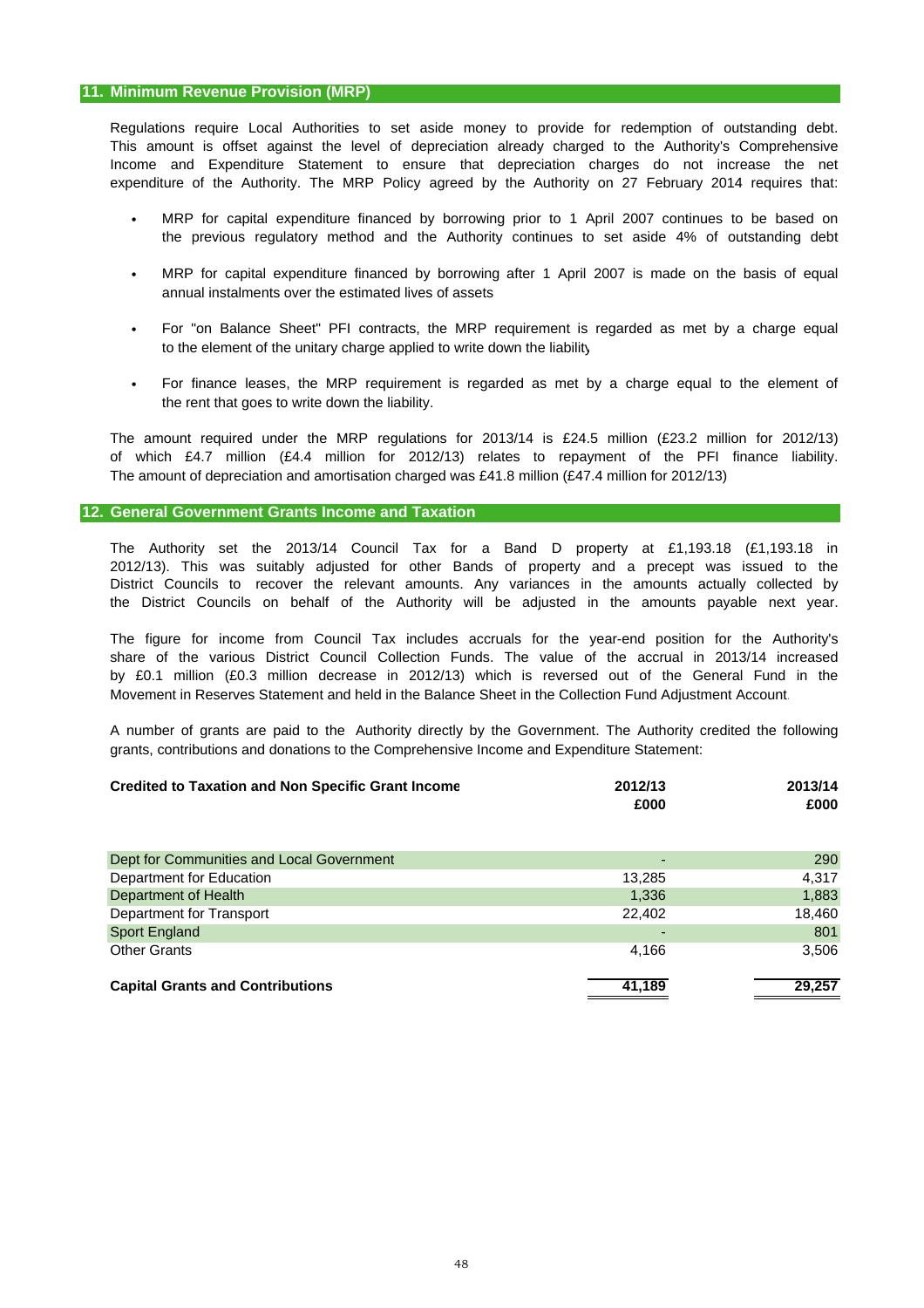of certain ringfenced grants. In 2013/14 Local Government funding changed with the introduction of the business rates mechanism. The impact for the Authority was an increase in RSG grant offset by a reduction in NNDR and the cessation

|                                               | 2012/13                  | 2013/14 |
|-----------------------------------------------|--------------------------|---------|
|                                               | £000                     | £000    |
| Revenue Support Grant                         | 3,601                    | 143,751 |
| <b>Local Services Support Grant</b>           | 1,738                    | 988     |
| <b>Academies Funding Transfer</b>             | 186                      |         |
| <b>PFI</b>                                    | 15,336                   | 14,940  |
| <b>Localised Council Tax Transition Grant</b> | $\overline{\phantom{0}}$ | 882     |
| Other                                         | -                        | 9       |
| <b>General Government Grants</b>              | 20,861                   | 160,570 |

or property to be returned to the donor. The balances at year-end are as follows The Authority has received a number of grants, contributions and donations that have yet to be recognised as income as they have conditions attached to them that, if not fulfilled, will require the monies

| <b>Capital Grants Receipts in Advance</b>       | 2012/13<br>£000 | 2013/14<br>£000 |
|-------------------------------------------------|-----------------|-----------------|
| Department for Communities and Local Government | 306             | 204             |
| Department for Education                        | 9               | 9               |
| <b>Other Grants</b>                             | 2,325           | 4,075           |
| <b>Total</b>                                    | 2,640           | 4.288           |

#### **13. Deployment of Dedicated Schools Grant**

The Authority's expenditure on schools is funded primarily by grant monies provided by the Department for Education, the Dedicated Schools Grant (DSG). An element of DSG is recouped by the Department to expenditure properly included in the Schools Budget, as defined in the School Finance (England) Authority-wide basis and for the Individual Schools Budget, which is divided into a budget share for each maintained school. fund Academy schools in the Authority's area. The DSG is ringfenced and can only be applied to meet Regulations 2011. The schools budget includes elements for a range of educational services provided on an

Details of the deployment of DSG receivable for 2013/14 are as follows:

#### **Schools Budget Funded by Dedicated Schools Grant**

|                                                     | Central<br><b>Expenditure</b> | Individual<br><b>Schools</b><br><b>Budget (ISB)</b> | Total      |
|-----------------------------------------------------|-------------------------------|-----------------------------------------------------|------------|
|                                                     | £000                          | £000                                                | £000       |
| Final DSG for 2013/14 before Academy<br>recoupment  |                               |                                                     | 520,669    |
| Academy figure recouped for 2014/15                 |                               |                                                     | (185, 541) |
| Total DSG after Academy recoupment for<br>2013/14   |                               |                                                     | 335,128    |
| Brought Forward 2012/13                             |                               |                                                     | 8,795      |
| Carry Forward to 2014/15 agreed in advance          |                               |                                                     |            |
| Agreed initial budgeted distribution for<br>2013/14 | 65,657                        | 278,266                                             | 343,923    |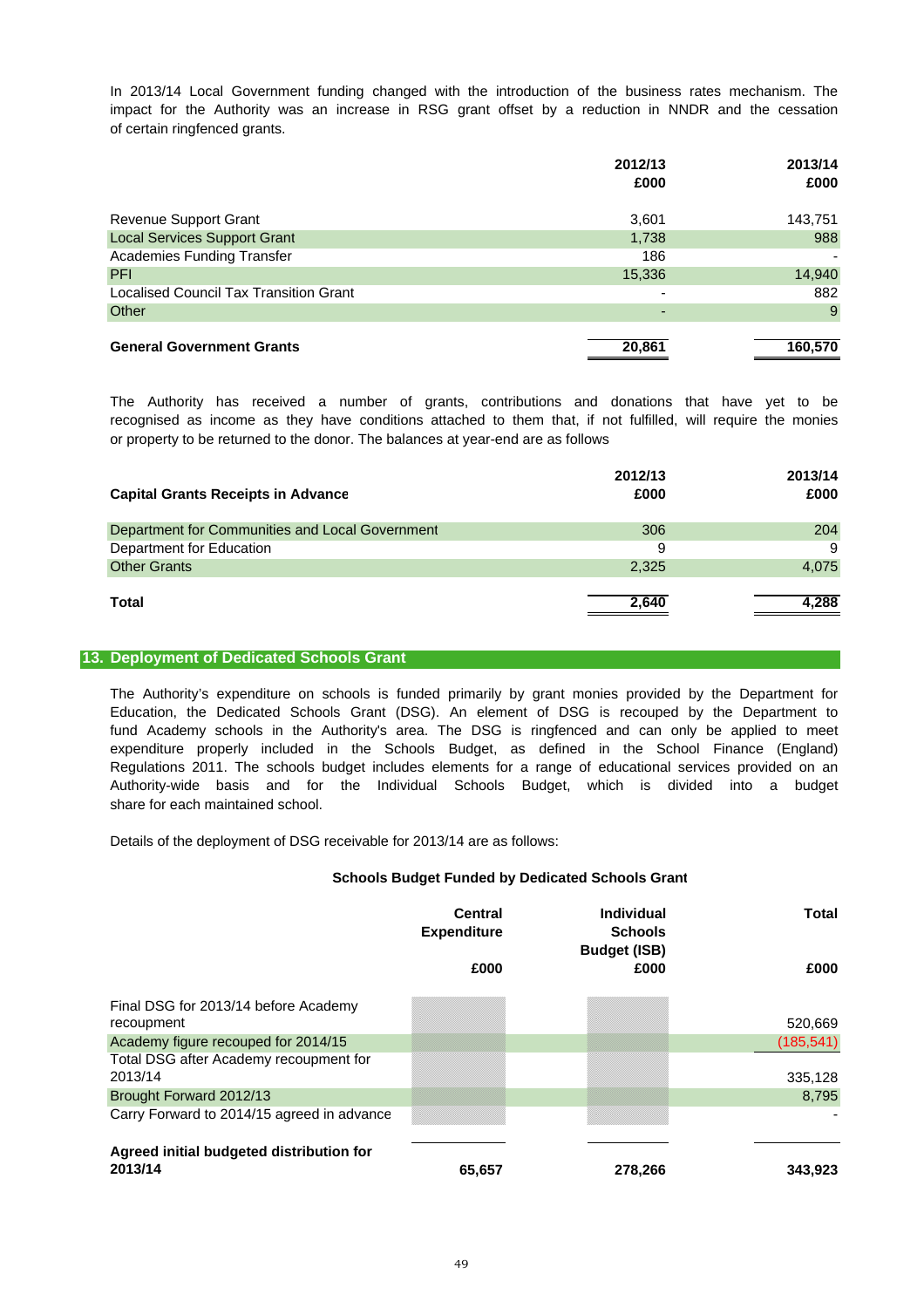|                                               | Central<br><b>Expenditure</b> | Individual<br><b>Schools</b><br><b>Budget (ISB)</b> | <b>Total</b> |
|-----------------------------------------------|-------------------------------|-----------------------------------------------------|--------------|
|                                               | £000                          | £000                                                | £000         |
| In year adjustments                           | (10,084)                      | 10,084                                              |              |
| Final budgeted distribution for 2013/14       | 55,573                        | 288,350                                             | 343,923      |
| Actual central expenditure                    | (45, 578)                     |                                                     | (45, 578)    |
| Actual ISB deployed to schools                |                               | (288, 350)                                          | (288, 350)   |
| Plus Local Authority contribution for 2013/14 |                               |                                                     |              |
| Carried forward to 2014/15                    | 9,995                         |                                                     | 9,995        |

## **14. Employee Remuneration**

table includes the senior staff separately identified in the subsequent tables. taxable expenses and severance (if applicable) amounted to £50,000 or more in the financial year. The The table below shows the number of staff employed by the Authority whose remuneration,

| Pay Band           |          | <b>Number of Staff</b>   |                          |                |                 |                       |                         |  |  |
|--------------------|----------|--------------------------|--------------------------|----------------|-----------------|-----------------------|-------------------------|--|--|
| 2012/13<br>2013/14 |          |                          |                          |                |                 |                       |                         |  |  |
|                    |          |                          |                          | <b>Inc</b>     |                 |                       | <b>Inc</b>              |  |  |
|                    |          |                          | <b>Exc Redundancy</b>    | Redundancy     |                 | <b>Exc Redundancy</b> | Redundancy              |  |  |
|                    |          | <b>Schools</b>           | <b>Non Schools</b>       | <b>Total</b>   | <b>Schools</b>  | <b>Non Schools</b>    | <b>Total</b>            |  |  |
|                    |          |                          |                          |                |                 |                       |                         |  |  |
| £185,000           | £189,999 |                          |                          |                |                 | 1                     | $\overline{2}$          |  |  |
| £180,000           | £184,999 | $\blacksquare$           | $\mathbf{1}$             | $\mathbf{1}$   |                 |                       |                         |  |  |
| £175,000           | £179,999 | $\blacksquare$           |                          |                |                 |                       |                         |  |  |
| £170,000           | £174,999 | -                        |                          |                |                 | $\mathbf{1}$          | $\mathbf{1}$            |  |  |
| £165,000           | £169,999 |                          |                          |                |                 |                       |                         |  |  |
| £160,000           | £164,999 | ٠                        |                          |                |                 |                       |                         |  |  |
| £155,000           | £159,999 |                          |                          |                |                 |                       |                         |  |  |
| £150,000           | £154,999 |                          |                          | 1              |                 |                       |                         |  |  |
| £145,000           | £149,999 |                          |                          |                |                 |                       |                         |  |  |
| £140,000           | £144,999 | $\overline{1}$           |                          | $\sqrt{3}$     |                 | $\mathbf{1}$          | 1                       |  |  |
| £135,000           | £139,999 | $\blacksquare$           |                          |                |                 | 1                     | $\overline{2}$          |  |  |
| £130,000           | £134,999 | ۳                        | $\mathbf{1}$             | $\overline{2}$ |                 | $\mathbf 1$           | $\overline{1}$          |  |  |
| £125,000           | £129,999 |                          | 1                        | 1              |                 | 1                     | $\overline{2}$          |  |  |
| £120,000           | £124,999 | $\overline{\phantom{a}}$ | $\overline{2}$           | $\mathbf{3}$   | $\mathbf{1}$    | 3                     | $\boldsymbol{6}$        |  |  |
| £115,000           | £119,999 |                          |                          |                |                 |                       |                         |  |  |
| £110,000           | £114,999 | $\mathbf{1}$             | $\overline{\phantom{0}}$ | 1              |                 |                       |                         |  |  |
| £105,000           | £109,999 |                          |                          |                |                 | 1                     |                         |  |  |
| £100,000           | £104,999 | 1                        | ٠                        | 1              | ٠               | 1                     | $\mathbf{1}$            |  |  |
| £95,000            | £99,999  |                          |                          | $\overline{2}$ |                 |                       |                         |  |  |
| £90,000            | £94,999  | $\overline{1}$           |                          | $\overline{3}$ | $\overline{2}$  |                       | $\overline{\mathbf{4}}$ |  |  |
| £85,000            | £89,999  | 1                        | 11                       | 14             | $\overline{2}$  | 10                    | 13                      |  |  |
| £80,000            | £84,999  | $\overline{4}$           | 3                        | $\bf 8$        | 3               | $\overline{4}$        | $\boldsymbol{9}$        |  |  |
| £75,000            | £79,999  | 6                        |                          | 8              | $\overline{7}$  | 1                     | $\, 8$                  |  |  |
| £70,000            | £74,999  | 15                       | $\mathbf{1}$             | 20             | $6\phantom{1}6$ | 2                     | 10                      |  |  |
| £65,000            | £69,999  | 27                       | $\overline{2}$           | 32             | 21              | $\overline{4}$        | 24                      |  |  |
| £60,000            | £64,999  | 44                       | 19                       | 68             | 49              | 23                    | 71                      |  |  |
| £55,000            | £59,999  | 87                       | 27                       | 125            | 91              | 26                    | 116                     |  |  |
| £50,000            | £54,999  | 65                       | 29                       | 97             | 103             | 40                    | 142                     |  |  |
|                    |          | 253                      | 97                       | 390            | 286             | 120                   | 413                     |  |  |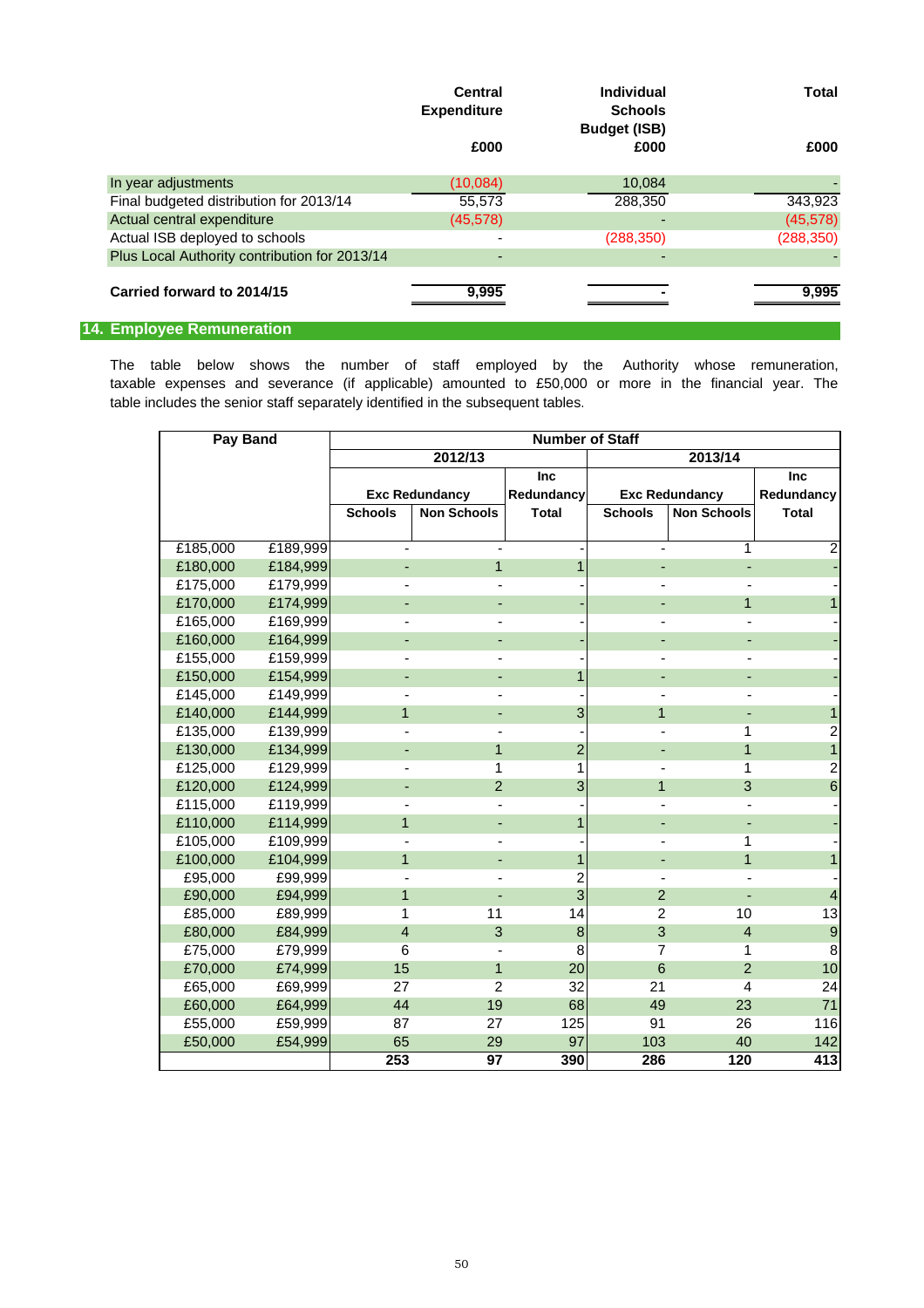The tables below show the remuneration of the Authority's Senior Employees as defined by the Accounts and Audit (England) Regulations 2011.

### **2013/14**

| <b>Post Holder information (Post</b><br>title and name (where<br>applicable)) | <b>Note</b> | <b>Salary</b><br>(including<br>fees &<br>allowances)<br>£ | <b>Expenses</b><br>£ | Compen-<br>sation for<br>Loss of<br><b>Office</b><br>£ | <b>Employer</b><br><b>Pension</b><br>contri-<br><b>butions</b><br>£ | Total<br>Remun-<br>eration<br>£ |
|-------------------------------------------------------------------------------|-------------|-----------------------------------------------------------|----------------------|--------------------------------------------------------|---------------------------------------------------------------------|---------------------------------|
| <b>Chief Executive - M Burrows</b>                                            |             | 184,410                                                   | 1,155                | ٠                                                      |                                                                     | 185,565                         |
| Corporate Director of CFCS                                                    |             | 136,991                                                   | 1,219                | $\overline{\phantom{a}}$                               | 25,069                                                              | 163,279                         |
| Corporate Director of ASCH & PP                                               |             | 124,399                                                   |                      | ٠                                                      | 22,745                                                              | 147,144                         |
| Corporate Director of Env &<br>Resources                                      |             | 121,371                                                   | 566                  |                                                        | 22,211                                                              | 144,148                         |
| <b>Corporate Director of PPCS</b>                                             | 1           | 121,371                                                   | 506                  | ٠                                                      | 22,211                                                              | 144,088                         |
| Director of Public Health                                                     | 3           | 126,480                                                   |                      | $\overline{\phantom{a}}$                               | 16,193                                                              | 142,673                         |
| Service Director (Finance &<br>Procurement)                                   | 2           | 87,038                                                    | 875                  | ٠                                                      | 15,928                                                              | 103,841                         |
| Deputy Director of Public Health -<br>Dr J Tomlinson                          | 4           | 171,080                                                   | 762                  | $\overline{\phantom{a}}$                               | 20,107                                                              | 191,949                         |
| Service Director of Personal Care<br>and Support (Younger Adults)             | 5           | 89,708                                                    |                      | ٠                                                      | 16,417                                                              | 106,125                         |

1. The post of Corporate Director of PPCS has the statutory responsibility of Monitoring Officer. 2. The post of Service Director (Finance & Procurement) has the statutory responsibility of S151 Officer. 3. The post of Director of Public Health is new in 2013/14. The post holder is employed by NCC but 40% is recharged to Nottingham City Council under a formalised Joint Arrangement under Section 113 of Local Government Act 1972. The above table shows the full remuneration.

Excellence Award of £35,839. 4. One senior employee is named as their salary and allowances are over £150,000, in accordance with the code. With effect from 1 October 2013 20% of basic salary and on-costs are recovered from Public Health England of £13,574. One of the allowances the officer receives is a National Clinical

was appointed and represents ASCH &PP at the Corporate Leadership Team. 5. In 2013 the Corporate Director ASCH & PP was elected as the Vice President, and then President, of the Association of Directors of Adult Social Services (ADASS). From 11 November 2013, a Deputy Director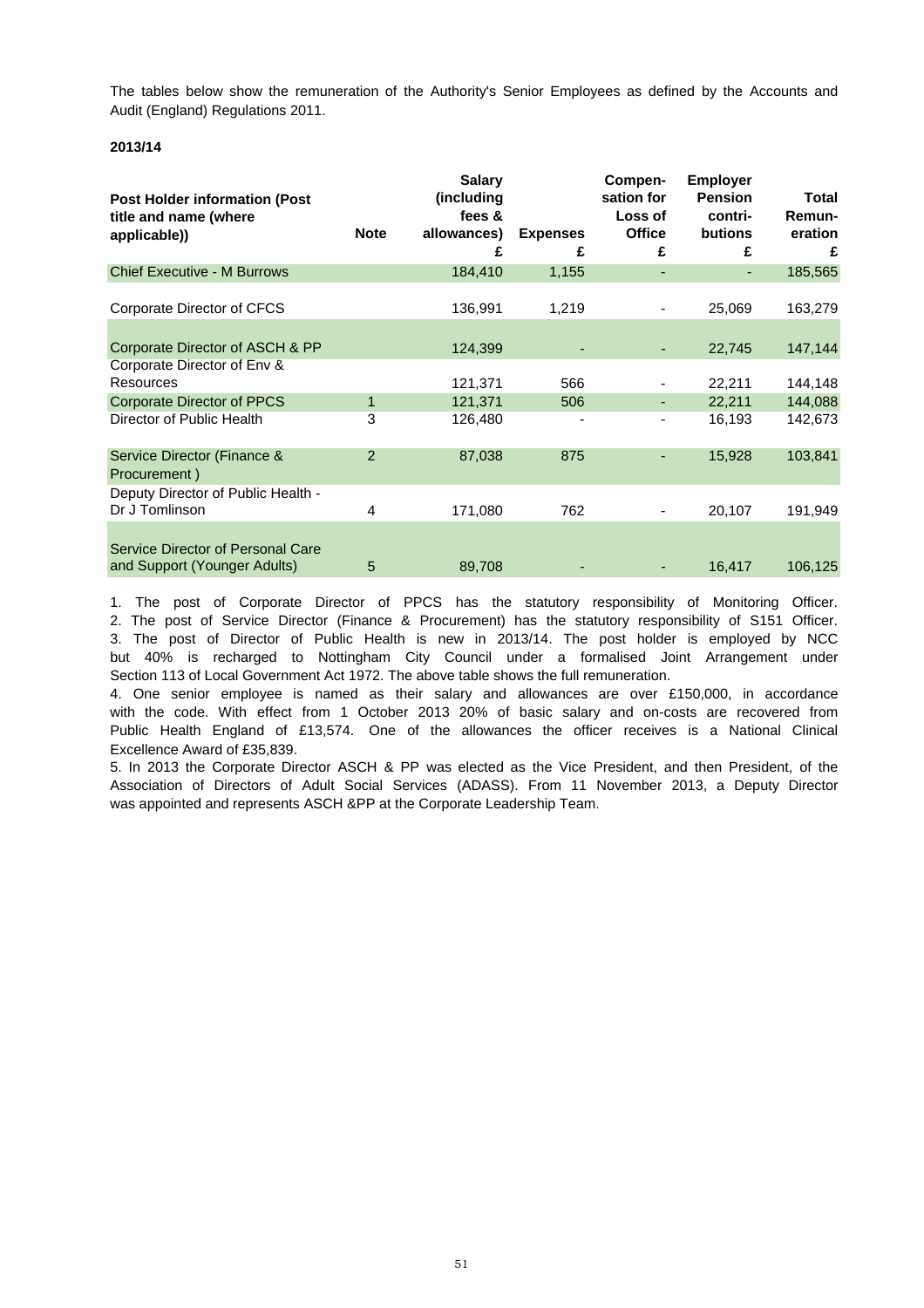| <b>Post Holder information (Post</b><br>title and name (where<br>applicable)) | <b>Note</b> | <b>Salary</b><br>(including)<br>fees &<br>allowances)<br>£ | <b>Expense</b><br><b>Allowances</b><br>£ | Compen-<br>sation for<br>Loss of<br><b>Office</b><br>£ | <b>Employer</b><br><b>Pension</b><br>contri-<br><b>butions</b><br>£ | Total<br>Remun-<br>eration<br>£ |
|-------------------------------------------------------------------------------|-------------|------------------------------------------------------------|------------------------------------------|--------------------------------------------------------|---------------------------------------------------------------------|---------------------------------|
| <b>Chief Executive - M Burrows</b>                                            |             | 184,410                                                    | ٠                                        | ٠                                                      | ٠                                                                   | 184,410                         |
| Corporate Director of CFCS                                                    |             | 134.908                                                    |                                          | $\blacksquare$                                         | 24.688                                                              | 159,596                         |
| Corporate Director of ASCH & PP                                               |             | 126,482                                                    |                                          | ٠                                                      | 23,126                                                              | 149,608                         |
| Corporate Director of Env &<br>Resources                                      |             | 121,371                                                    |                                          | $\overline{\phantom{a}}$                               | 22,211                                                              | 143,582                         |
| <b>Corporate Director of PPCS</b>                                             |             | 123,771                                                    | ٠                                        | ٠                                                      | 22,650                                                              | 146,421                         |
| Service Director (Finance &<br>Procurement)                                   | 2           | 86,788                                                     |                                          | $\blacksquare$                                         | 15,928                                                              | 102,716                         |

of the monitoring officer. 1. The post of Corporate Director of PPCS has been redesignated from Assistant Chief Executive. This was backdated to 1 March 2012. Their annualised salary is £121,371. This post has the statutory responsibility

2. The post of Service Director (Finance & Procurement) has the statutory responsibility of S151 Officer.

#### **Exit Packages**

differ from other published information. of pension contributions that would have been paid had a retiring employee not left the Authority early. It may The table below includes all exits from the Authority, including school based staff, and takes into account the cost

| <b>Payment Ranges</b> |                          | Number of<br><b>Compulsory</b><br><b>Redundancies</b> |                 | <b>Number of Other</b><br><b>Departures</b><br>Agreed |                | <b>Total Number of</b><br><b>Exit Packages</b> |     | <b>Total Cost of Exit</b><br><b>Packages</b> |           |           |
|-----------------------|--------------------------|-------------------------------------------------------|-----------------|-------------------------------------------------------|----------------|------------------------------------------------|-----|----------------------------------------------|-----------|-----------|
|                       |                          |                                                       | 2012/13 2013/14 |                                                       | 2012/13        | 2013/14                                        |     | 2012/13 2013/14                              | 2012/13   | 2013/14   |
|                       |                          |                                                       |                 |                                                       |                |                                                |     |                                              | £         | £         |
| £                     | $\blacksquare$           | £ 20,000                                              | 69              | 56                                                    | 138            | 66                                             | 207 | 122                                          | 1,784,763 | 962,540   |
| £ 20.001              | $\blacksquare$           | £ 40,000                                              | 24              | 25                                                    | 87             | 30                                             | 111 | 55                                           | 3.254.025 | 1,601,744 |
| £ 40,001              | ٠                        | £ 60,000                                              | 14              | 8                                                     | 23             | 7                                              | 37  | 15                                           | 1,771,717 | 698,138   |
| £ 60,001              | $\overline{\phantom{a}}$ | £ 80,000                                              | 6               | 4                                                     | 8              | 8                                              | 14  | 12                                           | 960.195   | 798.030   |
| £ 80,001              | $\overline{\phantom{a}}$ | £100,000                                              | 3               | $\overline{\phantom{0}}$                              | 3              | 5                                              | 6   | 5                                            | 546.871   | 416,356   |
| £100.001              | $\overline{\phantom{a}}$ | £150,000                                              | 2               | ۰                                                     | $\mathfrak{p}$ | 7                                              | 4   | 7                                            | 439.572   | 790.741   |
|                       |                          | Total                                                 | 118             | 93                                                    | 261            | 123                                            | 379 | 216                                          | 8,757,143 | 5.267.549 |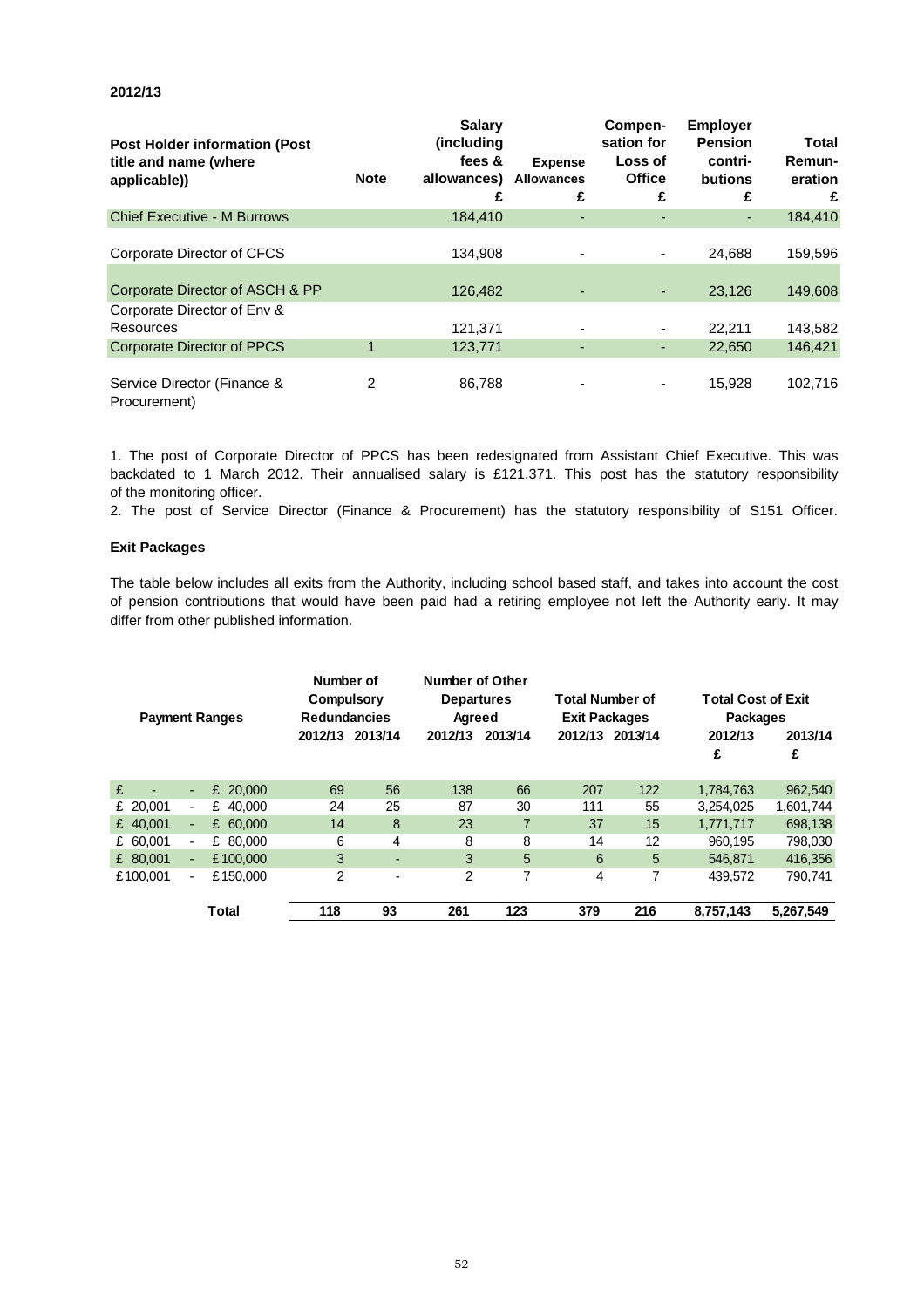#### **Teachers**

£0.2 million (£0.1 million in 2012/13). (14.1% in 2012/13). In addition, the Authority is responsible for all pension payments relating to added years it has awarded, together with the related inflation increases. In 2013/14, these amounted to 2012/13) in respect of teachers' pension costs, which represents 14.1% of teachers' pensionable pay £5.6 million (£5.6 million in 2012/13), representing 4.31% of pensionable pay (3.75% in 2012/13). The Authority is allowed to enhance lump sum retirement payments to teachers which in 2013/14 amounted to In 2013/14, the Authority paid £18.3 million to the Teacher's Pension Agency (£21.1 million in

#### **Other Employees**

fund contribution rates for the Authority: which the 2013/14 accounts have been prepared was for a 3 year period commencing 1 April 2011. The report indicated that the cost of providing for 100% of pension funding in accordance with IAS 19 During 2013/14, the net cost of pensions and other benefits amounted to £37.6 million (£39.4 million in 2012/13), which represented 18.3% of pensionable pay (18.3% in 2012/3). The actuarial report upon Employee Benefits was 18.3% of pensionable pay. The report sets out the following pension

| 2011/12 | 18.3% of pensionable pay |
|---------|--------------------------|
| 2012/13 | 18.3% of pensionable pay |
| 2013/14 | 18.3% of pensionable pay |

the pension fund of early retirements. The Authority is responsible for all pension payments relating to discretionary added years benefits it has awarded, together with the related inflation increases. The annual costs are funded by charges to Services. In 2013/14 these amounted to £2.2 million, (£2.2 million in 2012/13) representing 1.07% of pensionable pay (1.03% in 2012/13). The Authority also paid £1.8 million into the Pension Fund in 2013/14 (£2.0 million for 2012/13) to fund the non-discretionary additional strain on

This is a combined rate of 13.2% and a value to be contributed: The Actuarial report upon which 2014/15 accounts are to be based is for a 3 year period commencing 1 April 2014. The report indicated rates that will provide the cost for 100% of pension funding in accordance with IAS 19. The report sets out the following pension fund contribution rates for the Authority

**£000**

|         |                          | £000   |
|---------|--------------------------|--------|
| 2014/15 | 13.2% of pensionable pay | 12.638 |
| 2015/16 | 13.2% of pensionable pay | 12.979 |
| 2016/17 | 13.2% of pensionable pay | 13.330 |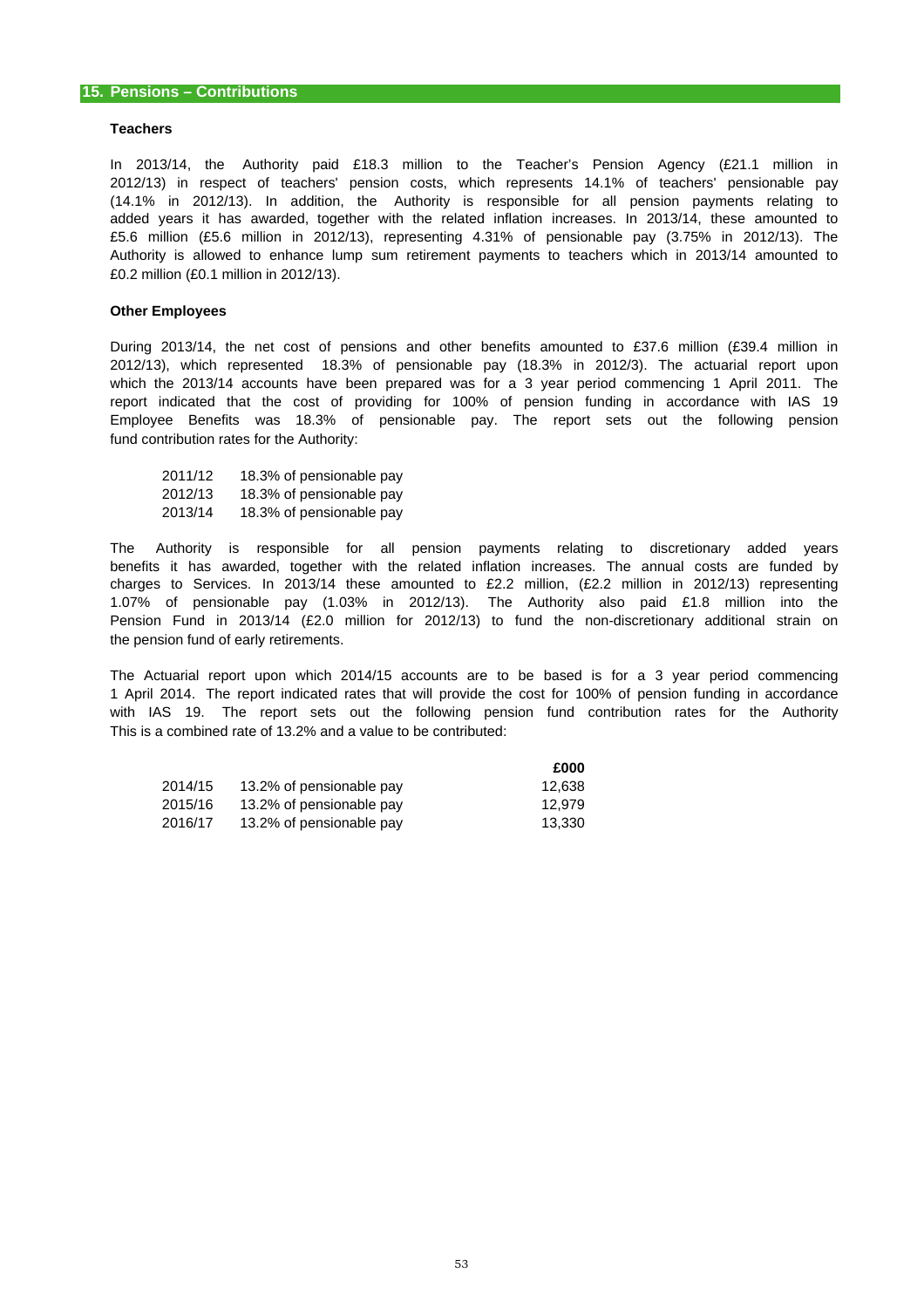The IAS19 position as at 31 March 2014 was a net liability as set out in the table below

|                                          | 2012/13 | 2013/14 |
|------------------------------------------|---------|---------|
|                                          | £000    | £000    |
| Local Government Pension Scheme          | 793.356 | 724.842 |
| Teachers Unfunded Defined Benefit Scheme | 84.678  | 95.051  |
| <b>Total Net Liability</b>               | 878.034 | 819.893 |

are not considered materially different from the estimates provided. for the last three months of the accounting period. Liabilities have been valued using the projected unit method which assesses the future liabilities of the fund discounted to their present value. This work was undertaken by Barnett Waddingham LLP, an independent firm of actuaries, based upon the estimated position at 31 March 2014 provided by the Authority during March 2014. The actual figures for 2013/14 Assets have been valued using the market value at 31 December 2013 increased by market index returns

#### **Local Government Pension Scheme**

Statement during the year: The Authority recognises the cost of retirement benefits in the Net Cost of Services when they are earned by employees, rather than when the benefits are eventually paid as pensions. However, the charge the have been made in the Comprehensive Income and Expenditure Statement and Movement in Reserves Authority is required to make against Council Tax is based on the cash payable in the year, so the real cost of retirement benefits is reversed out in the Movement in Reserves Statement. The following transactions

|                                                           | 2012/13<br><b>Restated</b> | 2013/14   |  |
|-----------------------------------------------------------|----------------------------|-----------|--|
|                                                           | £000                       | £000      |  |
| <b>Comprehensive Income and Expenditure Statement</b>     |                            |           |  |
| Cost of Services                                          |                            |           |  |
| - Current service cost                                    | (53, 423)                  | (55, 301) |  |
| - Past service cost, including curtailments               | (2,907)                    | (2,921)   |  |
| - Liabilities (assumed) / extinguished on settlements     | 43,415                     | 19,783    |  |
| - Settlement Prices received / (paid)                     | (20, 055)                  | (11, 239) |  |
| <b>Other Operating Expenditure</b>                        |                            |           |  |
| - Administration Expenses                                 | (112)                      | (86)      |  |
| Financing and Investment Income and Expenditure           |                            |           |  |
| - Net interest on the defined (liability) / asset         |                            |           |  |
|                                                           | (35, 247)                  | (34, 630) |  |
| Net Charge to the Comprehensive Income                    |                            |           |  |
| and Expenditure Statement                                 | (68,329)                   | (84, 394) |  |
| <b>Movement in Reserves</b>                               |                            |           |  |
| - Reversal of net charges made for retirement             |                            |           |  |
| benefits in accordance with IAS19                         | 68,329                     | 84,394    |  |
| Actual amount charged against the General                 |                            |           |  |
| Fund Balance for pensions in the year:                    |                            |           |  |
| - Employers contributions payable to the Pension Fund and |                            |           |  |
| retirement benefits payable directly to pensioners        | 43,484                     | 41,747    |  |
|                                                           |                            |           |  |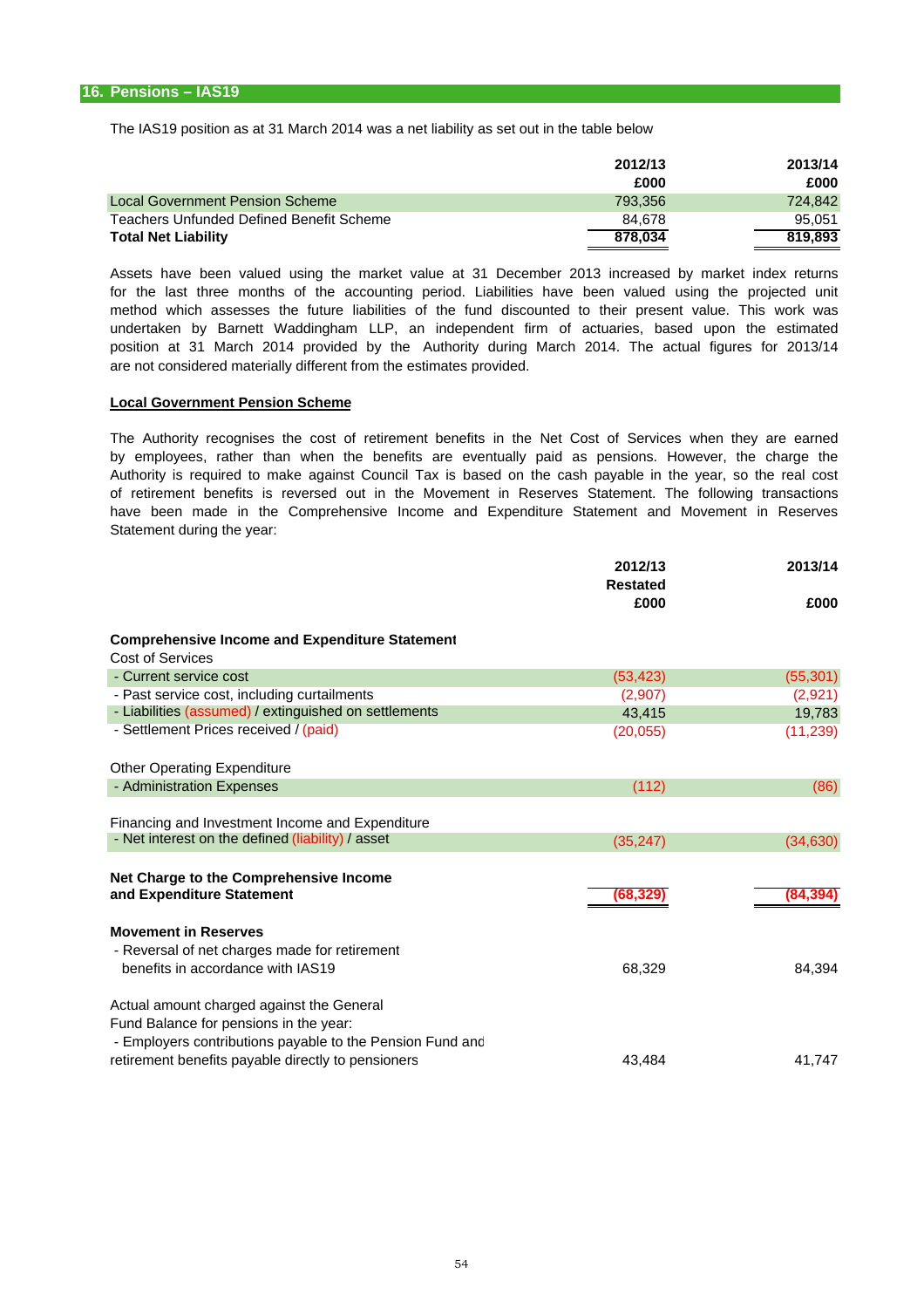Expenditure. In addition to the recognised gains and losses included in the Comprehensive Income and Expenditure Statement, the following actuarial gains/losses were included within Other Comprehensive Income and

|                            | 2012/13         | 2013/14 |
|----------------------------|-----------------|---------|
|                            | <b>Restated</b> |         |
|                            | £000            | £000    |
|                            |                 |         |
| Actuarial gains / (losses) | 29,583          | 111,230 |

#### **Assets and liabilities in relation to retirement benefits**

Reconciliation of present value of the scheme liabilities:

|                                                      | 2012/13         | 2013/14    |
|------------------------------------------------------|-----------------|------------|
|                                                      | <b>Restated</b> |            |
|                                                      | £000            | £000       |
|                                                      |                 |            |
| at 1 April                                           | 1,890,825       | 2,023,297  |
| Current service cost                                 | 53,423          | 55,301     |
| Interest cost                                        | 84,560          | 89,451     |
| Change in Financial Assumptions                      | 87,680          | 35,850     |
| <b>Change in Demographic Assumptions</b>             |                 | 80,868     |
| Experience loss/(gain) on Defined Benefit Obligation |                 | (167, 388) |
| Past service costs/(gain)                            | 2,907           | 2,921      |
| Liabilities extinguished on settlements              | (43, 415)       | (19, 783)  |
| <b>Benefits paid</b>                                 | (63, 919)       | (60, 505)  |
| Contributions by scheme participants                 | 13,462          | 12,994     |
| Unfunded pension payments                            | (2, 226)        | (2, 373)   |
|                                                      |                 |            |
| at 31 March                                          | 2,023,297       | 2,050,633  |
|                                                      |                 |            |
| Reconciliation of fair value of the scheme assets:   |                 |            |
|                                                      | 2012/13         | 2013/14    |
|                                                      | <b>Restated</b> |            |
|                                                      | £000            | £000       |
|                                                      |                 |            |
| At 1 April                                           | 1,092,621       | 1,229,941  |
| Interest on assets                                   | 49,313          | 54,821     |
| Return on assets less interest                       | 117,263         | 19,183     |
| Other actuarial gains/(losses)                       |                 | 41,376     |
| Administration expenses                              | (112)           | (86)       |
| <b>Employer contributions</b>                        | 43,594          | 41,679     |
| Contributions by scheme participants                 | 13,462          | 12,994     |
| <b>Estimated benefits paid</b>                       | (66, 145)       | (62, 878)  |
| Settlement prices received/(paid)                    | (20, 055)       | (11, 239)  |
|                                                      |                 |            |
| At 31 March                                          | 1,229,941       | 1,325,791  |
|                                                      |                 |            |
| <b>Opening Net Position</b>                          | (798, 204)      | (793, 356) |
| <b>Closing Net Position</b>                          | (793, 356)      | (724, 842) |

is then assumed to be a margin above gilts yields. each asset class as at the beginning of the period (i.e. as at 1 April 2013 for the year to 31 March 2014). The returns on gilts and other bonds are assumed to be gilts yields and corporate bond yields (with an adjustment to reflect default risk) respectively at the relevant date. The return on equities and property The expected return on scheme assets is based on the long-term future expected investment return for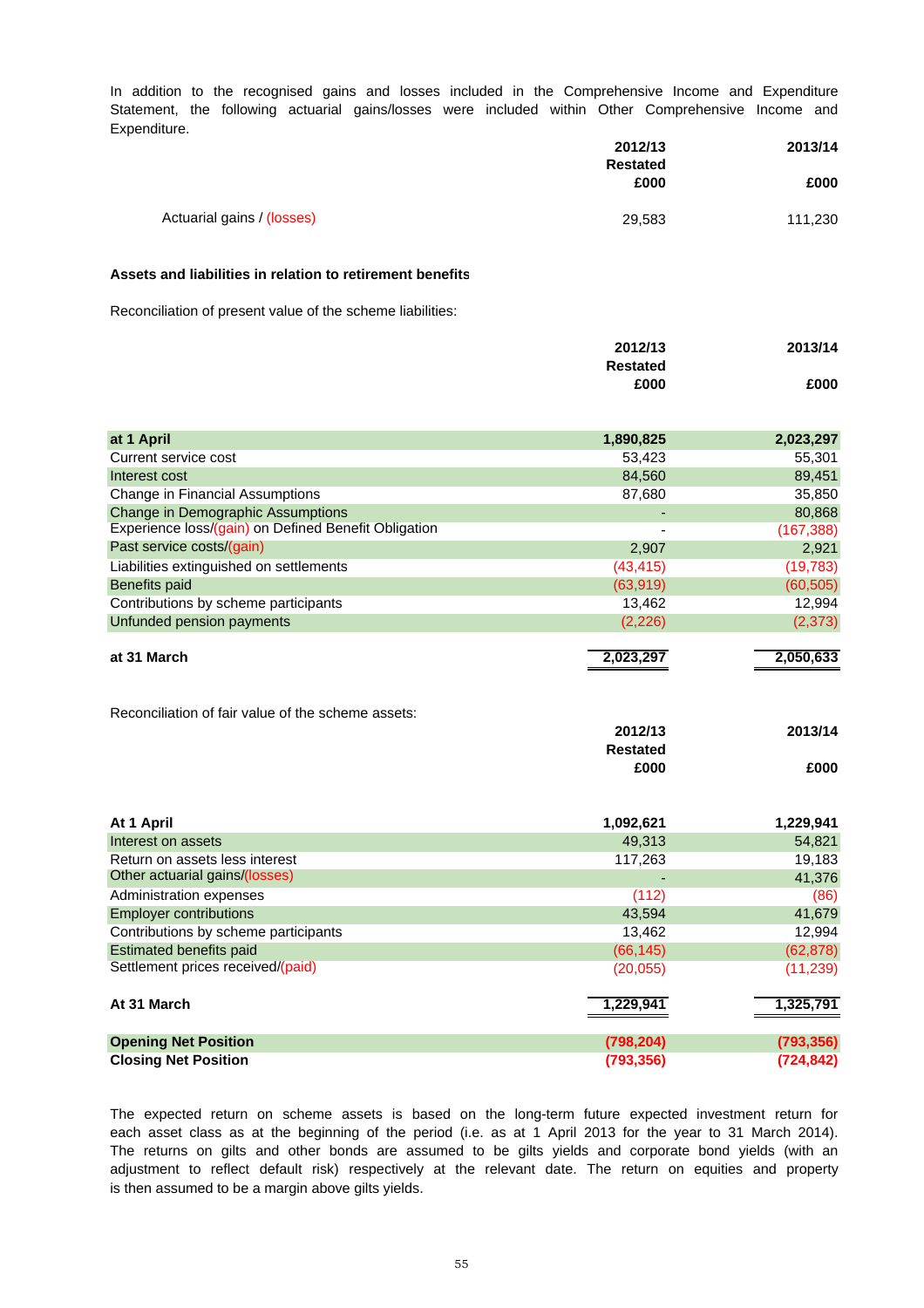| <b>OVIIGHIG HIJKUI Y</b>         | 2009/10   | 2010/11   | 2011/12   | 2012/13   | 2013/14   |
|----------------------------------|-----------|-----------|-----------|-----------|-----------|
|                                  | £m        | £m        | £m        | £m        | £m        |
| Present value of liabilities     | (1,986.9) | (1,589.1) | (1,890.8) | (2,023.3) | (2,050.6) |
| Fair value of scheme assets      | 1.000.7   | 1.082.3   | 1,092.6   | 1.229.9   | 1,325.8   |
| Surplus/(deficit) in the scheme  | (986.2)   | (506.8)   | (798.2)   | (793.4)   | (724.8)   |
| Cumulative actuarial gain (loss) | (497.6)   | (115.5)   | (402.6)   | (397.6)   | (286.4)   |

three years the Authority reviews its contributions to the fund based upon a detailed actuarial exercise which takes account of existing liabilities and likely investment returns and sets out an approach to be 13.2% of pensionable pay in each of the next three financial years, and an additional value of: significant impact upon reserves or revenue funding requirements in the short term. The triennial that required by IAS19 and is expected to be less prone to significant changes in fund value as a result of short-term fluctuations in market values. The Authority does not expect the deficit shown to make a meeting 100% of liabilities over a period of time. This takes a longer-term view of the fund position than IAS19 requires the Authority to determine the surplus or deficit of its Pension Fund on an annual basis. revaluation effective 1 April 2014 showed that the Authority's contributions to the fund would be In the short-term, changes in the value of investments can lead to a significant variation to the surplus or deficit on the fund which might be expected to show a smoother trend over the longer term. Every

|         | £000   |
|---------|--------|
| 2014/15 | 12,638 |
| 2015/16 | 12.979 |
| 2016/17 | 13,330 |

**Scheme History**

in the year to 31 March 2015 is £39.8 million. The total contributions expected to be made to the Local Government Pension Scheme by the Authority

The actuarial assumptions used to calculate the position in accordance with IAS19 were as follows

|                                   |                                         | 31 March 2013 | 31 March 2014 |
|-----------------------------------|-----------------------------------------|---------------|---------------|
| Rate of inflation - RPI Increases |                                         | 3.4%          | 3.5%          |
| Rate of inflation - CPI Increases |                                         | 2.6%          | 2.7%          |
| Rate of increase in salaries      |                                         | 4.8%          | 4.5%          |
| Rate of increase in pensions      |                                         | 2.6%          | 2.7%          |
| Discount rate                     |                                         | 4.5%          | 4.4%          |
| Mortality assumptions:            |                                         |               |               |
|                                   | Longevity at 65 for current pensioners: |               |               |
| Men                               | (years)                                 | 18.7          | 22.0          |
| Women                             | (years)                                 | 22.8          | 25.1          |
|                                   | Longevity at 65 for future pensioners:  |               |               |
| Men                               | (years)                                 | 20.7          | 24.1          |
| Women                             | (years)                                 | 24.6          | 27.4          |
| Expected return on assets         |                                         | 5.7%          | 4.4%          |
|                                   | Proportion of employees opting to take  |               |               |
|                                   | an increased lump sum/reduced pension   | 50.0%         | 50.0%         |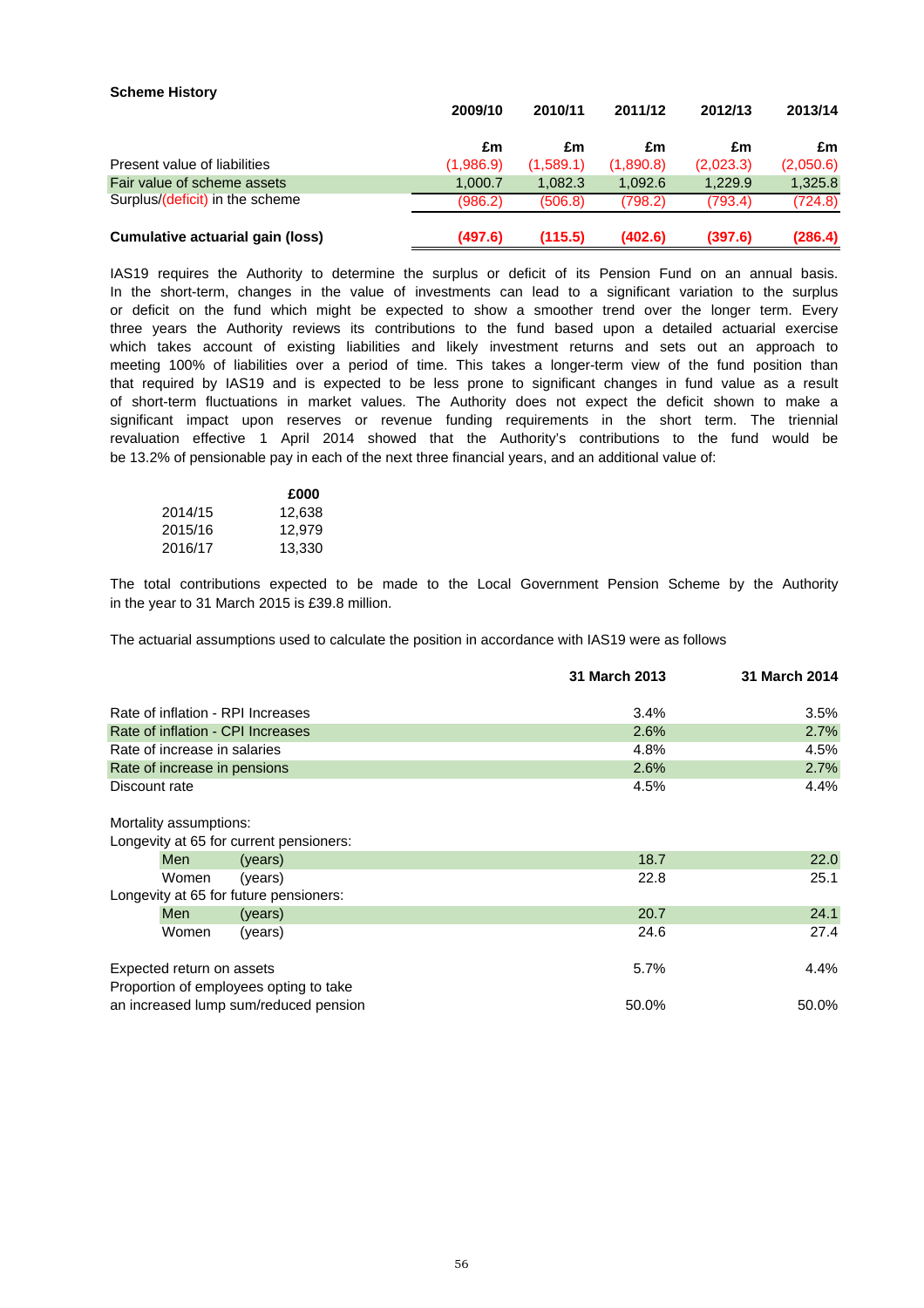The Authority's estimated asset allocation, which is 36% of the whole fund is as follows:

|                    | 31 March 2013 |     | 31 March 2014 |     |
|--------------------|---------------|-----|---------------|-----|
|                    | £000          | %   | £000          | %   |
| <b>Assets</b>      |               |     |               |     |
| Equities           | 897,857       | 73  | 967,827       | 73  |
| Gilts              | 86,096        | 7   | 106,063       | 8   |
| <b>Other Bonds</b> | 73,796        | 6   | 66,290        | 5   |
| Property           | 147,593       | 12  | 145,837       | 11  |
| Cash               | 24,599        | 2   | 39,774        | 3   |
|                    |               |     |               |     |
| <b>Total</b>       | 1,229,941     | 100 | 1,325,791     | 100 |

available on the pension fund website (www.nottspf.org.uk). The Authority publishes a Pension Fund Annual Report which is available upon request. A copy is

#### **Sensitivity analysis**

This table shows the assumption change and the impact upon present value of total obligation and projectec Service Cost:

|                                                          | £000      | £000        | £000      |
|----------------------------------------------------------|-----------|-------------|-----------|
| Adjustment to discount rate                              | $+0.1%$   | $0.0\%$     | $-0.1%$   |
| Present Value of Total Obligation                        | 2,015,313 | 2,050,632   | 2,086,605 |
| <b>Projected Service Cost</b>                            | 45,237    | 46.254      | 47,295    |
|                                                          |           |             |           |
| Adjustment to long term Salary Increase                  | $+0.1%$   | $0.0\%$     | $-0.1\%$  |
| Present Value of Total Obligation                        | 2,056,135 | 2,050,632   | 2,045,163 |
| <b>Projected Service Cost</b>                            | 46,254    | 46.254      | 46,254    |
|                                                          |           |             |           |
| Adjustment to pensions Increase and Deferred revaluation | $+0.1%$   | $0.0\%$     | $-0.1\%$  |
| Present Value of Total Obligation                        | 2,081,667 | 2,050,632   | 2,020,167 |
| <b>Projected Service Cost</b>                            | 47,311    | 46.254      | 45,219    |
|                                                          |           |             |           |
| Adjustment to mortality age rating assumption            | +1 Year   | <b>None</b> | -1 Year   |
| Present Value of Total Obligation                        | 1,977,307 | 2,050,632   | 2,124,660 |
| <b>Projected Service Cost</b>                            | 44.644    | 46.254      | 47.879    |

#### **Teachers**

cost of retirement benefits is reversed out in the Movement in Reserves Statement. Under IAS19, the Teachers added years scheme is classed as an unfunded defined benefit scheme. The Authority recognises the cost of retirement benefits in the Net Cost of Services when they are earned by employees, rather than when the benefits are eventually paid as pensions. However, the charge the Authority is required to make against Council Tax is based on the cash payable in the year, so the real

and Movement in Reserves Statement during the year: The following transactions have been made in the Comprehensive Income and Expenditure Statement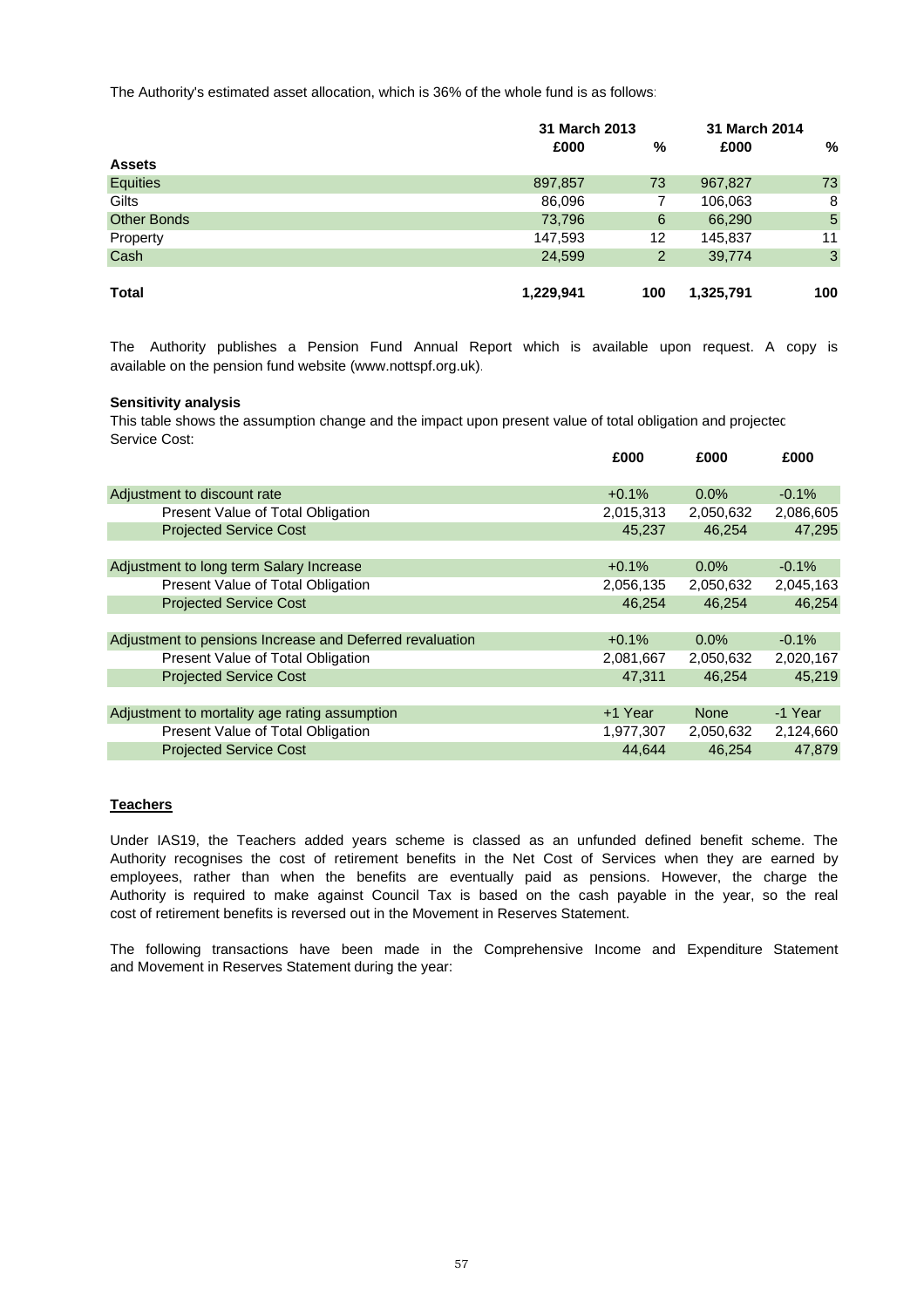|                                                           | 2012/13 | 2013/14 |
|-----------------------------------------------------------|---------|---------|
|                                                           | £000    | £000    |
| <b>Comprehensive Income and Expenditure Statement</b>     |         |         |
| Cost of Services                                          |         |         |
| - Past service (cost) / gain                              |         |         |
| - Gains / (losses) on curtailments                        |         |         |
| Financing and Investment Income and Expenditure           |         |         |
| - Interest cost                                           | (3,396) | (2,211) |
| Net Charge to the Comprehensive Income                    |         |         |
| and Expenditure Statement                                 | (3.396  | (2,211  |
|                                                           | 2012/13 | 2013/14 |
| <b>Movement in Reserves</b>                               | £000    | £000    |
| - Reversal of net charges made for retirement             |         |         |
| benefits in accordance with IAS19                         | 3,396   | 2,211   |
| Actual amount charged against the General                 |         |         |
| Fund Balance for pensions in the year:                    |         |         |
| - Employers contributions payable to the Pension Fund and |         |         |
| retirement benefits payable directly to pensioners        | 5,744   | 5,599   |

expenditure. **2012/13 2013/14** Statement, the following actuarial gains/losses were included within other comprehensive income and In addition to the recognised gains and losses included in the Comprehensive Income and Expenditure

|                            | 2012/13<br>£000 | 2013/14<br>£000 |
|----------------------------|-----------------|-----------------|
| Actuarial gains / (losses) | (10, 366)       | (13, 761)       |

#### **Liabilities in relation to retirement benefits**

Reconciliation of present value of the scheme liabilities:

|                                 |         |         | 2012/13 |         | 2013/14   |
|---------------------------------|---------|---------|---------|---------|-----------|
|                                 |         |         | £000    |         | £000      |
| Deficit at 1 April              |         |         | 76,660  |         | 84,678    |
| Interest cost                   |         |         | 3,396   |         | 2,211     |
| Actuarial (gains) / losses      |         |         | 10,366  |         | (11, 942) |
| Gain / (loss) on curtailments   |         |         | ٠       |         | 16,786    |
| Past service costs / (gain)     |         |         |         |         | 8,917     |
| Unfunded pension payments       |         |         | (5,744) |         | (5,599)   |
| Deficit at 31 March             |         |         | 84,678  |         | 95,051    |
| <b>Scheme History</b>           |         |         |         |         |           |
|                                 | 2009/10 | 2010/11 | 2011/12 | 2012/13 | 2013/14   |
|                                 | £m      | £m      | £m      | £m      | £m        |
| Present value of liabilities    | (85.5)  | (74.7)  | (76.7)  | (84.7)  | (95.1)    |
| Fair value of scheme assets     |         |         |         |         |           |
| Surplus/(deficit) in the scheme | (85.5)  | (74.7)  | (76.7)  | (84.7)  | (95.1)    |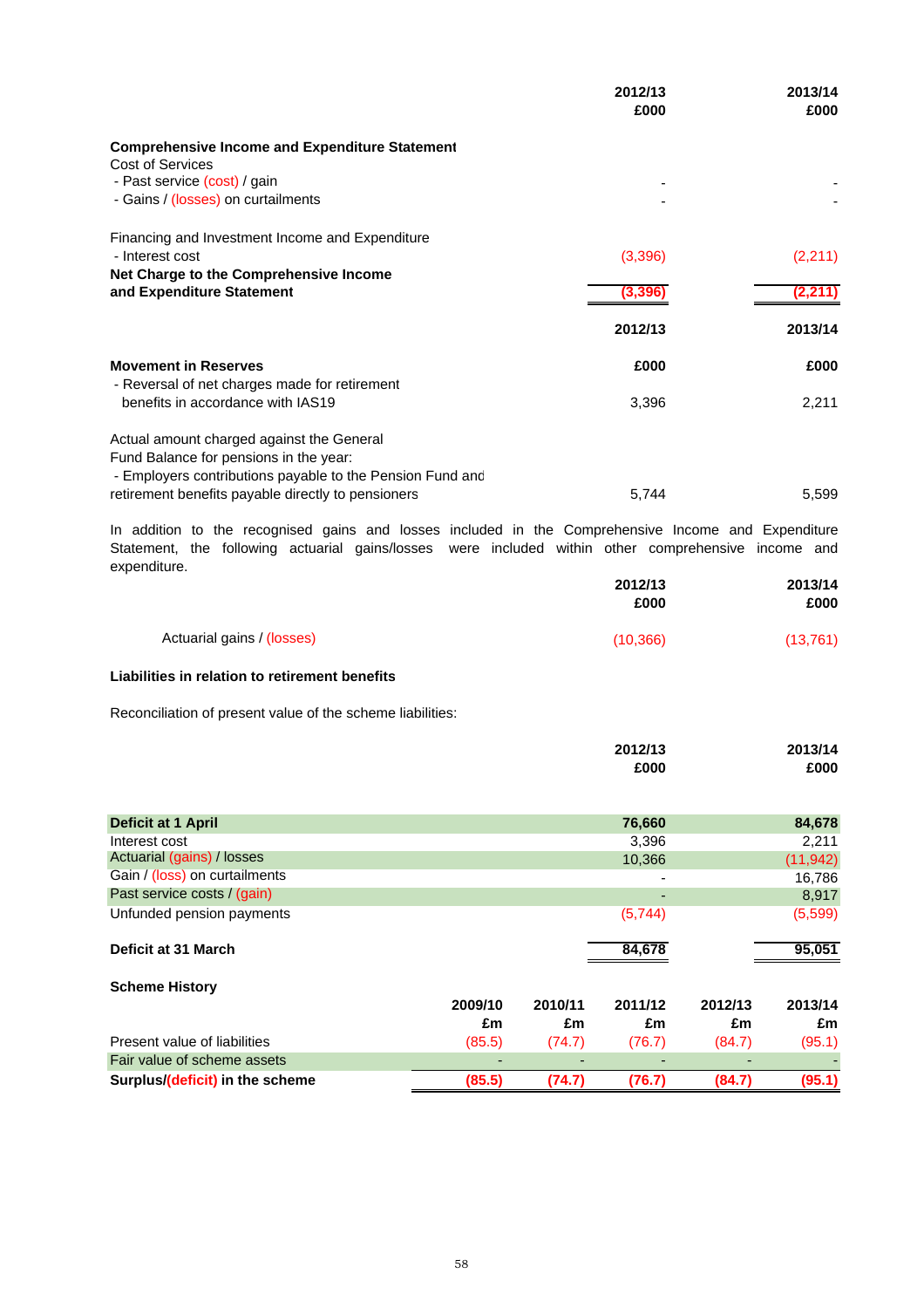The actuarial assumptions used to calculate the position in accordance with IAS19 were as follows

|                                   |                                         | 31 March 2013 | 31 March 2014 |
|-----------------------------------|-----------------------------------------|---------------|---------------|
| Rate of inflation - RPI Increases |                                         | 3.0%          | $3.3\%$       |
| Rate of inflation - CPI Increases |                                         | 2.2%          | 2.5%          |
| Rate of increase in salaries      |                                         | 4.4%          | 4.3%          |
| Rate of increase in pensions      |                                         | 2.2%          | 2.5%          |
| Discount rate                     |                                         | 2.7%          | $4.0\%$       |
| Mortality assumptions:            |                                         |               |               |
|                                   | Longevity at 65 for current pensioners: |               |               |
| <b>Men</b>                        | (years)                                 | 18.7          | 22.0          |
| Women                             | (years)                                 | 22.8          | 25.1          |
|                                   | Longevity at 65 for future pensioners:  |               |               |
| <b>Men</b>                        | (years)                                 | 20.7          | 24.1          |
| Women                             | (years)                                 | 24.6          | 27.4          |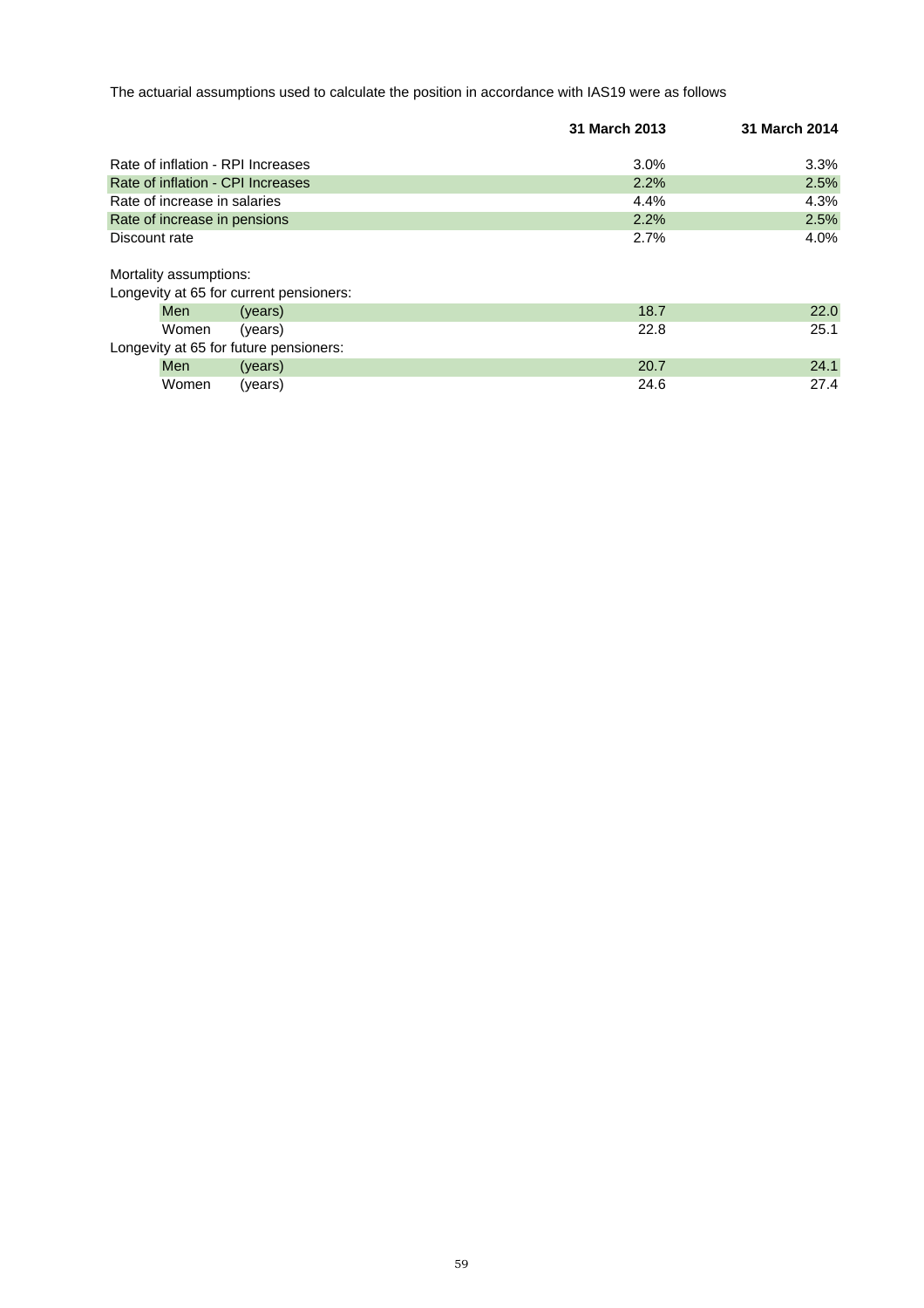**Movements in 2013/14**

|                                                                                                       | Land and<br><b>Buildings</b><br>£000 | Vehicles,<br>Plant.<br><b>Furniture &amp;</b><br>Equipment<br>£000 | Infrastructure<br>Assets<br>£000 | Community<br><b>Assets</b><br>£000 | £000                     | Surplus Assets Under<br><b>Assets Construction</b><br>£000 | Property,<br>Plant &<br>Equipment<br>£000 | <b>PFI Assets</b><br>Total included in<br>Property,<br>Plant &<br>Equipment<br>£000 |
|-------------------------------------------------------------------------------------------------------|--------------------------------------|--------------------------------------------------------------------|----------------------------------|------------------------------------|--------------------------|------------------------------------------------------------|-------------------------------------------|-------------------------------------------------------------------------------------|
| <b>Cost or Valuation</b>                                                                              |                                      |                                                                    |                                  |                                    |                          |                                                            |                                           |                                                                                     |
| At 1 April 2013                                                                                       | 667,075                              | 92,012                                                             | 591,716                          | 35                                 | 35,504                   | 4,685                                                      | 1,391,027                                 | 41,802                                                                              |
| <b>Additions</b>                                                                                      | 44,831                               | 7,778                                                              | 29,067                           | $\sim$                             | $\overline{\phantom{a}}$ | 10,209                                                     | 91,885                                    | 259                                                                                 |
| <b>Donations</b>                                                                                      |                                      |                                                                    |                                  | L,                                 |                          |                                                            |                                           |                                                                                     |
| Revaluation<br>increases/(decreases) recognised<br>in the Revaluation Reserve                         | 14,435                               |                                                                    |                                  |                                    | (689)                    |                                                            | 13,746                                    | 99                                                                                  |
| Revaluation<br>increases/(decreases) recognised<br>in the surplus/deficit on Provision<br>of Services | (39, 529)                            |                                                                    |                                  |                                    | (2,012)                  |                                                            | (41, 541)                                 | (2,812)                                                                             |
| Derecognition - disposals                                                                             |                                      |                                                                    |                                  |                                    |                          | $\overline{a}$                                             |                                           |                                                                                     |
| Derecognition - other                                                                                 | (41, 848)                            | (9,211)                                                            |                                  |                                    | (1,025)                  |                                                            | (52,084)                                  |                                                                                     |
|                                                                                                       |                                      |                                                                    |                                  |                                    |                          |                                                            |                                           |                                                                                     |
| Assets reclassified (to)/from Held                                                                    |                                      |                                                                    |                                  |                                    |                          |                                                            |                                           |                                                                                     |
| for Sales/Investment Property                                                                         | (348)                                |                                                                    |                                  |                                    | 161                      |                                                            | (187)                                     |                                                                                     |
| Assets reclassified to/(from)<br>Surplus, Land and Buildings,<br>Infrastructure, Assets Under         |                                      |                                                                    |                                  |                                    |                          |                                                            |                                           |                                                                                     |
| Construction                                                                                          | 627                                  |                                                                    |                                  |                                    | 66                       | (693)                                                      |                                           |                                                                                     |
| Other Movements in cost or                                                                            |                                      |                                                                    |                                  |                                    |                          |                                                            |                                           |                                                                                     |
| valuation                                                                                             |                                      |                                                                    |                                  |                                    |                          |                                                            |                                           |                                                                                     |
| At 31 March 2014                                                                                      | 645,243                              | 90.579                                                             | 620,783                          | 35                                 | 32,005                   | 14,201                                                     | 1,402,846                                 | 39,348                                                                              |
| <b>Accumulated Depreciation and</b><br>Impairment                                                     |                                      |                                                                    |                                  |                                    |                          |                                                            |                                           |                                                                                     |
| At 1 April 2013                                                                                       | (21, 204)                            | (42, 417)                                                          | (135, 904)                       | (3)                                | (1,057)                  | ÷,                                                         | (200, 585)                                | (2,697)                                                                             |
| Depreciation charge                                                                                   | (13, 127)                            | (10, 984)                                                          | (14, 938)                        | (1)                                | (316)                    | $\overline{a}$                                             | (39, 366)                                 | (1,227)                                                                             |
| Depreciation written out to the<br><b>Revaluation Reserve</b><br>Depreciation written out to the      | 5,478                                |                                                                    |                                  |                                    | 585                      |                                                            | 6,063                                     | 383                                                                                 |
| Surplus/Deficit on Provision of<br>Services                                                           | 6,185                                |                                                                    |                                  |                                    | 49                       |                                                            | 6,234                                     | 306                                                                                 |
| Impairment losses/(reversals)<br>recognised in the Revaluation<br>Reserve                             |                                      |                                                                    |                                  |                                    |                          |                                                            |                                           |                                                                                     |
| Impairment losses/(reversals)<br>recognised in the Surplus/Deficit<br>on the Provision of Services    |                                      |                                                                    |                                  |                                    |                          |                                                            |                                           |                                                                                     |
| Derecognition - disposals                                                                             | 1,736                                | 7,426                                                              |                                  |                                    |                          |                                                            | 9,162                                     |                                                                                     |
| Derecognition - other                                                                                 |                                      |                                                                    |                                  |                                    |                          |                                                            | $\overline{a}$                            |                                                                                     |
| Change in category                                                                                    | $\overline{1}$                       |                                                                    |                                  | $\overline{a}$                     | L.                       | $\overline{a}$                                             | $\mathbf{1}$                              |                                                                                     |
| Other movements in depreciation                                                                       |                                      |                                                                    |                                  |                                    |                          |                                                            |                                           |                                                                                     |
| and impairment<br>At 31 March 2014                                                                    | (20, 931)                            | (45,975)                                                           | (150, 842)                       | 1<br>(3)                           | (739)                    | $\blacksquare$                                             | 1<br>(218, 490)                           | (3, 235)                                                                            |
| <b>Net Book Value</b>                                                                                 |                                      |                                                                    |                                  |                                    |                          |                                                            |                                           |                                                                                     |
| At 31 March 2014                                                                                      | 624,312                              | 44,604                                                             | 469,941                          | 32                                 | 31,266                   | 14.201                                                     | 1,184,356                                 | 36,113                                                                              |
| At 31 March 2013                                                                                      | 645,871                              | 49,595                                                             | 455,812                          | 32                                 | 34,447                   | 4,685                                                      | 1,190,442                                 | 39,105                                                                              |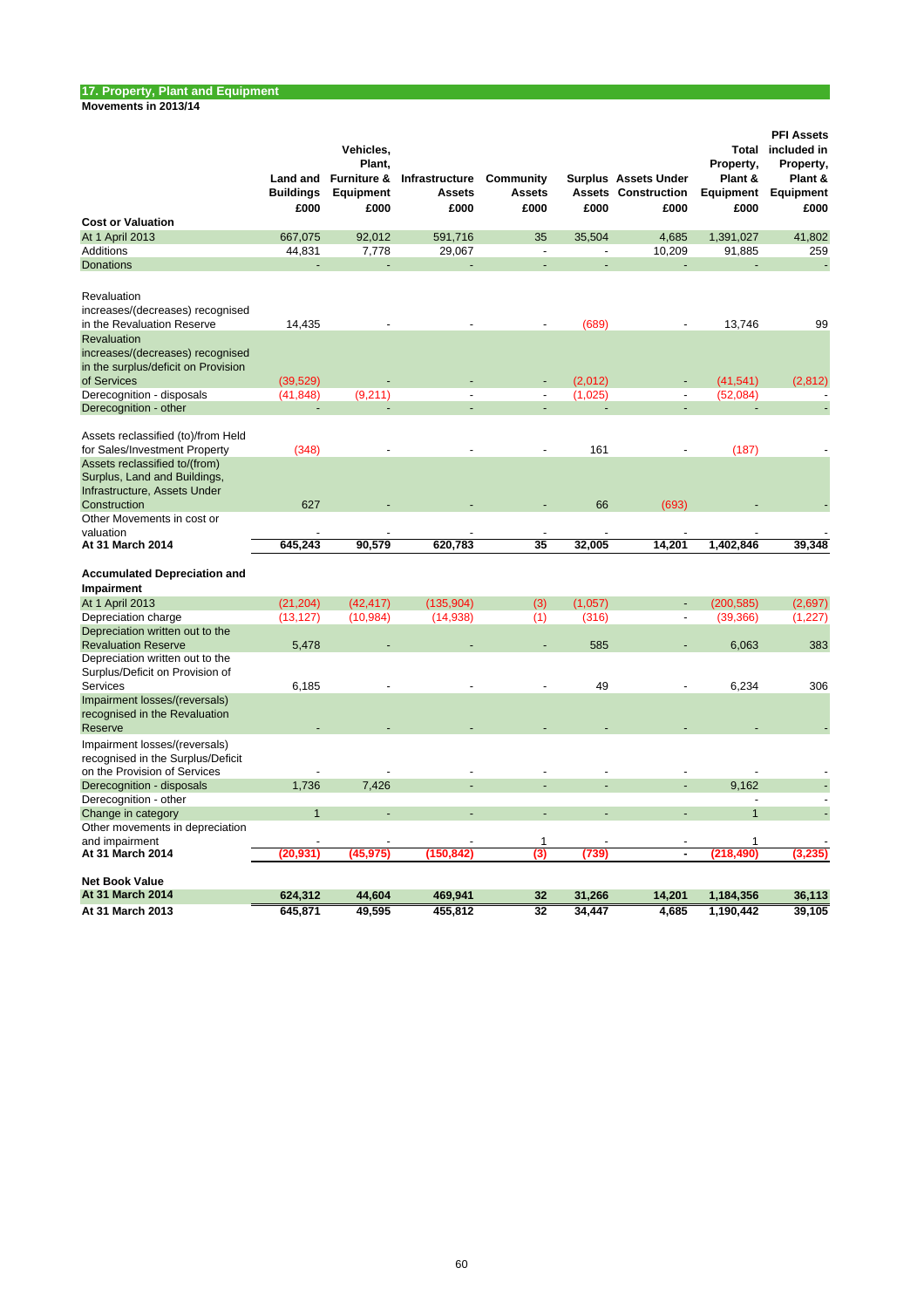and impairment

#### **Land and Furniture & Buildings Vehicles, Plant, Equipment Infrastructure Assets Community Assets Surplus Assets Under Assets Construction Total Property, Plant & Equipment PFI Assets included in Property, Plant & Equipment £000 £000 £000 £000 £000 £000 £000 £000 Cost or Valuation** At 1 April 2012 842,859 122,954 557,782 35 39,335 13,445 1,576,410 155,467 Additions 39,175 8,236 31,685 - 154 16,893 96,143 323 Donations - - - - - - - - Revaluation increases/(decreases) recognised in the Revaluation Reserve **12,306** - - - - - - - - - - - - - - 11,728 52 Revaluation increases/(decreases) recognised in the surplus/deficit on Provision<br>of Services of Services (33,141) - - - (6,373) 33 (39,481) (3,065) Derecognition - disposals (208,792) (39,178) (536) (536) - (248,506) (110,975) Derecognition - other Assets reclassified (to)/from Held for Sales/Investment Property (781) - (5,267) Assets reclassified to/(from) Surplus, Land and Buildings, Infrastructure, Assets Under<br>Construction - Construction 15,449 - 2,785 - 7,452 (25,686) - - - - - - - - - - - - - - - - -Other Movements in cost or valuation  $\qquad \qquad \qquad \qquad$ **At 31 March 2013 667,075 92,012 591,716 35 35,504 4,685 1,391,027 41,802 Accumulated Depreciation and Impairment**<br>At 1 April 2012 At 1 April 2012 (23,705) (57,129) (122,364) (2) (321) - (203,521) (1,815) Depreciation charge (16,940) (14,069) (14,076) (1) (157) (45,243) (3,434) Depreciation written out to the Revaluation Reserve 5.186 5.186 - - - - - - - - - - - - - - - - - - 5.186 192 Depreciation written out to the Surplus/Deficit on Provision of Services 6,041 - - - - - 6,041 - Impairment losses/(reversals) recognised in the Revaluation Reserve - - - - - - - - Impairment losses/(reversals) recognised in the Surplus/Deficit on the Provision of Services<br>
Derecognition - disposals<br>
Derecognition - disposals<br>
2,360 Derecognition - disposals 7,588 28,781 536 -Derecognition - other - - - - - - - - Change in category 626 - - - (579) - 47 - Other movements in depreciation

| At 31 March 2013 | (21.204) | (42.417) | (135.904) |    | (0.057) |        | (200.585) | (2,697) |
|------------------|----------|----------|-----------|----|---------|--------|-----------|---------|
| Net Book Value   |          |          |           |    |         |        |           |         |
|                  |          |          |           |    |         |        |           |         |
| At 31 March 2013 | 645.871  | 49.595   | 455.812   | 32 | 34.447  | 4.685  | 1.190.442 | 39.105  |
| At 31 March 2012 | 819.154  | 65.825   | 435.418   | 33 | 39.014  | 13.445 | 1.372.889 | 153.652 |
|                  |          |          |           |    |         |        |           |         |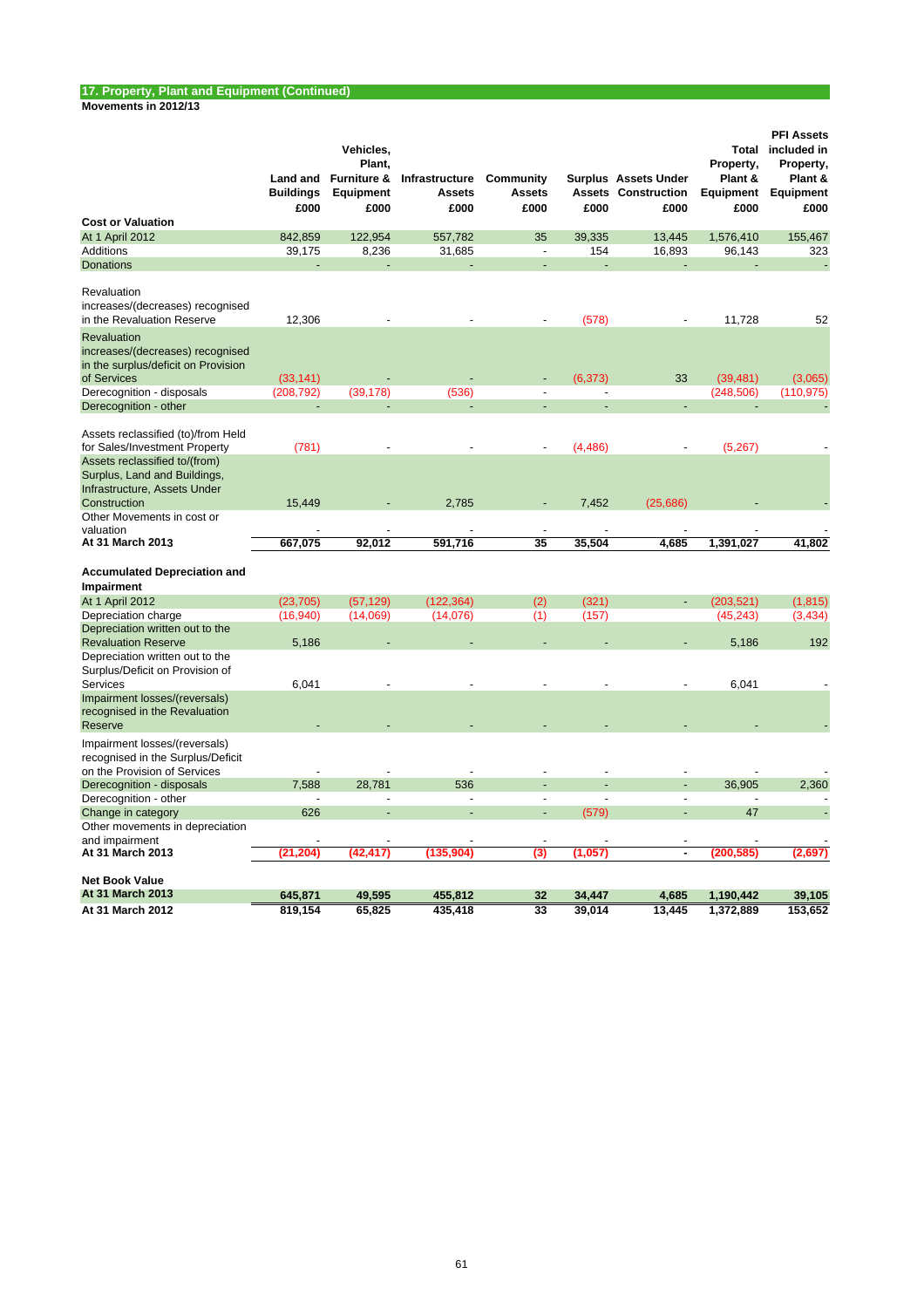#### **18. Heritage Assets**

The Code of Practice requires a statement of five-year summary of transactions for Heritage Assets. However, it has not been possible to obtain information prior to 2010/11.

Heritage Assets are measured at Open Market Value, or, under certain circumstances, at historic cost and depreciated where appropriate.

|                            | 2010/11                  | 2011/12 | 2012/13 | 2013/14 |
|----------------------------|--------------------------|---------|---------|---------|
|                            | £000                     | £000    | £000    | £000    |
| Balance at 1 April         | 601                      | 601     | 481     | 481     |
| <b>Additions</b>           | $\overline{\phantom{0}}$ | 14      | -       |         |
| Revaluations               | $\overline{\phantom{0}}$ | (134)   | -       |         |
| <b>Balance at 31 March</b> | 601                      | 481     | 481     | 481     |

#### **Further Information on Heritage Assets**

#### **Savile of Rufford Abbey estate records**

These documents relate to estates built up by the family in the West Riding of Yorkshire from the Middle Nottinghamshire Archives in 1958, with subsequent additional deposits added in 1960, 1974 and 1982. These were supplemented by smaller acquisitions made in 1982. The collection consists of 394 boxes of documents. Ages to the 17th century, and subsequently, augmented by the inheritage of the former Rufford Abbey estates in Nottinghamshire in 1626 through the marriage into the Talbot family, earls of Shrewsbury. The records were removed from Rufford Abbey prior to the Second World War and subsequently catalogued by the National Register of Archives in London in the 1940s and 1950s. They were deposited in the

#### **Architectural drawings of Rufford and elsewhere by James Gibbs, 17th-18th centuries**

The collection consists of 35 documents: 22 architectural drawings of Rufford Abbey, Ollerton Hall and Ollerton Church, with one drawing possibly of Osberton Hall, together with 17th and 18th century news cuttings reporting on Rufford Abbey and the Savile family, prints of Mr Henry Savile, Sir Henry Savile and Rufford landscapes.

and Archives Council (now Arts Council)/ Victoria and Albert Museum Purchase Grant Fund and the friends of The drawings were passed down to the present Lord Savile by descent. They were purchased at Sotherby's auction by Nottinghamshire Archives in July 2010, with the assistance of then Museums Libraries and Archives the National Libraries.

#### **Ceremonial Regalia and Art Collection**

The ceremonial regalia and art collection includes ceremonial items, paintings (both oil and watercolour), sketches, sculptures, glass and silverware acquired over a number of years. The majority of the collection is on display at County Hall with the remainder held in secure storage.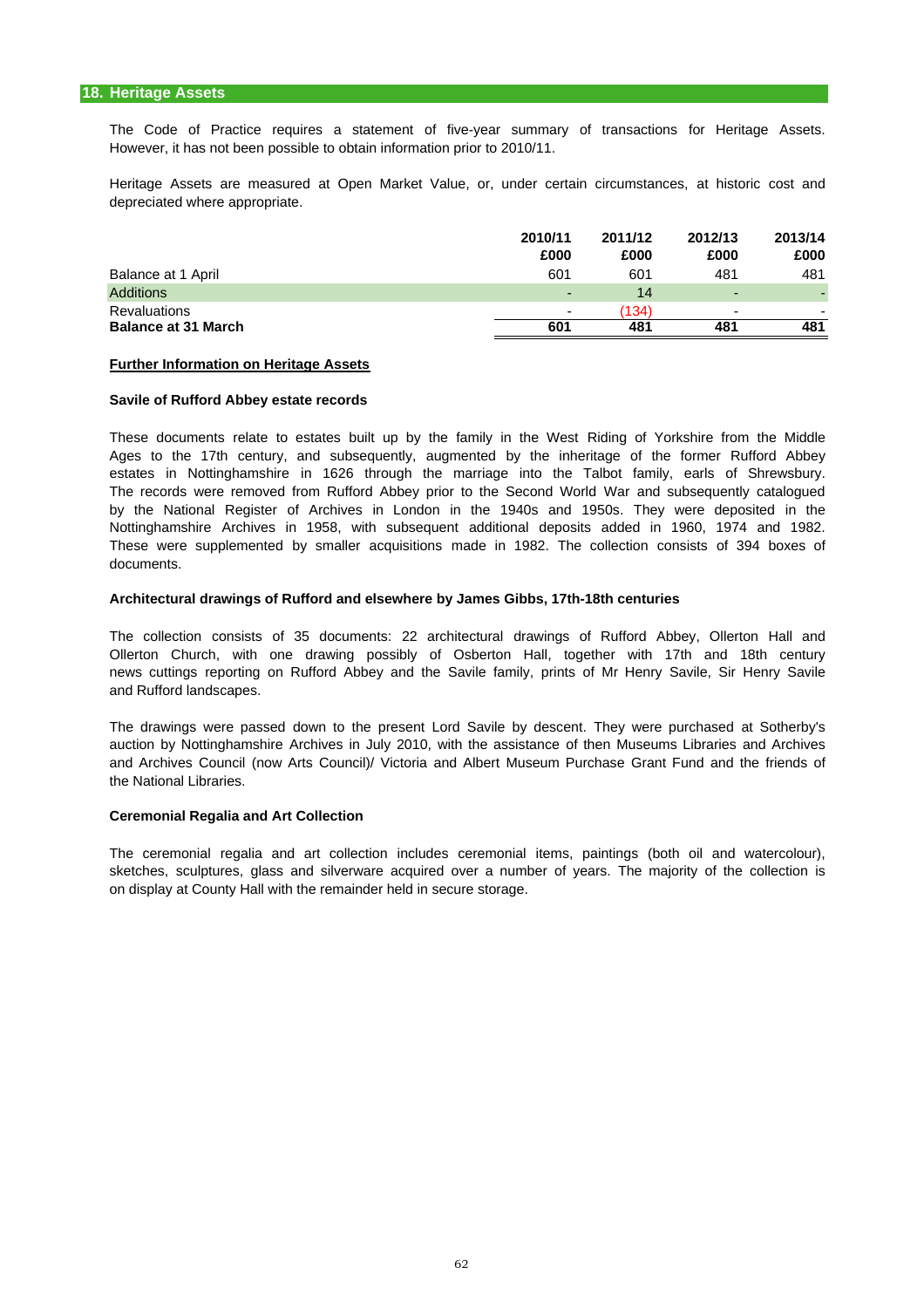| 19. Capital Expenditure and Financing                              |             |                            |                            |
|--------------------------------------------------------------------|-------------|----------------------------|----------------------------|
| <b>Opening Capital Financing Requirement (CFR)</b>                 | <b>Note</b> | 2012/13<br>£000<br>668,075 | 2013/14<br>£000<br>695,935 |
| <b>Capital Investment</b>                                          |             |                            |                            |
| Property, Plant and Equipment                                      | 17          | 95,943                     | 91,643                     |
| <b>Investment Properties</b>                                       | 23          | 11                         | 6                          |
| <b>Intangible Assets</b>                                           | 24          | 2,426                      | 1,301                      |
| <b>Heritage Assets</b>                                             | 18          |                            |                            |
| <b>Assets Held for Sale</b>                                        | 22          |                            | 14                         |
| Capital Advances                                                   |             |                            | 20                         |
| Amounts treated as revenue expenditure in accordance with the      |             |                            |                            |
| Code but which are classified as capital expenditure under statute |             | 12,932                     | 19,649                     |
| Additions/Reductions to PFI finance liability                      |             | 200                        | 243                        |
| Sources of finance                                                 |             |                            |                            |
| Capital receipts                                                   | 37          | (2,818)                    | (2,680)                    |
| Government grants and other contributions                          |             | (46, 126)                  | (42, 677)                  |
| Grants held in reserves                                            |             |                            |                            |
| Sums set aside from revenue (inc. MRP)                             |             | (30, 265)                  | (41, 512)                  |
| Repayment of PFI finance liability                                 |             | (4, 443)                   | (4,684)                    |
| <b>Closing Capital Financing Requirement (CFR)</b>                 |             | 695,935                    | 717,258                    |
| <b>Explanation of movements in year</b>                            |             |                            |                            |
| Change in underlying need to borrow (unsupported                   |             |                            |                            |
| by Government financial assistance)                                |             | 27,860                     | 21,323                     |
| PFI Disposals                                                      |             |                            |                            |
|                                                                    |             | 27,860                     | 21,323                     |

which a legal contract had been entered into by 31 March 2014 are: The estimated commitments for capital expenditure in future years for schemes that had started and for

|         | £000   |
|---------|--------|
| 2014/15 | 26,065 |
| 2015/16 | 5,708  |
| 2016/17 | 2,055  |
| 2017/18 | 1,000  |
| 2018/19 | 1,000  |
|         | 35,828 |

The committed projects for 2014/15 are:

|                        | £000   |
|------------------------|--------|
| <b>School Projects</b> | 15,548 |
| Waste Management       | 1,236  |
| <b>Ways of Working</b> | 4,323  |
| Superfast Broadband    | 4,793  |
| Other                  | 165    |
|                        | 26.065 |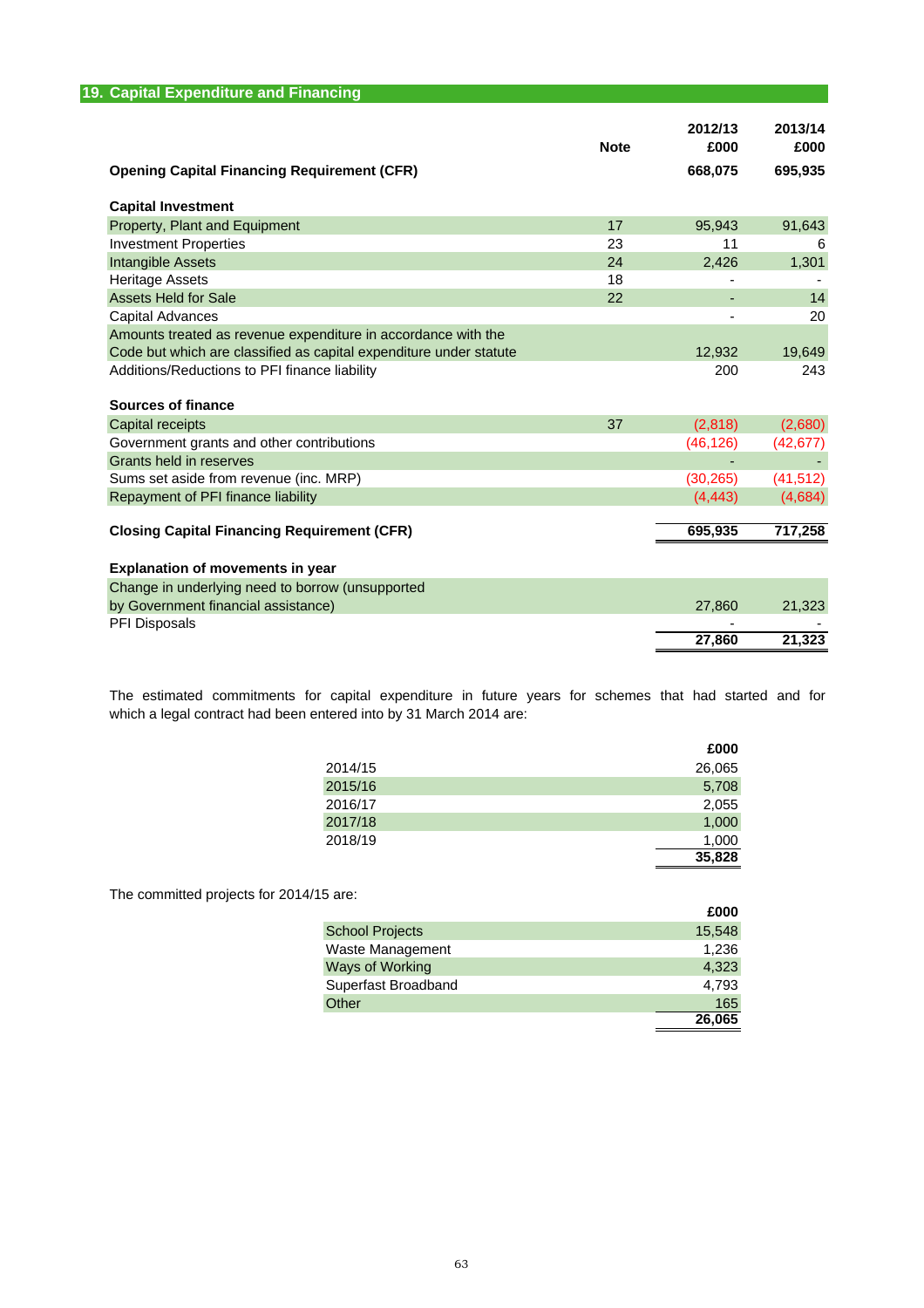#### **20. Valuation of Property, Plant and Equipment**

historic cost as a proxy for fair value where useful lives are of short duration and values are immaterial. The Authority carries out a rolling programme that ensures that all Property, Plant and Equipment measured at fair value that fall outside of the 5-year rolling cycle, an annual revaluation is applied to the highest value assets and also those subject to significant in-year additional expenditure. This ensures that the closing current value of assets held on the balance sheet does not materially deviate from a fair value as determined by a recent formal revaluation. All valuations of land and buildings have been carried out internally Institution of Chartered Surveyors (RICS). Vehicles, plant, furniture and equipment are carried at depreciated required to be measured at fair value is revalued at least every five years. Furthermore, for those assets in accordance with methodologies and bases for estimation set out in the professional standards of the Royal

| Land and Buildings               | Included at Open Market Value in existing use, or, where<br>this cannot be assessed because there is no market for the<br>subject asset, the Depreciated Replacement Cost. |
|----------------------------------|----------------------------------------------------------------------------------------------------------------------------------------------------------------------------|
| <b>Fixed Plant and Machinery</b> | Included in the valuation of the buildings.                                                                                                                                |
| <b>Furniture and Fittings</b>    | Included at Depreciated Historic Cost, plus the depreciated<br>value of items as at 31 March 2004 which are still in<br>operational use.                                   |
| Vehicles, Plant and Equipment    | Included at Depreciated Historic Cost as a proxy for fair value.                                                                                                           |
| Surplus Assets                   | Included at Open Market Value in existing use, or, where<br>this cannot be assessed because there is no market for the<br>subject asset, the Depreciated Replacement Cost. |
| Assets under construction        | Included at Cost.                                                                                                                                                          |
| <b>Community Assets</b>          | Included at Depreciated Historic Cost.                                                                                                                                     |
| Infrastructure Assets            | Included at Depreciated Historic Cost.                                                                                                                                     |

#### **Valuation of Property, Plant and Equipment carried at current value**

The following statement shows the progress of the Authority's rolling programme for the revaluation of Property, Plant and Equipment. The basis for valuation is set out in the Statement of Accounting Policies.

|                            | Land<br>& Bldgs | <b>Surplus</b><br><b>Assets</b> | <b>Other PPE</b><br><b>Assets</b> | <b>Total</b> |
|----------------------------|-----------------|---------------------------------|-----------------------------------|--------------|
|                            | £000            | £000                            | £000                              | £000         |
| Valued at historic cost    | ۰               | ٠                               | 528,778                           | 528,778      |
| Valued at current value in |                 |                                 |                                   |              |
| 2013/14                    | 178,517         | 8,657                           |                                   | 187,174      |
| 2012/13                    | 173,740         | 13,750                          | ٠                                 | 187,490      |
| 2011/12                    | 108,739         | 1,933                           |                                   | 110,672      |
| 2010/11                    | 24,547          | 483                             | ٠                                 | 25,030       |
| 2009/10                    | 138.769         | 6.443                           |                                   | 145,212      |
| <b>Total</b>               | 624.312         | 31,266                          | 528,778                           | 1.184.356    |

#### **Impairment review**

identified, the asset is revalued and consequently all decreases in value are treated as revaluation losses. In accordance with the requirements of the Code, the Authority undertakes a review each year to identify any assets which may have been subject to an impairment in value. Where a potential impairment is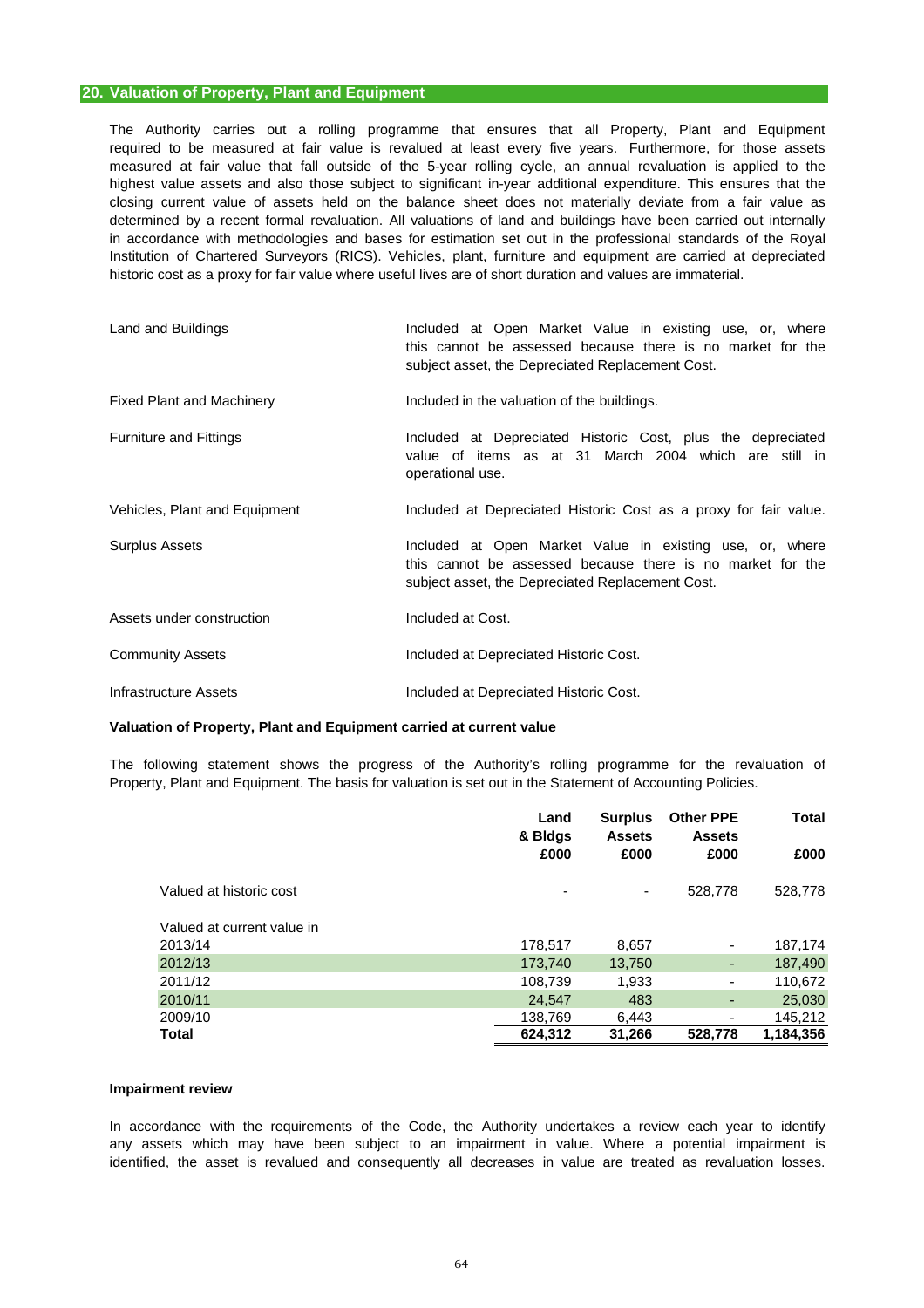#### **21. Non-Maintained Schools**

£202.4 million). Transfers to schools are treated as disposals with nil sales proceeds. Consequently, all land and buildings are written out of the Authority's asset register when a school converts status. The value of land and buildings transferred to schools in 2013/14 was £39.0 million (2012/13 The Authority assesses the accounting treatment of all schools based upon the requirements of IFRS. This has led to Academy, Foundation and Voluntary Aided schools being treated as off balance sheet.

At the end of the year the number of schools treated as off balance sheet was as follows:

|                                | 2013/14 |
|--------------------------------|---------|
|                                | No.     |
| Academy schools                | 62      |
| <b>Foundation schools</b>      | 2       |
| <b>Voluntary Aided schools</b> | 36      |
|                                | 100     |

### **22. Assets Held for Sale**

|                                          | Current         |         |
|------------------------------------------|-----------------|---------|
|                                          | 2012/13<br>£000 |         |
| <b>Balance at start of year</b>          | 3,551           | 5,662   |
| Assets newly qualified as Held for Sale: |                 |         |
| Property, Plant and Equipment            | 5,220           | 4,060   |
| <b>Revaluation losses</b>                | (1,908)         | (82)    |
| <b>Revaluation gains</b>                 |                 | 730     |
| Declassified                             |                 |         |
| Property, Plant and Equipment            |                 | (3,895) |
| Assets sold                              | (1,201)         | (974)   |
| <b>Other Movements</b>                   |                 | 14      |
| Balance at end of year                   | 5,662           | 5,515   |

There are no non-current assets held for sale.

#### **23. Investment Properties**

Income and Expenditure line in the Comprehensive Income and Expenditure Statement. The following items of income and expense have been accounted for in the Financing and Investment

|                                                            | 2012/13 | 2013/14 |
|------------------------------------------------------------|---------|---------|
|                                                            | £000    | £000    |
| Rental income from Investment Property                     | (510)   | (443)   |
| Direct operating expenses arising from Investment Property | 146     | 124     |
| Net (income)/expenditure                                   | (364)   | (319)   |

undertake repairs, maintenance or enhancement. Property or on the Authority's right to the remittance of income and the proceeds of disposal. The Authority has no contractual obligations to purchase, construct or develop Investment Property or to There are no restrictions on the Authority's ability to realise the value inherent in its Investment

Investment Properties have been valued as at the Balance Sheet date by the Authority's Estate Specialist Mr I Brearley MRICS who holds a relevant professional qualification and has recent experience. The following table summarises the movement in the fair value of Investment Properties over the year.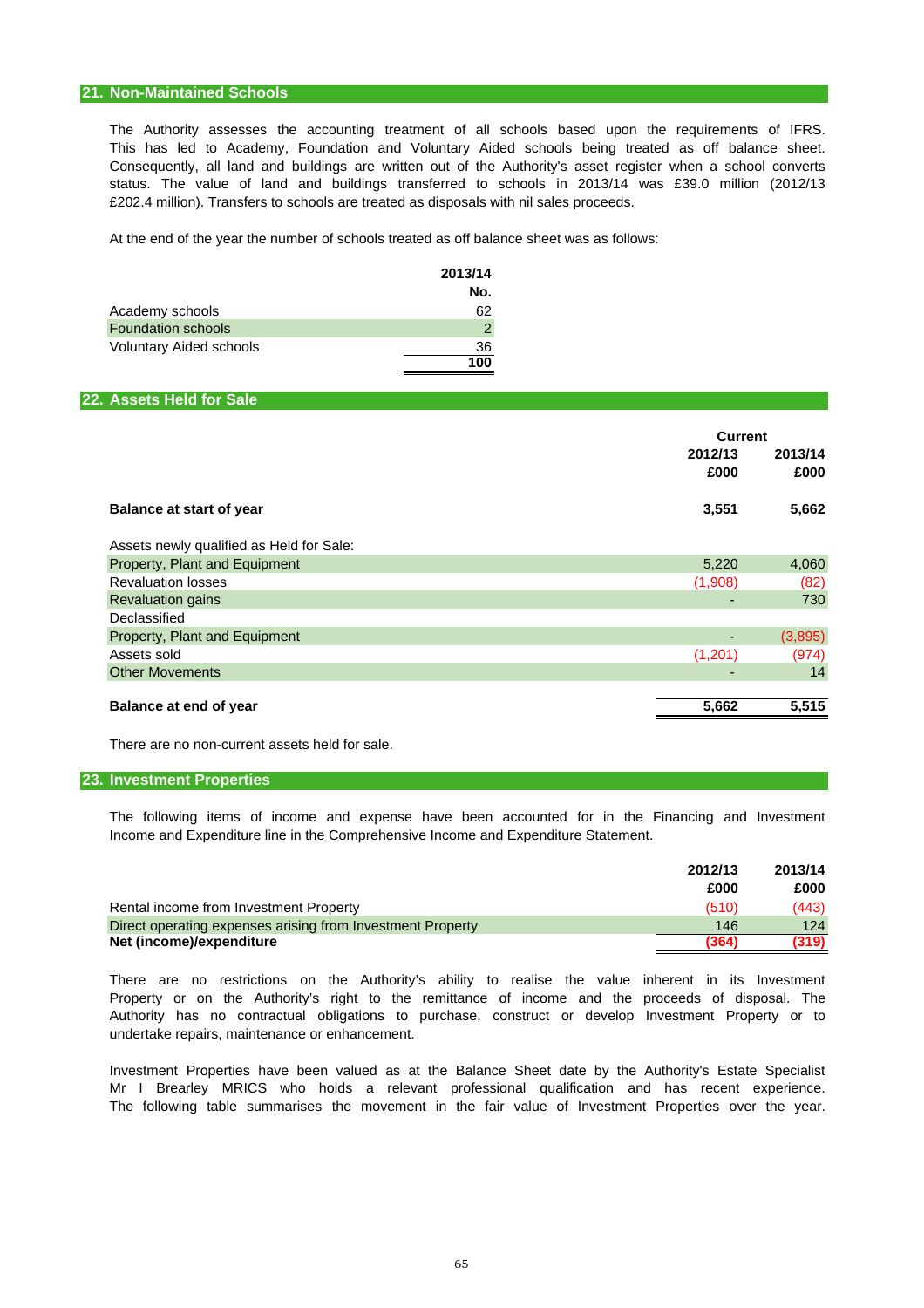|                                                | 2012/13<br>£000 | 2013/14<br>£000 |
|------------------------------------------------|-----------------|-----------------|
| <b>Balance at start of year</b>                | 17,614          | 16,247          |
| Additions:                                     |                 |                 |
| Subsequent expenditure                         | 11              | 6               |
| <b>Disposals</b>                               | (511)           | (2,000)         |
| Net gains/(losses) from fair value adjustments | (867)           | (1,582)         |
| <b>Transfers</b>                               |                 |                 |
| (to)/from Surplus                              |                 | (44)            |
| (to)/from L&B                                  |                 | 65              |
| Balance at end of year                         | 16,247          | 12,692          |

#### **24. Intangible Assets**

and Equipment. The Authority accounts for its software as Intangible Assets, to the extent that the software is not an integral part of a particular IT system and accounted for as part of the hardware item of Property, Plant

are from 3-5 years. All software is given a finite useful life, based on assessment of the period that the software is expected to be of use to the Authority. The useful lives assigned to the major software suites used by the Authority

low and/or values are immaterial. Intangible Assets are held at depreciated historic cost as a proxy for fair value where useful lives are

service heading. cost centre and then absorbed as an overhead across all the service headings in the Net Expenditure £2.4 million charged to revenue in 2013/14 (£2.1 million in 2012/13) was charged to the IT Administration of Services. It is not possible to quantify exactly how much of the amortisation is attributable to each The carrying amount of Intangible Assets is amortised on a straight-line basis. The amortisation of

The movement on Intangible Asset balances during the year is as follows:

|                                       | 2012/13          | 2013/14          |
|---------------------------------------|------------------|------------------|
|                                       | <b>Purchased</b> | <b>Purchased</b> |
|                                       | <b>Software</b>  | <b>Software</b>  |
|                                       | <b>Licences</b>  | <b>Licences</b>  |
|                                       | £000             | £000             |
| <b>Balance at start of year:</b>      |                  |                  |
| Gross carrying amounts                | 13,257           | 12,771           |
| Accumulated amortisation              | (4, 493)         | (3,695)          |
| Net carrying amount at start of year: | 8,764            | 9,076            |
|                                       |                  |                  |
| <b>Purchases</b>                      | 2,426            | 1,301            |
| <b>Disposals</b>                      |                  |                  |
| Amortisation for the period           | (2, 114)         | (2, 448)         |
|                                       |                  |                  |
| Net carrying amount at end of year    | 9,076            | 7,929            |
| <b>Comprising:</b>                    |                  |                  |
| Gross carrying amounts                | 12,771           | 13,915           |
| Accumulated amortisation              | (3,695)          | (5,986)          |
|                                       | 9,076            | 7,929            |

Fully amortised assets of £0.2 million were disposed of in the year.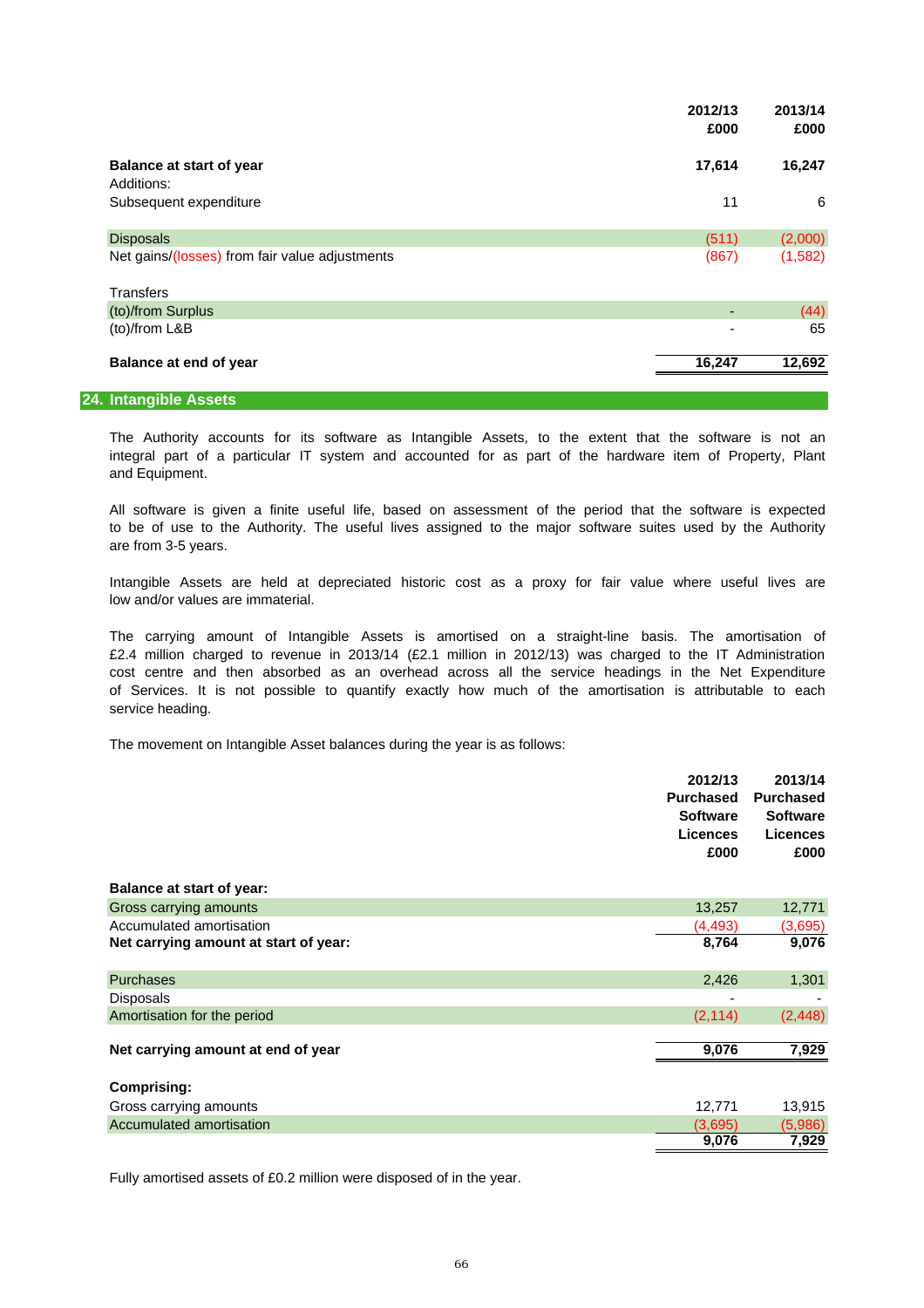of Financial Instruments: The borrowings and investments disclosed in the Balance Sheet are made up of the following categories

|                                             | Long-term       |                 | <b>Current</b>  |                 |
|---------------------------------------------|-----------------|-----------------|-----------------|-----------------|
|                                             | 2012/13<br>£000 | 2013/14<br>£000 | 2012/13<br>£000 | 2013/14<br>£000 |
| Financial liabilities at amortised cost     | 436.033         | 441.912         | 120.644         | 130,057         |
| Financial liabilities at fair value through |                 |                 |                 |                 |
| profit and loss                             |                 |                 |                 |                 |
| <b>Total borrowings</b>                     | 436.033         | 441.912         | 120.644         | 130,057         |
|                                             |                 |                 |                 |                 |
| Loans and receivables                       | 4,862           | 7,572           | 69.260          | 52,050          |
| Available for sale financial assets         |                 |                 |                 |                 |
| Unquoted equity investment at cost          |                 |                 | -               |                 |
| <b>Total investments</b>                    | 4.862           | 7.572           | 69.260          | 52,050          |

financial assets. There have been no reclassifications of financial assets during the accounting period. The Authority does not hold any financial liabilities at fair value through profit and loss or available-for-sale

Public Works Loans Board (PWLB) and with UK and European banks through 'Lender's Option, Borrowers' Option' loans (LOBOs). These are both classed as 'other liabilities' and measured at amortised cost. The Authority's borrowings include finance leases associated with PFI schemes and borrowings with the

#### **Financial liabilities at amortised cost**

| Long-term                                           | 2012/13<br>£000 | 2013/14<br>£000 |
|-----------------------------------------------------|-----------------|-----------------|
| (a) Long Term Borrowing                             |                 |                 |
| Amounts still owed on loans received from           |                 |                 |
| external sources to acquire capital assets          |                 |                 |
| such as roads, buildings & equipment.               |                 |                 |
| Long Term Borrowing for repayment after 1 year      | 309,040         | 318,316         |
| (b) Finance Lease Liability                         |                 |                 |
| Amounts still owed on finance leases taken with     |                 |                 |
| external sources to acquire capital assets for      |                 |                 |
| PFI Schemes and long term finance leases            |                 |                 |
| for repayment after 1 year                          | 126,993         | 123,596         |
| <b>Total Long Term Borrowing at 31 March</b>        | 436,033         | 441,912         |
| <b>Current</b>                                      |                 |                 |
|                                                     | 2012/13         | 2013/14         |
|                                                     | £000            | £000            |
| (c) Borrowing                                       |                 |                 |
| Long term borrowing for repayment within 1 year     | 16,191          | 39,826          |
| Finance leases related to PFI schemes for repayment |                 |                 |
| within 1 year                                       | 4,854           | 3,809           |
| <b>Total Borrowing at 31 March</b>                  | 21,045          | 43,635          |
|                                                     | 2012/13         | 2013/14         |
|                                                     | £000            | £000            |
| (d) Trade Creditors                                 | 99,599          | 86,422          |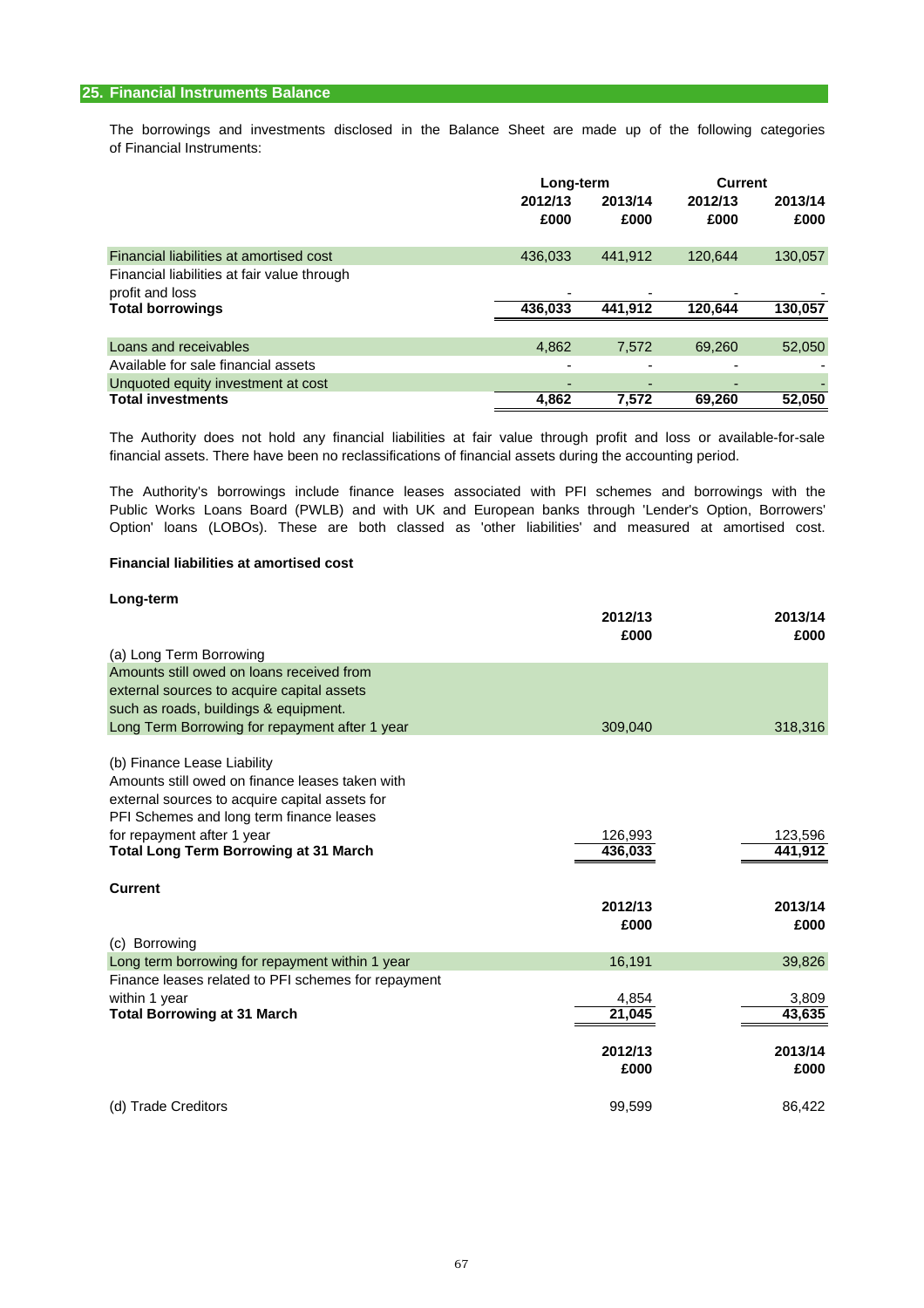### **Financial Assets - Loans & Receivables**

#### **Long-term**

|                                                        | 2012/13 | 2013/14 |
|--------------------------------------------------------|---------|---------|
| (a) Long-term Investments                              | £000    | £000    |
| Long term investments with other local authorities and |         |         |
| financial institutions                                 | 2,005   | 4,566   |
|                                                        | 2012/13 | 2013/14 |
|                                                        | £000    | £000    |
| (b) Long-term Advances                                 |         |         |
| <b>Car and Bike Loans</b>                              | 384     | 386     |
| Nottinghamshire Cricket Club                           | 1,059   | 994     |
| Nottingham Rugby Club                                  | 8       | 8       |
| Academies                                              | 337     | 24      |
| Adult Care Property Debt - Deferred Payment Scheme     | 1,069   | 1,580   |
| <b>Funding Circle</b>                                  |         | 14      |
|                                                        | 2,857   | 3,006   |

#### **Car and Bike Loans**

The Authority has made loans for car and bike purchases to 85 employees (79 car loans) in the Authority who are in posts that require them to drive regularly on the Authority's business. These loans are not subsidised.

Car and Bike Loans Breakdown:

|                        | 2012/13 | 2013/14 |
|------------------------|---------|---------|
|                        | £000    | £000    |
| Opening balance        | 384     | 384     |
| Advances               | 147     | 244     |
| Repayments             | (147)   | (242)   |
| <b>Closing Balance</b> | 384     | 386     |
|                        | 2012/13 | 2013/14 |
| Car Loans Breakdown:   | £000    | £000    |
| One year or less       | 191     | 169     |
| More than one year     | 193     | 217     |
|                        | 384     | 386     |

Account. loan carried at its amortised cost. The balancing figure appears in the Financial Instruments Adjustment charge against the fixed assets of the Club to safeguard the interests of the Authority. Since the loan was enhancing the reputation of the Cricket Club and helping it to retain Trent Bridge as a test match venue On 19 September 2007 the Authority approved a loan of £1.23 million for 20 years to Nottinghamshire Cricket Club to help fund the £8.2 million development plans for the Trent Bridge ground. In addition to there are benefits to the economy and wider community benefits. Consequently, the loan was offered at a discounted rate with a capital repayment holiday for the first 5 years. Security has been set by way of a offered at less than the prevailing rate the figure in the Balance Sheet represents the fair value of the

the annual rate of 1% over the PWLB rate. On 21 May 2010 Nottinghamshire County Council and Nottingham City Council jointly lent Nottingham Rugby Club £50,000 repayable over 4 years to fund working capital needs. Interest is payable on the loan at

repaid over a three year period. Upon transfer of schools to Academy status any outstanding loan amount will be reclassified as a loan to an external body and shown as a loan in the Authority's Balance Sheet. All of the outstanding balance at 31 March 2014 will be repaid in 2014/15. The Authority operates an internal school loans scheme to enable schools to purchase assets such as IT equipment, minibuses, photocopiers or contribute towards capital schemes. Typically these amounts are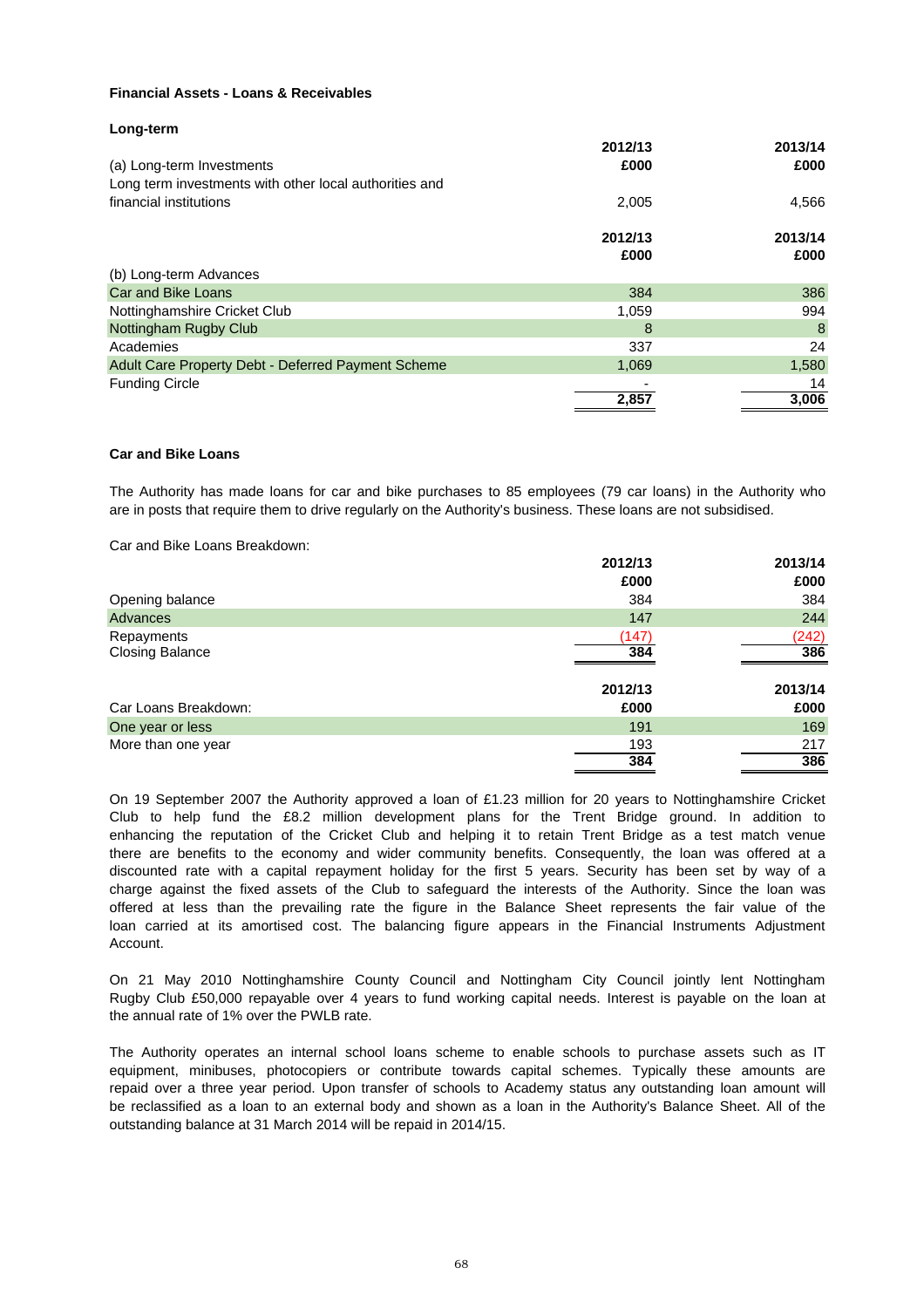property is sold. to meet their care home fees. Repayment of such loans is deferred until the residents die or their Adult Care Property Debt under the deferred payment scheme (as per section 55 of the Health and Social Care Act, 2001) consists of loans to those with insufficient income and capital, excluding their property,

funding following the economic downturn. As part of its Economic Regeneration programme in 2013/14, the Authority invested through the Funding Circle as a way of supporting direct lending or investment to small and medium sized local businesses. This was a consequence of the reduction in lending to businesses from banks or other mainstream sources of

#### **Current**

| (c) Temporary investments                              | 2012/13<br>£000 | 2013/14<br>£000 |
|--------------------------------------------------------|-----------------|-----------------|
| Temporary investments with other local authorities and |                 |                 |
| financial institutions                                 | 20.237          | 5.057           |

position at that date. The Authority manages its cash in line with its approved Treasury Management Policy and in accordance with prevailing statutory requirements. The amount invested at the year end depends on the cash flow

| Short-term Trade Debtors                    | 2012/13<br>£000 | 2013/14<br>£000 |
|---------------------------------------------|-----------------|-----------------|
| (d) Trade Debtors (less bad debt provision) | 49.023          | 46.993          |

#### **Financial Assets - unquoted equity investment at cost**

Economic Development: There are equity holdings amounting to £0.26 million (£0.26 million in 2012/13) that have been written off to the Comprehensive Income and Expenditure Account to reflect the high risk of the investment. Consequently, their fair value has been assessed as nil in the Balance Sheet.

is carried on the Balance Sheet. traded on the open market. Consequently, since the fair value cannot be measured reliably, no value consortium are share holders in SCAPE, a limited company set up in 2006/07 to continue with the its role now is the provision of buildings design services for local authorities. Some members of the and holds shares in SCAPE Ltd. The Authority does not receive any dividends from its holdings. The value of this holding is small and there are conditions on the shares that prevent them being The Authority holds a share in the local authority controlled CLASP Consortium (14%) and SCAPE System Building Ltd (17%). The CLASP Consortium was originally set up by a number of local authorities in 1957/58 for the design and delivery of a build system known as CLASP especially for school buildings but provision of build design and property consultancy services. The CLASP Consortium no longer undertakes any economic activities following the creation of SCAPE. The Authority is a founder member of the consortium

#### **Interests in Companies**

investment cost in the Authority's accounts. The Authority has a 50% interest in Nottingham and Nottinghamshire Futures Limited (formerly Connexions Nottinghamshire Limited). The Company transferred into local authority control from the Learning and Skills Council at 1 April 2008 at no cost and consequently, this is reflected at an immaterial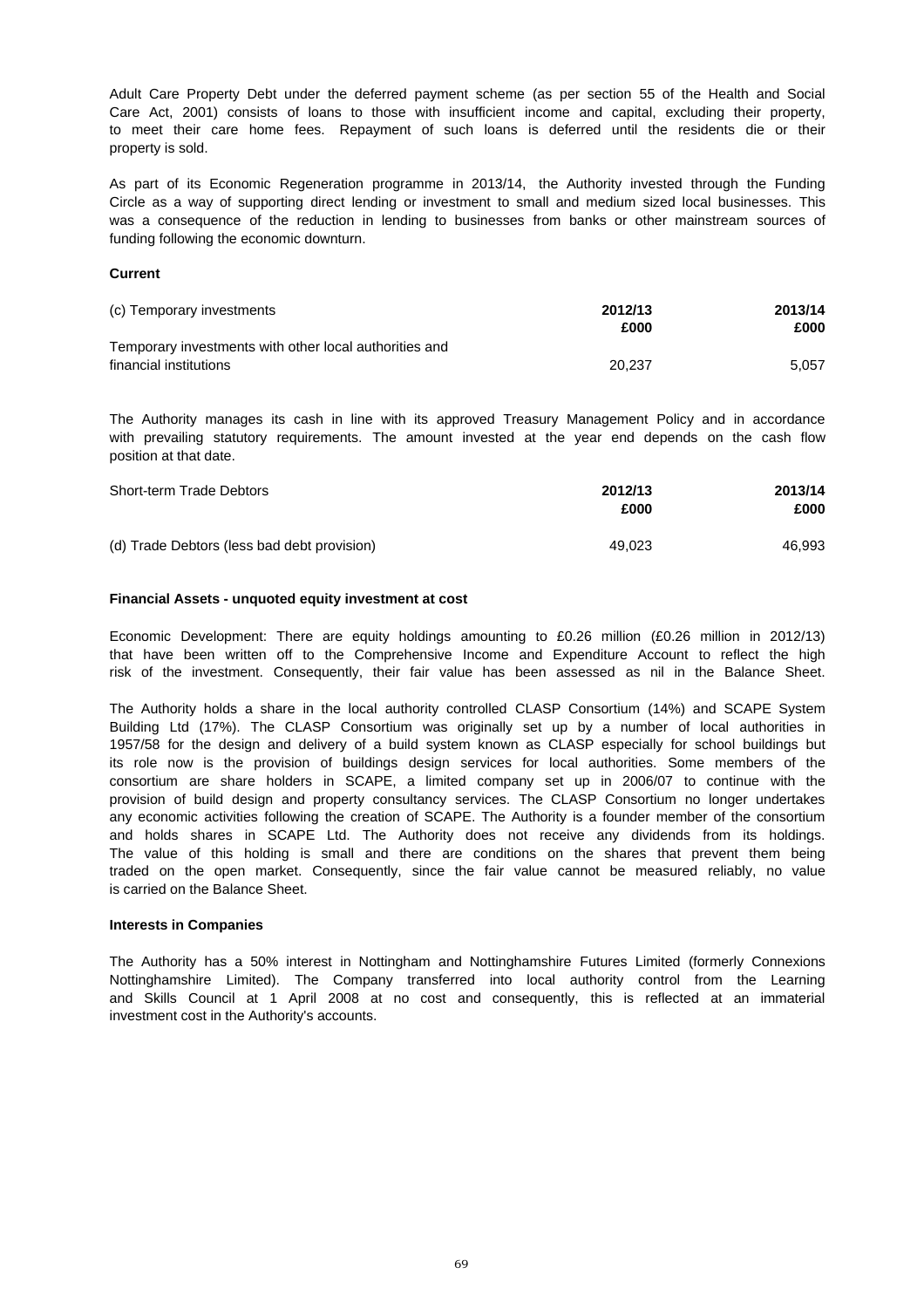financial instruments are made up as follows: The gains and losses recognised in the Comprehensive Income and Expenditure Account in relation to

|                                                   | <b>Financial</b>           | 2012/13<br><b>Financial</b> | Total     | <b>Financial</b>    | 2013/14<br><b>Financial</b> | <b>Total</b> |
|---------------------------------------------------|----------------------------|-----------------------------|-----------|---------------------|-----------------------------|--------------|
|                                                   | <b>Liabilities</b><br>£000 | <b>Assets</b><br>£000       | £000      | Liabilities<br>£000 | <b>Assets</b><br>£000       | £000         |
| Interest expense                                  | (31, 283)                  |                             | (31, 283) | (32,096)            | ٠                           | (32,096)     |
| Losses on derecognition                           |                            | ٠                           | ٠         | ٠                   | ٠                           |              |
| Impairment losses<br>Interest payable and         |                            |                             |           |                     |                             |              |
| similar charges                                   | (31,283)                   | ۰                           | (31, 283) | (32,096)            | $\blacksquare$              | (32,096)     |
| Interest income                                   |                            | 561                         | 561       |                     | 679                         | 679          |
| Gains on derecognition<br>Interest and investment | -                          | $\overline{\phantom{0}}$    |           | -                   | ٠                           |              |
| income                                            |                            | 561                         | 561       |                     | 679                         | 679          |

The average cost of external borrowing was 5.04% (5.46% in 2012/13).

Comprehensive Income and Expenditure Account. entered into by the Authority the transaction costs are negligible. For example, the PWLB charges an fees below 0.5% of the amount borrowed are considered not material and are charged directly to the The interest expense figure includes the cost of administration fees. For most of the transactions taken out through brokers have incurred fees of £24,000 on borrowings of £10 million. Administration administration fee when advancing new loans at the current rate of 35p per £1,000 and LOBO loans

the above figures. Following comprehensive local government re-organisation in 1974, the Authority took over assets from other local authorities on which there were repayments of advances still outstanding. These debts are administered by the other authorities and the amounts recharged to the Authority are included in

The balance outstanding on these deferred liabilities is as follows:

|                                                                    | 2012/13 | 2013/14 |
|--------------------------------------------------------------------|---------|---------|
|                                                                    | £000    | £000    |
| Loan taken over from District Councils when the responsibility for |         |         |
| services was transferred to the Authority on local government      | 1.660   | 1.529   |
| reorganisation in 1974.                                            |         |         |

**27. Fair Value of Assets and Liabilities carried at amortised cost**

assumptions: Balance Sheet at amortised cost. Their fair value can be assessed by calculating the present value of the cash flows that will take place over the remaining term of the instruments, using the following Financial liabilities and financial assets represented by loans and receivables are carried in the

- no early repayment or impairment is recognised
- approximate to fair value where an instrument will mature in the next 12 months, the carrying amount is assumed to
- the fair value of trade and other receivables is taken to be the invoiced or billed amount.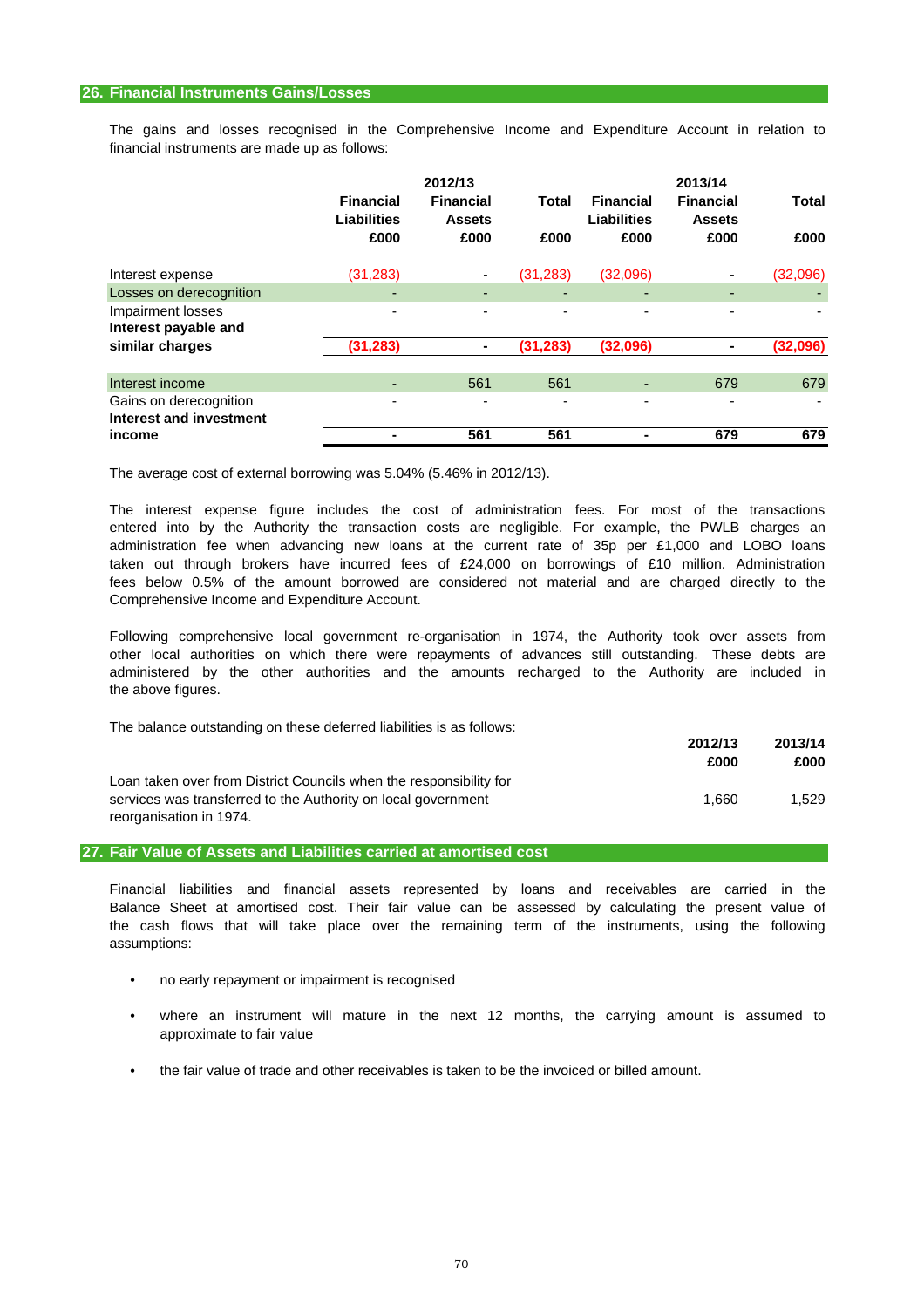interest rates in force as at 31 March 2013 and 2014 as follows: For long term borrowings and investments, fair values have been calculated by reference to relevant

- for PWLB loans, the relevant PWLB rate in force
- for LOBO loans, the PWLB rate applicable to new loans in excess of 50 years
- for long term investments, the market rate for a loan of similar value and profile
- length to the remaining scheduled length for finance leases and Salix loan, the PWLB rate for an annuity commencing on 31 March of equal
- on loans and receivables. for loans and receivables, the PWLB rate for an annuity commencing on 31 March of length equal to the remaining scheduled length of the relevant instrument, plus 1% to recognise risk

|                              | 2012/13            |                       |                    | 2013/14       |  |
|------------------------------|--------------------|-----------------------|--------------------|---------------|--|
|                              | Carrying<br>Amount | Fair<br>Value<br>£000 | Carrying<br>Amount | Fair<br>Value |  |
|                              | £000               |                       | £000               | £000          |  |
| <b>Financial liabilities</b> | 556,677            | 728.181               | 571,969            | 720,655       |  |

early repayment of the loans. leases includes a number of fixed rate loans and leases where the interest rate payable is higher than The fair value is greater than the carrying amount because the Authority's portfolio of loans and finance the rates available for similar loans at the Balance Sheet date. This commitment to pay interest above current market rates increases the amount that the Authority would have to pay if the lender agreed to

|                       | 2012/13  |        | 2013/14  |        |
|-----------------------|----------|--------|----------|--------|
|                       | Carrying | Fair   | Carrying | Fair   |
|                       | Amount   | Value  | Amount   | Value  |
|                       | £000     | £000   | £000     | £000   |
| Loans and receivables | 74.122   | 74.297 | 59.622   | 59.730 |
|                       |          |        |          |        |

where the interest rate is lower then a lower repayment. The fair value is different from the carrying amount because the Authority's portfolio of investments included a number of fixed rate loans where the interest rate receivable was different from the rates available for similar loans at the Balance Sheet date. Where the agreed interest is above current market rates, the Authority would have to accept higher repayment if it negotiated early repayment of the loans;

#### **28. Disclosure of nature and extent of risks arising from financial instruments**

The Authority's activities expose it to a variety of financial risks:

- investment, borrowing, capital, project or partnership financing credit risk – the risk of failure by a counterparty to meet its contractual obligations under an
- liquidity risk – the risk that cash will not be available when it is needed, thereby causing additional unbudgeted costs with consequent impact on the Authority's business/service objectives.
- market risk – the risk that, through adverse market fluctuations in the value of the principal sums the Authority borrows and invests, its stated treasury management policies are compromised.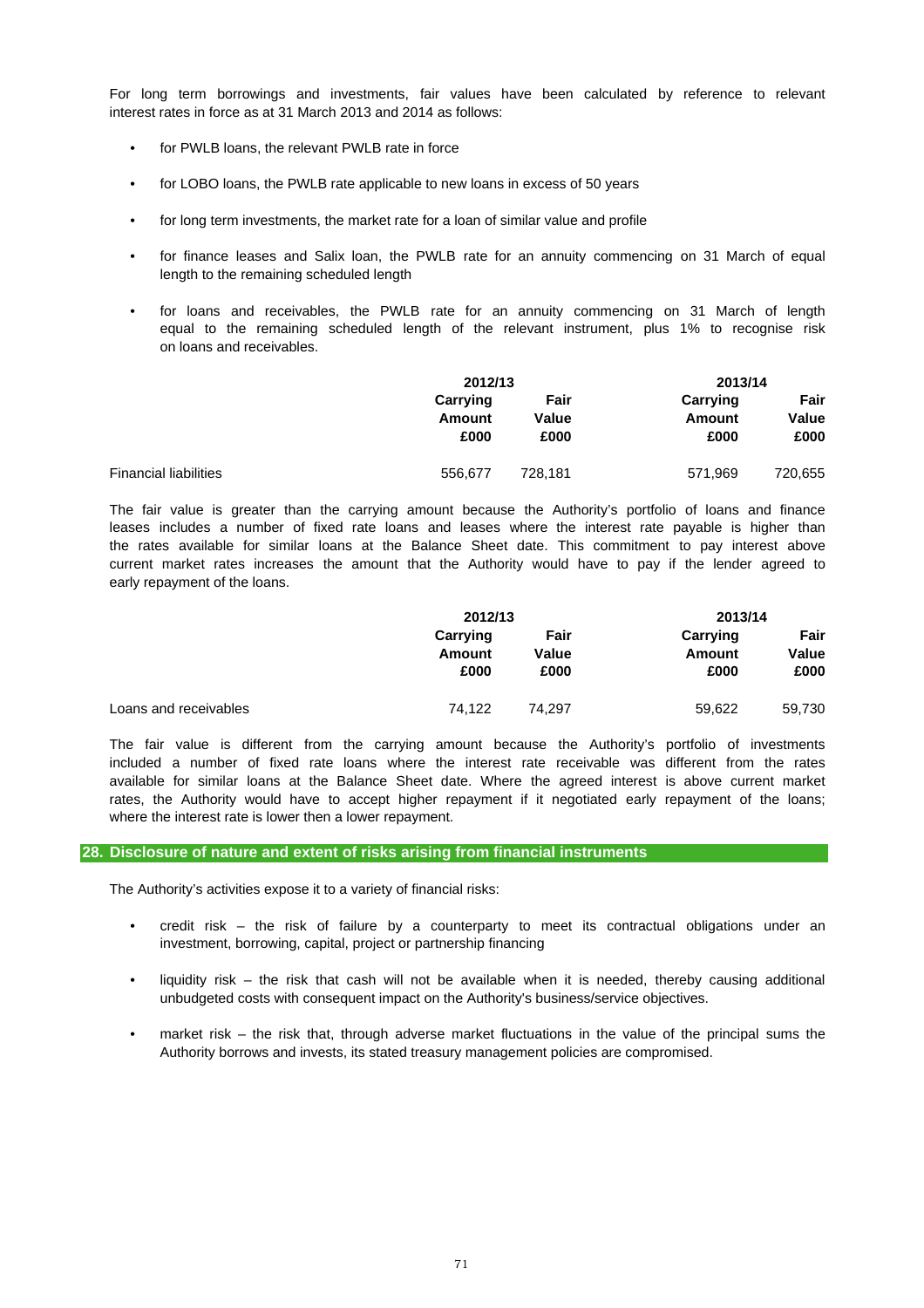Code of Practice, the Authority sets an annual Treasury Management Strategy, by March each year. This contains a number of measures to control the key financial instrument risks above including: 2002, the Authority adopted the CIPFA Code of Practice on Treasury Management. In accordance with this The Authority's overall risk management programme focuses on the unpredictability of financial markets and seeks to minimise potential adverse effects on the resources available to fund services. In

- treasury management practices
- prudential indicators for borrowing and investment
- approved counterparties for lending purposes.

The Authority also receives regular reports measuring the performance of the treasury management function. A copy of the Authority's Treasury Management Policy and Strategy is available upon request.

#### **Credit Risk**

market conditions. experience of default and uncollectability over the last five financial years, adjusted to reflect current The following analysis summarises the Authority's potential maximum exposure to credit risk, based on

|                         |                           |                                                  | <b>Historical</b><br>experience<br>adjusted<br>for market<br>at<br>31/3/14 | <b>Estimated</b><br>maximum<br>exposure<br>to<br>conditions default and<br>uncollecta-<br>bility |
|-------------------------|---------------------------|--------------------------------------------------|----------------------------------------------------------------------------|--------------------------------------------------------------------------------------------------|
|                         |                           | <b>Historical</b><br>at experience<br>of default |                                                                            |                                                                                                  |
|                         | <b>Amounts</b><br>31/3/14 |                                                  |                                                                            |                                                                                                  |
|                         |                           |                                                  |                                                                            |                                                                                                  |
|                         |                           |                                                  |                                                                            |                                                                                                  |
|                         |                           |                                                  |                                                                            |                                                                                                  |
|                         |                           |                                                  |                                                                            |                                                                                                  |
|                         | £000                      |                                                  |                                                                            | £000                                                                                             |
| Deposits with banks and |                           |                                                  |                                                                            |                                                                                                  |
| financial institutions  | 5,057                     | $\overline{\phantom{a}}$                         | ٠                                                                          | ۰                                                                                                |
| Customers               | 34,743                    | 0.14%                                            | 0.14%                                                                      | 49                                                                                               |

from non-performance by any of its counterparties in relation to deposits. No credit limits were exceeded during the reporting period and the Authority does not expect any losses

the end of 2013/14 the provision for bad and doubtful debt was £5.7 million (£5.1 million in 2012/13). Customers are assessed, taking into account their financial position, past experience and other factors. The Authority's policy is to set aside a provision for bad debt in order to minimise the effect of default. At

past due amount can be analysed by age as follows: 2012/13) of the £34.7 million (£25.5 million in 2012/13) balance is past its due date for payment. The The Authority does not generally allow credit for customers, such that £6.7 million (£8.1 million in

|                        | £000  |
|------------------------|-------|
| Less than three months | 1.414 |
| Three to six months    | 967   |
| Six months to one year | 837   |
| More than one year     | 3.467 |
|                        | 6.685 |

#### **Liquidity risk**

loans will be considered. instruments. Instead, the risk is that a significant proportion of borrowings will mature at a time of As the Authority has ready access to borrowings from the Public Works Loans Board, there is no significant risk that it will be unable to raise finance to meet its commitments under financial upper limit of 25% in any one year. The strategy for new loans is to borrow each year close to the lowest rate available and, where economic circumstances make it favourable, early repayment of fixed rate unfavourable interest rates. Current borrowings are spread over 56 years with a maximum of any one year's maturity around 9.4% of the total. However, since the Authority's future borrowing requirement is fairly sizeable in relation to current debt, the prudential indicator for debt maturity has been set with an

In addition, the Authority has a number of finance lease liabilities that relate to PFI and other schemes.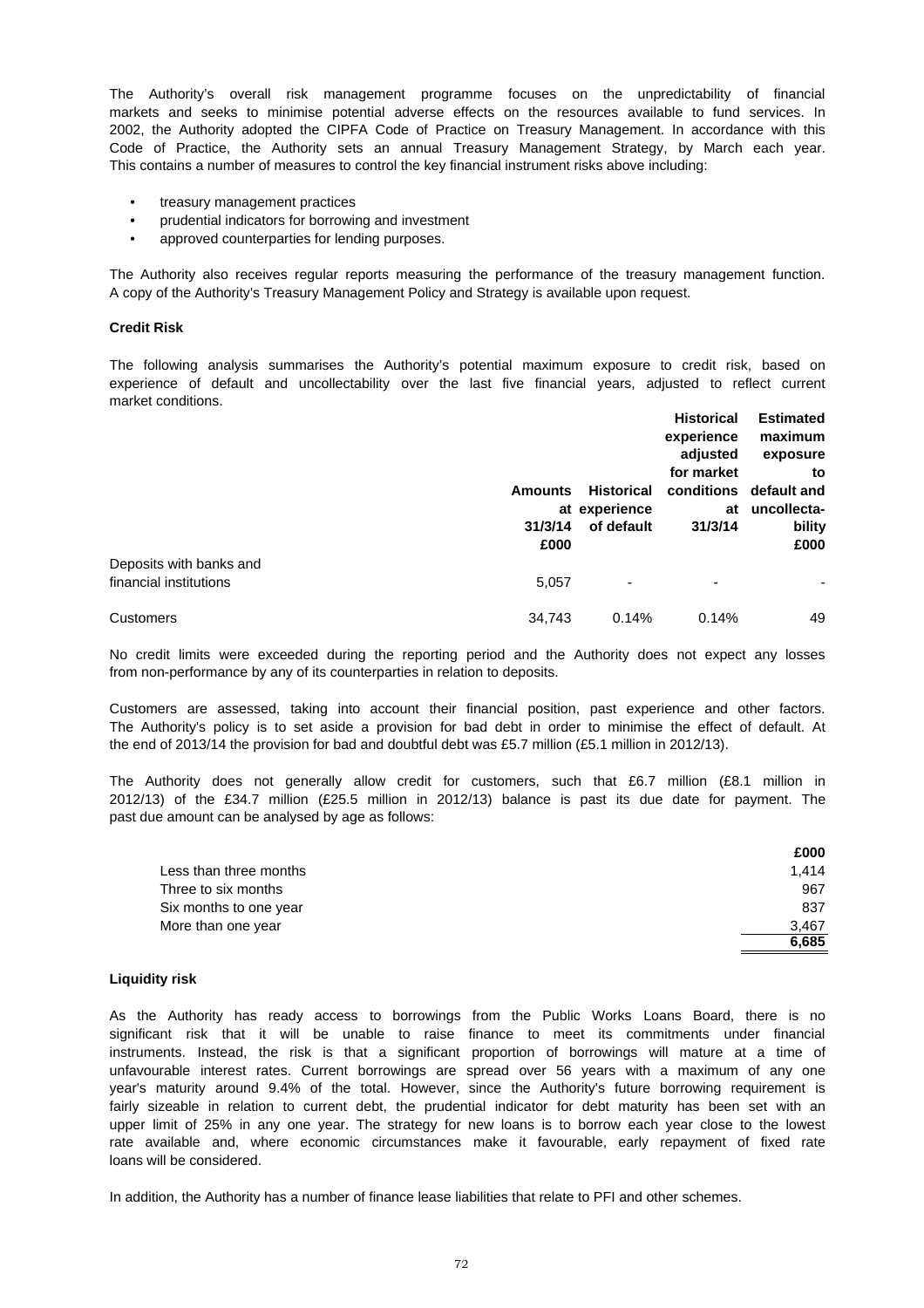The maturity analysis of financial liabilities is as follows:

|                                                 | 2012/13 |       | 2013/14 |       |
|-------------------------------------------------|---------|-------|---------|-------|
|                                                 | £000    | %     | £000    | %     |
| <b>Maturity date</b>                            |         |       |         |       |
| Within 1 year                                   | 21,045  | 4.6   | 43,635  | 9.0   |
| 1 year and up to 2 years                        | 25,401  | 5.6   | 13,876  | 2.9   |
| 2 years and up to 5 years                       | 41,991  | 9.2   | 44,647  | 9.2   |
| 5 years and up to 10 years                      | 88,204  | 19.3  | 90,102  | 18.5  |
| 10 years and up to 15 years                     | 82,365  | 18.0  | 87,249  | 18.0  |
| 15 years and up to 20 years                     | 83,078  | 18.2  | 80,047  | 16.4  |
| 20 years and up to 25 years                     | 14,123  | 3.1   | 25,121  | 5.2   |
| 25 years and over                               | 100,871 | 22.0  | 100,870 | 20.8  |
|                                                 | 457,078 | 100.0 | 485,547 | 100.0 |
|                                                 |         |       |         |       |
|                                                 | 2012/13 |       | 2013/14 |       |
|                                                 | £000    |       | £000    |       |
| <b>Source of Borrowing</b>                      |         |       |         |       |
| Public Works Loan Board                         | 213,972 |       | 233,546 |       |
| <b>External Bonds and Loans</b>                 | 111,259 |       | 124,346 |       |
| Finance Leases related to PFI and other schemes | 131,847 |       | 127,405 |       |
| Salix Loan                                      |         |       | 250     |       |
|                                                 | 457,078 |       | 485,547 |       |

All trade and other payables are due to be paid in less than one year.

### **Market risk**

Interest rate risk

rates would have the following effects: The Authority is exposed to risk in terms of interest rate movements on its borrowings and investments. Movements in interest rates have a complex impact on the Authority. For instance, a rise in interest

- borrowings at fixed rates the fair value of the borrowings will fall
- Expenditure Statement will rise investments at variable rates – the interest income credited to the Comprehensive Income and
- investments at fixed rates the fair value of the assets will fall.

investments will be reflected in other comprehensive income and expenditure. Statement and affect the General Fund Balance £ for £. Movements in the fair value of fixed rate impact on the Comprehensive Income and Expenditure Statement. However, changes in interest receivable on variable rate investments will be posted to the Comprehensive Income and Expenditure Borrowings are not carried at fair value, so nominal gains and losses on fixed rate borrowings would not

out should be fixed or variable. This allows any adverse changes to be accommodated. strategy for assessing interest rate exposure that feeds into the setting of the annual budget. The The Authority has a number of strategies for managing interest rate risk. The policy for borrowing rates is to achieve a managed decline in the average rate and borrow each year close to the lowest rate loss is ameliorated by the fact that a proportion of Government grant payable on financing costs will available. During periods of falling interest rates, and where economic circumstances make it favourable, early repayment of fixed rate loans will be considered to limit exposure to losses. The risk of normally move with prevailing interest rates or the Authority's cost of borrowing and provide compensation for a proportion of any higher costs. The treasury management team has an active strategy is used to advise investment and borrowing decisions and also whether new borrowing taken

and Expenditure Statement. Statement. If interest rates had been 1% higher at 31 March 2014, with all other variables held constant, the fair value of fixed rate borrowings would be lower but with no impact on the Comprehensive Income The Authority has no variable rate borrowings and minimal variable rate investments. A 1% change in interest rates would therefore have no material impact on the Comprehensive Income and Expenditure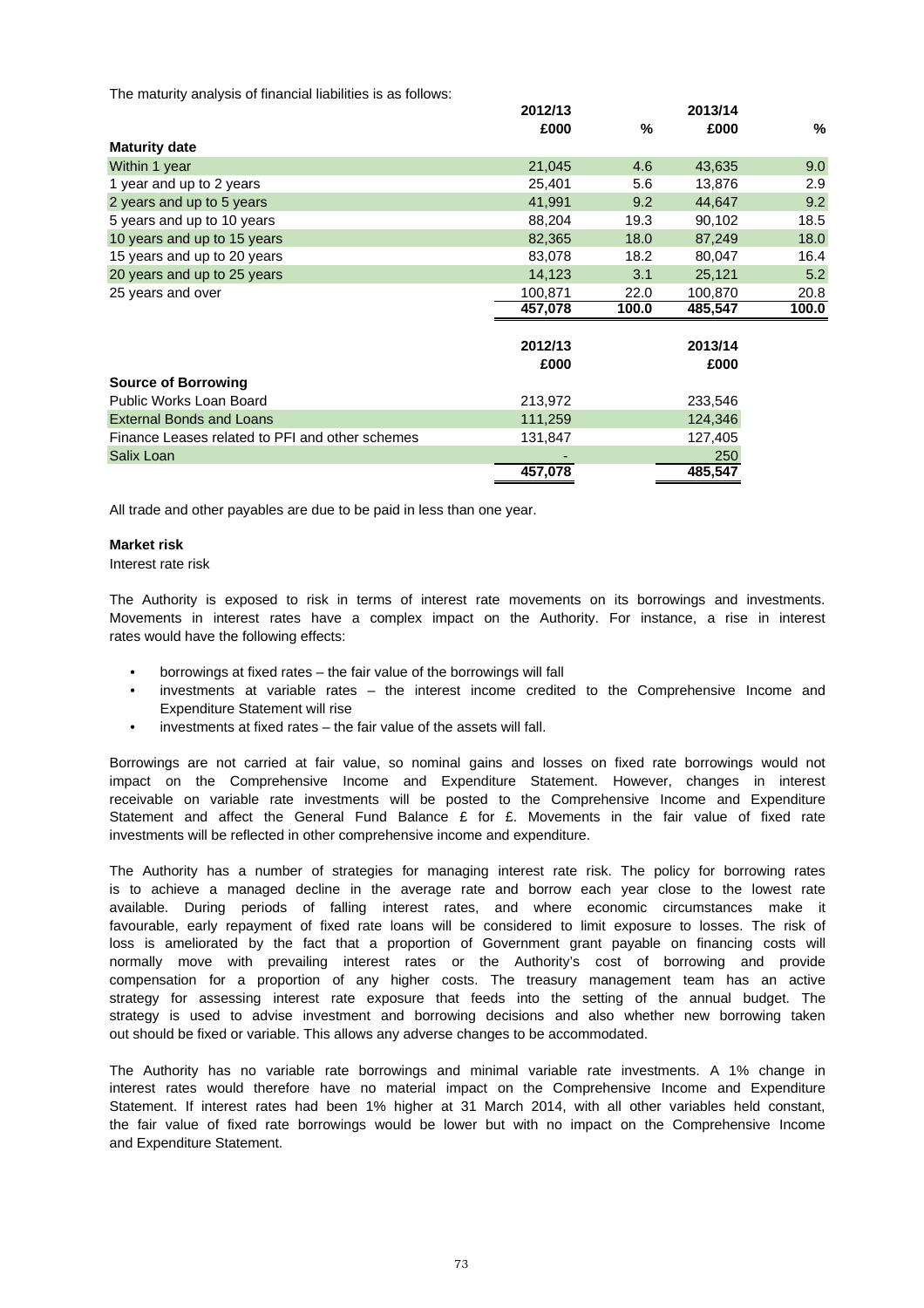## Price risk

losses from movements in the prices of shares. The Authority does not hold any equity shares that can be measured and consequently is not exposed to

## Foreign exchange risk

exposure to movements in exchange rates. The Authority has no financial assets or liabilities denominated in foreign currencies and thus has no

# **29. Inventories**

|                  |                 | <b>Raw Materials</b> |                          | <b>Work In Progress</b> |                          | <b>Finished Goods</b> |                          | <b>Total</b>    |
|------------------|-----------------|----------------------|--------------------------|-------------------------|--------------------------|-----------------------|--------------------------|-----------------|
|                  | 2012/13<br>£000 | 2013/14<br>£000      | 2012/13<br>£000          | 2013/14<br>£000         | 2012/13<br>£000          | 2013/14<br>£000       | 2012/13<br>£000          | 2013/14<br>£000 |
| Opening          | 2,006           | 1,515                | 26                       | ۰                       | 761                      | 1,232                 | 2,793                    | 2,747           |
| <b>Purchases</b> | 8,671           | 9,434                | 1,580                    | ٠                       | 10,691                   | 10,341                | 20,942                   | 19,775          |
| Expensed         | (9, 125)        | (9,237)              | (1,606)                  | ۰                       | (10, 224)                | (10, 367)             | (20, 955)                | (19,604)        |
| Written off      | (37)            | (22)                 | ٠                        | ٠                       | $\overline{4}$           | (1)                   | (33)                     | (23)            |
| Reversals        | ٠               | ٠                    | $\overline{\phantom{a}}$ | ٠                       | $\overline{\phantom{a}}$ | (6)                   | $\overline{\phantom{a}}$ | (6)             |
| <b>Closing</b>   | 1,515           | 1,690                | ۰                        | -                       | 1,232                    | 1,199                 | 2,747                    | 2,889           |

| 30. Debtors and Long Term Debtors     |                 |                 |
|---------------------------------------|-----------------|-----------------|
| Debtors less than one year            | 2012/13<br>£000 | 2013/14<br>£000 |
| Central government bodies             | 13,355          | 11,318          |
| Other local authorities               | 20,802          | 20,269          |
| <b>NHS</b> bodies                     | 5,225           | 19,831          |
| Public corporations and trading funds | 66              | 10              |
| Other entities and individuals        | 34,586          | 12,233          |
|                                       | 74,034          | 63,661          |
| <b>Less Bad Debt Provision</b>        | (5, 106)        | (5, 731)        |
| Total                                 | 68,928          | 57,930          |
| Long term debtors                     | 2012/13         | 2013/14         |
|                                       | £000            | £000            |
| Adult care property debt              | 2,210           | 1,627           |
| Other                                 | 52              | 51              |
| <b>Total</b>                          | 2,262           | 1,678           |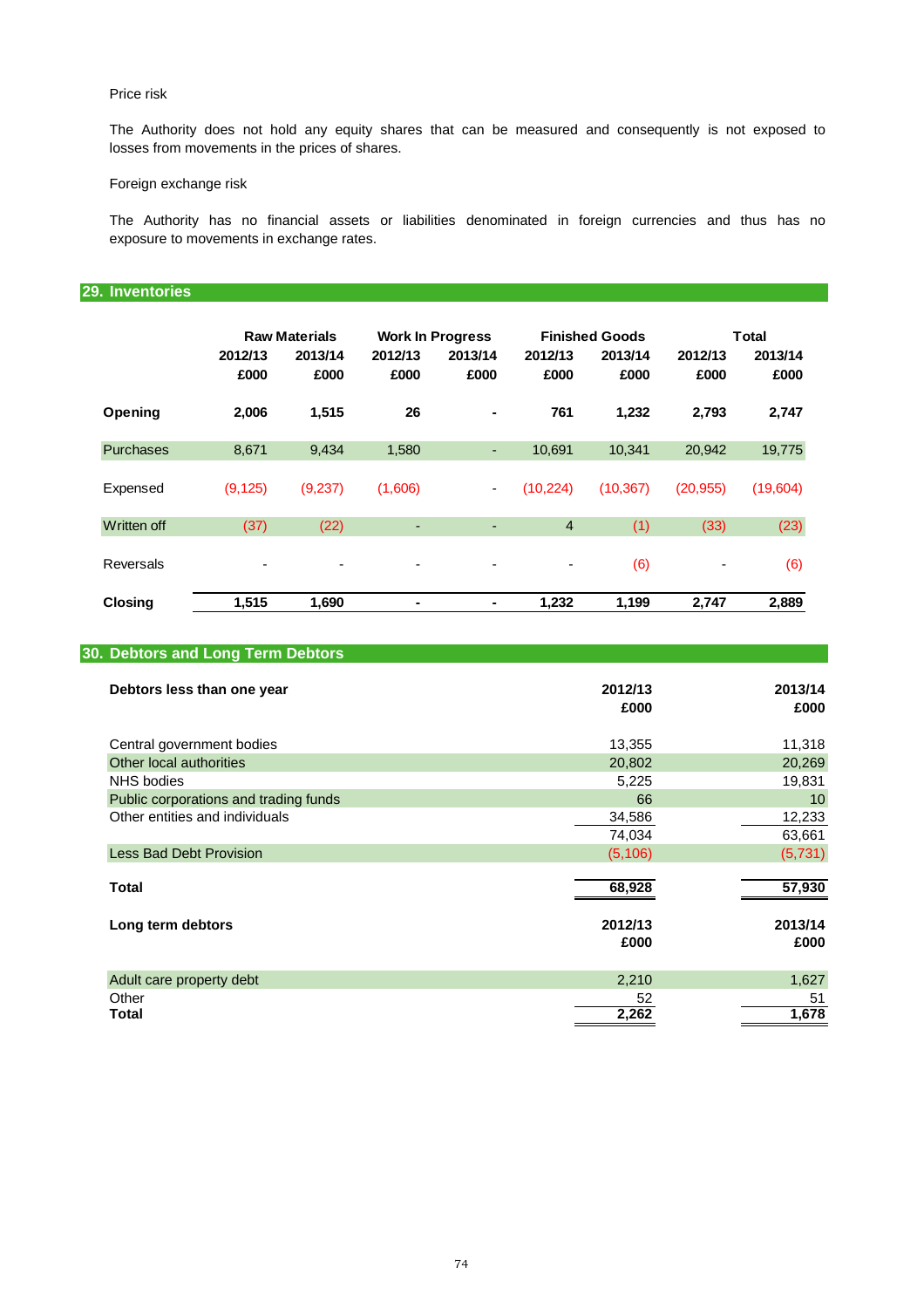| Analysis of bad debt provision                       | 2012/13<br>£000 | 2013/14<br>£000 |
|------------------------------------------------------|-----------------|-----------------|
| Opening bad debt provision                           | 4,134           | 5,106           |
| Amounts paid                                         | (1, 293)        | (2,733)         |
| Amounts written off                                  | (330)           | (304)           |
| Provisions adjustment                                | 2,595           | 3,662           |
| <b>Closing bad debt provision</b>                    | 5,106           | 5,731           |
| 31. Creditors                                        |                 |                 |
|                                                      |                 |                 |
| Creditors less than one year                         | 2012/13<br>£000 | 2013/14<br>£000 |
|                                                      | 13,613          | 8,035           |
| Central government bodies<br>Other local authorities | 10,387          | 16,450          |
| <b>NHS</b> bodies                                    | 6,371           | 7,719           |
| Public corporations and trading funds                | 73              | 2,513           |
| Other entities and individuals                       | 86,322          | 62,288          |
| <b>Total</b>                                         | 116,766         | 97,005          |

The Authority monitors cash balances on a daily basis to make maximum use of the funds available and invests any surplus cash identified. The bank account balance at 31 March will consist of an overdraft with the Authority's main bank, amounts held in call accounts or money market funds and school deposits either with the Authority's main bank or held with other banks.

The analysis of cash and cash equivalents is as follows:

|                                   | 2012/13 |           | 2013/14 |           |
|-----------------------------------|---------|-----------|---------|-----------|
|                                   | £000    | £000      | £000    | £000      |
| Amounts held in call accounts and |         |           |         |           |
| money market funds                |         | 19,559    |         | 13,510    |
| Main overdraft                    |         | (46, 625) |         | (37, 863) |
| School bank accounts:             |         |           |         |           |
| <b>Main Authority accounts</b>    | 34,871  |           | 34,688  |           |
| Other bank accounts               | 6,596   | 41,467    | 7,067   | 41,755    |
|                                   |         | 14,401    |         | 17,402    |

## **33. Leases**

## **Authority as Lessee**

### **Finance Leases**

The Authority leases one property under a lease classed as a finance lease, which is used as a highways Sheet at the following net amounts: depot. The assets acquired under this lease are carried as Property, Plant and Equipment in the Balance

|                          | 2012/13 | 2013/14 |
|--------------------------|---------|---------|
|                          | £000    | £000    |
| Other Land and Buildings | 3,550   | 3.575   |
|                          | 3,550   | 3,575   |
|                          |         |         |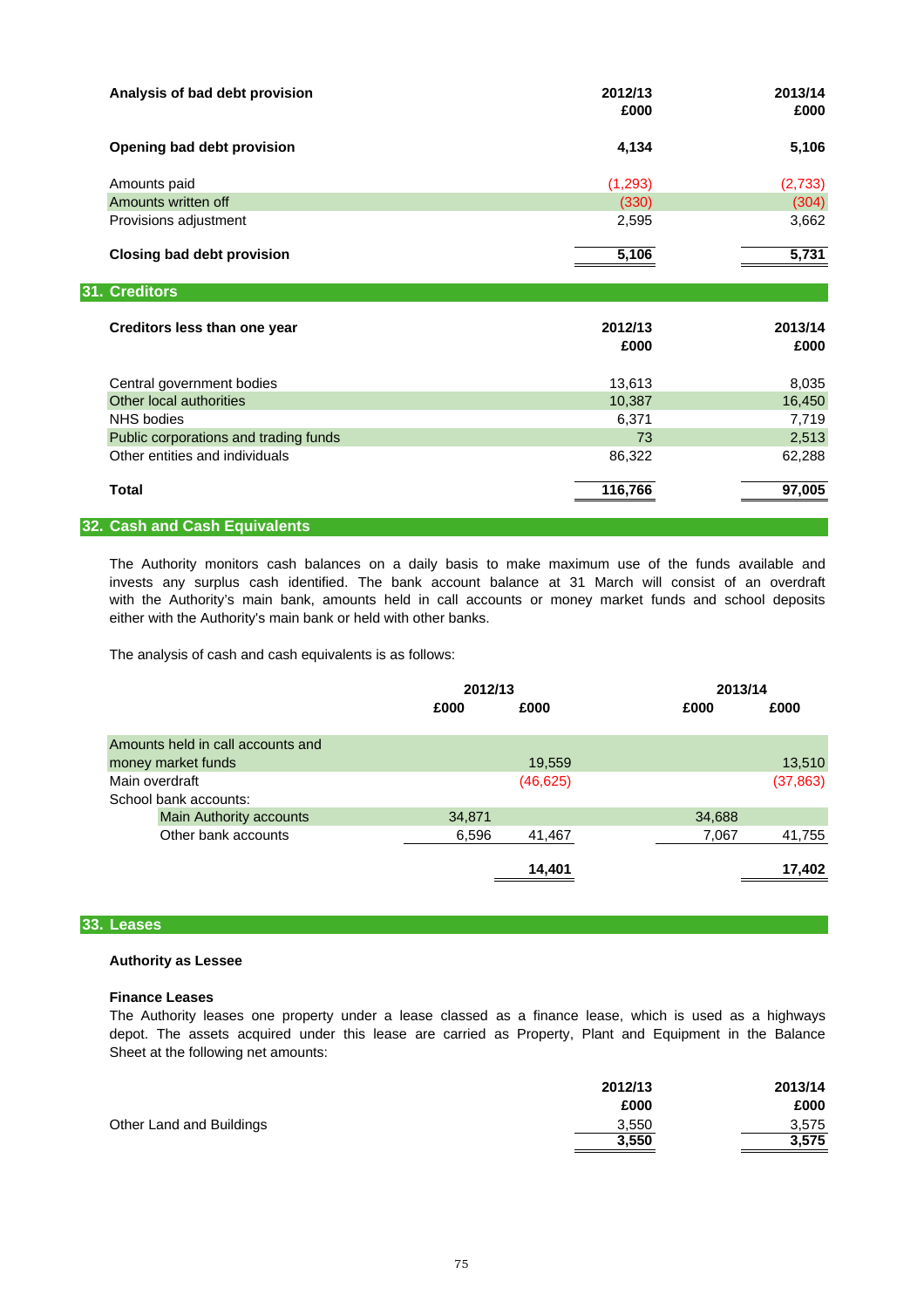lease payments are made up of the following amounts: will be payable by the Authority in future years while the liability remains outstanding. The minimum The Authority is committed to making minimum payments under these leases comprising settlement of the long-term liability for the interest in the property acquired by the Authority and finance costs that

| 2012/13                  | 2013/14 |
|--------------------------|---------|
| £000                     | £000    |
|                          |         |
|                          |         |
| $\overline{\phantom{0}}$ |         |
| 879                      | 879     |
| 3,961                    | 3,921   |
| 4,840                    | 4,800   |
|                          |         |

The minimum lease payments will be payable over the following periods:

|                                                   |         | <b>Minimum Lease</b><br><b>Payments</b> |         | <b>Finance Lease</b><br><b>Liabilities</b> |
|---------------------------------------------------|---------|-----------------------------------------|---------|--------------------------------------------|
|                                                   | 2012/13 | 2013/14                                 | 2012/13 | 2013/14                                    |
|                                                   | £000    | £000                                    | £000    | £000                                       |
| Not later than one year                           | 40      | 40                                      | -       |                                            |
| Later than one year and not later than five years | 200     | 200                                     |         |                                            |
| Later than five years                             | 4.600   | 4.560                                   | 878     | 878                                        |
|                                                   | 4.840   | 4,800                                   | 879     | 879                                        |

payable by the Authority (£0 in 2012/13). lease was entered into, such as adjustments following rent reviews. In 2013/14 £0 of contingent rents were The minimum lease payments do not include rents that are contingent on events taking place after the

### **Operating Leases**

offices, industrial units and youth centres. The Authority leases a wide variety of properties for use in the provision of services including libraries,

The minimum lease payments due under leases in future years are:

|                                                   | 2012/13 | 2013/14 |
|---------------------------------------------------|---------|---------|
|                                                   | £000    | £000    |
| Not later than one year                           | 1,203   | 596     |
| Later than one year and not later than five years | 2,257   | 1,105   |
| Later than five years                             | 3,108   | 799     |
|                                                   | 6,568   | 2.500   |

relation to these leases was: The expenditure charged in the Comprehensive Income and Expenditure Statement during the year in

|                        | 2012/13 | 2013/14 |
|------------------------|---------|---------|
|                        | £000    | £000    |
| Minimum lease payments | 1,780   | 920     |
| Contingent rents       | 78      | 42      |
|                        | 1,858   | 962     |

## **Authority as Lessor**

### **Finance Leases**

the number of Academies and asset values are shown in note 21. The Authority leases out one property for use as a Community Centre at a peppercorn rental. The property is valued at £0 (£0 in 2012/13) and there are no balances in the accounts in relation to the lease. The Authority leases school land and buildings to Academy schools for 125 year terms on peppercorn rentals. The assets are removed from the Authority's balance sheet upon transfer to Academy status. Details of the number of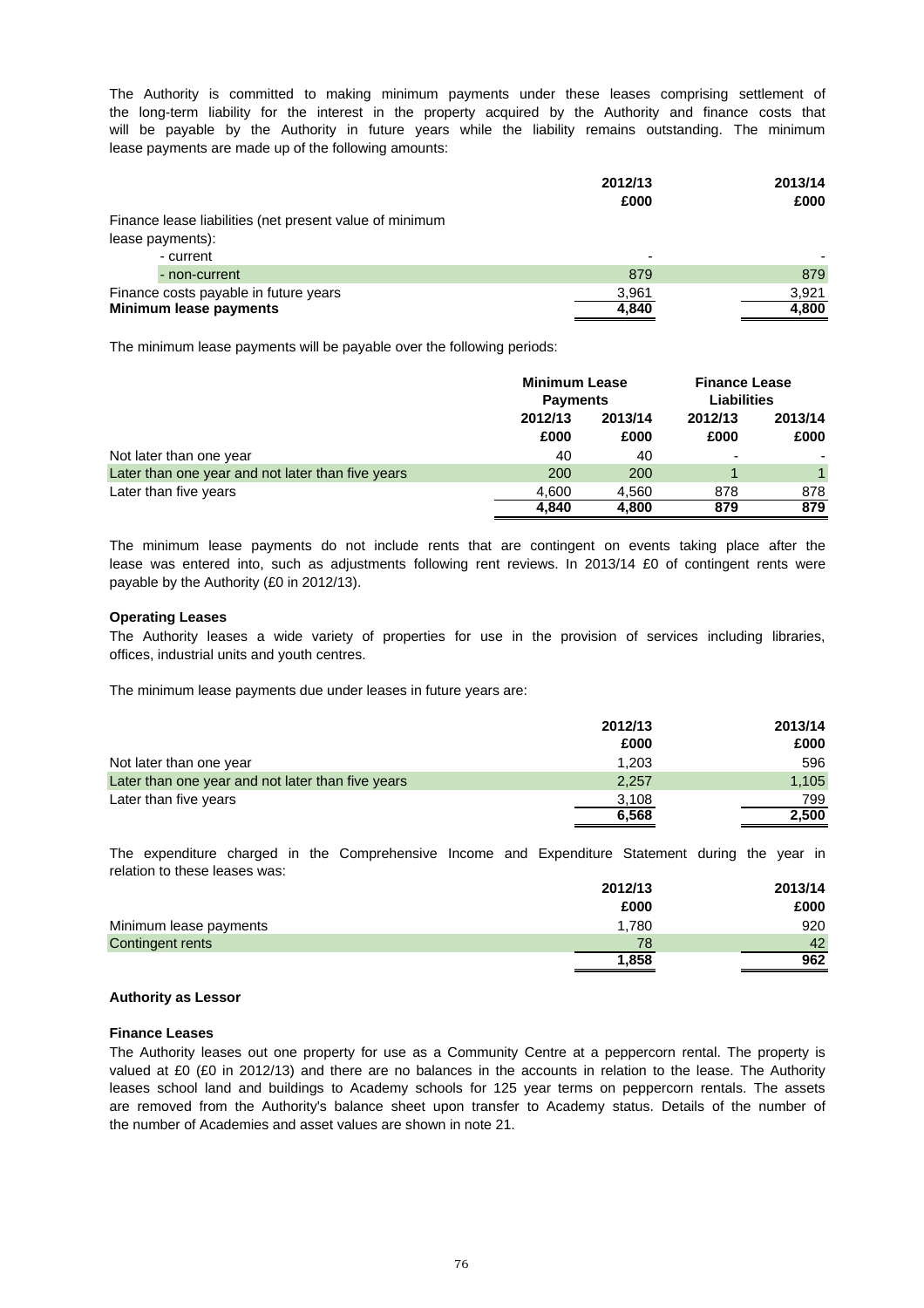## **Operating Leases**

The Authority leases out property and equipment under operating leases for the following purposes:

- community centres for the provision of community services, such as sports facilities, tourism services and
- businesses. for economic development purposes to provide suitable affordable accommodation for local

The minimum lease payments receivable under leases in future years are:

|                                                   | 2012/13 | 2013/14 |
|---------------------------------------------------|---------|---------|
|                                                   | £000    | £000    |
| Not later than one year                           | 857     | 982     |
| Later than one year and not later than five years | 1.294   | 1,506   |
| Later than five years                             | 2.017   | 2.001   |
|                                                   | 4,168   | 4.489   |

£0.2 million contingent rents were receivable by the Authority (2012/13 £0.2 million). The minimum lease payments receivable do not include rents that are contingent on events taking place after the lease was entered into, such as adjustments following rent reviews. In 2013/14

## **34. Private Finance Initiative (PFI)**

### **East Leake Schools**

contract finishes on 31 July 2027 when the buildings transfer back to the Authority. schools and a community leisure facility in East Leake. Service commenced during 2003/04 and the The Authority has a contract with East Leake Schools Limited for the provision of secondary and primary

land and buildings where the school is under local authority control. The Authority retained the freehold of the land which is valued and included in the Balance Sheet as other

The assets used to provide the schools services are recognised on the Authority's Balance Sheet where the school is under local authority control.

The Authority makes an agreed payment each year which is increased each year by inflation and can be reduced if the contractor fails to meet availability and performance standards in any year but is otherwise fixed. Payments remaining to be made under the PFI contract at 31 March 2014 including an estimate of inflation at 2.5% but excluding any performance or availability deductions, are as follows:

|                       | <b>Service</b> | Lifecycle | <b>Finance</b> |       | Interest Contingent | Total  |
|-----------------------|----------------|-----------|----------------|-------|---------------------|--------|
|                       | £000           | £000      | £000           | £000  | £000                | £000   |
| Payable within 1 year | 550            | 252       | 403            | 1.078 | 287                 | 2,570  |
| Within 2-5 years      | 2,258          | 904       | 2,189          | 3,840 | 1,350               | 10,541 |
| Within 6-10 years     | 2.951          | 1.543     | 3.909          | 3.347 | 2.031               | 13.781 |
| Within 11-15 years    | 2.051          | 730       | 4.144          | 947   | 1.707               | 9,579  |
|                       | 7,810          | 3.429     | 10.645         | 9.212 | 5.375               | 36,471 |

### **Bassetlaw Schools**

to the Authority. The Authority has a contract with Transform Schools (Bassetlaw) Ltd for the provision of five secondary schools, two post-16 centres, one special school and two community leisure centres. These became fully operational during 2007/08 and the contract finishes on 31 July 2032 when the buildings transfer back

Council with regards to the two leisure facilities which form part of the PFI Scheme. A lease has been granted to Bassetlaw District Council for a term of 60 years secured on both the leisure facilities. Consequently these facilities are not included as assets on the Authority's Balance Sheet. An agreement has been entered into between Nottinghamshire County Council and Bassetlaw District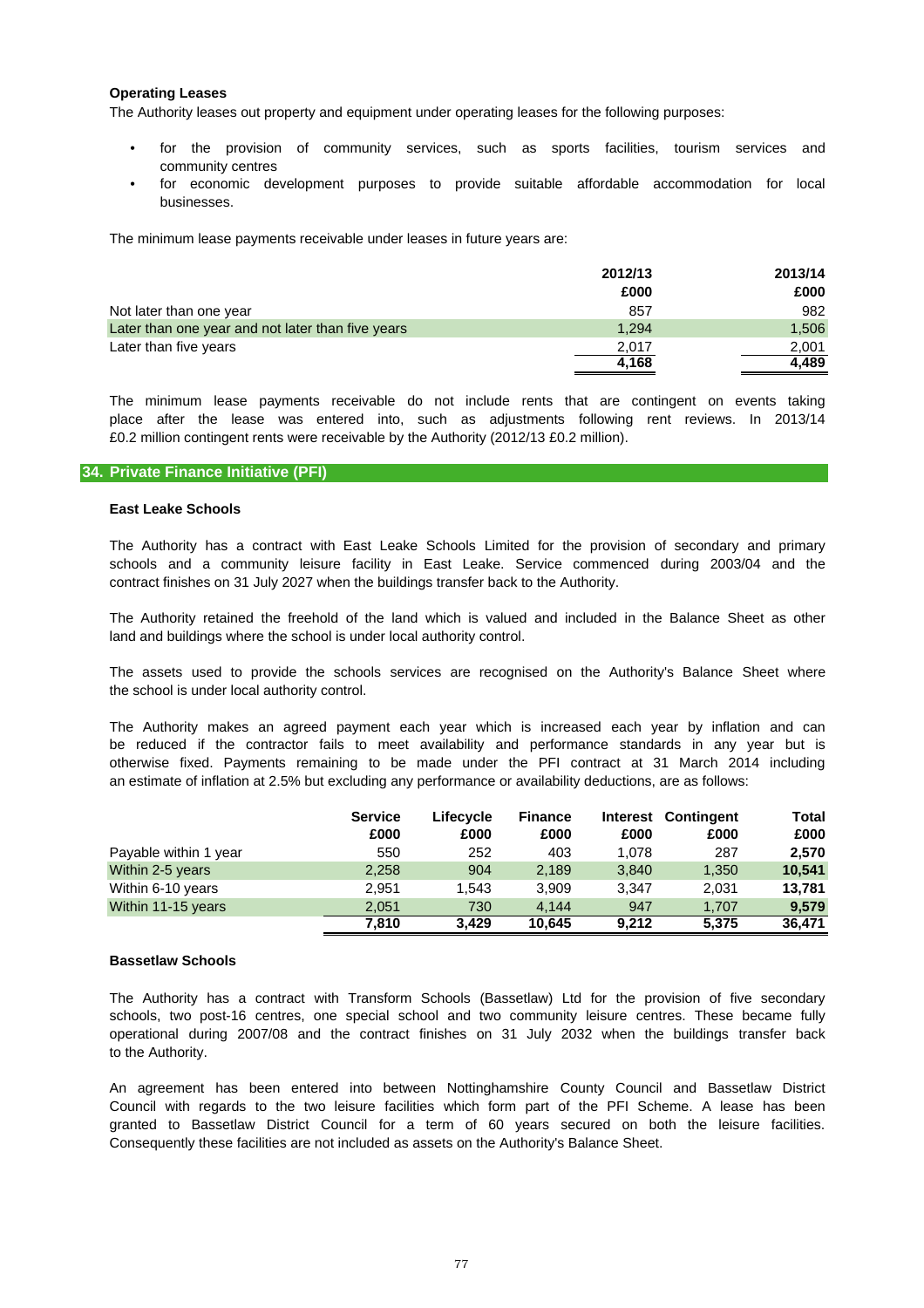land and buildings where the school is under Local Authority control. The Authority retained the freehold of the land which is valued and included in the Balance Sheet as other

the school is under Local Authority control. The assets used to provide the schools services are recognised on the Authority's Balance Sheet where

be reduced if the contractor fails to meet availability and performance standards in any year but is otherwise fixed. Payments remaining to be made under the PFI contract at 31 March 2014 including an estimate of inflation at 2.5% but excluding any performance or availability deductions, are as follows: The Authority makes an agreed payment each year which is increased each year by inflation and can

|                       | <b>Service</b> | Lifecycle | <b>Finance</b> |         | Interest Contingent | Total   |
|-----------------------|----------------|-----------|----------------|---------|---------------------|---------|
|                       | £000           | £000      | £000           | £000    | £000                | £000    |
| Payable within 1 year | 5.424          | 375       | 2.937          | 9.486   | 460                 | 18,682  |
| Within 2-5 years      | 23.298         | 5,055     | 11.844         | 35,283  | 1.186               | 76.666  |
| Within 6-10 years     | 33,114         | 7,746     | 21,605         | 36,552  | 1,558               | 100,575 |
| Within 11-15 years    | 38.219         | 11.573    | 31.674         | 24.506  | 517                 | 106,489 |
| Within 16-20 years    | 29.219         | 9,855     | 30.944         | 6.780   | (198)               | 76,600  |
|                       | 129,274        | 34.604    | 99,004         | 112.607 | 3.523               | 379,012 |

### **Waste Recycling**

Services at the same rates. million has been allocated. The contract was signed on 26 June 2006 with Veolia Environmental Services and the contract ends on 31 March 2033 when the assets transfer to the Authority. The first main new subject to a 50 year rental agreement with the Authority, which is then recharged to Veolia Environmental facility, the Materials Recycling Facility (MRF), became operational in January 2009. The MRF site is The Authority has received Government support for a Nottinghamshire Waste PFI scheme which involves the commissioning of Materials Recycling Facilities and an Energy Recovery Facility. A PFI credit of £38.3

The Authority retained the freehold of the land which is valued and included in the Balance Sheet.

balance. value over the year are included in the analysis of the movement in Property, Plant and Equipment The assets used to provide the services are recognised on the Authority's Balance Sheet. Movements in their

The Authority makes an agreed payment per tonne of waste which is increased each year by inflation and can be reduced if the contractor fails to meet availability and performance standards in any year but is otherwise fixed. Payments remaining to be made under the PFI contract at 31 March 2014 including an estimate of inflation at 2.5% but excluding any performance or availability deductions, are as follows:

|                       | <b>Service</b><br>£000 | Lifecycle<br>£000 | <b>Finance</b><br>£000 | £000   | Interest Contingent<br>£000 | <b>Total</b><br>£000 |
|-----------------------|------------------------|-------------------|------------------------|--------|-----------------------------|----------------------|
| Payable within 1 year | 17,113                 | 2,642             | 470                    | 2.499  | 928                         | 23,652               |
| Within 2-5 years      | 72.698                 | 3.097             | 2.934                  | 11.955 | 7.404                       | 98,088               |
| Within 6-10 years     | 100,308                | 12.122            | 5,632                  | 16.799 | 10.151                      | 145,012              |
| Within 11-15 years    | 113.484                | 2,617             | 4,000                  | 14.842 | 18,363                      | 153,306              |
| Within 16-20 years    | 101.432                | 445               | 3,842                  | 7.397  | 19.507                      | 132,623              |
|                       | 405.035                | 20.923            | 16,878                 | 53.492 | 56,353                      | 552,681              |

### **35. Single Status Provision and Reserve**

package being implemented any upgrading's had an effective date of 1 April 2002. significant differences between the two sets of conditions. Implementation of the Authority's proposals on the final stage of harmonisation of a new pay and grading structure began in April 2008. This process began with non-school based staff and was rolled out across the Authority in 2008/09. As part of the Single Status arises from a national agreement between the employers and the trade unions which requires all local authorities to harmonise the conditions of employment of Local Government Services employees. These conditions were previously agreed by two separate negotiating bodies and there were

Non Distributed Costs. As at 31 March 2014 a total of £34.2 million had been paid out as a consequence Single Status costs of £14,580 (£0.3 million in 2012/13) were incurred in 2013/14 and accounted for in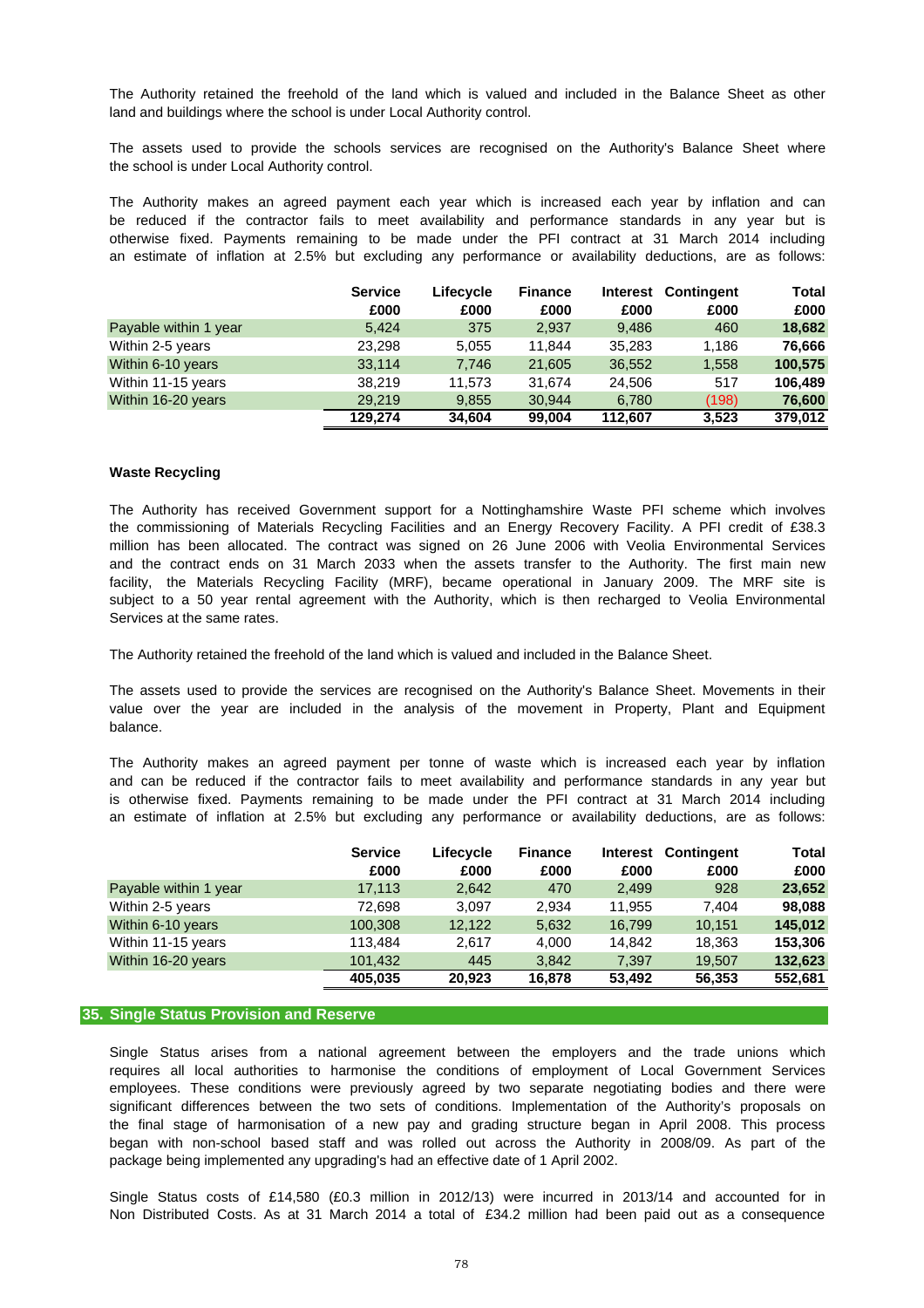payments had been completed with the exception of equal pay claims. of back dating upgrading's to 1 April 2002. The total number of employees included in the first phase of the Single Status programme was over 28,000 (including former employees) and as at 31 March 2014 these

payments. The next phase of the programme was to review non-teaching posts in schools and this stage is nearing completion with only a few outstanding issues to be resolved. The total number of posts included in this category is over 8,000. During 2013/14 £0.4 million (£3.9 million in 2012/13) of the reserve has been used for agreed

the Authority's Reserves, leaving £0.8 million. After reassessing the requirement of the Non Schools Reserve, £2.7m has been redesignated elsewhere in

Since 2002/03, the Authority has been setting aside resources to fund Single Status costs.

The balance on the Single Status Provision is as follows:

|                                | 2012/13 | 2013/14 |
|--------------------------------|---------|---------|
|                                | £000    | £000    |
| <b>Balance Brought Forward</b> | 7.939   |         |
| Payments made during the year  | (3,945) |         |
| <b>Reversal of Provision</b>   | (3.994) |         |
| <b>Balance Carried Forward</b> |         |         |

The balance on the Single Status (Corporate Pay Review) Reserve is as follows:

|                                | 2012/13 | 2013/14 |
|--------------------------------|---------|---------|
|                                | £000    | £000    |
| Balance brought forward        | 2,059   | 6.744   |
| Transfers from the reserve     | (309)   | (5,942) |
| Transfers to the reserve       | 4,994   |         |
| <b>Balance carried forward</b> | 6,744   | 802     |
|                                |         |         |

### **36. General Provisions**

likely impact is made and a provision is set aside. The provisions made are set out below: Where events have happened, which are likely to result in costs to the Authority, an estimate of the

| <b>Short Term Provisions</b>                    | 2012/13<br>£000 | <b>Movement</b><br>£000 | 2013/14<br>£000 |
|-------------------------------------------------|-----------------|-------------------------|-----------------|
| General Insurance Claims prior to 1/4/98        | 424             | 71                      | 495             |
| General Insurance Claims from 1/4/98            | 818             | (159)                   | 659             |
| <b>Carbon Reduction Commitment (CRC) Scheme</b> | 824             | (32)                    | 792             |
| Corporate Redundancy Provision                  | 1,288           | 5,310                   | 6,598           |
| NDR provision for backdated appeals             |                 | 166                     | 166             |
| Provisions below £200,000                       | 68              | 90                      | 158             |
| Home Care disputed invoices                     | -               | 601                     | 601             |
| Mansfield Library premises                      |                 | 400                     | 400             |
| Total                                           | 3,422           | 6,447                   | 9,869           |
| <b>Long Term Provisions</b>                     | 2012/13<br>£000 | <b>Movement</b><br>£000 | 2013/14<br>£000 |
| General Insurance Claims prior to 1/4/98        | 3,812           | 645                     | 4,457           |
| General Insurance Claims from 1/4/98            | 7,363           | (1,433)                 | 5,930           |
| NDR provision for backdated appeals             |                 | 663                     | 663             |
| <b>Total</b>                                    | 11,175          | (125)                   | 11,050          |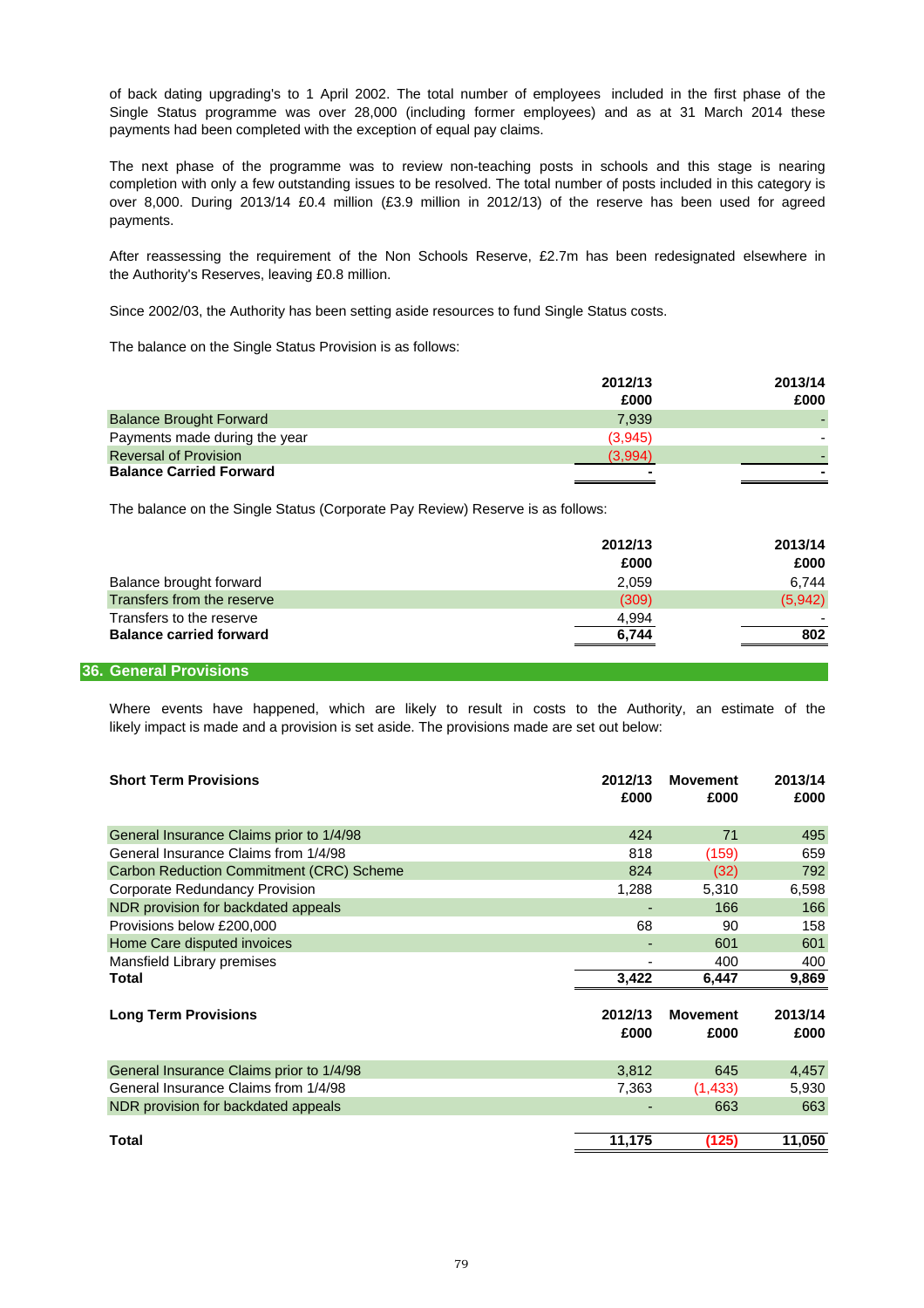## **37. Capital Receipts and Grants Unapplied**

prior year borrowings. The Capital Receipts Reserve holds the usable part of the capital receipts from the sale of assets. The Authority has approved the use of capital receipts for the financing of capital expenditure or the repayment of

|                                       | 2012/13 | 2013/14 |
|---------------------------------------|---------|---------|
|                                       | £000    | £000    |
| <b>Balance at 1 April</b>             | ٠       |         |
| Receivable                            | (2,818) | (2,680) |
| Applied<br><b>Balance at 31 March</b> | 2,818   | 2,680   |

that have not been applied for the financing of capital expenditure. The Capital Grants Unapplied Reserve holds grants receivable from Government and other contributions

|                                                                   | 2012/13  | 2013/14   |
|-------------------------------------------------------------------|----------|-----------|
|                                                                   | £000     | £000      |
| <b>Balance at 1 April</b>                                         | 6,422    | 7,578     |
| Capital grants credited to the CI&E                               | 41.189   | 29.257    |
| Application of grants to capital financing transferred to the CAA | (40,033) | (34, 854) |
| <b>Other Movements</b><br><b>Balance at 31 March</b>              | 7,578    | 1.980     |

## **38. Other Operating Expenditure**

Other operating expenditure includes the following amounts:

|                                                      | 2012/13<br><b>Restated</b> | 2013/14         |
|------------------------------------------------------|----------------------------|-----------------|
|                                                      | £000                       | £000            |
| (Gains)/losses on the disposal of non-current assets | 210.496                    | 42.216          |
| Change in fair value of assets held for sale         | 1.908                      | (648)           |
| Other operating income and expenditure<br>Total      | 459<br>212,863             | (925)<br>40,643 |

## **39. Financing and Investment Income and Expenditure**

Financing and investment income and expenditure includes the following amounts:

|                                                                 | 2012/13<br><b>Restated</b> | 2013/14 |
|-----------------------------------------------------------------|----------------------------|---------|
|                                                                 | £000                       | £000    |
| Interest payable and similar charges                            | 31,283                     | 32,096  |
| Net interest on the defined liability/(asset)                   | 38,643                     | 36,841  |
| Interest receivable and similar income                          | (561)                      | (679)   |
| Income and expenditure in relation to investment properties and |                            |         |
| changes in their fair value                                     | 503                        | 1,263   |
| Net (surplus)/deficit of trading undertakings                   | 1,682                      | 2,601   |
| Insurance revenue                                               | (2,790)                    | (471)   |
| Total                                                           | 68,760                     | 71,651  |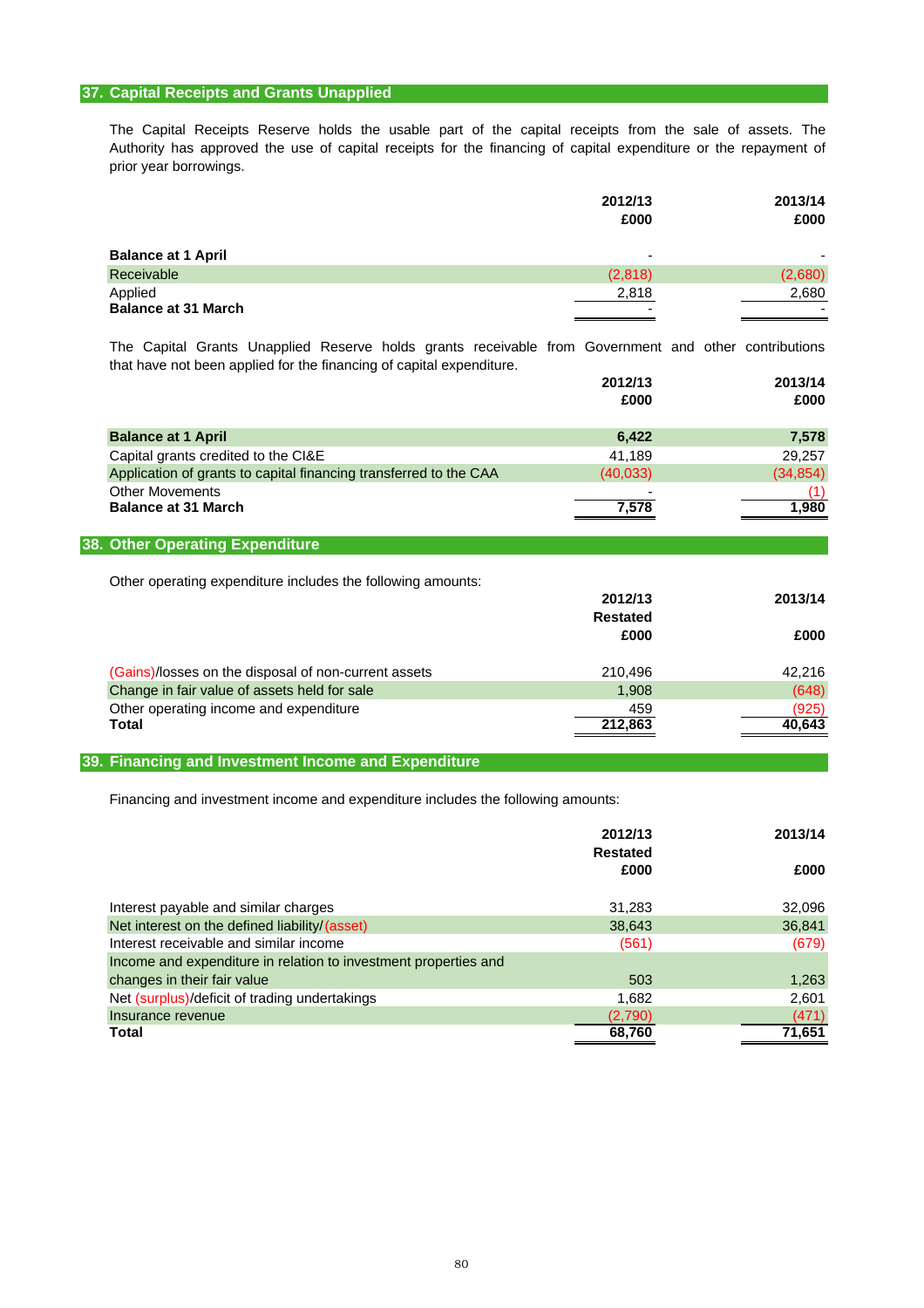| <b>40. Movement on Earmarked Reserves</b> |         |                            |           |         |                          |                  |         |
|-------------------------------------------|---------|----------------------------|-----------|---------|--------------------------|------------------|---------|
|                                           |         | <b>Transfers Transfers</b> |           |         | <b>Transfers</b>         | <b>Transfers</b> |         |
|                                           | 2011/12 | Out                        | <b>In</b> | 2012/13 | Out                      | In               | 2013/14 |
|                                           | £000    | £000                       | £000      | £000    | £000                     | £000             | £000    |
|                                           |         |                            |           |         |                          |                  |         |
| General Fund Balance                      | 29,688  | -                          | 12,430    | 42,118  | (12, 987)                |                  | 29,131  |
| <b>Schools Statutory Reserves</b>         | 39,151  | (6, 178)                   |           | 32,973  |                          | 3,335            | 36,308  |
| General Insurance Reserve                 | 7,571   | $\overline{\phantom{a}}$   | 2,790     | 10,361  | $\overline{\phantom{a}}$ | 470              | 10,831  |
|                                           |         |                            |           |         |                          |                  |         |
| <b>Trading Services</b>                   | 3,161   | (1,509)                    | 1,874     | 3,526   | (1,779)                  | 982              | 2,729   |
| <b>Earmarked for Services</b>             | 31,182  | (9,022)                    | 16,520    | 38,680  | (27, 427)                | 36,921           | 48,174  |
| <b>Earmarked Reserves</b>                 | 1,689   | (1,689)                    | 4,992     | 4,992   | (6, 272)                 | 4,672            | 3,392   |
| Capital Projects Reserve                  | 27,636  | (6, 391)                   | 8,882     | 30,127  | (12, 440)                | 3,619            | 21,306  |
| <b>NDR Pool Reserve</b>                   |         |                            |           |         |                          | 202              | 202     |
| East Leake PFI Schools                    | 3,114   | (317)                      | 186       | 2,983   | (87)                     | 183              | 3,079   |
| <b>Bassetlaw PFI Schools</b>              | 1,290   | (457)                      | 29        | 862     | (287)                    | 46               | 621     |
| Waste PFI Reserve                         | 26,739  | -                          | 1,597     | 28,336  |                          | 311              | 28,647  |
| <b>Corporate Pay Review Reserve</b>       | 2,059   | (309)                      | 4,994     | 6,744   | (5,942)                  | $\blacksquare$   | 802     |
| The Improvement Programme                 | 17,997  | (6, 547)                   |           | 11,450  | (8,404)                  | $\overline{a}$   | 3,046   |
| <b>Corporate Redundancy Reserve</b>       | 3,119   |                            | 2,799     | 5,918   |                          | 4,135            | 10,053  |
| <b>Strategic Development Fund</b>         |         | $\overline{\phantom{a}}$   |           |         |                          | 8,942            | 8,942   |
| Lifecycle Maintenance                     | 3,705   | $\overline{\phantom{a}}$   | 500       | 4,205   | (4,205)                  |                  |         |
|                                           |         |                            |           |         |                          |                  |         |
| <b>Total Other Earmarked</b>              | 121,691 | (26, 241)                  | 42,373    | 137,823 | (66, 843)                | 60,013           | 130,993 |
| <b>Reserves</b>                           |         |                            |           |         |                          |                  |         |
| <b>Total Reserves</b>                     | 198,101 | (32, 419)                  | 57,593    | 223,275 | (79, 830)                | 63,818           | 207,263 |

**General Fund Balance** comprises reserves available for use by the Authority as a contingency **.**

**Schools Statutory Reserve** - See note 42

**General Insurance Reserve** - See note 41

between those reserves and the General Fund. **Trading Services** reserves comprise accumulated revenue surpluses plus or minus any transfer

criteria for the creation of provisions are not met. **Earmarked for Services** are amounts set aside to cover expected events where the accounting

and spent in the following year. **Earmarked Reserves** hold year end underspends where approval has been given to be carried forward

**Capital Projects Reserve** comprises contributions from revenue towards future capital schemes.

**NDR Pool Reserve** holds the Authority's share of the Non Domestic Rates pool surplus. The pool was established 1 April 2013 when the new funding mechanism was introduced with the seven District and Borough Councils.

Authority will be required in later years to finance the unitary charge. **Bassetlaw, East Leake and Waste PFI Reserves** are surplus funding amounts set aside during the early years of the PFI contracts. These contributions from central Government and the

#### **Corporate Pay Review Reserve -** See note 35

The residual balance in 2013/14 relates to the Ways of Working Project which is not yet completed. **Improvement Programme** was established in 2010 to fund the Authority's service transformation.

already held in contingency for future years. **Corporate Redundancy Reserve** was established to help meet redundancy costs in excess of the amount

the Authority's commitment to redefine service delivery. **Strategic Development Fund** was approved in the Budget Report to Council 27 February 2014 to facilitate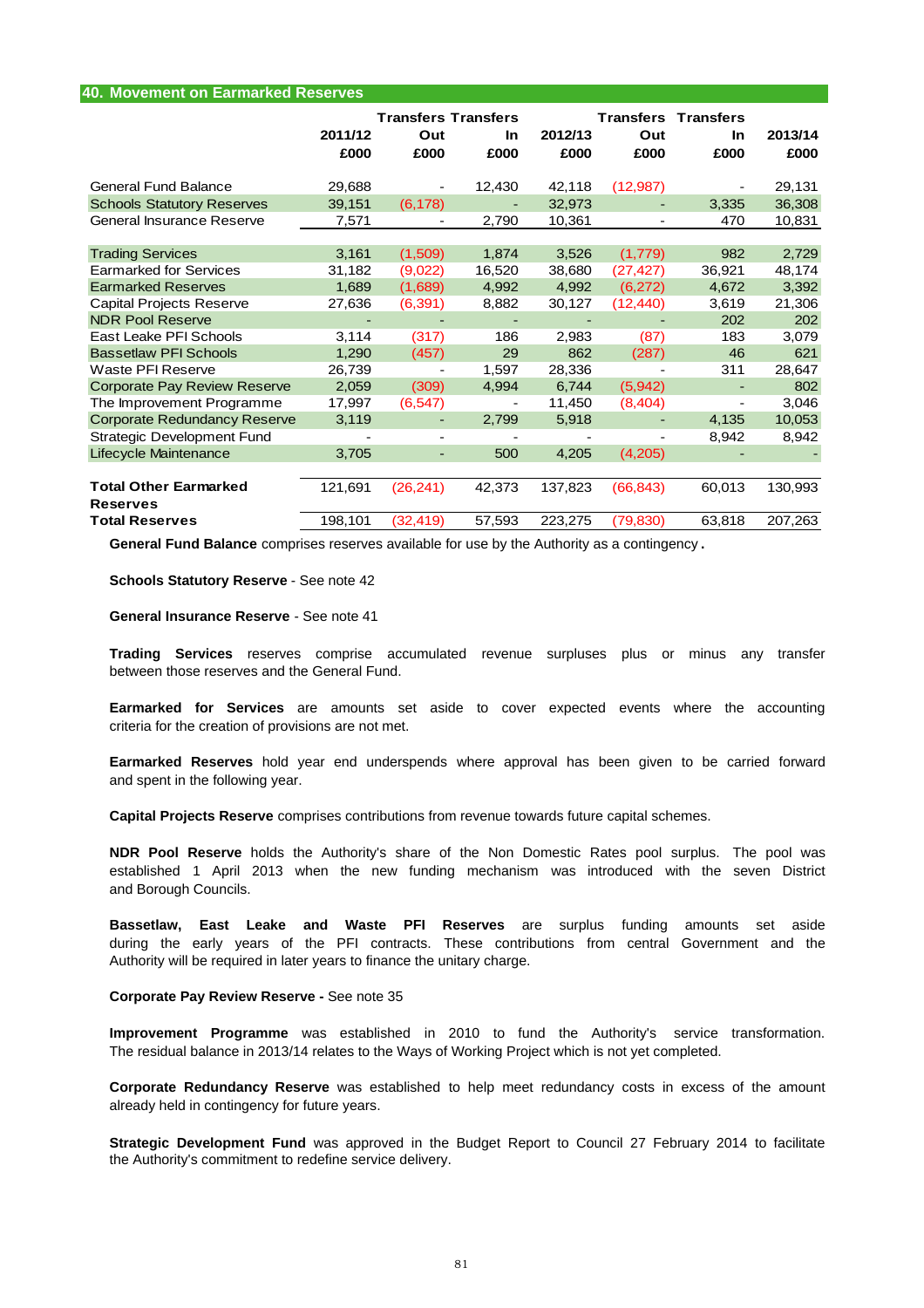In 2013/14, after reassessment of the Authority's priorities, the balance of the reserve has been released as it is no longer required. **Lifecycle Maintenance Reserve** was established to spread the cost of maintaining new buildings.

### **41. Insurance Reserve and Account**

possible insurance claims losses that are not yet known about. The Authority operates a self-insurance scheme and covers each kind of risk up to set limits which are reviewed annually. External insurers cover risks in excess of the internally insured amounts. The provision covers known liabilities. Amounts are also set aside in the Insurance Reserve to cover major areas where significant risks are covered externally are Fire, Liability and Motor. The insurance

City Councils in the proportion of 23.55 % City and 76.45% County. liabilities arising up to that date. The balance and the liabilities are being shared by the County and The total of the Insurance Provision and Reserve as at 31 March 1998 has been ring-fenced for

shown below: The amount set aside in the Insurance Provision is detailed in Note 36. The Insurance Reserve is

| <b>Insurance Reserve</b>                                   | <b>Note</b> | 2012/13<br>£000 | 2013/14<br>£000 |
|------------------------------------------------------------|-------------|-----------------|-----------------|
| Ring-fenced at 31 March 1998                               |             | (3,862)         |                 |
| Since 1 April 1998                                         |             | 14,223          | 10,831          |
|                                                            |             | 10,361          | 10,831          |
| <b>Insurance Account</b>                                   |             | 2012/13<br>£000 | 2013/14<br>£000 |
| Premiums paid                                              |             | 2,363           | 1,689           |
| Claims made                                                |             | 3,990           | 5,326           |
| Contribution (from)/to Provision                           |             | (936)           | (64)            |
|                                                            |             | 5,417           | 6,951           |
| Less charges to Departments                                | 1           | (8, 137)        | (6, 772)        |
| <b>Total Expenditure</b>                                   |             | (2,720)         | 179             |
| <b>External Premiums</b>                                   |             | (34)            |                 |
| Interest on ringfenced fund at 31 March 1998               |             | (36)            | (13)            |
| Contribution to Closed Fund from City and County Council's |             |                 | (637)           |
| <b>Total Income</b>                                        |             | (70)            | (650)           |
| Net (surplus)/deficit                                      |             | (2,790          | (471)           |

Note 1. Classed as expenditure to avoid double counting in the net cost of services.

## **42. Schools Statutory Reserve**

Authority for general use. next in accordance with the requirements of Section 48 of the School Standards and Framework Act 1998. The Schools Statutory Reserve is committed to be spent on schools and is not available to the Surplus and deficit balances relating to schools must be carried forward from one financial year to the

During 2013/14 the overall reserve has increased by £3.3 million to £36.3 million. Within the total reserve school accumulated balances increased by £2.1 million to £27.2 million; of this, £3.3 million is to fund capital schemes.

Schools Budget. The reserve also includes £10.0 million relating to the non-ISB (Individual Schools Budget) element of the

major capital items and then repay this over a three year period. Part of the reserve is used to finance a school loan scheme, whereby schools are advanced funding for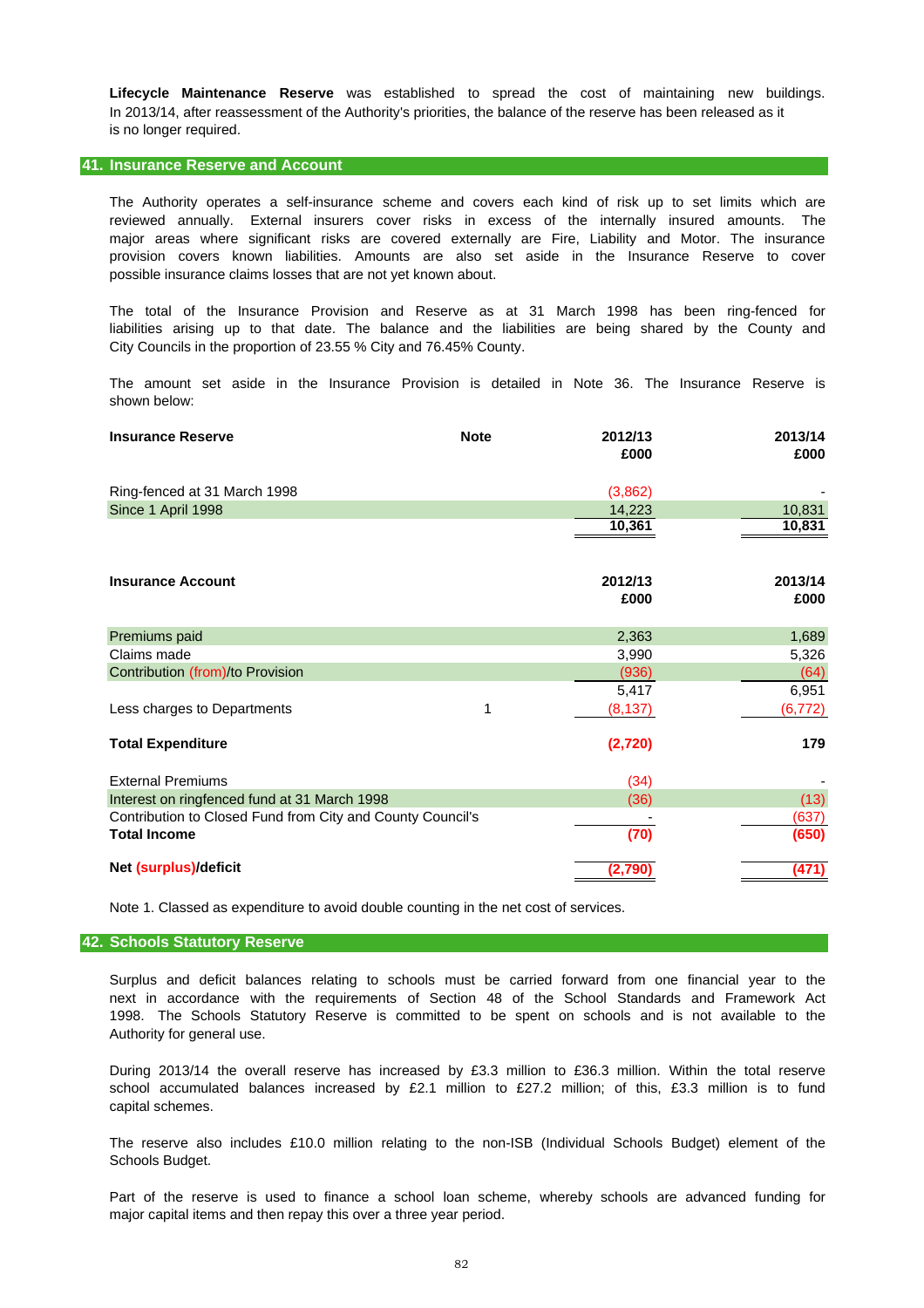|                                       | 2012/13 | <b>Movement</b><br>in year | 2013/14 |
|---------------------------------------|---------|----------------------------|---------|
|                                       | £000    | £000                       | £000    |
| <b>School Balances</b>                |         |                            |         |
| Balances held by schools              | 25.047  | 2.128                      | 27.175  |
| Non ISB Balances                      | 8.795   | 1,201                      | 9,996   |
| School Loan Scheme                    | (869)   | 6                          | (863)   |
| <b>School Statutory Reserve Total</b> | 32,973  | 3.335                      | 36,308  |

### **43. Unusable Reserves**

|                                           | 2012/13<br>£000 | 2013/14<br>£000 |
|-------------------------------------------|-----------------|-----------------|
| <b>Revaluation Reserve</b>                | 108,541         | 115,241         |
| Capital Adjustment Account                | 417,430         | 378,491         |
| Financial Instruments Adjustment Account  | (130)           | (113)           |
| <b>IAS 19 Pensions Reserve</b>            | (878, 034)      | (819, 893)      |
| <b>Collection Fund Adjustment Account</b> | 4,495           | 3,105           |
| <b>Deferred Capital Receipts</b>          |                 | 1,000           |
| <b>Employee Benefits Account</b>          | (18, 586)       | (12, 754)       |
| <b>Total Unusable Reserves</b>            | (366,284        | (334, 923)      |

### **Revaluation Reserve**

The Revaluation Reserve contains the gains made by the Authority arising from increases in the value of its Property, Plant and Equipment. The balance is reduced when assets with accumulated gains are:

- revalued downwards or impaired and the gains are lost
- used in the provision of services and the gains are consumed through depreciation
- disposed of and the gains are realised.

was created. Accumulated gains arising before that date are consolidated into the balance on the Capital The Reserve contains only revaluation gains accumulated since 1 April 2007, the date that the Reserve Adjustment Account.

|                                                                | 2012/13   | 2013/14   |
|----------------------------------------------------------------|-----------|-----------|
|                                                                | £000      | £000      |
| <b>Balance at 1 April</b>                                      | 108,503   | 108,541   |
| Upward revaluation of assets                                   | 26,567    | 32,108    |
| Downward revaluation of assets and impairment losses not       |           |           |
| charged to the Surplus or Deficit on the Provision of Services | (9,653)   | (12, 299) |
| Surplus/(deficit) on revaluation of non-current assets not     | 16.914    | 19,809    |
| posted to the Surplus or Deficit on the Provision of Services  |           |           |
| Difference between fair value depreciation and historic cost   |           |           |
| depreciation                                                   | (2,224)   | (1,898)   |
| Accumulated gains on assets sold or scrapped                   | (14, 652) | (11, 211) |
| Amount written off to the Capital Adjustment Account           | (16, 876) | (13, 109) |
| <b>Balance at 31 March</b>                                     | 108,541   | 115,241   |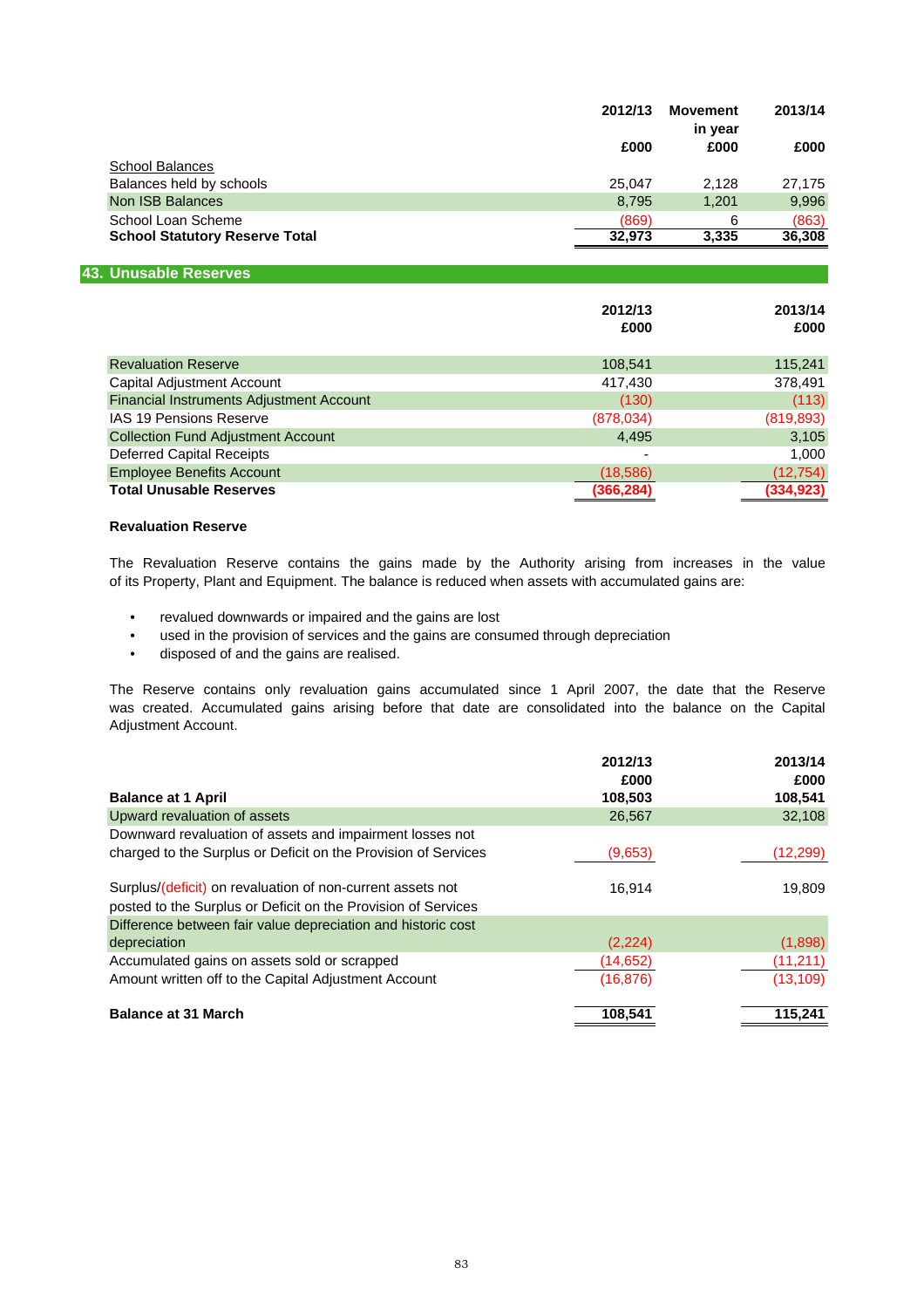### **Capital Adjustment Account**

Revaluation Reserve. the amounts set aside by the Authority as finance for the costs of acquisition, construction and The Capital Adjustment Account absorbs the timing differences arising from the different arrangements or enhancement of those assets under statutory provisions. The Account is debited with the cost of for accounting for the consumption of non-current assets and for financing the acquisition, construction Revaluation Reserve to convert fair value figures to a historic cost basis). The Account is credited with enhancement. The Account contains accumulated gains and losses on Investment Properties and gains recognised on donated assets that have yet to be consumed by the Authority. The Account also contains details of the source of all the transactions posted to the Account, apart from those involving the revaluation gains accumulated on Property, Plant and Equipment before 1 April 2007, the date that the Revaluation Reserve was created to hold such gains. The Movement in Reserves Statement provides acquisition, construction or enhancement as depreciation, impairment losses and amortisations are charged to the Comprehensive Income and Expenditure Statement (with reconciling postings from the

|                                                                                                                                    | 2012/13<br>£000 | 2013/14<br>£000 |
|------------------------------------------------------------------------------------------------------------------------------------|-----------------|-----------------|
| <b>Balance at 1 April</b>                                                                                                          | 626,721         | 417,430         |
| Reversal of items relating to capital expenditure debited or<br>credited to the Comprehensive Income and Expenditure<br>Statement: |                 |                 |
| Charges for depreciation on non-current assets                                                                                     | (45, 243)       | (39, 366)       |
| Revaluation losses and Impairments on PPE                                                                                          | (33, 441)       | (35, 307)       |
| Amortisation of intangible assets                                                                                                  | (2, 114)        | (2, 448)        |
| Revenue expenditure funded from capital under statute                                                                              | (12, 932)       | (19, 649)       |
| Amounts of non-current assets written off on disposal or                                                                           |                 |                 |
| sale as part of the gain/(loss) on disposal to the                                                                                 |                 |                 |
| Comprehensive Income and Expenditure Statement                                                                                     | (210, 496)      | (43, 216)       |
|                                                                                                                                    | (304, 226)      | (139,986)       |
| Adjusting amounts written out of the Revaluation                                                                                   |                 |                 |
| Reserve                                                                                                                            | 16,876          | 13,109          |
| Net written out amount of the cost of non-current assets                                                                           |                 |                 |
| consumed in the year.                                                                                                              | (287, 350)      | (126, 877)      |
| Capital financing applied in the year:<br>Use of the Capital Receipts Reserve to finance<br>outstanding debt                       |                 |                 |
| Application of grants to capital financing from                                                                                    |                 |                 |
| the Capital Grants Unapplied Account                                                                                               | 46,126          | 42,676          |
| Statutory provision for the financing of capital                                                                                   |                 |                 |
| investment charged against the General Fund                                                                                        | 23,205          | 24,500          |
| Capital expenditure charged against the                                                                                            |                 |                 |
| <b>General Fund</b>                                                                                                                | 11,504          | 21,696          |
|                                                                                                                                    | 80,835          | 88,872          |
| Movements in the market value of Investment                                                                                        |                 |                 |
| Properties debited or credited to the                                                                                              |                 |                 |
| Comprehensive Income and Expenditure                                                                                               |                 |                 |
| Statement                                                                                                                          | (867)           | (1,582)         |
| Movement in the fair value of Non Current Assets                                                                                   |                 |                 |
| Held for Sale credited to the Comprehensive                                                                                        |                 |                 |
| Income and Expenditure Statement                                                                                                   | (1,908)         | 648             |
| <b>Balance at 31 March</b>                                                                                                         | 417,430         | 378,491         |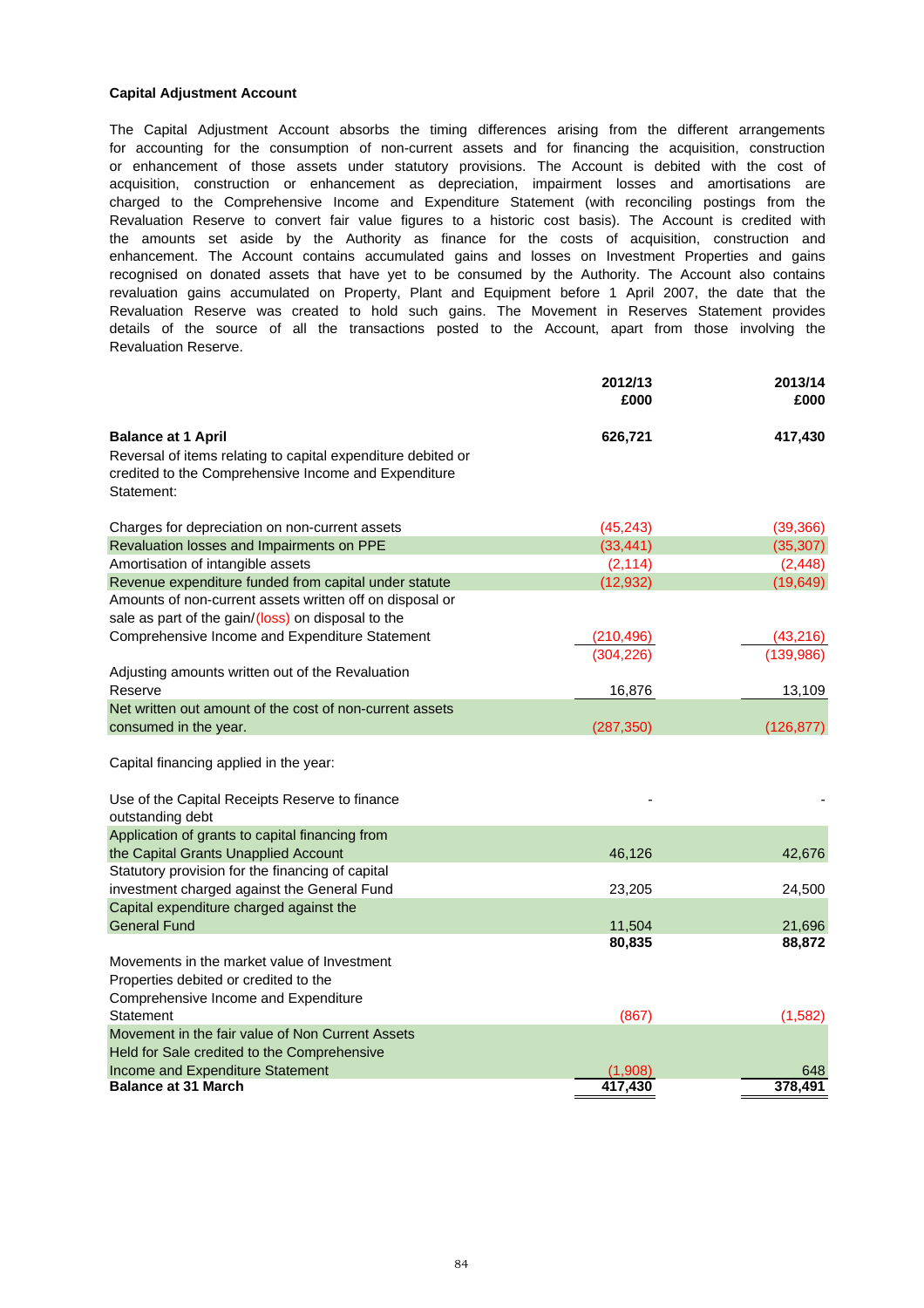## **Financial Instruments Adjustment Account**

arrangements for accounting for income and expenses relating to certain financial instruments. The Financial Instruments Adjustment Account absorbs the timing differences arising from the different

| <b>Balance at 1 April</b>                                         | 2012/13<br>£000<br>(146) | 2013/14<br>£000<br>(130) |
|-------------------------------------------------------------------|--------------------------|--------------------------|
| Premiums incurred in the year and charged to the                  |                          |                          |
| Comprehensive Income and Expenditure Statement                    |                          |                          |
| Proportion of premiums incurred in previous financial years to be |                          |                          |
| charged against the General Fund Balance in accordance with       |                          |                          |
| statutory requirements                                            | 16                       |                          |
| Amount by which finance costs charged to the Comprehensive        |                          |                          |
| Income and Expenditure Statement are different from finance       |                          |                          |
| costs chargeable in the year in accordance with statutory         |                          |                          |
| requirements                                                      | 16                       | 17                       |
| <b>Balance at 31 March</b>                                        | (130)                    | (113)                    |

### **IAS19 Pensions Reserve**

the benefits come to be paid. recognised to reflect inflation, changing assumptions and investment returns on any resources set aside to meet the costs. However, statutory arrangements require benefits earned to be financed as the in the benefits earned by past and current employees and the resources the Authority has set aside to is directly responsible. The debit balance on the Pensions Reserve therefore shows a substantial shortfall meet them. The statutory arrangements will ensure that funding will have been set aside by the time The Pensions Reserve absorbs the timing differences arising from the different arrangements for accounting for post employment benefits and for funding benefits in accordance with statutory provisions. The Authority accounts for post employment benefits in the Comprehensive Income and Expenditure Statement as the benefits are earned by employees accruing years of service, updating the liabilities Authority makes employer's contributions to pension funds or eventually pays any pensions for which it

|                                                                                                                                         | 2012/13<br><b>Restated</b> | 2013/14            |
|-----------------------------------------------------------------------------------------------------------------------------------------|----------------------------|--------------------|
| <b>Balance at 1 April</b>                                                                                                               | £000<br>(874, 864)         | £000<br>(878, 034) |
| Actuarial gains / (losses) on pensions assets and liabilities                                                                           | 6.928                      | 97,469             |
| Other gains / (losses)                                                                                                                  | 111                        | (69)               |
| Reversal of items relating to retirement benefits debited or credited<br>to the Surplus or Deficit on the Provisions of Services in the |                            |                    |
| Comprehensive Income and Expenditure Statement                                                                                          | (59, 436)                  | (86, 605)          |
| Employer's pensions contributions and direct payments to pensioners                                                                     |                            |                    |
| payable in the year                                                                                                                     | 49,227                     | 47,346             |
| <b>Balance at 31 March</b>                                                                                                              | (878,034)                  | (819,893)          |

### **Collection Fund Adjustment Account**

The Collection Fund Adjustment Account manages the differences arising from the recognition of Fund from the Collection Fund. In Addition during 2013/14 the NDR changes required a similar account to be held for Non Domestic Rates. Council Tax income in the Comprehensive Income and Expenditure Statement as it falls due from Council Tax payers compared with the statutory arrangements for paying across amounts to the General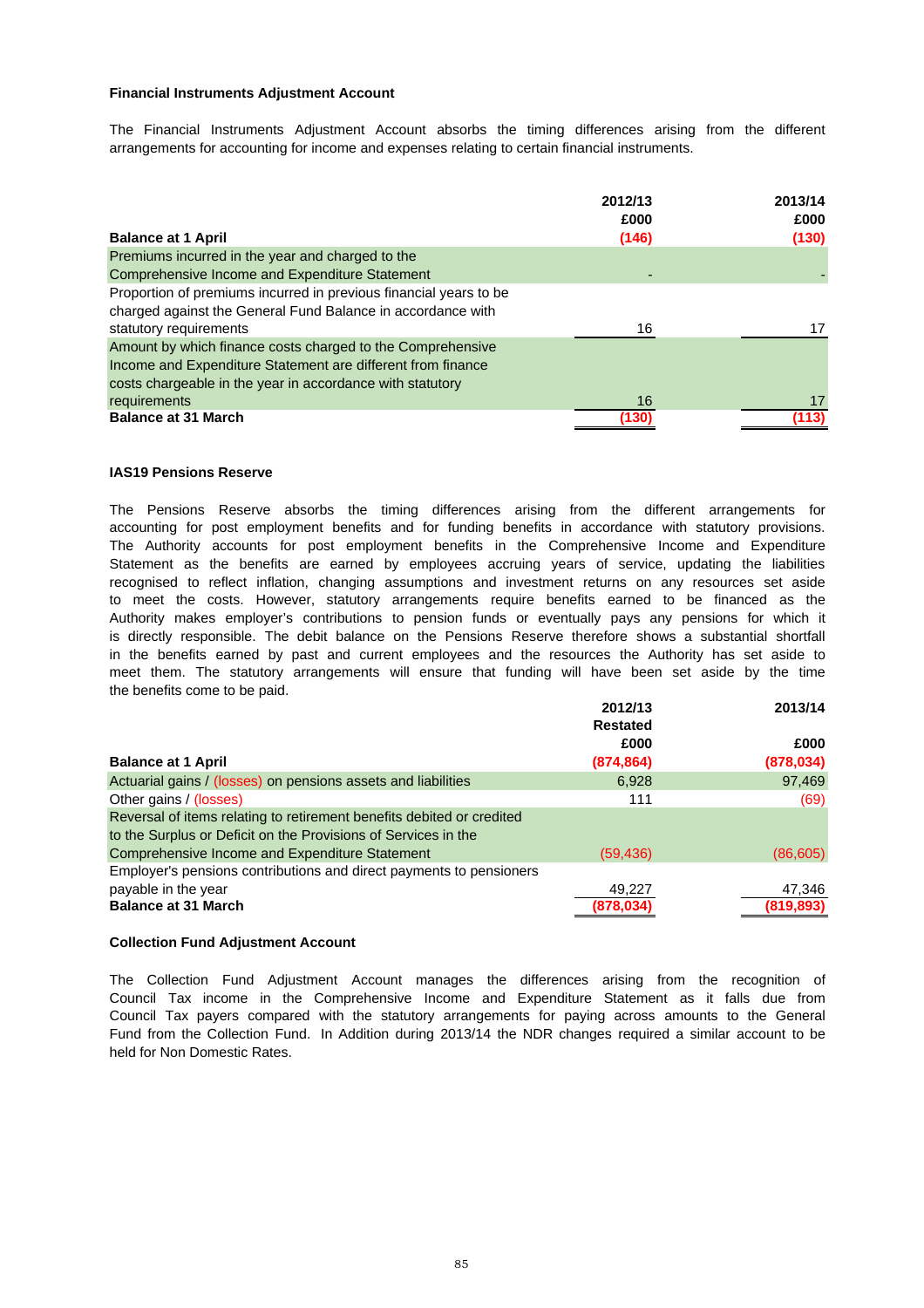|                                                                                                                                                                                                   | 2012/13       | 2013/14       |
|---------------------------------------------------------------------------------------------------------------------------------------------------------------------------------------------------|---------------|---------------|
| <b>Balance at 1 April</b>                                                                                                                                                                         | £000<br>4,765 | £000<br>4,495 |
| Amount by which Council Tax income credited to the Comprehensive<br>Income and Expenditure Statement is different from Council Tax<br>income calculated for the year in accordance with statutory |               |               |
| requirements                                                                                                                                                                                      | (270)         | 125           |
| Amount by which NDR income credited to the Comprehensive<br>Income and Expenditure Statement is different from Council Tax<br>income calculated for the year in accordance with statutory         |               |               |
| requirements                                                                                                                                                                                      |               | (1,515)       |
| <b>Balance at 31 March</b>                                                                                                                                                                        | 4,495         | 3,105         |

## **Deferred Capital Receipts Reserve**

where the consideration is to be paid in future years. Authority has recognised as disposal income in the Comprehensive Income and Expenditure Statement but The Deferred Capital Receipts Reserve is an unusable reserve that holds the value of capital receipts that the

|                                            | 2012/13<br>£000 | 2013/14<br>£000 |
|--------------------------------------------|-----------------|-----------------|
| <b>Balance at 1 April</b>                  | -               |                 |
| Movement in Deferred Capital Receipts held | ۰               | 1.000           |
| <b>Balance at 31 March</b>                 |                 | 1,000           |

## **Employee Benefits Account**

General Fund Balance is neutralised by transfers to or from the Account. The Employee Benefits Account absorbs the differences that would otherwise arise on the General Fund Balance from accruing for compensated absences earned but not taken in the year, e.g. annual leave entitlement carried forward at 31 March. Statutory arrangements require that the impact on the

|                                                                                                                                                                                                                                     | 2012/13<br>£000 | 2013/14<br>£000 |
|-------------------------------------------------------------------------------------------------------------------------------------------------------------------------------------------------------------------------------------|-----------------|-----------------|
| <b>Balance at 1 April</b>                                                                                                                                                                                                           | (10, 692)       | (18, 586)       |
| Settlement or cancellation of accrual made at the end of the                                                                                                                                                                        |                 |                 |
| preceding year                                                                                                                                                                                                                      | 10,692          | 18,586          |
| Amounts accrued at the end of the current year                                                                                                                                                                                      | (18, 586)       | (12, 754)       |
| Amount by which the officer remuneration charged to the<br>Comprehensive Income and Expenditure Statement on an accrual<br>basis is different from remuneration chargeable in the year in<br>accordance with statutory requirements | (7,894)         | 5,832           |
| <b>Balance at 31 March</b>                                                                                                                                                                                                          | 18.586          | 12,754)         |
| 44. Cash Flow Statement - Operating Activities                                                                                                                                                                                      |                 |                 |
| The cash flows for operating activities include the following items:                                                                                                                                                                |                 |                 |
|                                                                                                                                                                                                                                     | 2012/13         | 2013/14         |
|                                                                                                                                                                                                                                     | £000            | £000            |
| Interest received                                                                                                                                                                                                                   | (370)           | (804)           |
| Interest paid                                                                                                                                                                                                                       | 31,320          | 32,133          |
|                                                                                                                                                                                                                                     |                 |                 |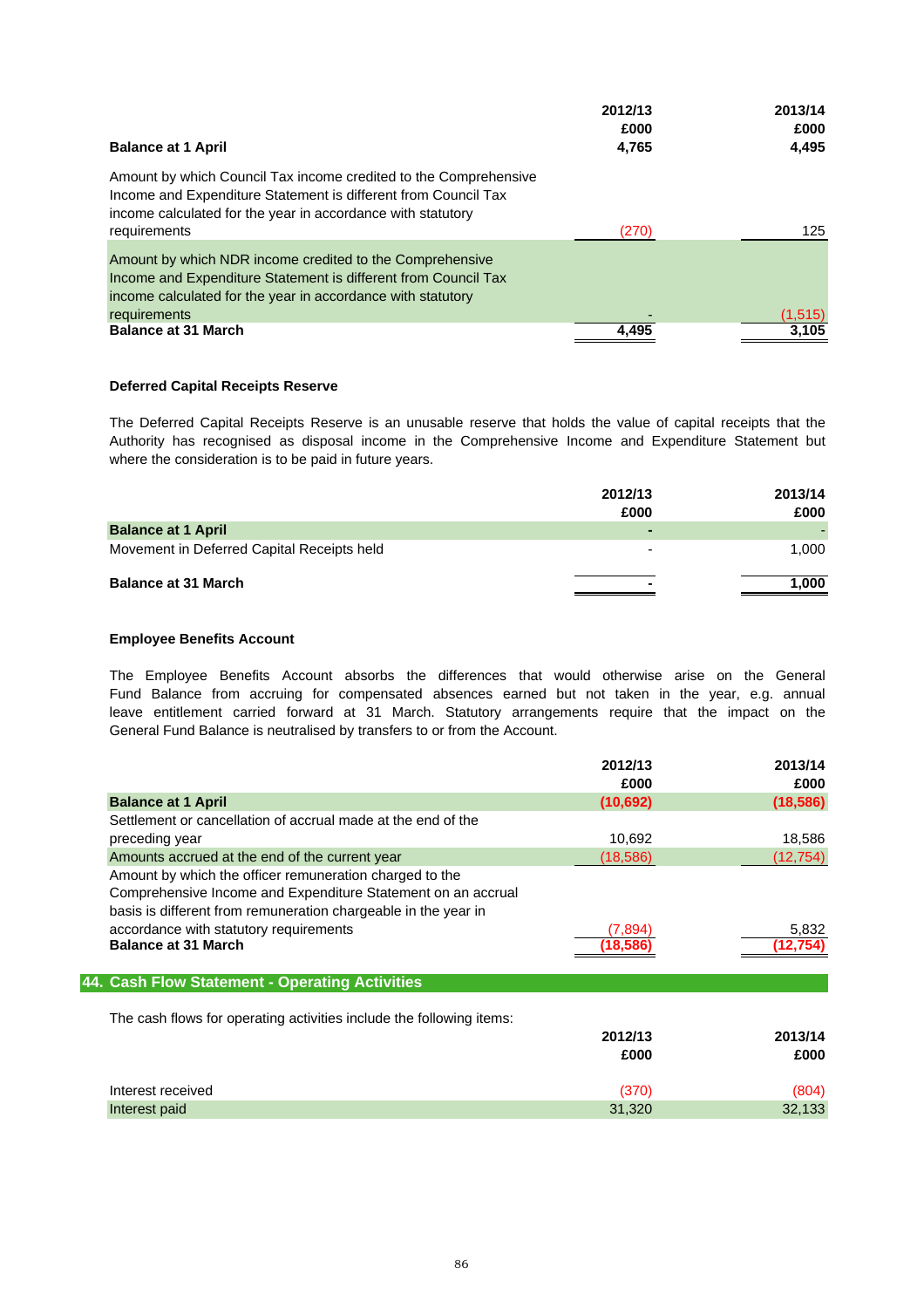| 45. Cash Flow Statement - Investing Activities                      |                 |                 |
|---------------------------------------------------------------------|-----------------|-----------------|
|                                                                     | 2012/13<br>£000 | 2013/14<br>£000 |
| Purchase of Property, Plant and Equipment, Investment Property and  |                 |                 |
| Intangible Assets                                                   | 95.055          | 100,674         |
| Purchase of short and long-term investments                         | 2,000           | 2,500           |
| Other payments for investing activities                             | 574             | (166)           |
| Proceeds from the sale of Property, Plant and Equipment, Investment |                 |                 |
| Property and Intangible Assets                                      | (2,818)         | (2,680)         |
| Capital Grants and contributions received                           | (41, 458)       | (33, 566)       |
| Proceeds from short-term and long-term investments                  |                 | (14,996)        |
| Net other receipts from investing activities                        | (303)           | 298             |
| Net cash flows from investing activities                            | 53,050          | 52,064          |
| 46. Cash Flow Statement - Financing Activities                      |                 |                 |
|                                                                     |                 |                 |
|                                                                     | 2012/13         | 2013/14         |
|                                                                     | £000            | £000            |
| Cash receipts of short and long-term borrowing                      | (40,000)        | (43,000)        |
| Cash payments for the reduction of the outstanding liabilities      |                 |                 |
| relating to finance leases and on-balance sheet PFI contracts       | 4,043           | 4,199           |
| Repayments of short and long-term borrowing                         | 9,195           | 10,681          |
| Net cash flows from financing activities                            | 26.762          | (28,120)        |
|                                                                     |                 |                 |

### **47. Termination Benefits**

The Authority terminated the contracts of a number of employees in 2013/14, incurring costs of £1.6 million (£1.3 million in 2012/13). These figures include accounting entries required by the Code. The Authority is undergoing major restructuring of its services which explains the large value of these payments.

## **48. Information on Assets**

|                                                |             | <b>Number of Buildings</b> |                |
|------------------------------------------------|-------------|----------------------------|----------------|
|                                                | <b>Note</b> | 2012/13                    | 2013/14        |
|                                                |             |                            |                |
| Nursery and Primary Schools                    |             | 250                        | 238            |
| <b>Secondary Schools</b>                       |             | 8                          | $\overline{4}$ |
| Special Schools and Pupil Referral Units       |             | 21                         | 21             |
| Libraries                                      |             | 59                         | 58             |
| <b>Family and Children's Centres</b>           |             | 59                         | 61             |
| <b>Youth and Community Centres</b>             |             | 37                         | 38             |
| Residential Homes For Elderly and Disabled     |             | 6                          | 6              |
| Day Centres and Clubs For Elderly and Disabled |             | 20                         | 19             |
| <b>Children's Residential Homes</b>            |             | 3                          | 3              |
| <b>Staff and Other Houses</b>                  |             | 110                        | 103            |
| Other, including Factories, Depots and Offices |             | 196                        | 180            |
|                                                |             | 769                        | 731            |

Authority's Balance Sheet. See Note 21 for further details. Note 1: The figures exclude Academy, Foundation and Voluntary Aided schools which are not on the

value of the Authority's buildings is £1,677 million. The Authority owns approximately 4,106 hectares of land, of which some 444 hectares are used as smallholdings. It also has 4,592 kilometres of roads. For insurance purposes, the reinstatement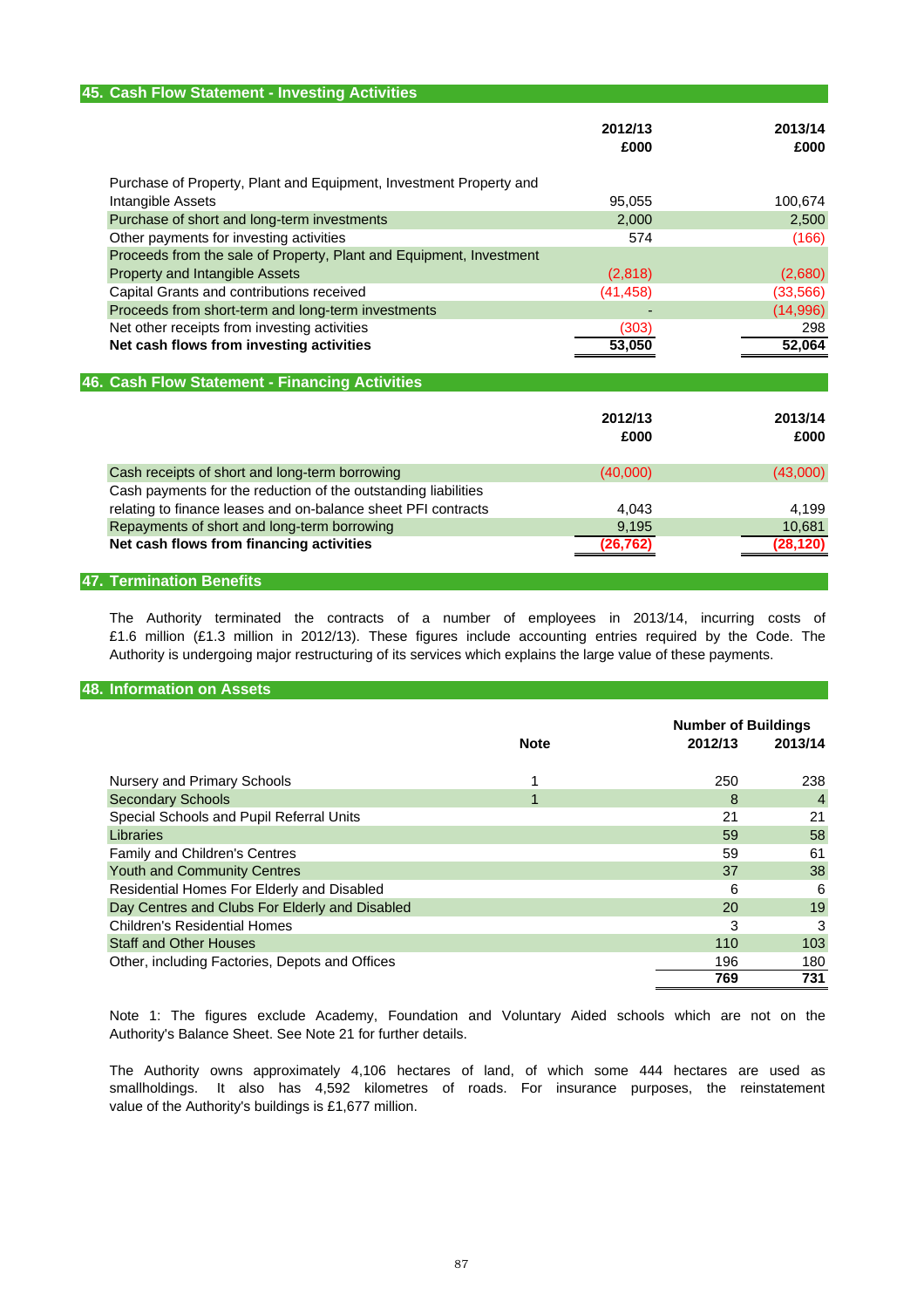were reimbursed a total of £68,397 (£68,816 in 2012/13) for expenses incurred on Authority business. The Authority makes payments to Councillors for work undertaken in the course of their duties. The cost during the financial year was £1,435,791 (£1,440,051 in 2012/13). In addition to this, Members

### **50. Related Parties**

ability to bargain freely with the Authority. The Authority is required to disclose material transactions with related parties – bodies or individuals that have the potential to control or influence the Authority or to be controlled or influenced by the Authority. constrained in its ability to operate independently or might have secured the ability to limit another party's Disclosure of these transactions allows readers to assess the extent to which the Council might have been

### **Central Government**

decisions. for providing the statutory framework within which the Authority operates, provides the majority of its funding in the form of grants and prescribes the terms of many of the transactions that the Authority departments are set out in the subjective analysis in Note 10 on reporting for resources allocation Central Government has effective control over the general operations of the Authority – it is responsible has with other parties (e.g. Council Tax bills, housing benefits). Grants received from Government

### **Members**

also available on the Authority's website at: Grants totalling £2,998,331 were paid to 25 organisations in which 27 Members had positions on the governing body (2012/13 £2,628,509 to 17 organisations, 22 Members). No grants were made to services commissioned from companies in which Members had an interest (2012/13 - none). Any contracts would have been entered into in full compliance with the Authority's standing orders. Members of the Council have direct control over the Authority's financial and operating policies. The total Members did not take part in any discussion or decision relating to the grants. Details of all these organisations whose senior management included close members of the families of Members. In all of Members' allowances paid in 2013/14 is shown in Note 49. During 2013/14, there were no works or instances, the grants were made with proper consideration of declarations of interest. The relevant transactions are recorded in the Register of Members' Interests which is open to public inspection and is

http://www.nottinghamshire.gov.uk/thecouncil/democracy/councillors/allowances-expenses-conduct-interests/

### **Senior Employees**

interest in any organisations which have received grant payments. During 2013/14, no grants were paid In accordance with section 117 of the Local Government Act 1972, Senior Employees must declare their to any organisations in which Senior Employees had an interest (2012/13 - none).

### **Other Public Bodies (subject to common control by Central Government)**

Transactions and balances outstanding are detailed in Note 52. The Authority has a pooled budget arrangement with Integrated Community Equipment Service (ICES).

of the Accounts of the Pension scheme can be found after the notes to the Authority's accounts. The Authority is the administering Authority for the Local Government Pension Scheme (LGPS). Details

### **Entities Controlled or Significantly Influenced by the Authority**

The Authority has significant influence in the following organisations :

Nottingham and Nottinghamshire Futures Limited - See below CLASP - See note 25 SCAPE - See note 25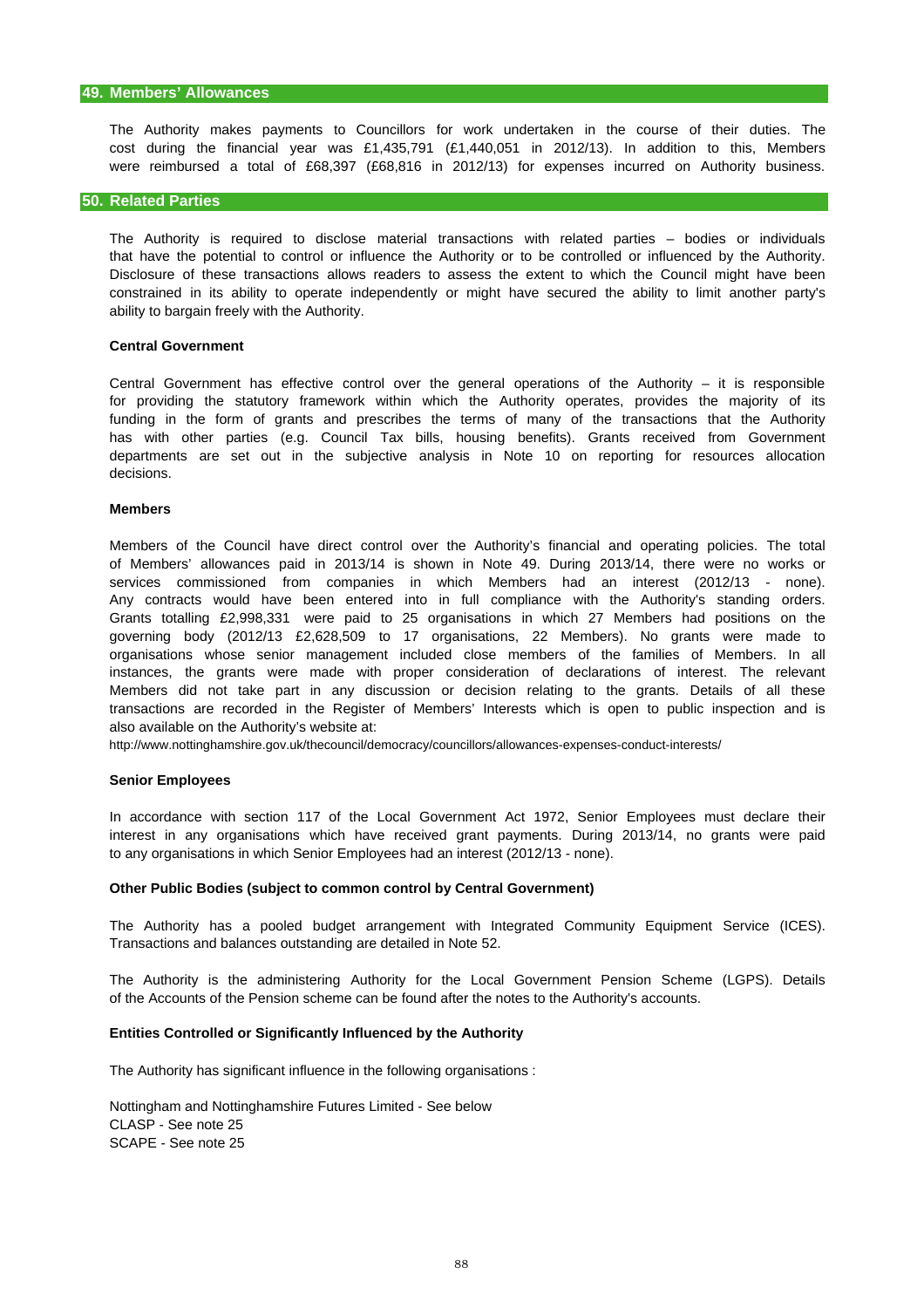organisations listed. These organisations are deemed to be influenced significantly by the Authority through its representation on the board or ownership of shares. Details of the transactions with Nottingham and Nottinghamshire Futures Limited are provided below. There are no material transactions with the other

within the accounts of the company which is registered in England under number 4172770. Nottingham and Nottinghamshire Futures Ltd ("Futures") is a company owned equally between Nottingham City Council and Nottinghamshire County Council that provides support services to young people in Nottinghamshire. Following an assessment of the materiality of Futures to the Council, Group Accounts have not been prepared for 2013/14. Information related to Futures is provided below. Further details may be found

|                                                                             | <b>Audited</b> | <b>Unaudited</b><br>2013/14<br>£000 |
|-----------------------------------------------------------------------------|----------------|-------------------------------------|
|                                                                             | 2012/13        |                                     |
|                                                                             | £000           |                                     |
| Revenue                                                                     | 13.157         | 13,145                              |
| Profit / (loss)                                                             | (482)          | (711)                               |
| <b>Total Assets</b>                                                         | 3,378          | 2,800                               |
| <b>Total Liabilities</b>                                                    | (11, 126)      | (12, 396)                           |
| <b>Equity and Reserves</b>                                                  | (7,748)        | (9,596)                             |
| Nottinghamshire County Council had the following transactions with Futures: |                |                                     |
|                                                                             | 2012/13        | 2013/14                             |
|                                                                             | £000           | £000                                |
| Sales of facilities management services                                     | (7)            |                                     |
| Grants given                                                                | 2.400          | 2,100                               |

### **51. Trust Funds**

benefit of specified schools. The cash balances held by the Authority are summarised below: The Authority acts as trustee for a number of separate trust funds, most of which are relatively small amounts. For example, many of the Children's Trust Funds relate to legacies left by individuals for the

Purchases of works and services 271 389

| <b>Department/Service</b>        | <b>Balance at</b><br>31/3/13<br>£000 | <b>Income</b><br>£000 | Expend-<br>iture<br>£000 | Investment<br><b>Movement</b><br>£000 | <b>Balance at</b><br>31/3/14<br>£000 |
|----------------------------------|--------------------------------------|-----------------------|--------------------------|---------------------------------------|--------------------------------------|
| <b>Children and Young People</b> | 63                                   | 31                    | (107)                    | 17                                    | $\overline{4}$                       |
| Adult Social Care and Health     | 9                                    | 2                     |                          | (1)                                   | 10                                   |
| <b>Cultural Services</b>         | 59                                   | 3                     | (50)                     |                                       | 12                                   |
| Nottinghamshire Charitable       |                                      |                       |                          |                                       |                                      |
| <b>Grants Fund</b>               | 88                                   | 24                    | (124)                    | 12                                    |                                      |
|                                  | 219                                  | 60                    | (281)                    | 28                                    | 26                                   |

securities, and the values are set out below: In addition to cash balances held, the Authority has invested surplus funds, principally in gilt-edged

|                                        | Value of<br><b>Investments</b><br>£000<br>31/3/13 | £000 | Value of<br><b>Movement Investments</b><br>£000<br>31/3/14 |
|----------------------------------------|---------------------------------------------------|------|------------------------------------------------------------|
| <b>Children and Young People</b>       | 21                                                | (17) | $\overline{4}$                                             |
| <b>Adult Social Care and Health</b>    |                                                   |      | 2                                                          |
| <b>Cultural Services</b>               | 50                                                |      | 50                                                         |
| Nottinghamshire Charitable Grants Fund | 12                                                | (12) |                                                            |
|                                        | 84                                                | (28) | 56                                                         |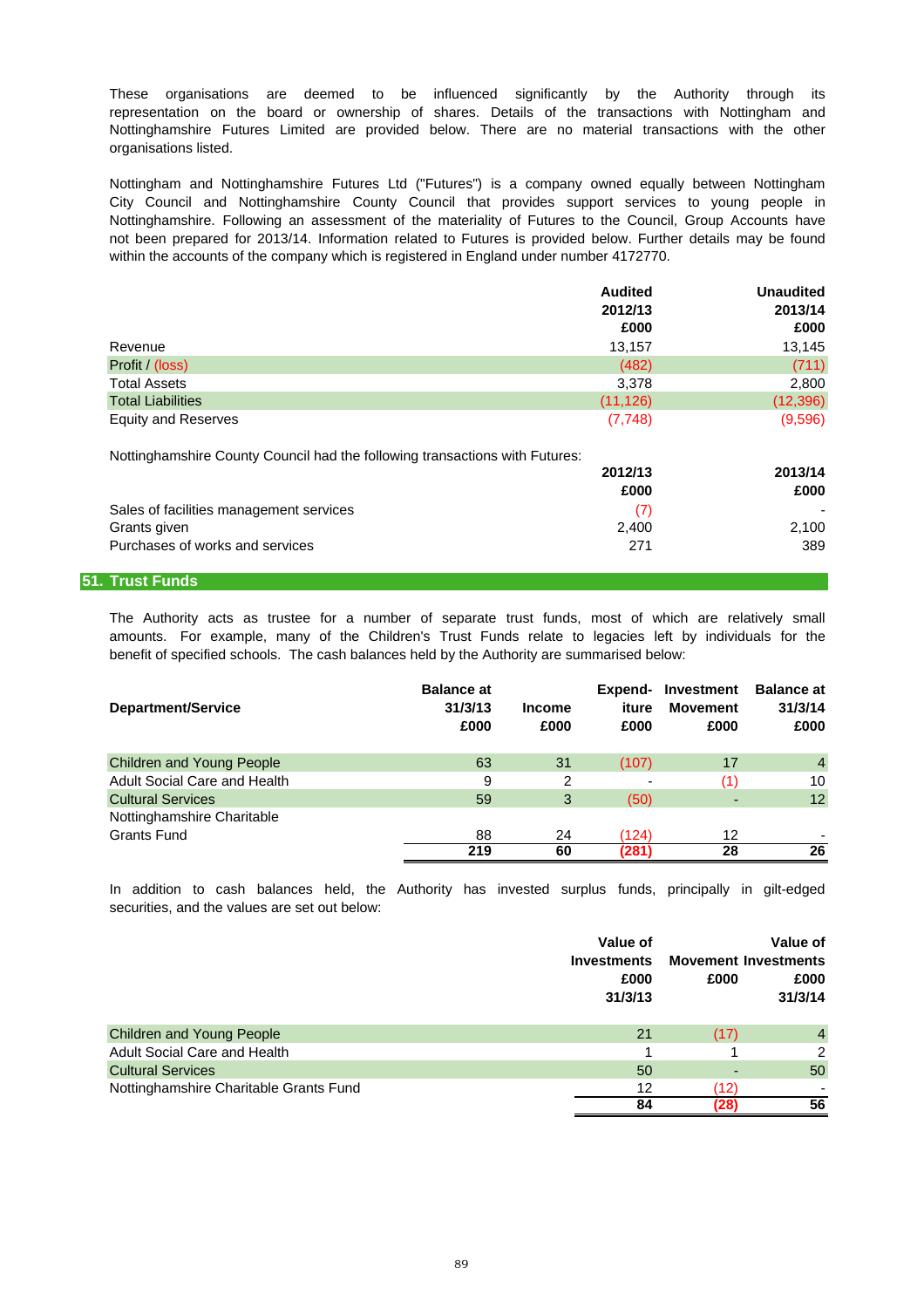Under Section 31 of the Health Act 1999, Nottinghamshire County Council has entered into the following Pooled Budget Arrangements with the partners set out below. The County Council is the Host Authority for the pooled budget and has responsibility for it's financial management. The details are set out below:

## **Integrated Community Equipment Service (ICES) - Nottinghamshire**

Nottinghamshire County Council (Host) Nottingham City Council Nottingham City CCG Nottinghamshire County CCG's Bassetlaw CCG

| <b>Pooled Budgets Memo Account</b>      |             | 2012/13 |      |  |
|-----------------------------------------|-------------|---------|------|--|
|                                         | <b>Note</b> | £000    | £000 |  |
| Net surplus / (deficit) brought forward |             | (395)   | 248  |  |

| <b>Funding provided to the pooled budget:</b>     |       |       |
|---------------------------------------------------|-------|-------|
| Nottinghamshire County Council ASCH               | 1,460 | 2,050 |
| Nottinghamshire County Council CYP                | 275   | 262   |
| Nottingham City Council                           | 949   | 1,286 |
| Bassetlaw PCT/CCG                                 | 497   | 466   |
| Nottinghamshire County Teaching PCT/CCG's         | 3,307 | 2,210 |
| Nottingham City PCT/CCG                           | 1,560 | 1,314 |
| <b>Continuing Healthcare Specialist Equipment</b> | 323   | 323   |
| Other income                                      | 6     | 3     |
| <b>Transfer of Reserves</b>                       | 3     |       |
| <b>Total Funding</b>                              | 8,380 | 7.914 |

|                                                 | 2012/13 | 2013/14 |
|-------------------------------------------------|---------|---------|
| Expenditure met from the pooled budget:         | £000    | £000    |
| Partnership Management and Administration costs | 296     | 291     |
| <b>Contract Management Fee</b>                  | 1,076   | 1,091   |
| Continuing Healthcare Specialist Equipment      | 225     | 286     |
| Equipment                                       | 5,506   | 5,545   |
| <b>Minor Adaptations</b>                        | 634     | 804     |
| <b>Total Expenditure</b>                        | 7.737   | 8,017   |
| Net surplus / (deficit) carried forward         | 248     | 145     |

(CCG's). Note 1:The PCTs have restructured from 1 April 2013 and are replaced by Clinical Commissioning Groups

The combined ICES Contract commenced on 1 April 2011 for a period of 3 years. The option to extend for up to 2 years has been agreed.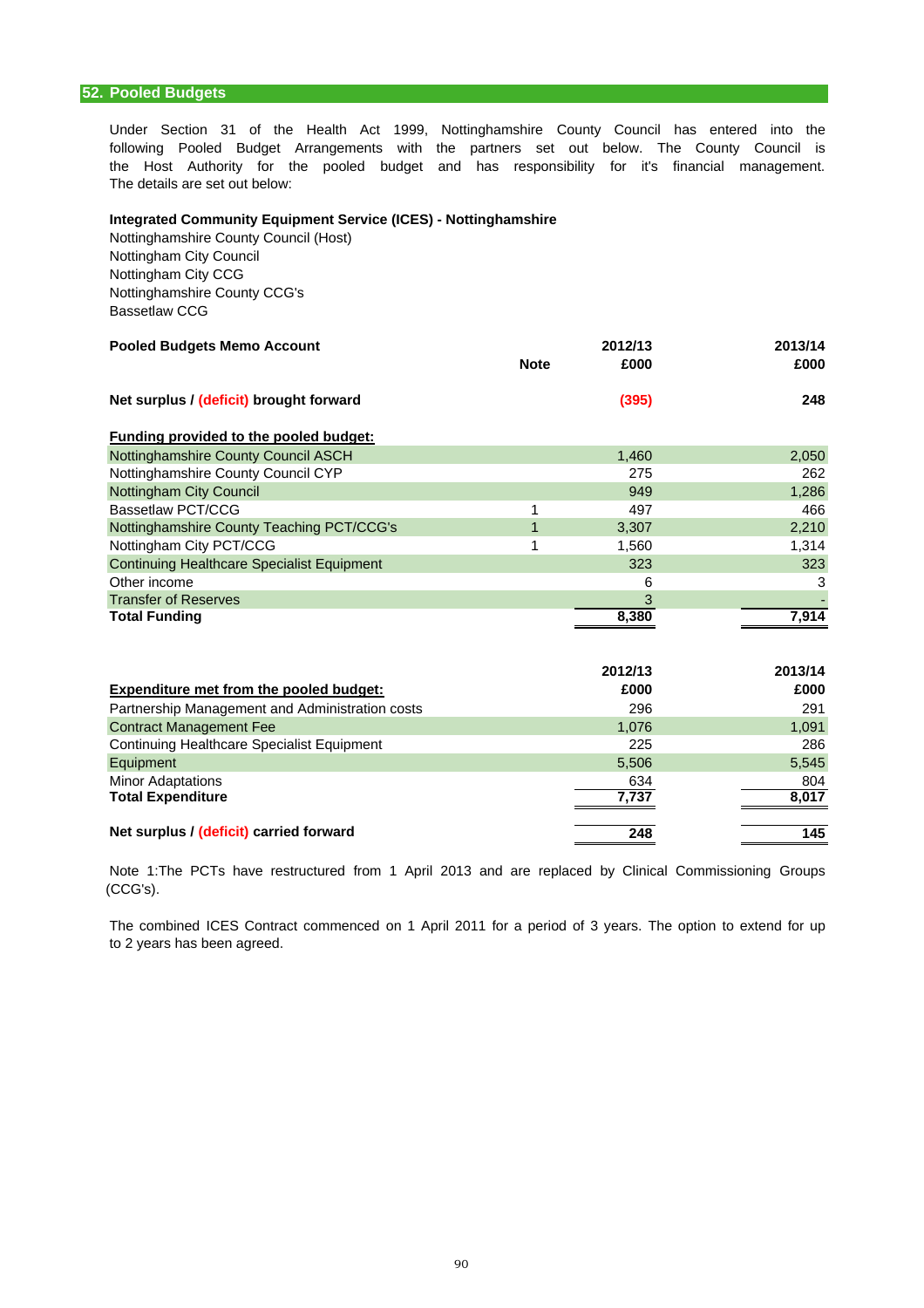aside within the insurance reserve in respect of potential claw-back, this figure being taken from an external review of the provision and reserve. responsibilities under policies that it had previously issued. These responsibilities relate mainly to legal liability claims, which will take many years to materialise and finalise. In the event of MMI's insolvency during this period, local authority policyholders agreed to enter into a 'scheme of arrangement' under which The potential maximum liability if the scheme is triggered is £3.3 million although MMI may also cease to deal Employers' Liability Policy Trigger Litigation was unfavourable to MMI and hence the Directors of the company there are claw-back provisions on claims payments made by MMI after the implementation of the scheme. management of MMI's business, affairs and assets. In February 2013 the proposed levy or claw-back rate was In 1992, Municipal Mutual Insurance (MMI) ceased to trade and now exists solely to discharge its Young LLP is not able to guarantee that this initial levy percentage will be sufficient for a solvent run-off. It is therefore anticipated that further levies will be made. For this reason a provision of £1.5 million has been set fully with any new liability claims. On 28 March 2012 a judgement handed down by the Supreme Court in the initially set at 15% , however, the actuarial review of the insurance liabilities of MMI is uncertain and Ernst & the board of MMI triggered the Scheme of Arrangement and Ernst & Young LLP became responsible for the decided that a solvent run-off of all MMI's obligations was unlikely to be achieved. Therefore on 13 November 2013

the individuals and the Authority's position in the case any further information has been withheld from care. Experience of similar cases in other authorities suggests that it will be three to five years before the case is concluded. An allowance has been set aside within the insurance provision for the possible settlement that the Authority may have to pay. However, in order not to prejudice seriously the privacy of A group litigation has been lodged against the Authority for negligence in its responsibilities for providing social this publication.

this time it is anticipated that this will be met from the Corporate Pay Review Reserve. process began with non-school based staff and was rolled out across the Authority in 2008/09 and has since completed. The roll-out of Single Status to non-teaching posts in schools is nearing completion. There The Authority has set aside a reserve in the accounts for the implementation of the Single Status Agreement from 1 April 2002. Harmonisation of a new pay and grading structure began in April 2008. The remains a potential for equal pay claims arising. Although it is not possible to reliably estimate any amount at

### **54. Post Balance Sheet Events**

accounts. There are no material events to report since the accounts were prepared which are not reported in the

### **55. Income from bodies under the Local Authority (Goods and Services) Act 1970**

provided the following: The Authority is empowered by this Act to provide goods and services to other public bodies. The Authority

|                                          | 2012/13            |        | 2013/14                   |               |
|------------------------------------------|--------------------|--------|---------------------------|---------------|
|                                          | £000               | £000   | £000                      | £000          |
|                                          | <b>Expenditure</b> |        | <b>Income Expenditure</b> | <b>Income</b> |
| Administration and Professional Services |                    |        |                           |               |
| <b>NHS Trusts</b>                        | 55,544             | 55.544 | 56.147                    | 56,147        |
| <b>Other Authorities</b>                 | 9,261              | 9.261  | 10.941                    | 10,941        |
| <b>Schools and Colleges</b>              | 14                 | 14     | 48                        | 48            |
| Maintenance works                        |                    |        |                           |               |
| <b>Other Authorities</b>                 | 54                 | 54     | 170                       | 170           |
| <b>Schools and Colleges</b>              | 106                | 106    | 132                       | 132           |
|                                          | 64,979             | 64,979 | 67,438                    | 67,438        |

### **56. Section 137 of the Local Government Act 1972**

During 2013/14 these powers were not used. contributions to certain charitable funds, not for profit bodies providing a public service and mayoral appeals. Local authorities are empowered by Section 137 of the Local Government Act 1972, as amended, to make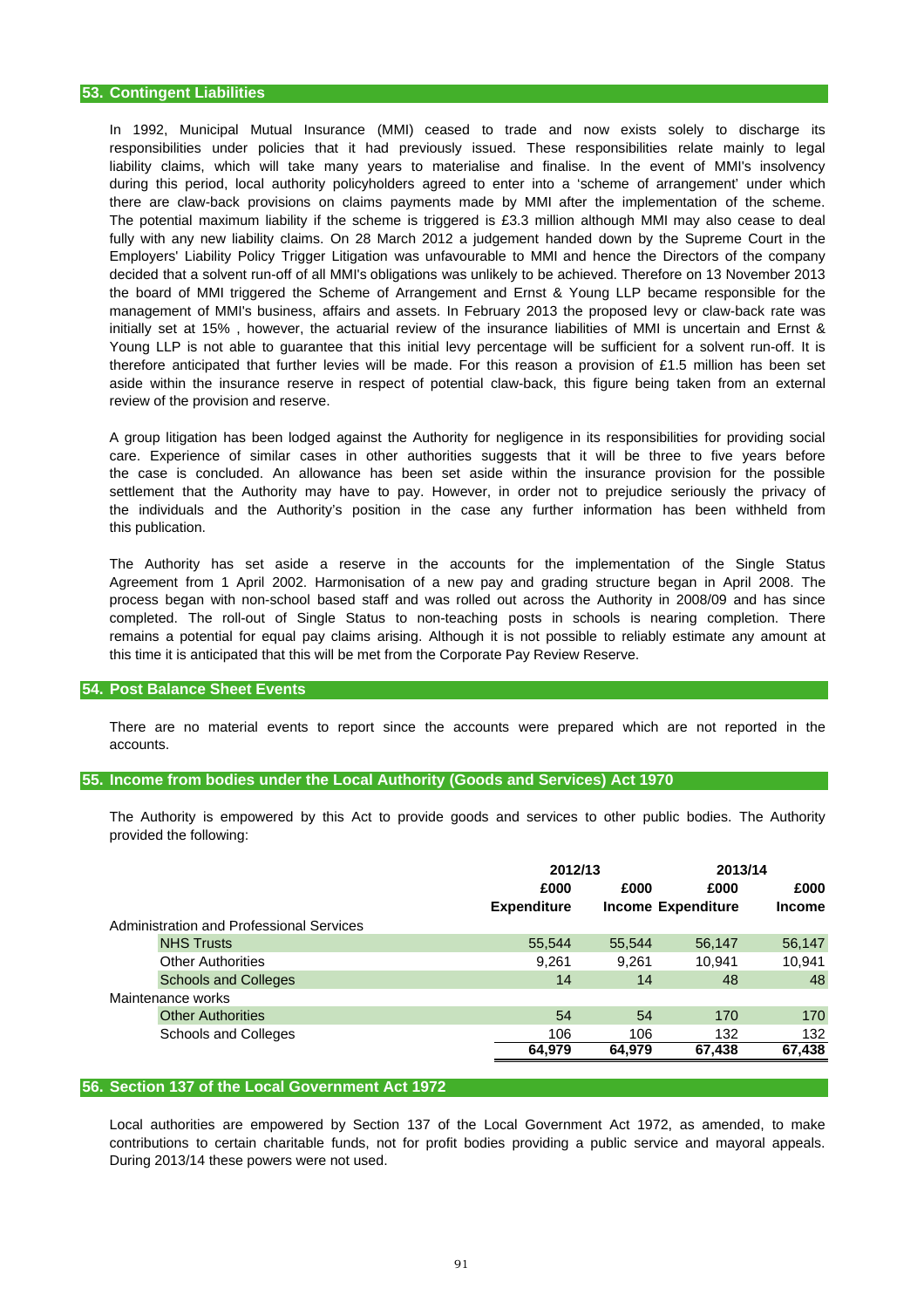## **57. Publicity Work**

Local authorities are required to disclose their expenditure on publicity. The definition of publicity includes a number of routine items of expenditure. The Authority's expenditure is summarised below:

|                                                         | 2012/13<br>£000 | 2013/14<br>£000 |
|---------------------------------------------------------|-----------------|-----------------|
| Advertising for staff                                   | 777             | 581             |
| Other advertising, including education courses          | 277             | 764             |
| Public Relations - salaries and running costs           | 1,456           | 1,077           |
| Other publicity expenditure                             | 130             | 112             |
|                                                         | 2,640           | 2,534           |
| As a percentage of gross expenditure (cost of services) | 0.24%           | $0.22\%$        |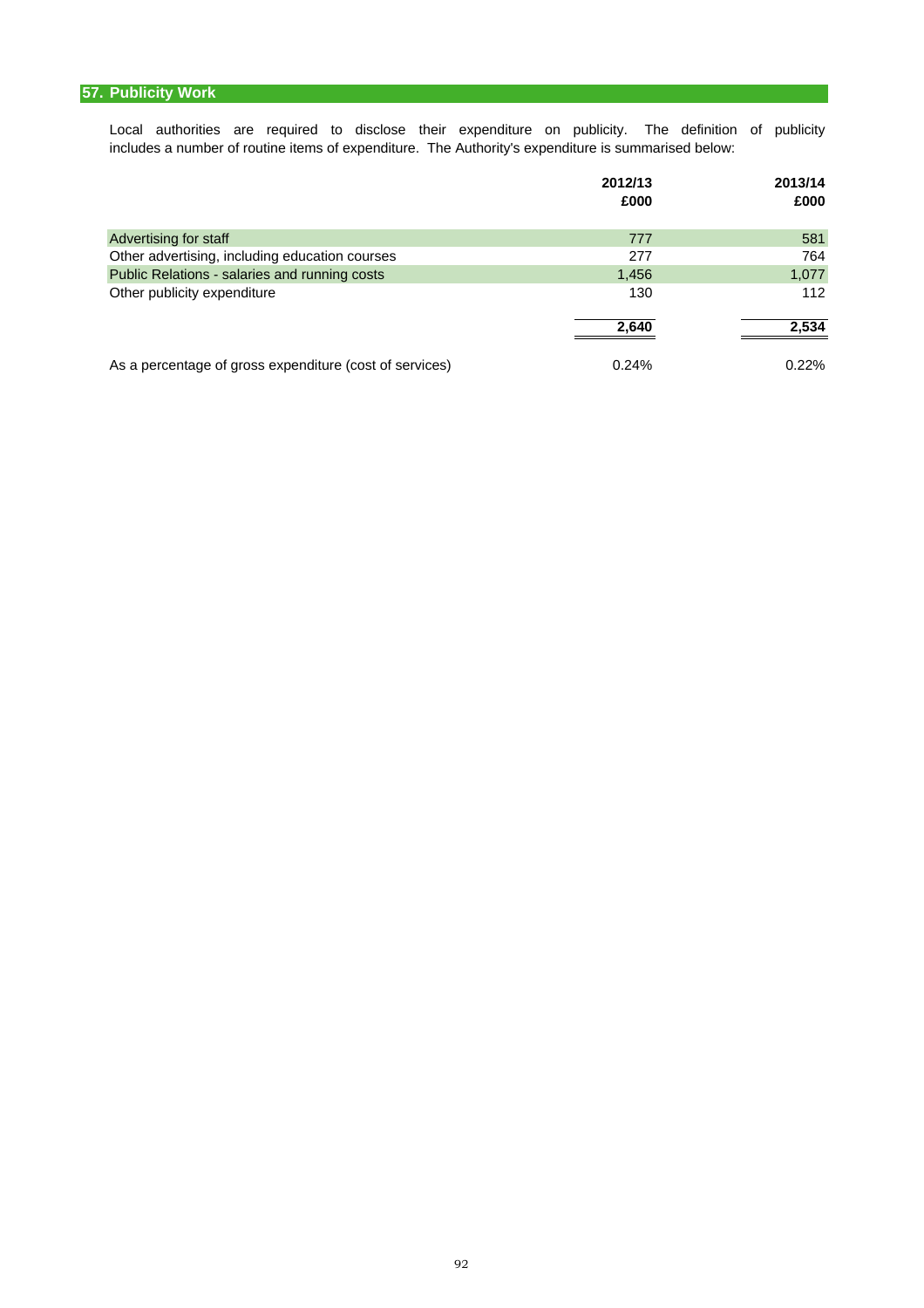## **Introduction**

Nottinghamshire County Council is the Administering Authority for the Local Government Pension Scheme (LGPS) within Nottinghamshire. The LGPS is a statutory scheme administered by individual pension funds. The benefits within the scheme are determined by regulation and are guaranteed by statute. The pension fund exists to help defray the cost of paying the pension benefits. Members make contributions to the Fund as specified in the regulations and employers make contributions as determined by the Fund's actuary as part of the triennial valuation of the Fund. All new employees are brought into the scheme automatically, unless a positive election not to participate is received from the employee.

The Authority administers the pension fund for over 300 participating employers and over 106,000 members. The employers include the County Council, the City Council, District Councils and organisations which used to be part of local government (such as Nottingham Trent University, Colleges, Police civilian staff and Academies). They also include organisations which satisfy the conditions to participate in the LGPS and have been admitted to the Fund by the Authority. In general, these organisations are non-profit making, or are undertaking a service which was, or could be, carried out by a local authority.

The operation of the Fund is set out in a number of published policy statements. Under the Governance Compliance Statement, the functions as administering authority of the Fund are delegated to the Nottinghamshire Pension Fund Committee supported by two advisory sub-committees.

The Funding Strategy Statement sets out the aims and purpose of the Fund and details the responsibilities of the administering authority as regards funding the scheme.

The Statement of Investment Principles sets out more detailed responsibilities relating to the overall investment strategy of the Fund including the proposed asset allocation, restrictions on investment types, the type of investment management used and performance monitoring. It also states the Fund's approach to responsible investment and corporate governance issues.

The Communications Strategy Statement details the overall strategy for involving stakeholders in the Fund. A key part of this strategy is a dedicated Fund website (available at www.nottspf.org.uk).

A separate annual report for the Fund is also produced and this, along with previous years' reports, will be accessible via the the pension fund website. The annual report includes the accounts and the published policies as well as information on the investment performance of the fund.

The accounts of the fund are set out over the following pages. The CIPFA Code of Practice on Local Authority Accounting in the United Kingdom 2013/14 requires:

- a fund account showing the changes in net assets available for benefits
- a net assets statement showing the assets available at the year end to meet benefits
- supporting notes.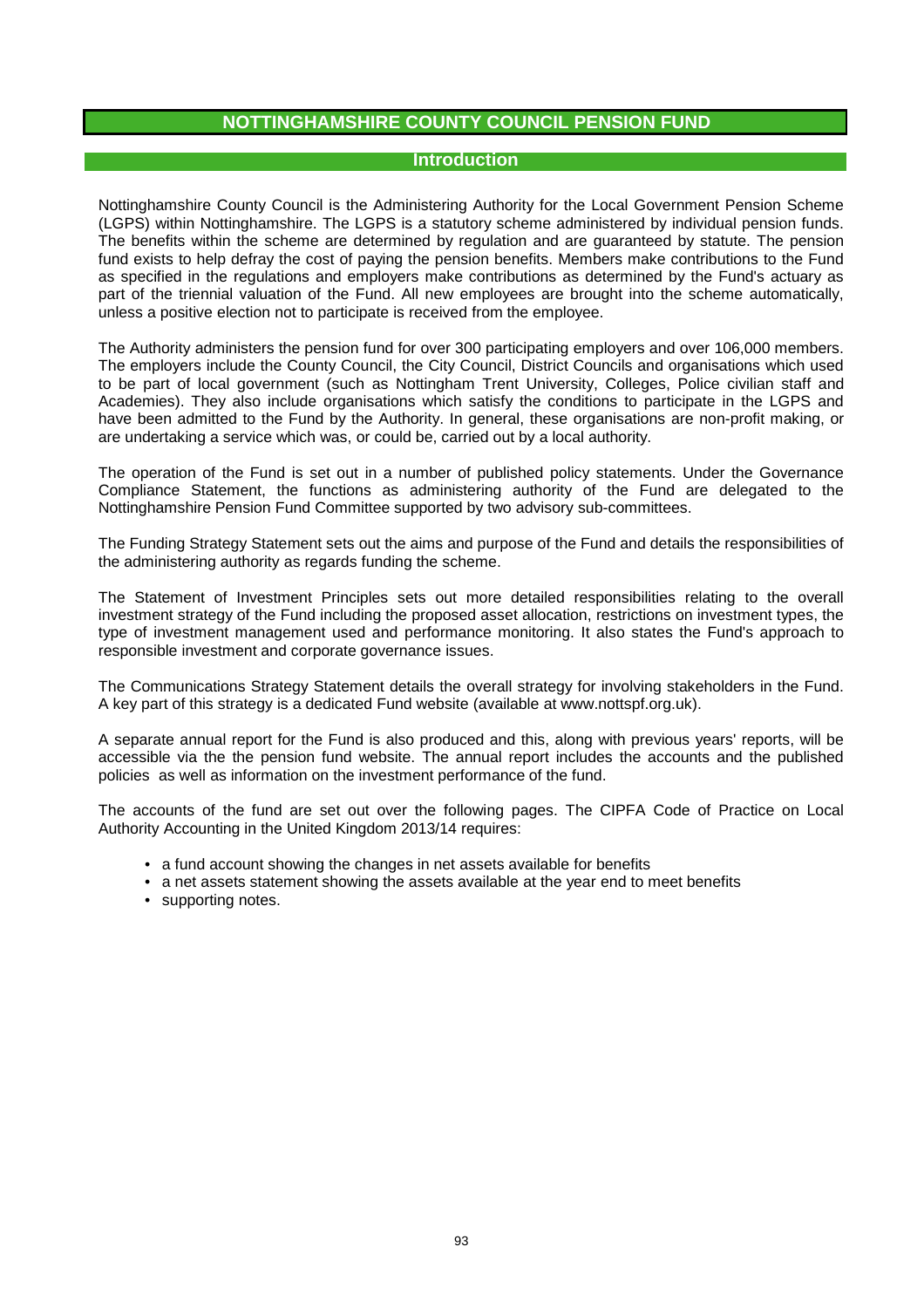# **FUND ACCOUNT FUND ACCOUNT**

|                                                                | <b>Notes</b>    | 2012/13<br>£000 | 2013/14<br>£000 |
|----------------------------------------------------------------|-----------------|-----------------|-----------------|
| <b>Contributions</b>                                           | $\overline{4}$  |                 |                 |
| <b>Employer contributions</b>                                  |                 | (127, 132)      | (123, 905)      |
| Member contributions                                           |                 | (42, 829)       | (41, 018)       |
|                                                                |                 | (169, 961)      | (164, 923)      |
| Transfers in from other pension funds                          |                 | (11, 535)       | (6,638)         |
| <b>Benefits</b>                                                | 5               |                 |                 |
| Pensions                                                       |                 | 127,078         | 132,832         |
| Commutation of pensions and lump sum retirement benefits       |                 | 28,187          | 23,115          |
| Lump sum death benefits                                        |                 | 3,714           | 3,793           |
|                                                                |                 | 158,979         | 159,740         |
| Payments to and on account of leavers                          |                 | 16,048          | 15,326          |
| <b>Administration Expenses</b>                                 | $6\phantom{1}6$ | 1,409           | 1,442           |
| Net additions from dealings with members                       |                 | (5,060)         | 4,947           |
| Investment Income                                              | 7               | (88, 307)       | (105, 388)      |
| Profits & losses on disposal of investments & changes in value |                 | (334, 869)      | (141, 271)      |
| Taxes on income                                                |                 | 580             | 644             |
| Investment management expenses                                 | 8               | 3,506           | 4,369           |
| <b>Net Returns on Investments</b>                              |                 | (419,090)       | (241, 646)      |
| Net (increase)/decrease in net assets available                |                 |                 |                 |
| for benefits during the year                                   |                 | (424, 150)      | (236, 699)      |
| Opening net assets of the Fund                                 |                 | 3,072,296       | 3,496,446       |
| Net assets available to fund benefits                          |                 | 3,496,446       | 3,733,145       |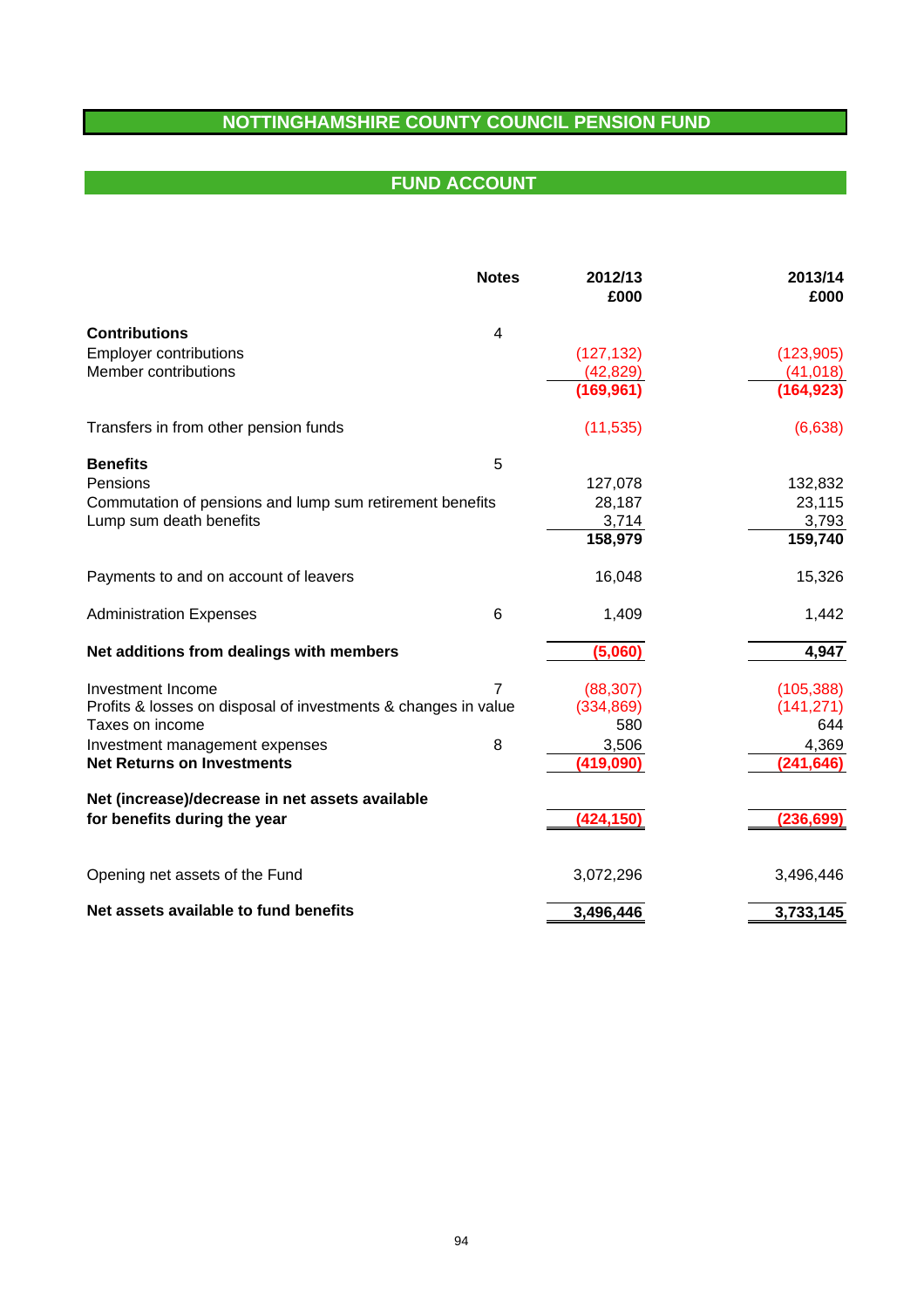# **NET ASSETS STATEMENT FOR THE YEAR ENDED**

|                                                  | <b>Notes</b> | 31 March 2013<br>£000 | 31 March 2014<br>£000 |
|--------------------------------------------------|--------------|-----------------------|-----------------------|
| <b>Investment Assets</b>                         | 9 & 14       |                       |                       |
| <b>Fixed Interest Securities</b>                 |              | 323,555               | 360,883               |
| <b>Index Linked Securities</b>                   |              | 80,738                |                       |
| Equities                                         |              | 1,675,534             | 1,818,478             |
| <b>Pooled Investment Vehicles</b>                |              | 1,028,119             | 1,091,132             |
| Property                                         |              | 288,075               | 288,140               |
| Forward Foreign Exchange                         |              | 621                   | 191                   |
| Cash deposits                                    |              | 81,269                | 153,469               |
| <b>Other Investment Balances</b>                 | 11           | 16,360                | 21,670                |
| Investment liabilities                           | 11           | (3, 157)              | (2,650)               |
|                                                  |              | 3,491,114             | 3,731,313             |
| <b>Current assets</b>                            | 12           | 18,481                | 10,033                |
| <b>Current liabilities</b>                       | 12           | (13,149)              | (8, 201)              |
|                                                  |              | 5,332                 | 1,832                 |
| Net assets of the fund available to pay benefits |              |                       |                       |
| at the year end                                  |              | 3,496,446             | 3,733,145             |

The actuarial present value of promised retirement benefits, as required by IAS 26, is shown at note 2c.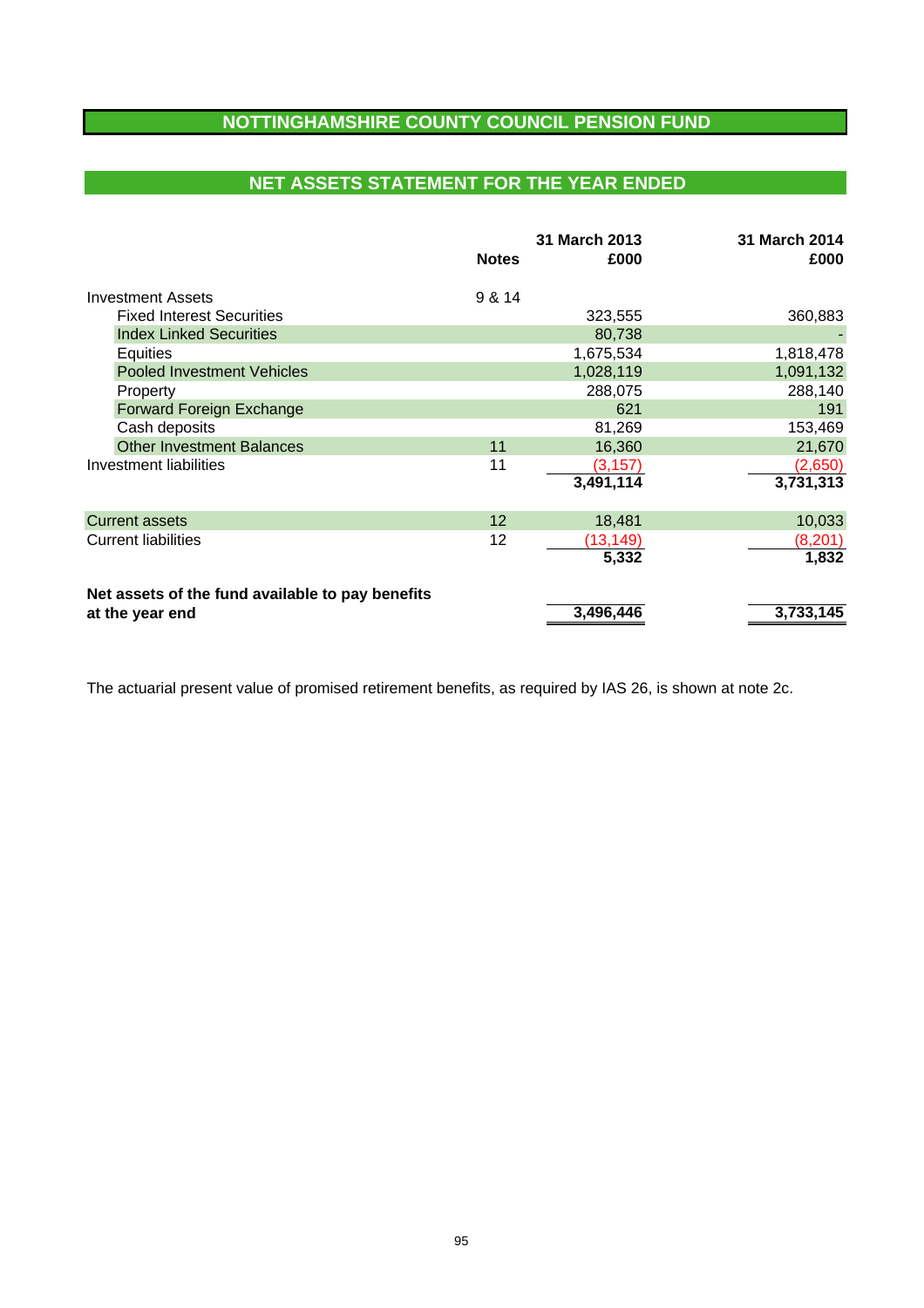## **NOTES TO THE ACCOUNTS**

## **1. Accounting Policies**

## **(a) Basis of Preparation**

The Pension Fund accounts have been prepared in accordance with the Code of Practice on Local Authority Accounting in the United Kingdom 2013/14 (the Code). On issues where there is no clear guidance in the Code, reference has been made under the hierarchy of standards to Financial Reports of Pension Schemes: a Statement of Recommended Practice 2007 (the Pensions SORP) or to individual International Acccounting Standards (IAS). Disclosures in the Pension Fund accounts have been limited to those required by the Code.

## **(b) Debtors and Creditors**

The accruals concept is applied to these accounts in compliance with the Code.

### **(c) Investments**

Pension fund investments are carried at fair value in accordance with the Code. Fair value is defined as 'the amount for which an asset could be exchanged or a liability settled, between knowledgeable, willing parties in an arm's-length transaction'. Where an active market exists, the quoted market price is used. Where there is no active market, fair value is established by using valuation techniques.

Specific details on the valuation methods for particular classess of assets are listed below:

- Equities traded through a stock exchange are valued at the latest quoted price. Where more than one price is quoted the 'bid' price is used.
- Unit Trusts and managed funds are valued at the closing single price or the bid price where applicable. These reflect the market value of the underlying investments.
- Unquoted securities and pooled private equity investments are valued at fair value by the fund managers at the year end in accordance with industry accepted guidelines.
- The market value of fixed interest investments is based on the 'clean price', i.e. excludes income accrued at 31 March but not yet due for payment.
- Property investments are stated at open market value based on a quarterly independent valuation at the Net Assets Statement date.

Acquisition costs are included in the purchase cost of investments.

The change in fair value of investments during the year comprises all increases and decreases in the market value of investments held at any time during the year, including profits and losses realised on sales of investments and unrealised changes in market value.

Forward foreign exchange contracts are "over the counter contracts" under which two parties agree to exchange two currencies on a specified future date at an agreed rate of exchange. These are used to manage the economic exposure to bond markets and hedge against foreign currency movements. These contracts are included at fair value by determining the gain or loss that would arise from closing out the contract at the Net Assets Statement date by entering into an equal and opposite contract at that date. The movements on these contracts during the year are shown in the reconciliation of opening and closing balances of investments at note 9(b).

### **(d) Investments Income**

Income is accounted for on an accruals basis for the following:

- interest on cash deposits and fixed interest securities are accrued on a daily basis
- dividends from equities are accrued when the stock is quoted ex-dividend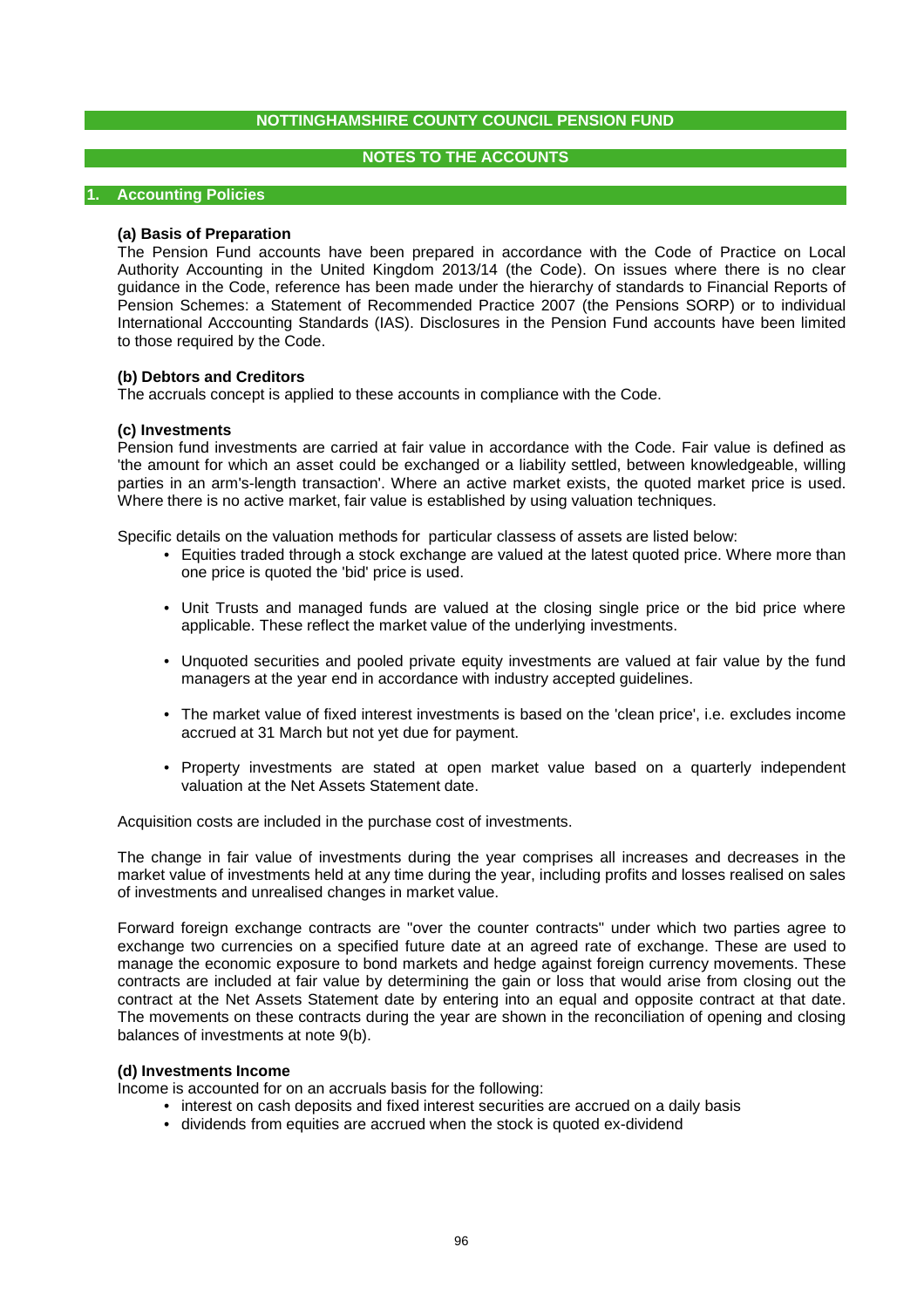## **(e) Taxes on Income**

UK equity dividends are quoted and accounted for at the net rate. The tax credit, which the Fund is unable to recover, is not recognised (in accordance with the Pensions SORP). Overseas equity dividends are accounted for gross of withholding tax, where this is deducted at source. Partial reclaims of withholding tax, where allowed, are adjusted at the year end by outstanding claims.

## **(f) Foreign Currencies**

Where forward exchange contracts are in place in respect of assets and liabilities in foreign currencies, the contract rate is used. Other assets and liabilities in foreign currencies are expressed in sterling at the rates of exchange ruling at the year-end. Income from overseas investments is translated into sterling at the rate ruling on the date of the transaction. Surpluses and deficits arising on conversion or translation are dealt with as part of the change in market value of investments.

### **(g) Contributions**

Normal contributions, both from the members and from employers, are accounted for in the payroll month to which they relate at rates as specified in the rates and adjustments certificate. Additional contributions from the employer are accounted for on an accruals basis.

## **(h) Benefits Payable**

Under the rules of the Scheme, members can receive a lump sum retirement grant in addition to their annual pension. Lump sum retirement grants are accounted for from the date of retirement. Where a member can choose whether to take a greater retirement grant in return for a reduced pension these lump sums are accounted for on an accruals basis from the date the option is exercised. Other benefits are accounted for on the date the member leaves the Scheme or on death.

## **(i) Transfers to and from Other Schemes**

Transfer values represent the capital sums either receivable (in respect of members from other pension schemes of previous employers) or payable (to the pension schemes of new employers for members who have left the Scheme). They take account of transfers where the trustees (or administering authority) of the receiving scheme have agreed to accept the liabilities in respect of the transferring members before the year end, and where the amount of the transfer can be determined with reasonable certainty.

## **(j) Other Expenses**

Administration and investment management expenses are accounted for on an accruals basis. Expenses are recognised net of any recoverable VAT. Nottinghamshire County Council charges the Fund with the costs it incurs in administering the scheme and the Fund.

## **2. Operation of the fund**

### **(a) Contributions and Solvency**

With effect from 1 April 2008 The Local Government Pension Scheme (Benefits, Membership and Contributions) Regulations 2007 were introduced. The principal changes from the 1997 regulations were: the replacement, for future service, of the existing benefits structure (based on a pension of 1/80th of pensionable pay for each year of pensionable service plus an automatic lump sum of three times this amount) by one based on 1/60th of pensionable pay for each year of pensionable service and no automatic lump sum. Under the 2008 scheme, employees were required to make percentage contributions by deduction from earnings at a rate between 5.5% and 7.5% depending on salary.

From 1 April 2014 the new Local Government Pension Scheme was introduced for service accruing after that date. This is a career average revalued earnings (CARE) scheme with an accrual rate of 1/49th of pensionable pay and a retirement age linked to the state retirement age. Employee contribution rates in the new scheme range from 5.5% to 12.5% depending on salary.

Employers are required to make such balancing contributions, determined by the Actuary, as will maintain the fund in a state of solvency, having regard to existing and prospective liabilities.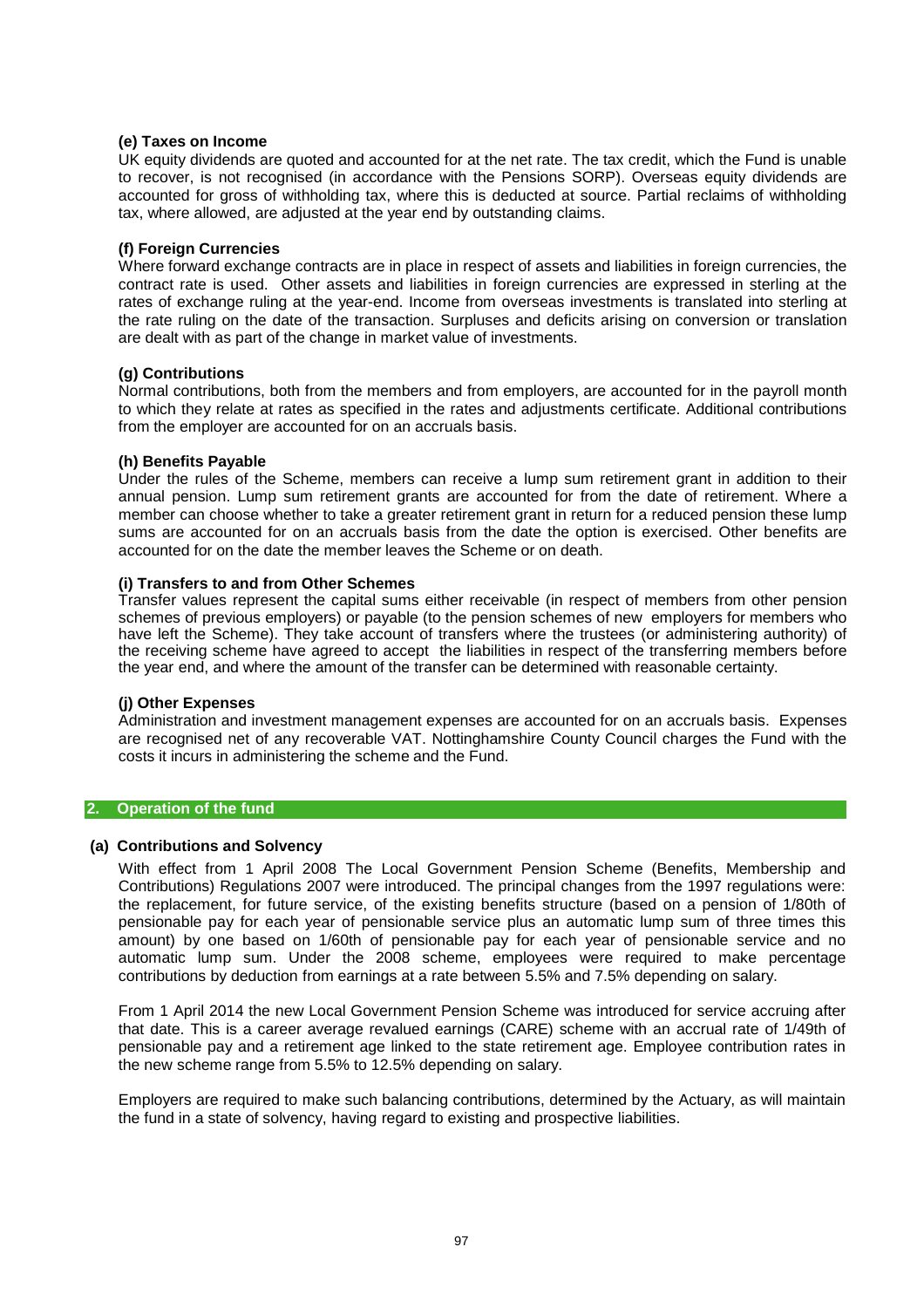## **(b) Actuarial Valuations**

As required by the Regulations an Actuarial Valuation of the Fund was carried out as at 31 March 2013. The market value of the Fund's assets at the valuation date was £3,470 million. The Actuary has estimated that the value of the Fund was sufficient to meet 85% of its expected future liabilities in respect of service completed to 31 March 2013. The certified contribution rates are expected to improve this to 100% within a period of 20 years. The full actuarial valuation report is available on the Fund's website at www.nottspf.org.uk.

The Actuarial Valuation was carried out using the projected unit method and the assumptions used within the valuation are shown below along with the equivalent assumptions from the 2010 valuation.

|                                | 31 March 2010<br>$%$ pa | 31 March 2013<br>% pa |
|--------------------------------|-------------------------|-----------------------|
| Expected investment returns:   |                         |                       |
| <b>Equities</b>                | 7.5                     | 6.7                   |
| Gilts                          | 4.5                     | 3.3                   |
| <b>Property</b>                | 5.6                     | 5.8                   |
| Discount Rate                  | 6.9                     | 6.0                   |
| Retail price inflation (RPI)   | 3.5                     | 3.5                   |
| Consumer price inflation (CPI) | 3.0                     | 2.7                   |
| Long term pay increases        | 5.0                     | 4.5                   |
| <b>Pension Increases</b>       | 3.0                     | 3.5                   |

The 2013 valuation produced an average employer contribution rate of 18.8% (2010 18.0%). Employer contributions were certified by the actuaries for the years 2014/15 to 2016/17. For the majority of employers, the rate for future service accrual was certified as a percentage of salary with an additional cash amount specified for deficit recovery. The employers' contribution rates paid in 2013/14 were set by the 2010 valuation. The following list shows the contributions payable by the main employers:

| <b>Certified employer contributions</b> |       | 2013/14 | 2014/15     | 2015/16     | 2016/17     |
|-----------------------------------------|-------|---------|-------------|-------------|-------------|
| Nottinghamshire County Council          |       | 18.3%   | 13.2%       | 13.2%       | 13.2%       |
|                                         | Plus: |         | £12,638,000 | £12,979,000 | £13,330,000 |
| Nottingham City Council                 |       | 18.0%   | 12.5%       | 12.5%       | 12.5%       |
|                                         | Plus: |         | £8,031,000  | £8,880,000  | £9,356,000  |
| <b>Ashfield District Council</b>        |       | 22.4%   | 12.3%       | 12.3%       | 12.3%       |
|                                         | Plus: |         | £1,021,000  | £1,144,000  | £1,272,000  |
| <b>Bassetlaw District Council</b>       |       | 22.1%   | 13.5%       | 13.5%       | 13.5%       |
|                                         | Plus: |         | £1,890,000  | £2,027,000  | £2,127,000  |
| <b>Broxtowe Borough Council</b>         |       | 18.7%   | 13.2%       | 13.2%       | 13.2%       |
|                                         | Plus: |         | £716,000    | £735,000    | £755,000    |
| <b>Gedling Borough Council</b>          |       | 18.2%   | 12.3%       | 12.3%       | 12.3%       |
|                                         | Plus: |         | £555,000    | £569,000    | £585,000    |
| <b>Mansfield District Council</b>       |       | 20.5%   | 13.9%       | 13.9%       | 13.9%       |
|                                         | Plus: |         | £1,075,000  | £1,250,000  | £1,433,000  |
| Newark and Sherwood District Council    |       | 21.9%   | 12.5%       | 12.5%       | 12.5%       |
|                                         | Plus: |         | £946,000    | £1,065,000  | £1,189,000  |
| Rushcliffe Borough Council              |       | 19.5%   | 13.0%       | 13.0%       | 13.0%       |
|                                         | Plus: |         | £478,000    | £556,000    | £638,000    |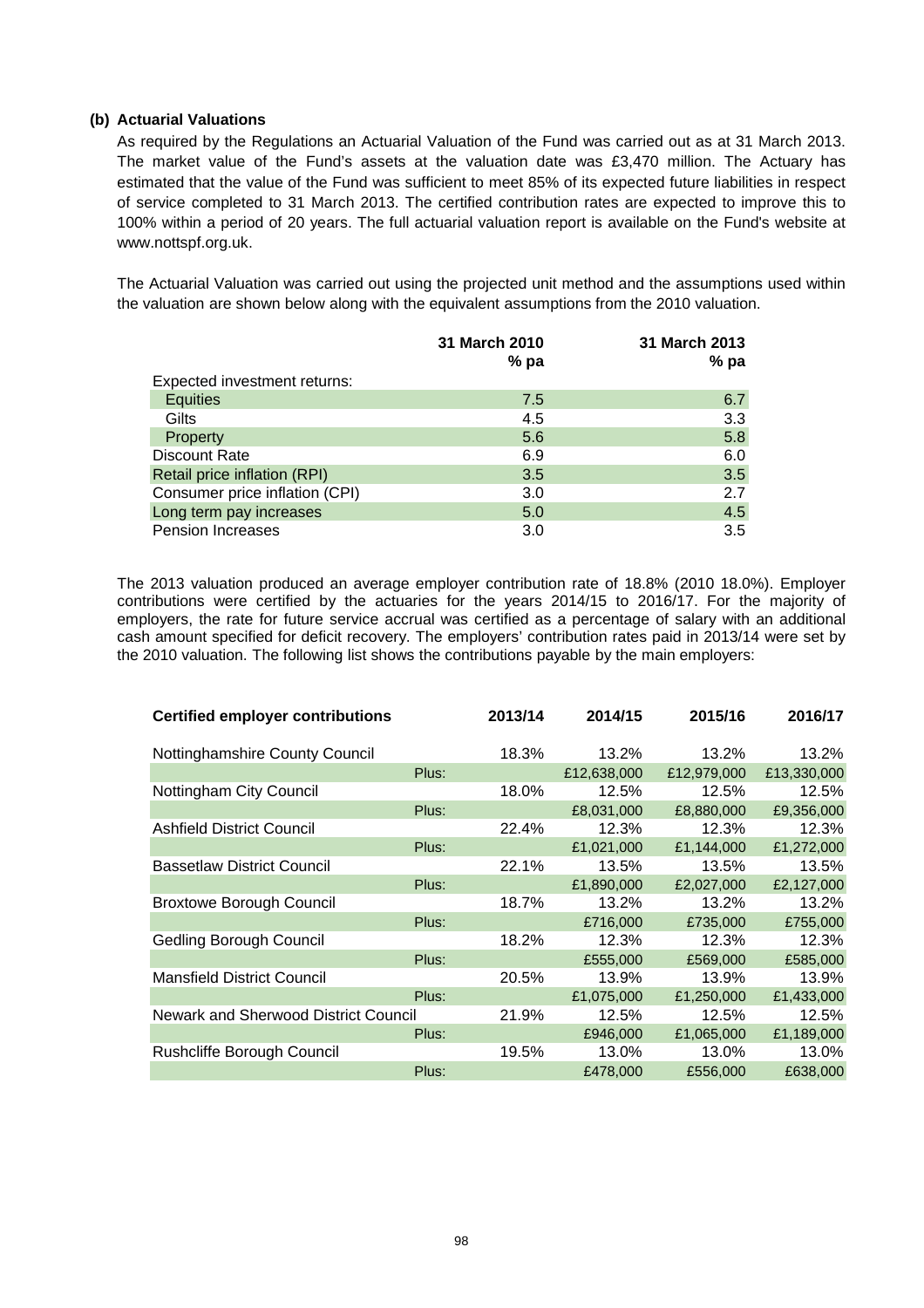## **(c) Actuarial Present Value of Promised Retirement Benefits**

The actuarial present value of promised retirement benefits has been calculated by the Fund's actuaries in accordance with IAS 19. To do this, the actuaries rolled forward the value of the Employers' liabilities calculated for the Triennial valuation as at 31 March 2013 allowing for the different financial assumptions required under IAS19. The assumptions used for the purposes of the IAS 19 calculations are as follows:

|                          |      | 31 March 2012 |        | 31 March 2013  |      | 31 March 2014 |
|--------------------------|------|---------------|--------|----------------|------|---------------|
|                          | % pa | Real % pa     | $%$ pa | Real % pa      | % pa | Real % pa     |
| RPI Increases            | 3.3  |               | 3.4    | $\blacksquare$ | 3.6  |               |
| <b>CPI</b> increases     | 2.5  | (0.8)         | 2.6    | (0.8)          | 2.8  | (0.8)         |
| Salary Increases         | 4.7  | 1.4           | 4.8    | 1.4            | 4.6  | 1.0           |
| <b>Pension Increases</b> | 2.5  | (0.8)         | 2.6    | (0.8)          | 2.8  | (0.8)         |
| Discount Rate            | 4.6  | 1.3           | 4.5    | 1.1            | 4.5  | 0.9           |

The net liability under IAS 19 is shown below.

|                                    | 31 March  | 31 March  | 31 March  |
|------------------------------------|-----------|-----------|-----------|
|                                    | 2012      | 2013      | 2014      |
|                                    | £000      | £000      | £000      |
| Present value of funded obligation | 4.966.881 | 5.476.127 | 5,733,792 |
| Fair value of scheme assets        | 3.061.212 | 3.477.023 | 3,708,200 |
| <b>Net Liability</b>               | 1,905,669 | 1.999.104 | 2,025,592 |

The present value of funded obligation consists of £5,434,513,000 in respect of Vested Obligation and £299,279,000 in respect of Non-Vested Obligation.

**These figures are presented only for the purposes of IAS 19. In particular, they are not relevant for calculations undertaken for funding purposes or for other statutory puposes under UK pensions legislation.**

## **(d) Investment Strategy**

The investment strategy of the Fund is designed to maximise growth within acceptable risk parameters to help meet the future liabilities. The powers of investment are governed by the Local Government Pension Scheme (Management and Investment of Funds) Regulations 2009. The investment policy is set out in the Fund's Statement of Investment Principles, a copy of which is available on the pension fund website (www.nottspf.org.uk).

The Nottinghamshire Pension Fund Committee, advised by the Pensions Sub-Committee, is responsible for determining the investment strategy of the Fund and the type of investment management to be used. The Pensions Sub-Committee consists of nine elected County Councillors, three representatives of Nottingham City Council, two representatives of the District Councils, two representatives of the Trade Unions, a representative elected by the other scheduled and admitted bodies and two appointed pensioner representatives. Meetings are also attended by an independent adviser and representatives of the Chief Financial Officer.

The investments are managed by officers of the Authority or by organisations specialising in the management of pension fund assets. The Investments Sub-Committee is responsible for monitoring performance of the fund and meets on a quarterly basis to review the Fund's main investment managers and their performance.

## **(e) External Audit**

A separate fee is payable to KPMG LLP for audit of the pension fund. All fees have been included in the accounts for the period to which they relate. The fee for 2013/14 is £26,806 (£29,926 for 2012/13).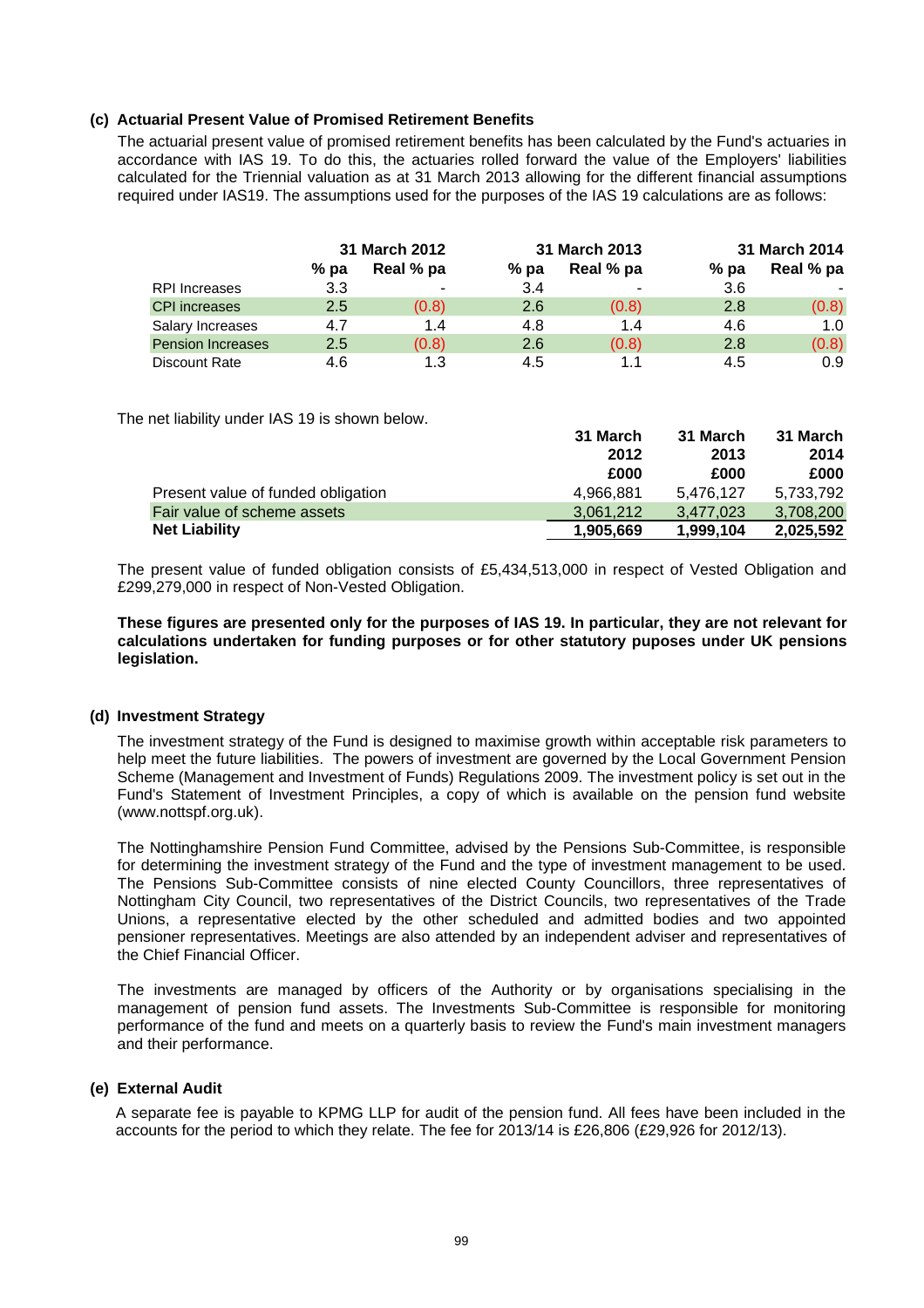## **3. Contributors and Pensioners**

|                               | County<br><b>Council</b> | City<br>Council | Members at 31 March 2014<br><b>District</b><br><b>Councils</b> | Other  | Total   |
|-------------------------------|--------------------------|-----------------|----------------------------------------------------------------|--------|---------|
| Contributors                  | 15.244                   | 8.210           | 3.286                                                          | 12.411 | 39.151  |
| <b>Deferred Beneficiaries</b> | 16,932                   | 7,850           | 3,456                                                          | 8.073  | 36,311  |
| Pensioners                    | 14.702                   | 6.114           | 4.479                                                          | 5,529  | 30,824  |
|                               |                          |                 |                                                                |        | 106,286 |

|                               | Members at 31 March 2013 |         |                 |        |              |
|-------------------------------|--------------------------|---------|-----------------|--------|--------------|
|                               | County                   | City    | <b>District</b> |        |              |
|                               | Council                  | Council | <b>Councils</b> | Other  | <b>Total</b> |
| Contributors                  | 15,162                   | 8.084   | 3.285           | 11.309 | 37,840       |
| <b>Deferred Beneficiaries</b> | 16.319                   | 7,831   | 3,409           | 7,628  | 35,187       |
| <b>Pensioners</b>             | 14.276                   | 5.874   | 4.421           | 5,226  | 29,797       |
|                               |                          |         |                 |        | 102,824      |

# **4. Analysis of Contributions**

|                         | <b>Employers</b> |                 | <b>Members</b>  |                 | Total           |                 |
|-------------------------|------------------|-----------------|-----------------|-----------------|-----------------|-----------------|
|                         | 2012/13<br>£000  | 2013/14<br>£000 | 2012/13<br>£000 | 2013/14<br>£000 | 2012/13<br>£000 | 2013/14<br>£000 |
| <b>County Council</b>   | 41.794           | 39.473          | 13.612          | 12.956          | 55.406          | 52.429          |
| <b>Scheduled Bodies</b> | 81,371           | 79.817          | 27,832          | 26.441          | 109,203         | 106,258         |
| <b>Admitted Bodies</b>  | 3.967            | 4.615           | 1,385           | 1,621           | 5,352           | 6,236           |
|                         | 127,132          | 123,905         | 42,829          | 41,018          | 169,961         | 164,923         |

| <b>Analysis of Benefits</b><br>5. |                 |                 |
|-----------------------------------|-----------------|-----------------|
|                                   | 2012/13<br>£000 | 2013/14<br>£000 |
| Pensions                          | 127,078         | 132,832         |
| Commutation and lump sum          | 28,187          | 23,115          |
| Lump sum death benefits           | 3,714           | 3,793           |
|                                   | 158,979         | 159,740         |
| Comprising of:                    |                 |                 |
| <b>County Council</b>             | 64,206          | 65,160          |
| <b>Scheduled Bodies</b>           | 90,511          | 89,657          |
| <b>Admitted Bodies</b>            | 4,262           | 4,923           |
|                                   | 158,979         | 159,740         |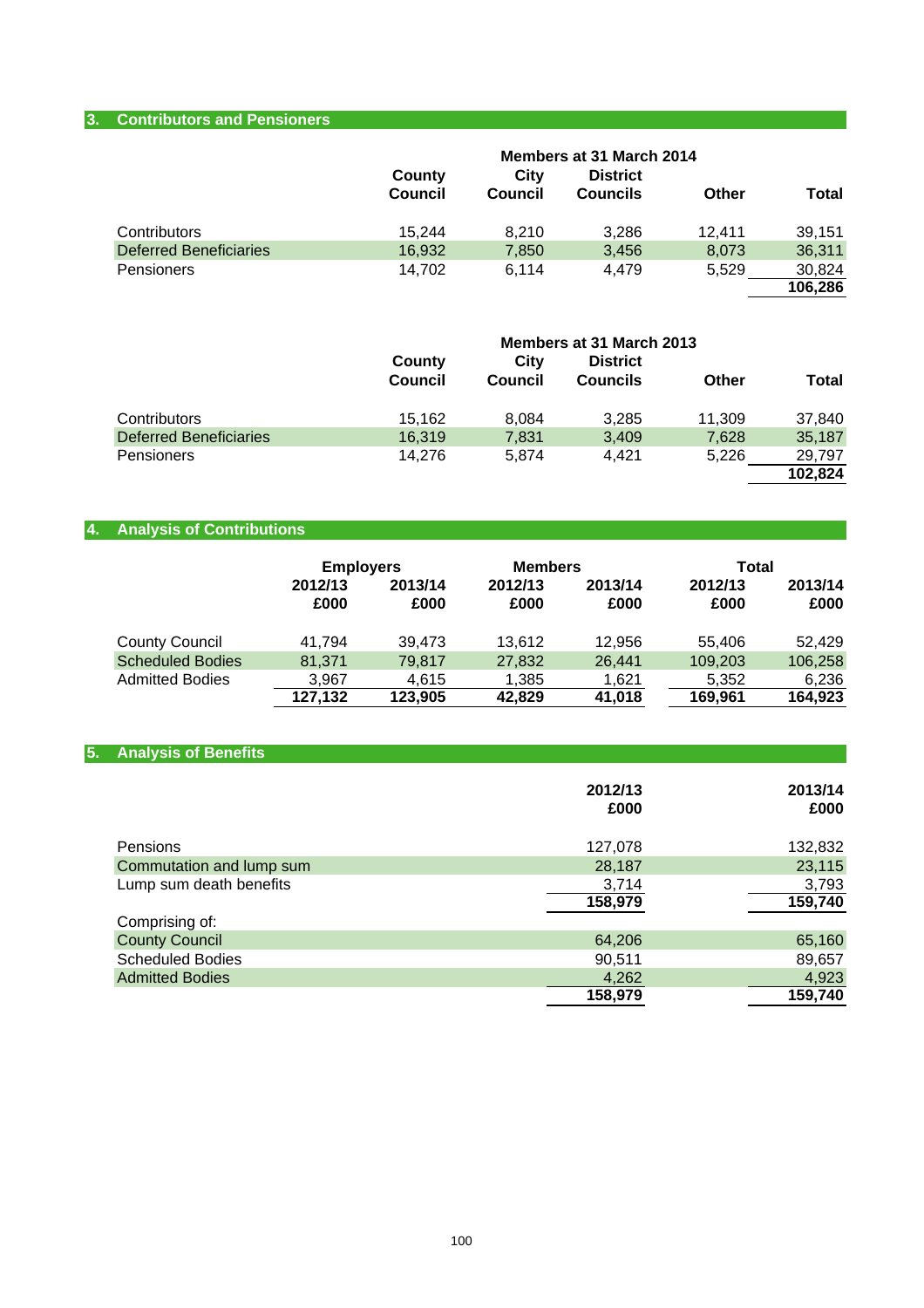| <b>Administration Expenses</b><br>6.        |                 |                |
|---------------------------------------------|-----------------|----------------|
|                                             |                 | 2013/14        |
|                                             | 2012/13<br>£000 | £000           |
|                                             |                 |                |
| Printing and stationery                     | 37              | 36             |
| Subscriptions and membership fees           | 6               |                |
| <b>Actuarial fees</b>                       | 5               | 54             |
| <b>Audit fees</b>                           | 15              | 14             |
| Other external fees                         | 121             | 211            |
| <b>Administering Authority Costs</b>        | 1,225           | 1,127          |
|                                             | 1,409           | 1,442          |
|                                             |                 |                |
| <b>Investment Income</b><br>7.              |                 |                |
|                                             |                 |                |
| Analysis by type of investment              | 2012/13         | 2013/14        |
|                                             | £000            | £000           |
|                                             |                 |                |
| Interest from fixed interest securities     | (12, 575)       | (13, 472)      |
| Income from index-linked securities         | (1, 304)        | (684)          |
| Dividends from equities                     | (51, 357)       | (66, 959)      |
| Income from pooled investment vehicles      | (5,099)         | (5,401)        |
| Income from property pooled vehicles        | (1,531)         | (3,055)        |
| Net rents from property                     | (14, 683)       | (14, 461)      |
| Interest on cash deposits                   | (1,088)         | (854)          |
| Other                                       | (670)           | (502)          |
|                                             | (88, 307)       | (105, 388)     |
|                                             |                 |                |
| Directly held property                      |                 |                |
| <b>Rental income</b>                        | (17, 623)       | (17,001)       |
| Less operating expenses                     | 2,940           | 2,540          |
| Net rents from property                     | (14, 683)       | (14, 461)      |
|                                             |                 |                |
| <b>Investment Management Expenses</b><br>8. |                 |                |
|                                             |                 |                |
|                                             | 2012/13         | 2013/14        |
|                                             | £000            | £000           |
|                                             |                 |                |
| Training and conferences                    | 5               | $9\,$          |
| Subscriptions and membership fees           | 19              | 21             |
| <b>Actuarial fees</b>                       |                 | $\overline{2}$ |
| Audit fee                                   | 15              | 13             |
| <b>Custody fees</b>                         | 263             | 299            |
| Investment management fees                  | 2,589           | 3,420          |
| Other external fees                         | 249             | 232            |
| <b>Administering Authority Costs</b>        | 366             | 373            |
|                                             | 3,506           | 4,369          |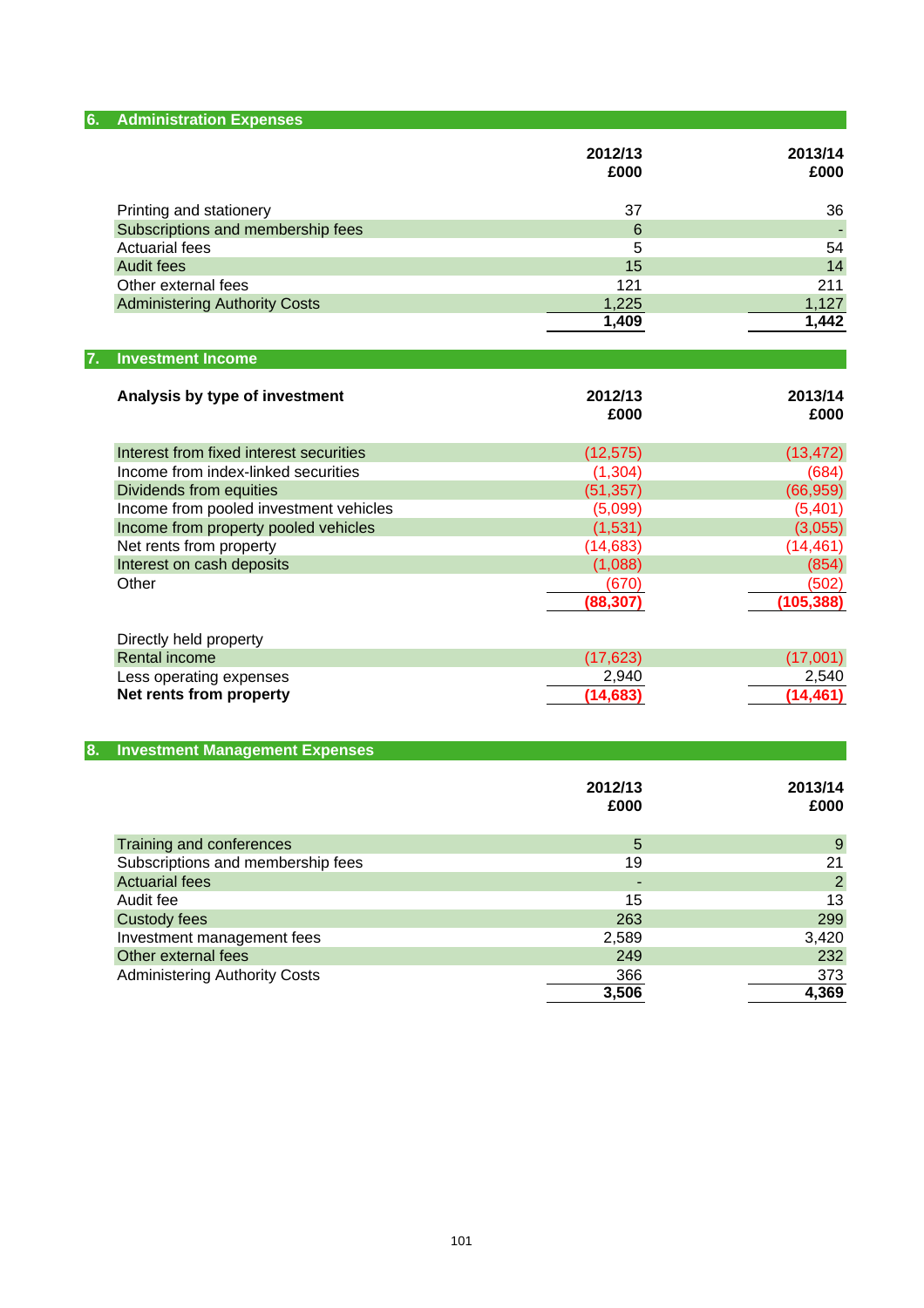### **9. Investments**

| <b>Investment Analysis</b><br>(a)    | 31 March 2013<br>£000 | 31 March 2014<br>£000 |
|--------------------------------------|-----------------------|-----------------------|
| <b>Fixed Interest Securities</b>     |                       |                       |
| <b>UK Public Sector</b>              | 118,757               | 89,020                |
| <b>UK Other</b>                      | 119,028               | 233,576               |
| <b>Overseas Public Sector</b>        | 69,666                |                       |
| Overseas Other                       | 16,104                | 38,287                |
| <b>Index Linked Securities</b>       |                       |                       |
| <b>Public Sector</b>                 | 50,140                |                       |
| Other                                | 30,599                |                       |
| <b>Equities</b>                      |                       |                       |
| <b>UK</b>                            | 1,101,770             | 1,150,350             |
| Overseas                             | 571,770               | 665,788               |
| <b>Unlisted</b>                      | 1,994                 | 2,340                 |
| <b>Pooled Investment Vehicles</b>    |                       |                       |
| <b>Unit Trusts</b>                   | 324,988               | 400,043               |
| <b>Other Managed Funds</b>           | 581,176               | 572,005               |
| Pooled Vehicles Invested in Property |                       |                       |
| <b>Property Unit Trusts</b>          | 26,551                | 32,743                |
| <b>Other Managed Funds</b>           | 95,404                | 86,341                |
| Property                             | 288,075               | 288,140               |
| Forward Foreign Exchange             | 250                   | 191                   |
| Cash and Currency                    | 81,269                | 153,469               |
| <b>Total Investments</b>             | 3,477,541             | 3,712,293             |

The original values of investments are based on purchase cost plus expenses. If any investments have been held since 1 April 1974 (when the Authority was given the responsibility for the Fund) these are included at the market value as at that date.

|                                                      | 31 March 2013<br>£000 | 31 March 2014<br>£000 |
|------------------------------------------------------|-----------------------|-----------------------|
| Market Value                                         | 3.477.541             | 3.712.293             |
| <b>Original Value</b>                                | 2,600,107             | 2,688,995             |
| Excess/(Deficit) of Market Value over Original Value | 877,434               | 1,023,298             |

The Local Government Pension Scheme (Management and Investment of Funds) Regulations 2009 contain a number of restrictions on investments. The limits that are relevant to the Fund are specified in the Fund's Statement of Investment Principles as follows:

- (a) Not more than 10% of the Fund to be invested in unlisted securities.
- (b) Not more than 10% of the Fund to be invested in a single holding.
- (c) Not more than 25% of the Fund to be invested in securities which are managed by any one body, i.e. in a unit trust type arrangement.
- (d) Not more than 15% of the Fund to be invested in partnerships, with not more than 2% in any one partnership.

No investments have been made contrary to these limits.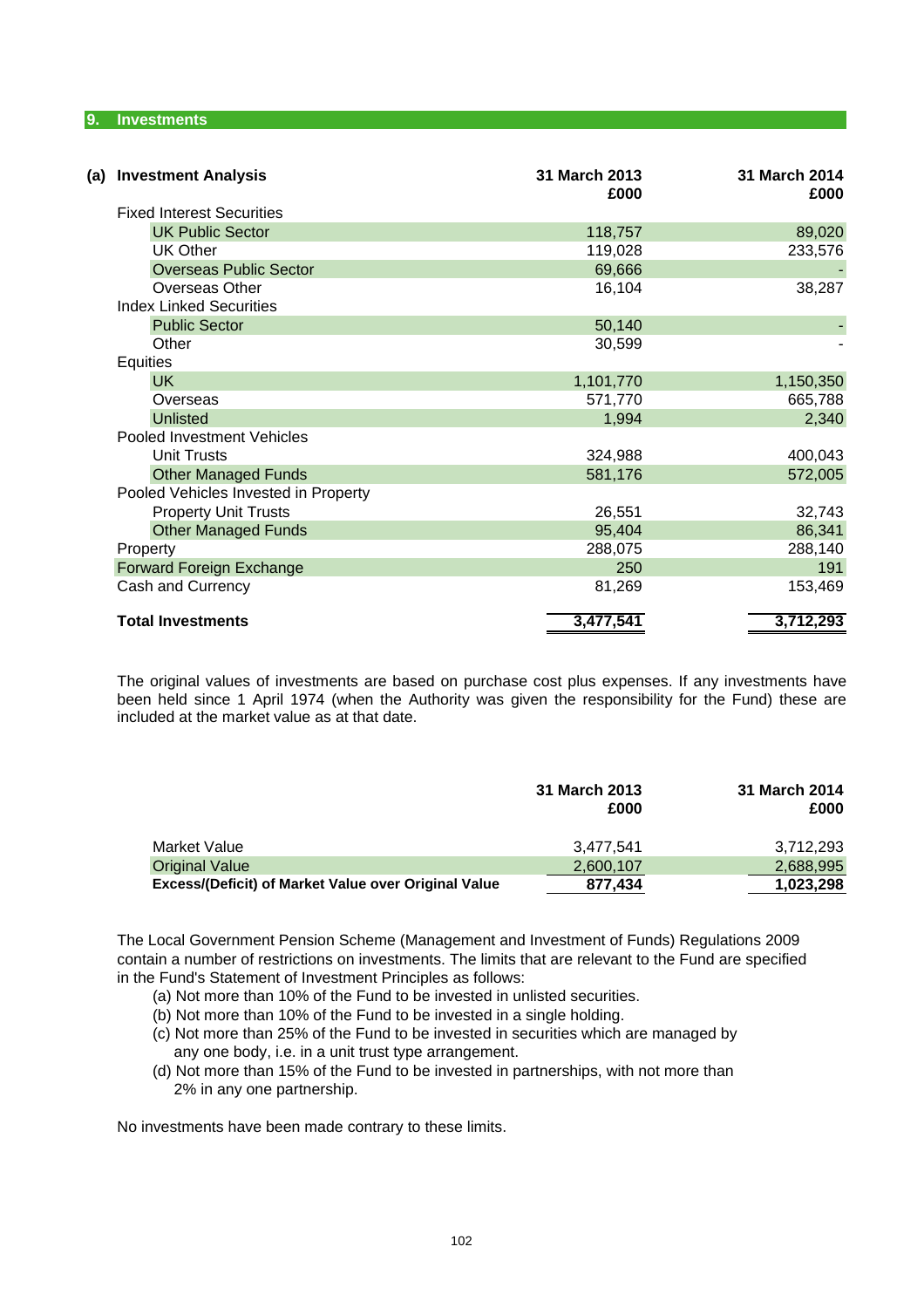## **(b) Reconciliation of Opening and Closing Values of Investments 2013/14**

|                                  | Value at<br>1 April<br>2013<br>£000 | <b>Purchases</b><br>at Cost<br>£000 | <b>Proceeds</b><br>of Sales<br>£000 | Change in<br><b>Market</b><br>Value<br>£000 | Value at<br>31 March<br>2014<br>£000 |
|----------------------------------|-------------------------------------|-------------------------------------|-------------------------------------|---------------------------------------------|--------------------------------------|
| <b>Fixed Interest Securities</b> | 323,555                             | 480,789                             | (420, 813)                          | (22, 648)                                   | 360,883                              |
| <b>Index Linked Securities</b>   | 80.739                              | 7,219                               | (84, 291)                           | (3,667)                                     |                                      |
| <b>Equities</b>                  | 1,675,534                           | 246,295                             | (226, 450)                          | 123,099                                     | 1,818,478                            |
| Pooled Investment Vehicles       | 906,164                             | 67,114                              | (26, 579)                           | 25,349                                      | 972,048                              |
| <b>Property Pooled Vehicles</b>  | 121,955                             | 2,886                               |                                     | (5,757)                                     | 119,084                              |
| Property                         | 288,075                             | 12,354                              | (37, 425)                           | 25,136                                      | 288,140                              |
|                                  | 3,396,022                           | 816,657                             | (795, 558)                          | 141,512                                     | 3,558,633                            |
| Forward Foreign Exchange         | 250                                 | 158,731                             | (158, 549)                          | (241)                                       | 191                                  |
|                                  | 3,396,272                           | 975,388                             | (954, 107)                          | 141,271                                     | 3,558,824                            |
| Cash deposits                    | 81,269                              |                                     |                                     |                                             | 153,469                              |
|                                  | 3,477,541                           |                                     |                                     |                                             | 3,712,293                            |

## **Reconciliation of Opening and Closing Values of Investments 2012/13**

|                                  | Value at<br>1 April<br>2012<br>£000 | <b>Purchases</b><br>at Cost<br>£000 | <b>Proceeds</b><br>of Sales<br>£000 | Change in<br><b>Market</b><br>Value<br>£000 | Value at<br>31 March<br>2013<br>£000 |
|----------------------------------|-------------------------------------|-------------------------------------|-------------------------------------|---------------------------------------------|--------------------------------------|
| <b>Fixed Interest Securities</b> | 288,011                             | 272,909                             | (254, 623)                          | 17,258                                      | 323,555                              |
| <b>Index Linked Securities</b>   | 75,344                              | 25,440                              | (27, 402)                           | 7,357                                       | 80,739                               |
| <b>Equities</b>                  | 1,439,872                           | 228,930                             | (196, 257)                          | 202,989                                     | 1,675,534                            |
| Pooled Investment Vehicles       | 733,096                             | 64,318                              | (12, 649)                           | 121,399                                     | 906,164                              |
| <b>Property Pooled Vehicles</b>  | 121,393                             | 1,284                               |                                     | (722)                                       | 121,955                              |
| Property                         | 266,603                             | 34.340                              |                                     | (12,868)                                    | 288,075                              |
|                                  | 2,924,319                           | 627,221                             | (490, 931)                          | 335,413                                     | 3,396,022                            |
| <b>Forward Foreign Exchange</b>  |                                     | 158,842                             | (158, 048)                          | (544)                                       | 250                                  |
|                                  | 2,924,319                           | 786,063                             | (648, 979)                          | 334,869                                     | 3,396,272                            |
| Cash deposits                    | 137,382                             |                                     |                                     |                                             | 81,269                               |
|                                  | 3,061,701                           |                                     |                                     |                                             | 3,477,541                            |
|                                  |                                     |                                     |                                     |                                             |                                      |

For Forward Foreign Exchange contracts, the purchase cost and sale proceeds represent the sterling value of the currency purchases and sales at the settlement dates specified in the contracts.

Transaction costs are included in the cost of purchases and sale proceeds. The costs charged directly to the fund, such as fees, commissions and stamp duty, amounted to £1,860,540 in 2013/14 (£1,844,156 in 2012/13). In addition, indirect costs are incurred through the bid-offer spread on investments. This amount is not separately provided.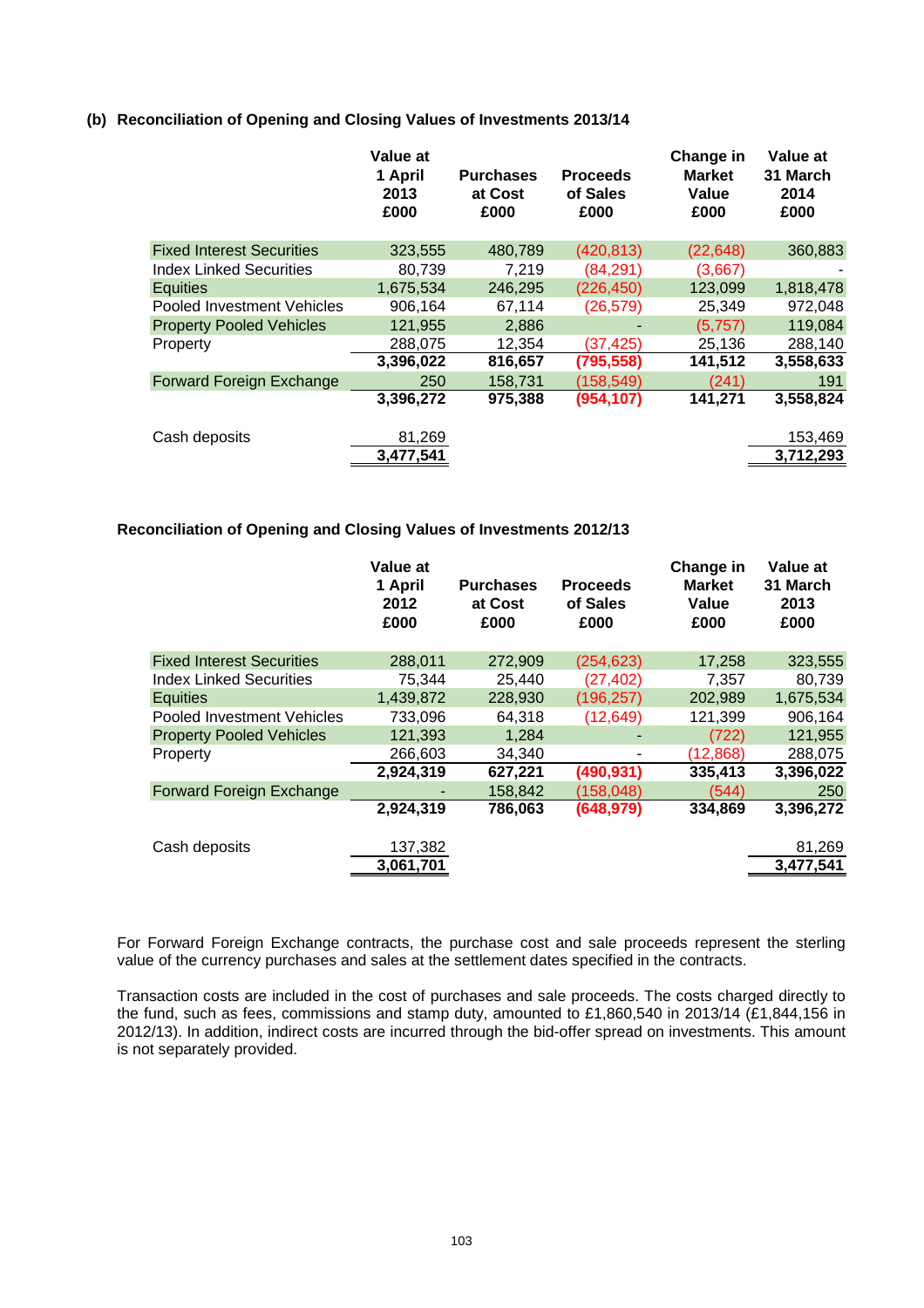## **(c) Management Arrangements**

The assets of the Fund are managed within five portfolios and a breakdown of these as at the Net Assets Statement date is shown below:

|                                | 31 March 2013<br>£000 |        | 31 March 2014<br>£000 |        |
|--------------------------------|-----------------------|--------|-----------------------|--------|
| In-house                       | 1,425,382             | 41.0%  | 1,776,476             | 48.0%  |
| Schroder Investment Management | 925.194               | 26.6%  | 1,011,414             | 27.2%  |
| <b>Kames Capital</b>           | 404.544               | 11.6%  | 361.074               | 9.7%   |
| Aberdeen Property Investors    | 291,456               | 8.4%   | 294.459               | 7.9%   |
| Specialist                     | 430,965               | 12.4%  | 268,870               | 7.2%   |
| Total                          | 3,477,541             | 100.0% | 3,712,293             | 100.0% |

A breakdown of material pooled holdings managed by external managers within the In-house and Specialist portfolios is shown below:

|                      | 31 March 2013 | 31 March 2014 |  |
|----------------------|---------------|---------------|--|
|                      | £000          | £000          |  |
| In-house             |               |               |  |
| Legal & General      | 268,870       | 259.562       |  |
| <b>Specialist</b>    |               |               |  |
| <b>Kames Capital</b> | 467,034       | 102.543       |  |
| <b>RWC Capital</b>   | 141,751       | 134,638       |  |
| <b>Standard Life</b> | 52,019        | 49.428        |  |

## **(d) Asset Allocation**

The asset allocation of the Fund as at the Net Assets Statement date is shown below:

|                    |                                | 31 March 2013<br>£000 |        | 31 March 2014<br>£000 |         |
|--------------------|--------------------------------|-----------------------|--------|-----------------------|---------|
|                    | <b>UK Fixed Interest</b>       | 237,785               | 6.8%   | 322,597               | 8.7%    |
|                    | <b>Overseas Fixed Interest</b> | 85.770                | 2.5%   | 38,287                | $1.0\%$ |
|                    | <b>Index Linked Securities</b> | 80,738                | 2.3%   |                       |         |
| <b>UK Equities</b> |                                | 1,211,834             | 34.8%  | 1,287,335             | 34.7%   |
|                    | <b>Overseas Equities:</b>      |                       |        |                       |         |
|                    | <b>US</b>                      | 423,694               | 12.2%  | 488,001               | 13.2%   |
|                    | Europe                         | 337,287               | 9.7%   | 397,607               | 10.7%   |
|                    | Japan                          | 102,688               | 3.0%   | 117,074               | 3.2%    |
|                    | Pacific Basin                  | 151,890               | 4.4%   | 134,542               | 3.6%    |
|                    | <b>Emerging Markets</b>        | 198,907               | 5.7%   | 169,878               | 4.6%    |
|                    | Global                         | 17,450                | 0.5%   | 18,094                | 0.5%    |
|                    | <b>UK Property</b>             | 322,672               | 9.3%   | 327,785               | 8.8%    |
|                    | <b>Overseas Property</b>       | 87,358                | 2.5%   | 79,439                | 2.1%    |
|                    | <b>Private Equity</b>          | 75,209                | 2.2%   | 75,451                | 2.0%    |
| Multi-Asset        |                                | 62,740                | 1.8%   | 102,543               | 2.8%    |
|                    | Forward Foreign Exchange       | 250                   |        | 191                   |         |
| Cash               |                                | 81,269                | 2.3%   | 153,469               | 4.1%    |
| Total              |                                | 3,477,541             | 100.0% | 3,712,293             | 100.0%  |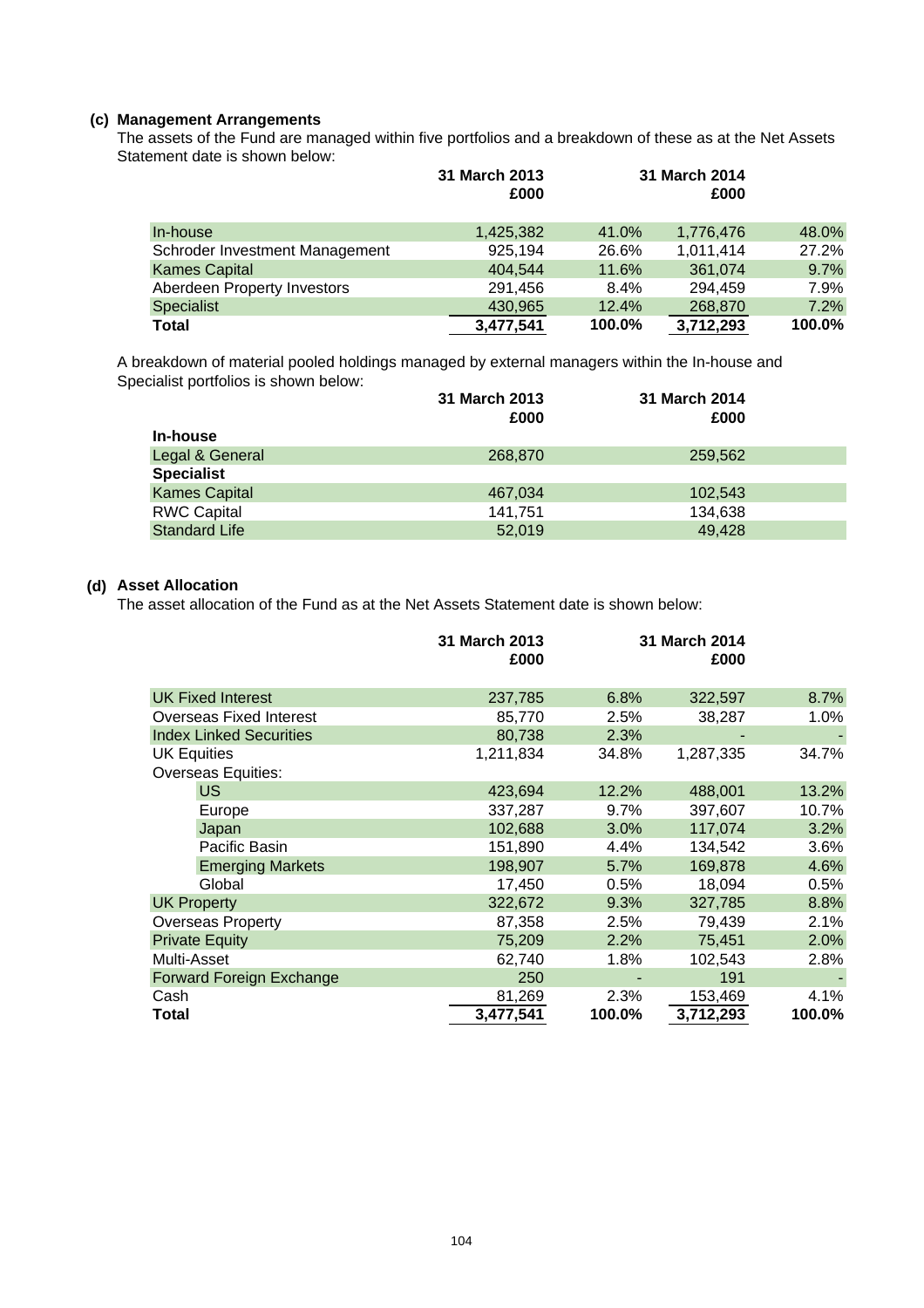## **(e) Property**

Direct property is shown at open market value (as defined by the International Valuation Standards Committee) as determined by Savills Commercial Limited. The analysis of property is:

|                              | 31 March 2013<br>£000 | <b>31 March 2014</b><br>£000 |
|------------------------------|-----------------------|------------------------------|
| Freehold                     | 268,375               | 288,140                      |
| Leasehold more than 50 years | 19,700                |                              |
|                              | 288,075               | 288,140                      |
| <b>Original Value</b>        | 313,798               | 285,068                      |

# **(f) Analysis of Pooled Investment Vehicles**

The underlying economic exposure of pooled investment vehicles is shown below:

|                    |                           | 31 March 2013<br>£000 | 31 March 2014<br>£000 |
|--------------------|---------------------------|-----------------------|-----------------------|
| <b>UK Equities</b> | <b>Overseas Equities:</b> | 134,421               | 158,665               |
|                    | <b>US</b>                 | 158,177               | 192,984               |
|                    | Japan                     | 62,525                | 72,746                |
|                    | Europe                    | 71,198                | 71,166                |
|                    | Pacific Basin             | 151,890               | 134,542               |
|                    | <b>Emerging Markets</b>   | 172,554               | 148,198               |
|                    | Global                    | 17,450                | 18,094                |
| <b>UK Property</b> |                           | 34,597                | 39,645                |
|                    | <b>Overseas Property</b>  | 87,358                | 79,439                |
|                    | <b>Private Equity</b>     | 75,209                | 73,110                |
| Multi-Asset        |                           | 62,740                | 102,543               |
| <b>Total</b>       |                           | 1,028,119             | 1,091,132             |

# **(g) Private Equity Funds**

The Fund has made commitments to a number of private equity funds. The original commitment amounts are shown below in the fund currencies:

|                                                      | <b>Currency</b> | Commitment      |
|------------------------------------------------------|-----------------|-----------------|
| <b>Funds</b>                                         |                 | millions        |
| <b>Wilton Private Equity Fund LLC</b>                | <b>USD</b>      | 14              |
| Pantheon Europe Fund III                             | <b>EUR</b>      | 10              |
| East Midlands Regional Venture Capital Fund          | GBP             | 5               |
| <b>Coller International Partners IV</b>              | <b>USD</b>      | 10              |
| Schroders Private Equity Fund of Funds III           | <b>EUR</b>      | 22              |
| <b>DCM Private Equity Fund II</b>                    | <b>USD</b>      | 18              |
| Pantheon Europe Fund V                               | <b>EUR</b>      | 15              |
| <b>Coller International Partners V</b>               | <b>USD</b>      | 18              |
| Catapult Growth Fund LP                              | <b>GBP</b>      | 4               |
| Altius Associates Private Equity Fund                | <b>USD</b>      | 10              |
| Partners Group Secondary 2008                        | <b>EUR</b>      | 13              |
| <b>DCM Private Equity Fund III</b>                   | <b>USD</b>      | 16              |
| <b>Coller International Partners VI</b>              | <b>USD</b>      | 16              |
| Altius Associates Private Equity Fund II             | <b>USD</b>      | 15              |
| Partners Group Global Infrastructure                 | <b>EUR</b>      | 12              |
| Foresight Nottingham Fund LP                         | <b>GBP</b>      | 10              |
| Altius Real Assets Fund I                            | <b>USD</b>      | 15              |
| Altius Real Assets Fund - Infrastructure Opportunity | <b>EUR</b>      | 12 <sup>2</sup> |
| <b>DCM Private Equity Fund IV</b>                    | USD             | 16              |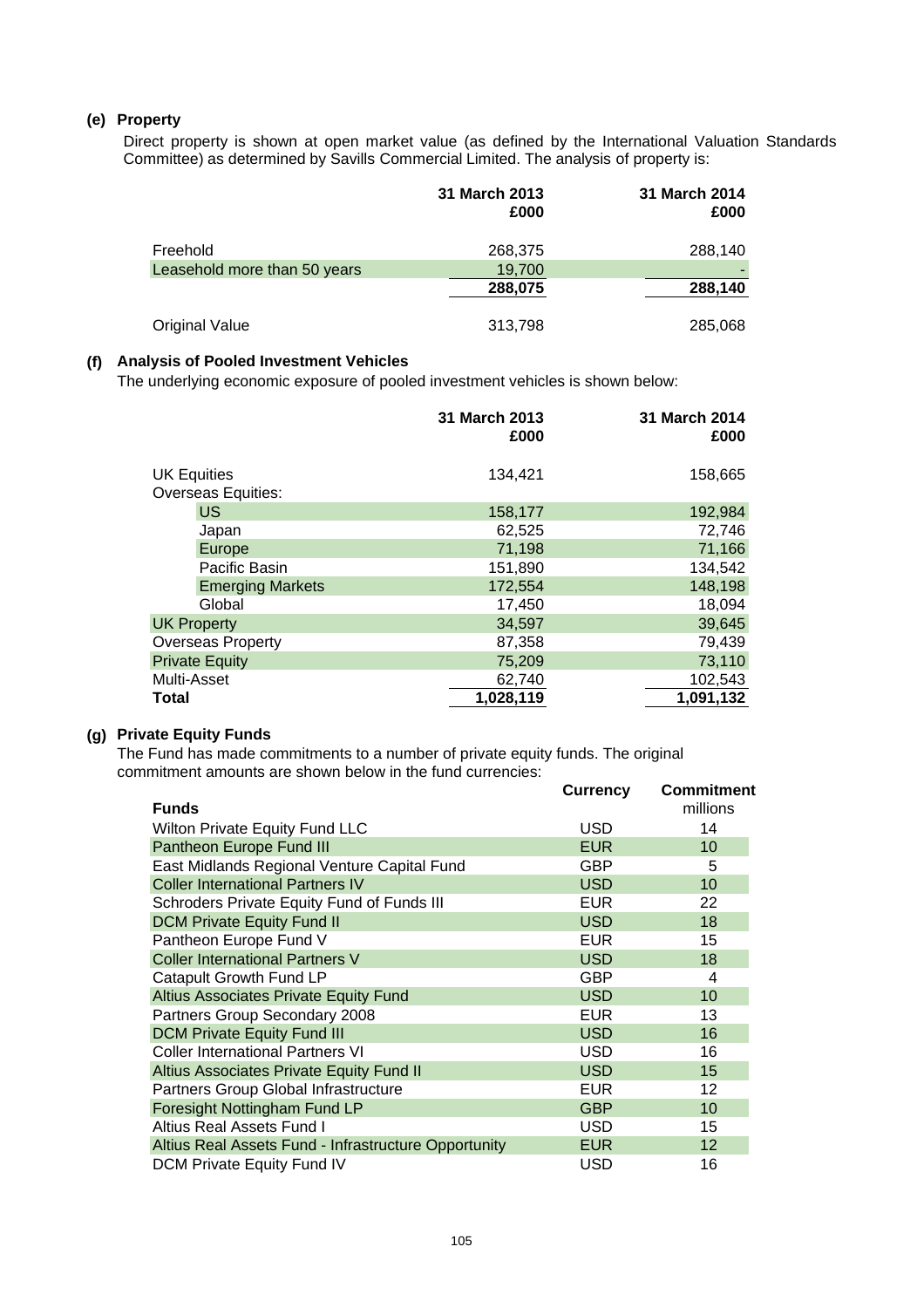the funds above, the following were new commitments made during 2013/14: The undrawn commitment as at 31 March 2014 was £79.3 million (£53.1 million at 31 March 2013). Of These commitments are drawn by the funds over time as investments are made in underlying companies.

|                                                      | <b>Currency</b> | <b>Commitment</b><br>millions |
|------------------------------------------------------|-----------------|-------------------------------|
| Foresight Nottingham Fund LP                         | <b>GBP</b>      | 10                            |
| Altius Real Assets Fund I                            | USD             | 15                            |
| Altius Real Assets Fund - Infrastructure Opportunity | EUR             | $12 \overline{ }$             |
| DCM Private Equity Fund IV                           | USD             | 16                            |

## **(h) Analysis of derivatives**

## **Open Forward Foreign Exchange contracts at 31 March 2014**

|                   | <b>Currency</b> |                           | <b>Currency</b> |                           | <b>Asset</b>  | Liability      |
|-------------------|-----------------|---------------------------|-----------------|---------------------------|---------------|----------------|
| <b>Settlement</b> | <b>Bought</b>   | <b>Local Value</b><br>000 | Sold            | <b>Local Value</b><br>000 | Value<br>£000 | Value<br>£000  |
| Up to 3 months    | GBP             | 12,503                    | <b>EUR</b>      | (15,000)                  | 97            | $\overline{0}$ |
| Up to 3 months    | GBP             | 25,900                    | <b>USD</b>      | (43,000)                  | 94            |                |
|                   |                 |                           |                 |                           | 191           | 0              |

**Total net forward foreign exchange contracts 191**

## **Open Forward Foreign Exchange contracts at 31 March 2013**

|                   | <b>Currency</b> |                                              | <b>Currency</b> |                           | <b>Asset</b>  | <b>Liability</b> |
|-------------------|-----------------|----------------------------------------------|-----------------|---------------------------|---------------|------------------|
| <b>Settlement</b> | <b>Bought</b>   | <b>Local Value</b><br>000                    | Sold            | <b>Local Value</b><br>000 | Value<br>£000 | Value<br>£000    |
| Up to one month   | GBP             | 10,500                                       | <b>USD</b>      | (15,946)                  |               | (2)              |
| Up to one month   | GBP             | 13,436                                       | <b>USD</b>      | (20,000)                  | 263           |                  |
| Up to one month   | <b>GBP</b>      | 9,661                                        | <b>EUR</b>      | (11,000)                  | 358           |                  |
| Up to one month   | USD             | 31.325                                       | <b>GBP</b>      | (21,000)                  |               | (368)            |
|                   |                 |                                              |                 |                           | 621           | (371)            |
|                   |                 | Total net forward foreign exchange contracts |                 |                           | 250           |                  |

## **10. Contingent Liabilities**

The fund has 15 private equity funds which have undrawn commitments as at 31 March 2014 of £79.3 million (£53.1 million at 31 March 2013).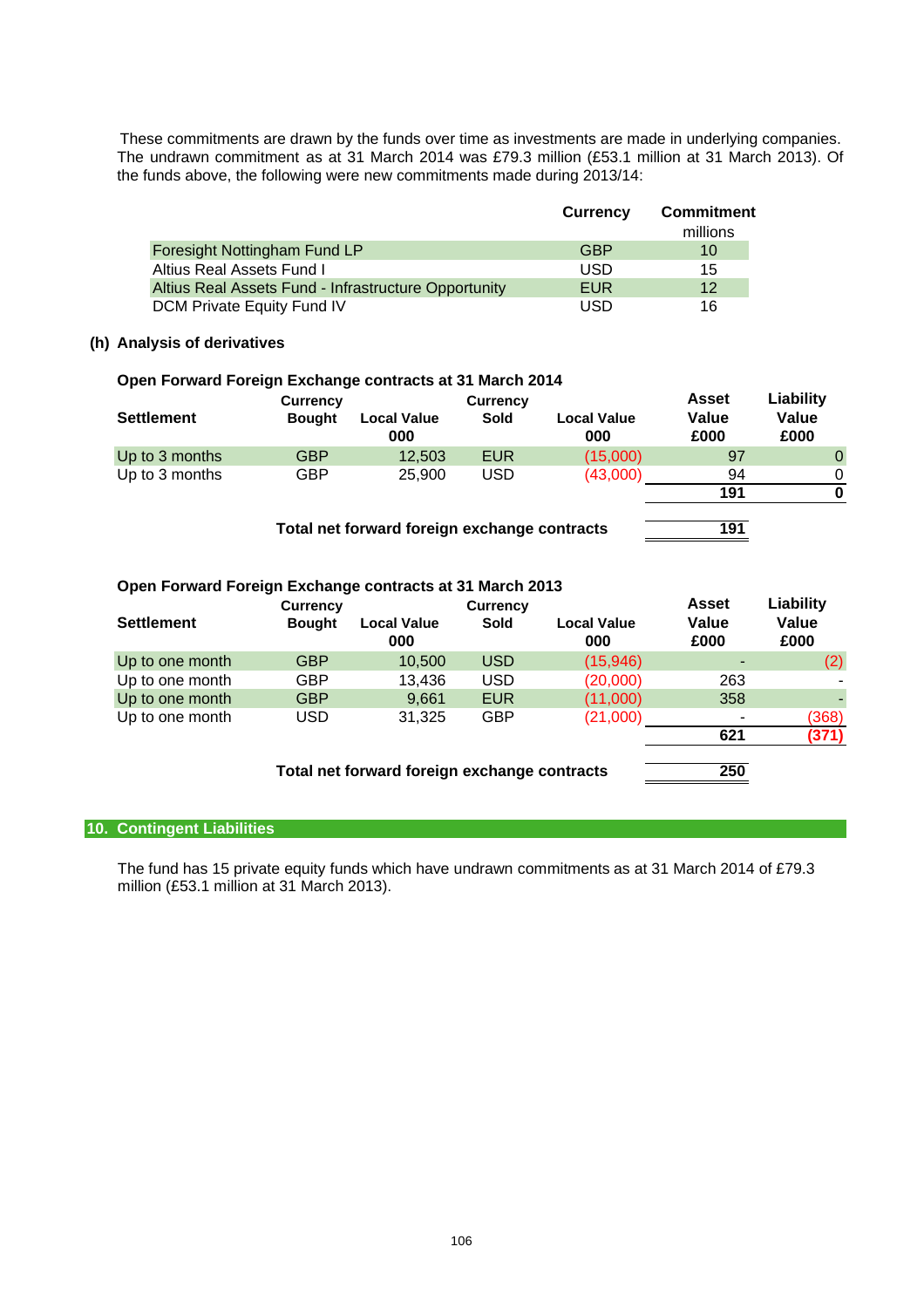## **11. Other Investment Balances and Liabilities**

|                                     | 31 March 2013<br>£000 | 31 March 2014<br>£000 |
|-------------------------------------|-----------------------|-----------------------|
| Other investment balances           |                       |                       |
| Outstanding investment transactions | 1,760                 | 1,376                 |
| Investment income                   | 14,600                | 20,294                |
|                                     | 16,360                | 21,670                |
| <b>Investment Liabilities</b>       |                       |                       |
| Outstanding investment transactions | (536)                 |                       |
| Investment income                   | (2,621)               | (2,650)               |
|                                     | (3, 157)              | (2,650)               |
| 12. Current Assets and Liabilities  |                       |                       |
|                                     |                       |                       |
|                                     | 31 March 2013<br>£000 | 31 March 2014<br>£000 |
| <b>Current assets</b>               |                       |                       |
| Contributions due from employers    | 17,297                | 8,865                 |
| Other                               | 1,184                 | 1,168                 |
|                                     | 18,481                | 10,033                |
| <b>Current Liabilities</b>          |                       |                       |
| Payments in advance                 | (3,261)               | (720)                 |
| Sundry creditors                    | (1, 455)              | (838)                 |
| Other                               | (8, 433)              | (6, 643)              |

## **13. Members Additional Voluntary Contributions**

The Nottinghamshire Fund provides an additional voluntary contribution (AVC) scheme to enable members to purchase additional benefits. Contributions are paid over to, and invested separately by, the two scheme providers, Prudential and Scottish Widows. The contributions are not included in the Fund's accounts in accordance with regulation 4(2)(b) of the Local Government Pension Scheme (Management and Investment of Funds) Regulations 2009. The value of the separately invested AVCs is shown below:

|                 | 31 March 2013<br>£000 | 31 March 2014<br>£000 |
|-----------------|-----------------------|-----------------------|
| Prudential      | 32,337                | 33,667                |
| Scottish Widows | 3.254                 | 3,282                 |
|                 | 35,591                | 36.949                |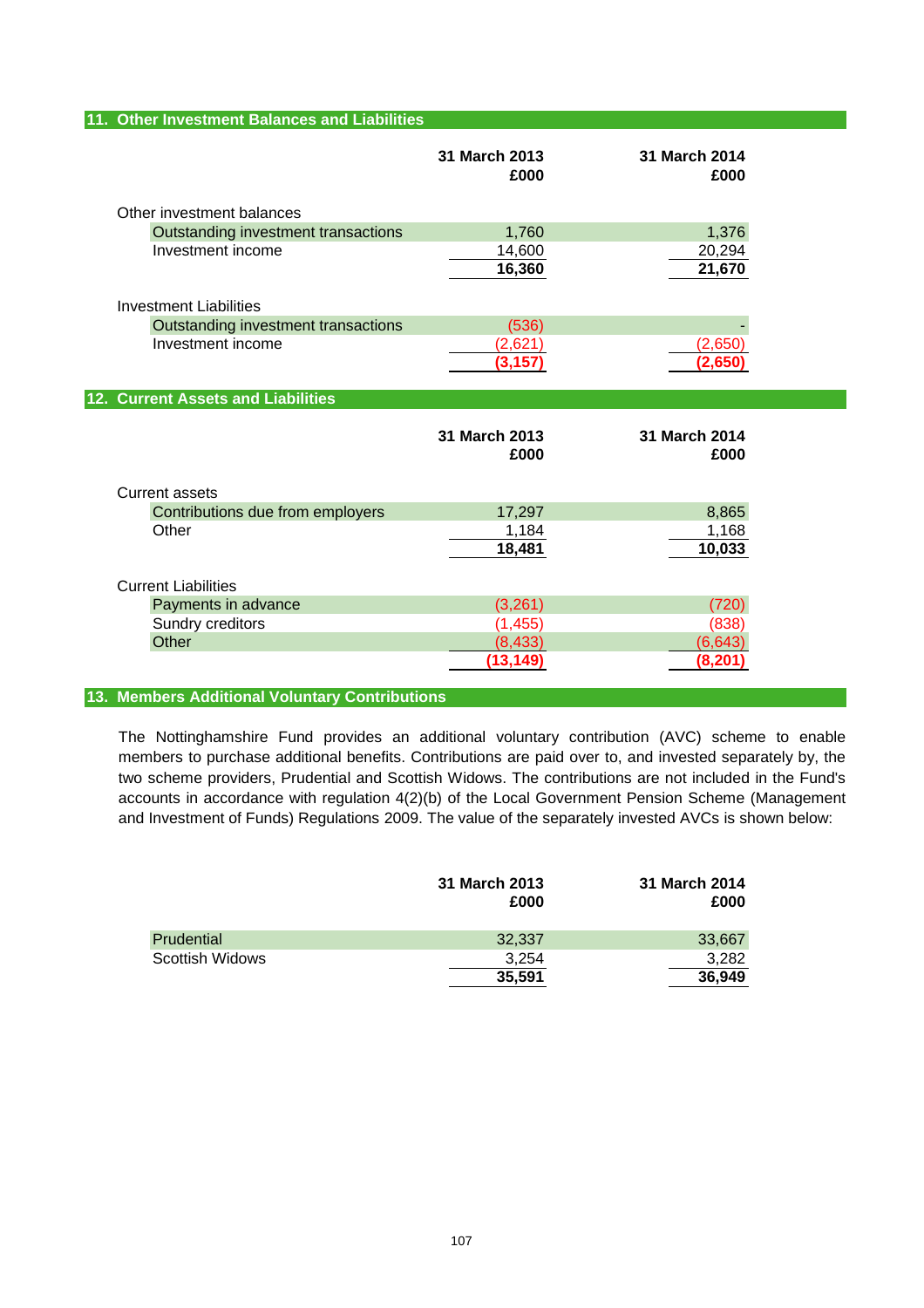## **14. Financial Instruments**

**(a)** The various financial instruments held by the Fund are valued at fair value. The following tables analyse the fair value of financial assets and liabilities by asset class.

|                                               |                                                                  | 31 March 2014                          |                                                         |                     |
|-----------------------------------------------|------------------------------------------------------------------|----------------------------------------|---------------------------------------------------------|---------------------|
|                                               | <b>Designated</b><br>at Fair Value<br>through<br>profit and loss | <b>Loans and</b><br><b>Receivables</b> | <b>Financial</b><br>liabilities at<br>amortised<br>cost | <b>Totals</b>       |
|                                               | £000                                                             | £000                                   | £000                                                    | £000                |
| <b>Financial Assets</b>                       |                                                                  |                                        |                                                         |                     |
| <b>Fixed Interest Securities</b>              | 360,883                                                          |                                        |                                                         | 360,883             |
| <b>Index Linked Securities</b>                |                                                                  |                                        | ٠                                                       |                     |
| Equities                                      | 1,818,478                                                        |                                        | $\qquad \qquad \blacksquare$                            | 1,818,478           |
| <b>Pooled Investment Vehicles</b>             | 972,048                                                          |                                        | ٠                                                       | 972,048             |
| <b>Property Pooled Vehicles</b>               | 119,084                                                          |                                        | $\overline{\phantom{0}}$                                | 119,084             |
| Forward Foreign Exchange                      | 191                                                              |                                        |                                                         | 191                 |
| Cash deposits                                 |                                                                  | 153,469                                | $\qquad \qquad \blacksquare$                            | 153,469             |
| Other investment balances                     |                                                                  | 21,670                                 | ٠                                                       | 21,670              |
| <b>Current Assets</b>                         | 3,270,684                                                        | 10,033<br>185,172                      | $\qquad \qquad \blacksquare$<br>$\blacksquare$          | 10,033<br>3,455,856 |
|                                               |                                                                  |                                        |                                                         |                     |
| <b>Financial Liabilities</b>                  |                                                                  |                                        |                                                         |                     |
| <b>Investment Liabilities</b>                 |                                                                  | $\overline{\phantom{a}}$               | (2,650)                                                 | (2,650)             |
| <b>Current Liabilities</b>                    |                                                                  |                                        | (8, 201)                                                | (8, 201)            |
|                                               |                                                                  |                                        | (10, 851)                                               | (10, 851)           |
|                                               |                                                                  |                                        |                                                         |                     |
|                                               | 3,270,684                                                        | 185,172                                | (10, 851)                                               | 3,445,005           |
|                                               |                                                                  |                                        |                                                         |                     |
|                                               |                                                                  |                                        |                                                         |                     |
|                                               |                                                                  | 31 March 2013                          |                                                         |                     |
|                                               | <b>Designated</b>                                                | <b>Loans and</b>                       | <b>Financial</b>                                        | <b>Totals</b>       |
|                                               | at Fair Value                                                    | <b>Receivables</b>                     | liabilities at                                          |                     |
|                                               | through                                                          |                                        | amortised                                               |                     |
|                                               | profit and loss                                                  |                                        | cost                                                    |                     |
|                                               | £000                                                             | £000                                   | £000                                                    | £000                |
| <b>Financial Assets</b>                       |                                                                  |                                        |                                                         |                     |
| <b>Fixed Interest Securities</b>              | 323,555                                                          | $\overline{\phantom{m}}$               | ٠                                                       | 323,555             |
| <b>Index Linked Securities</b>                | 80,739                                                           | $\overline{\phantom{0}}$               | $\qquad \qquad \blacksquare$                            | 80,739              |
| Equities<br><b>Pooled Investment Vehicles</b> | 1,675,534                                                        | ٠                                      | ٠                                                       | 1,675,534           |
| <b>Property Pooled Vehicles</b>               | 906,164<br>121,955                                               | ÷                                      | ٠                                                       | 906,164<br>121,955  |
| <b>Forward Foreign Exchange</b>               | 621                                                              |                                        |                                                         | 621                 |
| Cash deposits                                 |                                                                  | 81,269                                 |                                                         | 81,269              |
| Other investment balances                     |                                                                  | 16,360                                 | ٠                                                       | 16,360              |
| <b>Current Assets</b>                         |                                                                  | 18,481                                 |                                                         | 18,481              |
|                                               | 3,108,568                                                        | 116,110                                | $\blacksquare$                                          | 3,224,678           |
|                                               |                                                                  |                                        |                                                         |                     |
| <b>Financial Liabilities</b>                  |                                                                  |                                        |                                                         |                     |
| <b>Investment Liabilities</b>                 | $\blacksquare$                                                   | ٠                                      | (3, 157)                                                | (3, 157)            |
| <b>Current Liabilities</b>                    |                                                                  |                                        | (13, 149)                                               | (13, 149)           |
|                                               |                                                                  |                                        | (16, 306)                                               | (16, 306)           |

No financial assets were reclassified during the accounting period.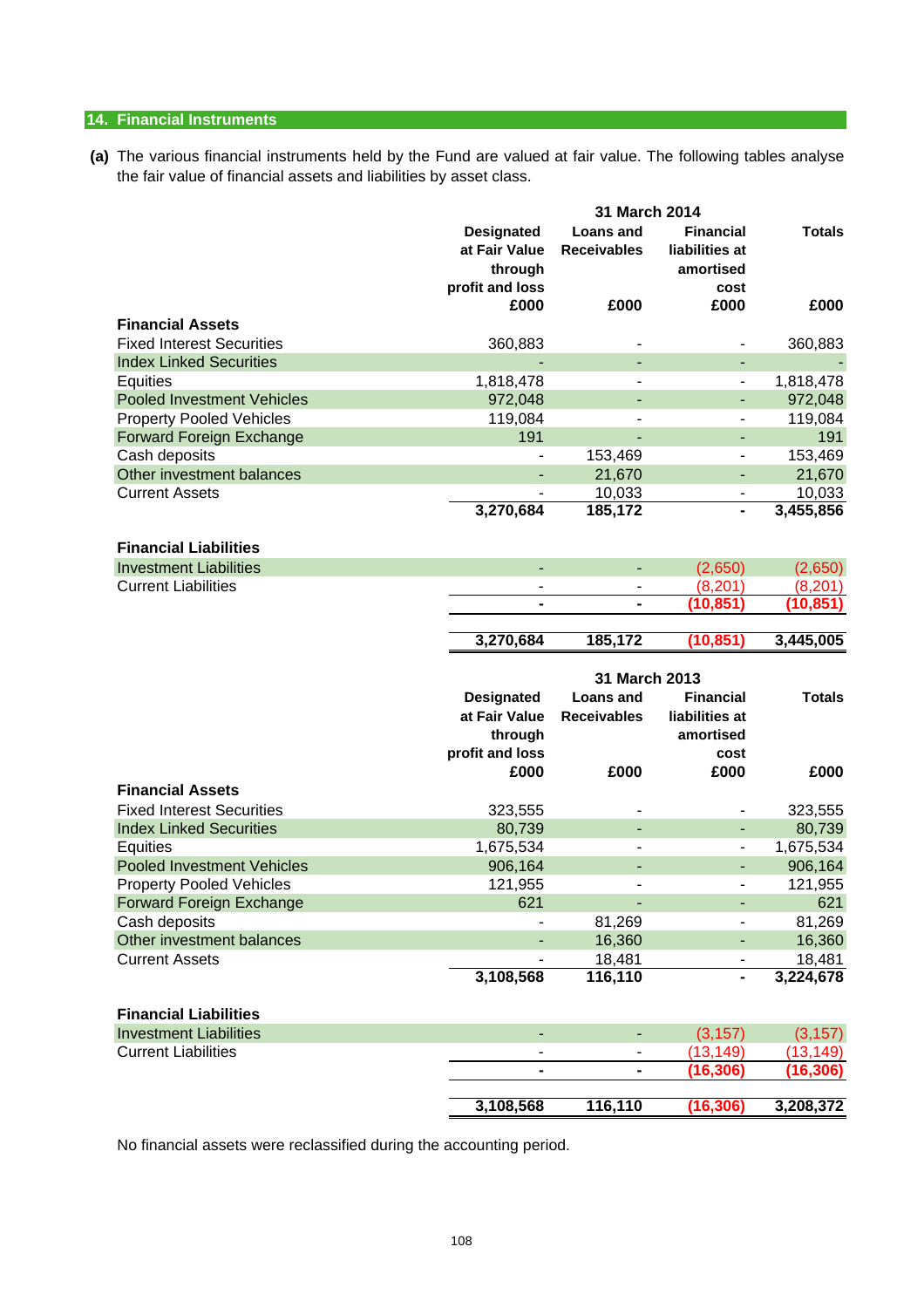## **(b) Valuation of financial instruments carried at fair value**

The valuation of financial instruments has been classified into three levels according to the quality and reliability of information used to determine fair values.

| Level 1                            | Fair values derived from quoted market price.<br>- this includes all quoted equity, fixed interest and index linked instruments.            |                 |                 |                          |               |
|------------------------------------|---------------------------------------------------------------------------------------------------------------------------------------------|-----------------|-----------------|--------------------------|---------------|
| Level 2                            | Fair values derived from valuation techniques based significantly on observable inputs.<br>- this includes all pooled property investments. |                 |                 |                          |               |
| Level 3                            | Fair values derived from valuation techniques where at least one significant input is not<br>based on observable market data.               |                 |                 |                          |               |
|                                    | - this includes unlisted shares and investments in private equity funds.                                                                    |                 |                 |                          |               |
| As at 31 March 2014                |                                                                                                                                             | Level 1<br>£000 | Level 2<br>£000 | Level 3<br>£000          | Total<br>£000 |
| <b>Financial Assets</b>            |                                                                                                                                             |                 |                 |                          |               |
|                                    | Fair value through profit and loss                                                                                                          | 3,073,809       | 119,084         | 77,791                   | 3,270,684     |
| Loans and receivables              |                                                                                                                                             | 185,172         |                 |                          | 185,172       |
| Total                              |                                                                                                                                             | 3,258,981       | 119,084         | 77,791                   | 3,455,856     |
| <b>Financial Liabilities</b>       |                                                                                                                                             |                 |                 |                          |               |
| Fair value through profit and loss |                                                                                                                                             |                 | ÷,              |                          |               |
| <b>Financial liabilities</b>       |                                                                                                                                             | (10, 851)       | $\blacksquare$  | $\overline{\phantom{a}}$ | (10, 851)     |
| <b>Total</b>                       |                                                                                                                                             | (10, 851)       |                 |                          | (10, 851)     |
| <b>Net</b>                         |                                                                                                                                             | 3,248,130       | 119,084         | 77,791                   | 3,445,005     |
|                                    |                                                                                                                                             |                 |                 |                          |               |
| As at 31 March 2013                |                                                                                                                                             | Level 1         | Level 2         | Level 3                  | <b>Total</b>  |
|                                    |                                                                                                                                             | £000            | £000            | £000                     | £000          |
| <b>Financial Assets</b>            |                                                                                                                                             |                 |                 |                          |               |
|                                    | Fair value through profit and loss                                                                                                          | 2,909,408       | 121,955         | 77,205                   | 3,108,568     |
| Loans and receivables              |                                                                                                                                             | 116,110         |                 |                          | 116,110       |
| Total                              |                                                                                                                                             | 3,025,518       | 121,955         | 77,205                   | 3,224,678     |

| <b>Financial Liabilities</b> |                                    |
|------------------------------|------------------------------------|
|                              | Fair value through profit and loss |

| <b>Net</b>                         | 3,009,212 | 121.955        | 77.205         | 3,208,372 |
|------------------------------------|-----------|----------------|----------------|-----------|
| <b>Total</b>                       | (16, 306) | $\blacksquare$ | $\blacksquare$ | (16, 306) |
| <b>Financial liabilities</b>       | (16.306)  | ۰              |                | (16,306)  |
| Fair value through profit and loss | -         | -              | -              |           |

## **(c) Nature and extent of risks arising from financial instruments**

The aims of the Fund are to:

- manage employers' liabilities effectively
- ensure that sufficient resources are available to meet all liabilities as they fall due
- maximise the returns from investments within reasonable risk parameters
- enable employer contribution rates to be kept as nearly constant as possible and at reasonable cost to the taxpayers, scheduled, resolution and admitted bodies.

The key risks to the achievement of these aims, as well as measures to mitigate those risks, are set out in the various Fund policies (available at www.nottspf.org.uk) including:

- Statement of Investment Principles
- Funding Strategy Statement
- Governance Compliance Statement
- Risk Management Strategy and Risk Register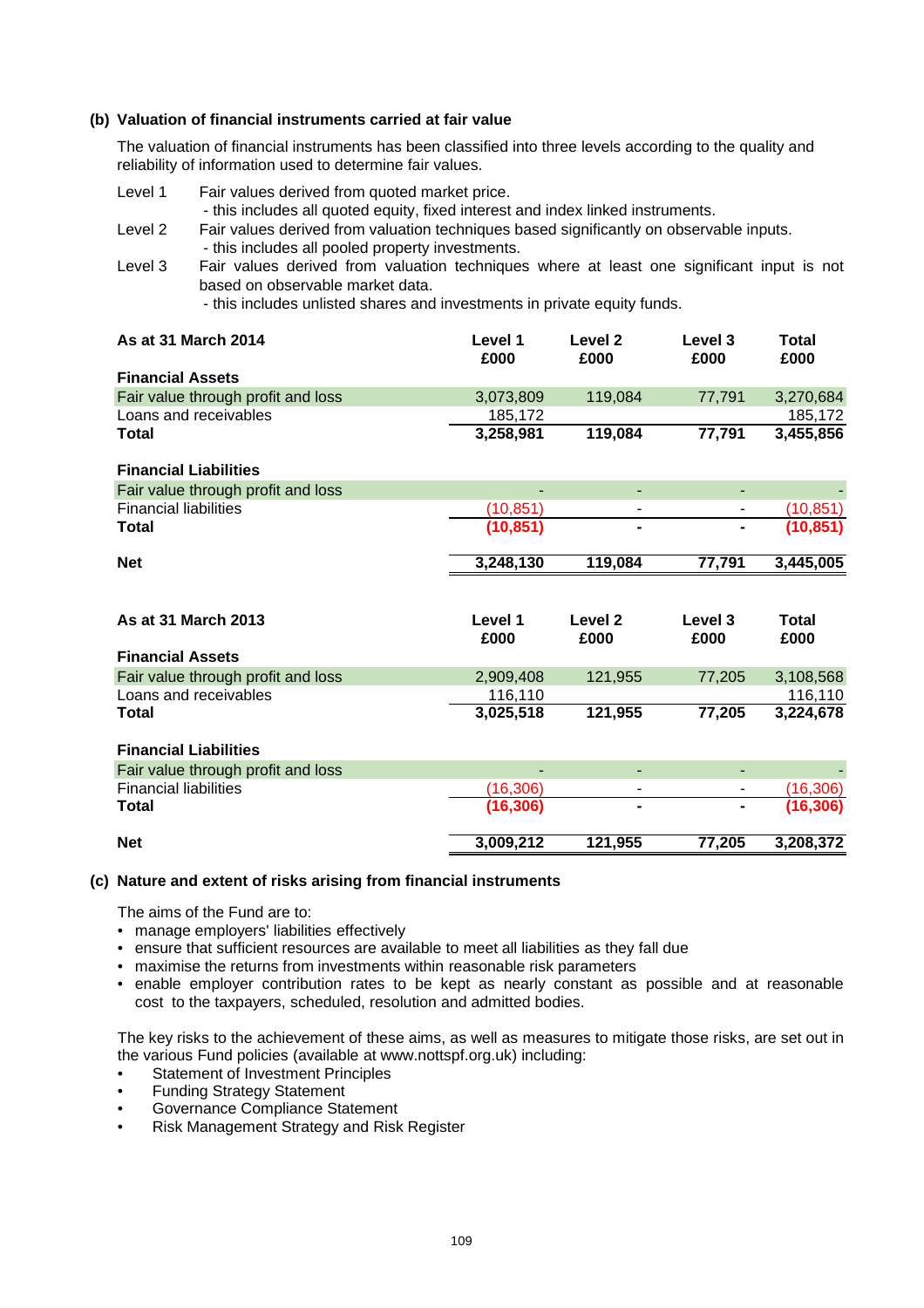The Risk Register identifies the highest risks as arising from:

- Significant variations from assumptions used in the actuarial valuation
- Fund assets assessed as insufficient to meet long term liabilities.

The Fund's primary risk is therefore that its assets fall short of its long term liabilities. The Funding Strategy Statement aims:

- to establish a clear and transparent fund-specific strategy which will identify how employers' pension liabilities are best met going forward
- to support the regulatory requirement to maintain as nearly constant employer contribution rates as possible
- to take a prudent longer-term view of funding those liabilities

The most significant effect on the funding level arises from changes in the discount rate used by the actuaries. The sensitivity analysis below shows the impact of a movement of 0.1% in the discount rate.

| Adjustment to discount rate              | $0.1\%$   | $0.0\%$   | $(0.1\%)$ |
|------------------------------------------|-----------|-----------|-----------|
| Present Value of Total Obligation (£000) | 5,627,558 | 5,733,792 | 5,842,136 |

The Fund deficit at the last triennial valuation was £620 million. With no other change in assumptions, an increase in the discount rate of just under 0.6% would reduce the deficit to nil.

For the first time, contribution income for 2013/14 was insufficient to cover benefit payments but the Fund continues to receive significant investment income. It is therefore unlikely that assets will have to be realised in order to meet pension benefits. This allows the Fund to implement a long term investment strategy and minimise the impact of short term fluctuations in investment and currency markets. The strategy, and the assumptions that underpin it, are reviewed on a regular basis and cash flows are monitored closely to ensure there is sufficient liquidity to meet forecast cash flows.

The investment strategy is aimed at achieving best returns in line with the requirements of the triennial valuation whilst minimising risk and overall variability in future employers' contribution rates. A key part of managing the investment risk is by ensuring an adequate number of suitably qualified investment managers and by requiring managers to hold a diversified spread of assets. The level of risk in the equities block is managed by a balance between passive and active management.

Policies are reviewed regularly to reflect changes in activity and in market conditions. Responsibility for reviewing and revising the policies rests with the Nottinghamshire Pension Fund Committee.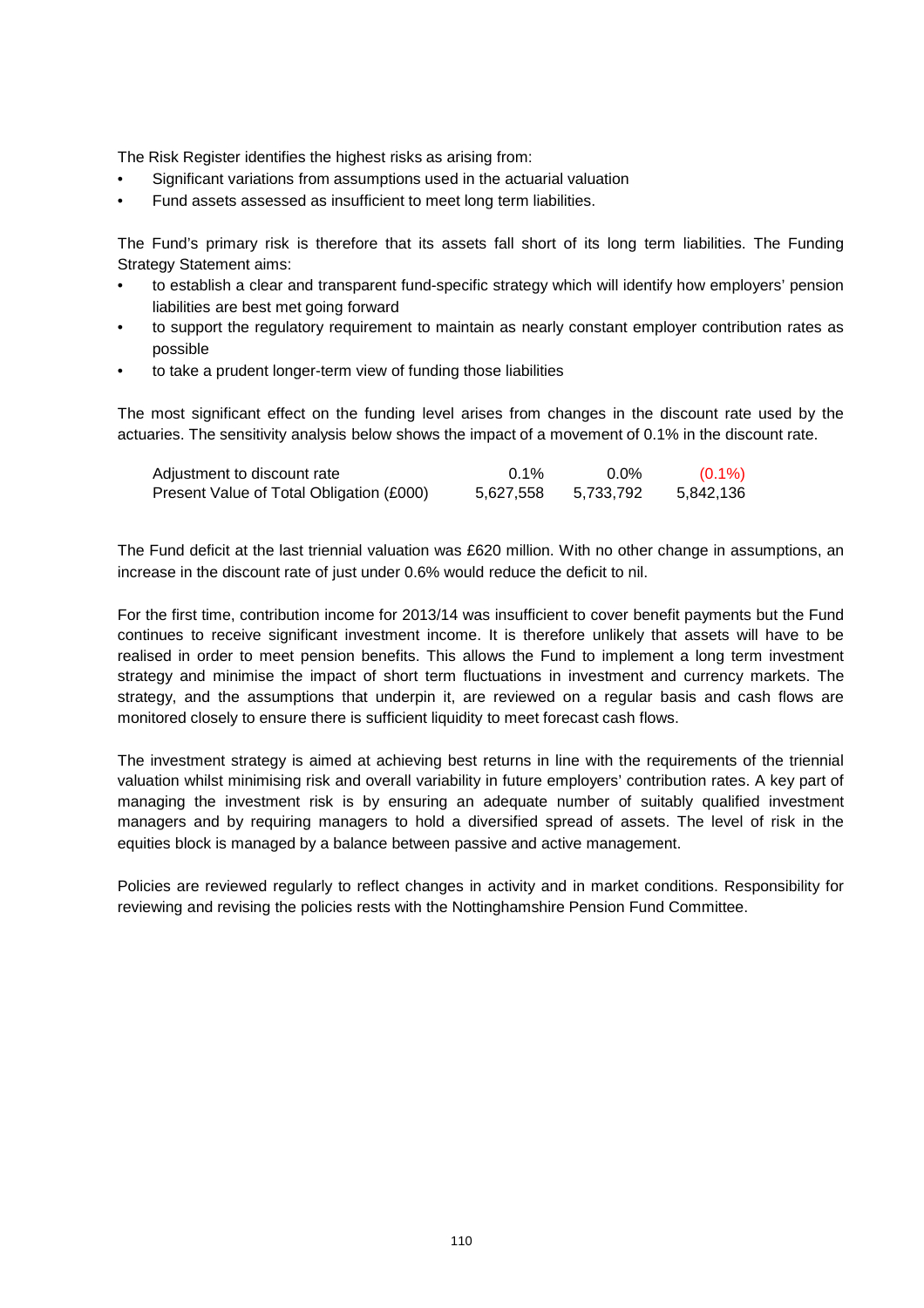## **15. Related Party Transactions**

Under IAS 24, a party is related to an entity if:

- the party is a member of the key management personnel;
- the party is a post-employment benefit plan for the benefit of employees of the entity.

The purpose of related party disclosures is to provide information on transactions and balances that could have an effect on the operations or financial position of an entity. For example, related parties may enter into transactions that unrelated parties would not and transactions between related parties may not be made at the same amounts as between unrelated parties.

Disclosures are required for:

- the nature of the related party relationship
- key management personnel compensation
- information about the transactions and outstanding balances necessary for an understanding of the potential effect of the relationship on the financial statements.

Nottinghamshire County Council is the administering authority for the Local Government Pension Scheme (LGPS) within Nottinghamshire and is one of the major employers within the scheme. Information regarding key management personnel is provided within the main accounts of Nottinghamshire County Council. Members and officers of the Council involved in managing the Fund are allowed to be members of the LGPS. All transactions between Nottinghamshire County Council and the Fund and all benefit payments from the Fund are in accordance with the regulations governing the LGPS. There are no transactions therefore that are made on a different basis from those with nonrelated parties.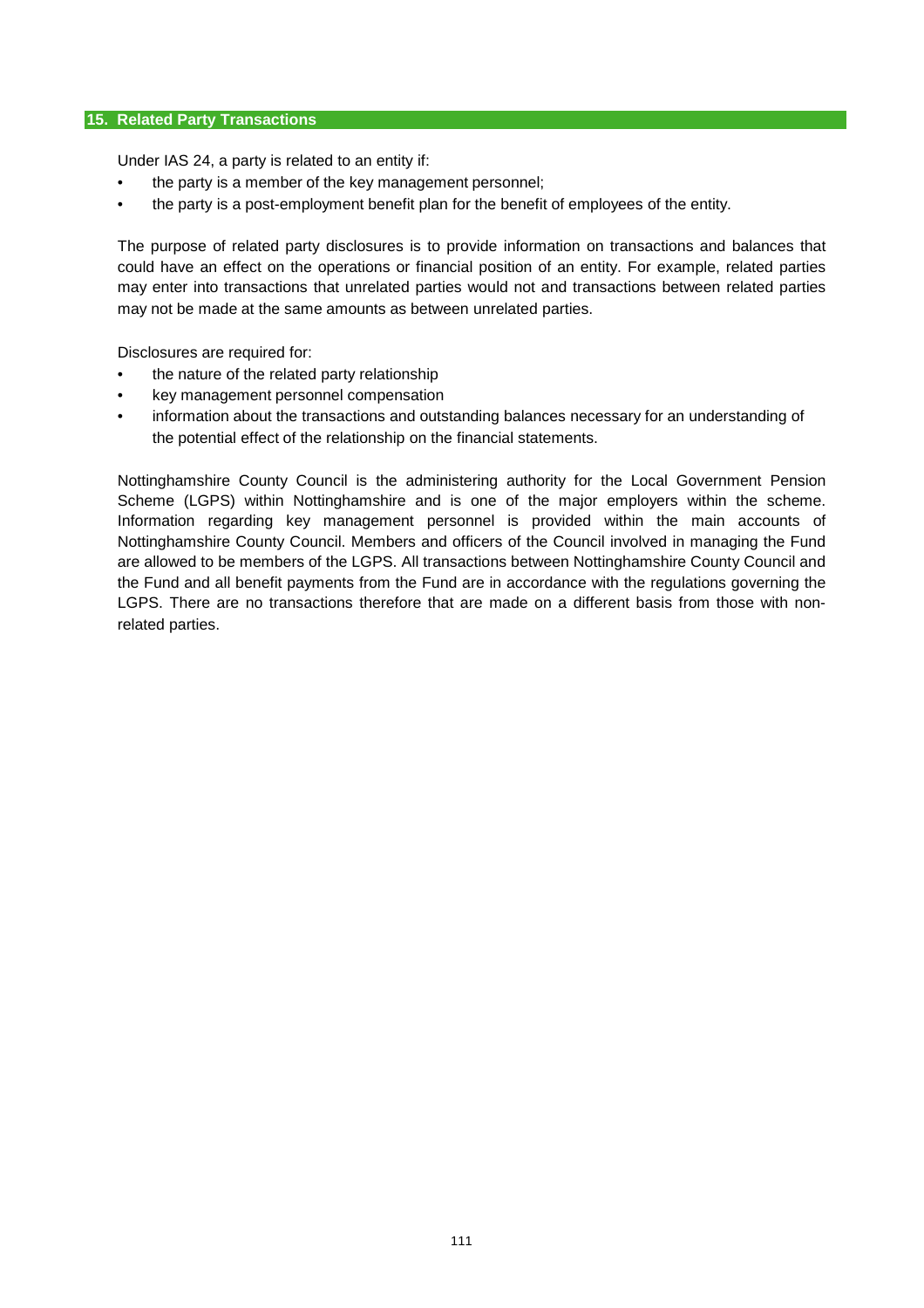## **GLOSSARY OF TERMS**

| <b>Accruals</b>                                                                         | The concept that income and expenditure are<br>recognised as they are earned or incurred, not as<br>money happens to be received or paid.                                                                                                                                                          |
|-----------------------------------------------------------------------------------------|----------------------------------------------------------------------------------------------------------------------------------------------------------------------------------------------------------------------------------------------------------------------------------------------------|
| <b>Actuary</b>                                                                          | An actuary is an expert on pension scheme assets and<br>liabilities. The Local Government Pension Scheme<br>actuary reassesses the rate of employer contributions to<br>the Pension fund every three years.                                                                                        |
| <b>Added Years</b>                                                                      | Additional years of service awarded to increase benefits<br>of employees taking early retirement.                                                                                                                                                                                                  |
| <b>Amortisation</b>                                                                     | The process of charging capital expenditure, usually on<br>Intangible Assets, to the Comprehensive Income &<br>Expenditure Statement over a suitable period of time.                                                                                                                               |
| <b>Balance Sheet</b>                                                                    | The accounting statement which sets out the Council's<br>total net assets and how they were financed.                                                                                                                                                                                              |
| <b>Budget</b>                                                                           | The Council's statement of spending plans and policies<br>for a financial year, expressed in financial terms.                                                                                                                                                                                      |
| <b>Capital Adjustment Account (CAA)</b>                                                 | This account absorbs the timing differences between<br>the consumption of non-current assets and the<br>financing arrangements in respect of their acquisition,<br>creation or enhancement throughout their useful life.                                                                           |
| <b>Capital Financing Requirement (CFR)</b>                                              | The Capital Financing Requirement is a measure of the<br>capital expenditure incurred historically by the Authority<br>that has yet to be financed.                                                                                                                                                |
| <b>Capital Grants Receipts in Advance</b>                                               | Under the Code, grants and contributions for capital<br>schemes are recognised as income when they<br>become receivable unless conditions apply to the<br>grant/contribution. In which case the grant/contribution<br>is classified as capital grants receipts in advance on<br>the balance sheet. |
| <b>Reduction</b><br><b>Commitment</b><br>Carbon<br><b>Efficiency Scheme (CRC)</b>       | The CRC Efficiency Scheme is a mandatory scheme<br>aimed at improving energy efficiency and cutting<br>public<br>emissions<br>large<br>and<br>in<br>private<br>sector<br>organisations.                                                                                                            |
| <b>Cash Flow Statement</b>                                                              | Summarises the inflows and outflows of cash arising<br>from transactions with third parties for capital and<br>revenue purposes.                                                                                                                                                                   |
| <b>Clinical Commissioning Groups (CCG)</b>                                              | The Clinical Commissioning Groups took over from<br>Primary Care Trusts (PCT) with effect from 1 April 2013.                                                                                                                                                                                       |
| <b>Comprehensive</b><br><b>Income</b><br>and<br><b>Expenditure Statement (CI&amp;E)</b> | Consolidates all the gains and losses experienced<br>during the financial year.                                                                                                                                                                                                                    |
| <b>Community Assets</b>                                                                 | Assets such as historical structures and artefacts that<br>the Authority intends to hold in perpetuity, that have no<br>determinable useful life, and that may have restrictions<br>on their disposal.                                                                                             |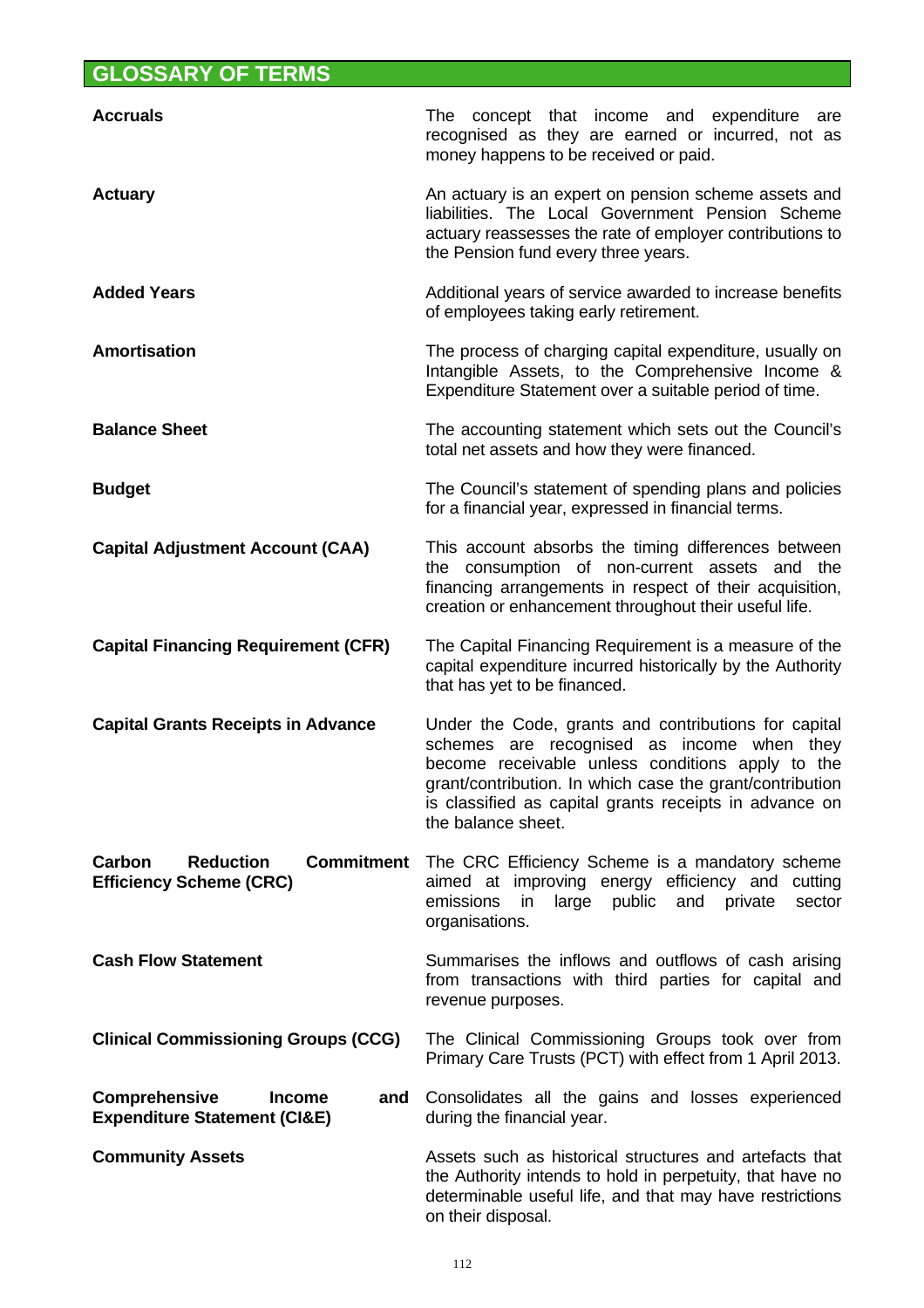| <b>Creditors</b>                                 | Persons or bodies owed monies by the Authority that<br>have not been paid by the end of the financial year.                                                                                                                                                                                                            |  |  |
|--------------------------------------------------|------------------------------------------------------------------------------------------------------------------------------------------------------------------------------------------------------------------------------------------------------------------------------------------------------------------------|--|--|
| <b>DCLG</b>                                      | Department for Communities and Local Government.                                                                                                                                                                                                                                                                       |  |  |
| <b>Debtors</b>                                   | Persons or bodies owing sums to the Authority that<br>have not been paid by the end of the financial year.                                                                                                                                                                                                             |  |  |
| <b>Direct Labour/Service Organisations</b>       | Workforces employed directly by local authorities to<br>carry out works of repair, maintenance, construction etc.<br>of buildings, grounds and roads and to provide catering<br>and cleaning services and repairs and maintenance of<br>vehicles.                                                                      |  |  |
| <b>Earmarked Reserves</b>                        | Reserves set aside for a specific purpose.                                                                                                                                                                                                                                                                             |  |  |
| <b>Financial Instruments</b>                     | A financial instrument is any contract that gives rise to a<br>financial asset of one entity and a financial liability of<br>another. For instance, financial assets could be bank<br>deposits, loans receivable, shares etc, whilst financial<br>liabilities could be borrowings, financial guarantees etc.           |  |  |
| <b>General Fund</b>                              | This balance is a general revenue reserve. Part of this<br>fund is earmarked to provide a number of reserves.                                                                                                                                                                                                          |  |  |
| <b>IAS</b>                                       | International Accounting Standard.                                                                                                                                                                                                                                                                                     |  |  |
| <b>IFRS</b>                                      | International Financial Reporting Standard.                                                                                                                                                                                                                                                                            |  |  |
| <b>IFRIC</b>                                     | The International Financial Reporting Interpretations<br>Committee provides interpretations of IFRS.                                                                                                                                                                                                                   |  |  |
| <b>Infrastructure Assets</b>                     | Assets such as roads and bridges, expenditure on<br>which is recoverable only by continued use of the asset.<br>These assets, by their nature, have no practical<br>prospect of being decommissioned and sold or applied<br>to alternative uses.                                                                       |  |  |
| <b>Impairments</b>                               | An impairment or loss of value may arise on an asset<br>upon revaluation. Assets which may be impaired are<br>those in the categories of Property, Plant and<br>Equipment and Intangible Assets.                                                                                                                       |  |  |
| <b>Intangible Assets</b>                         | Identifiable assets that lack physical substance and are<br>expected to yield benefits to the Authority and the<br>services it provides, e.g. software.                                                                                                                                                                |  |  |
| <b>LOBO</b>                                      | Lenders' Option Borrowers' Option.                                                                                                                                                                                                                                                                                     |  |  |
| Leasing                                          | A method of financing capital expenditure in which a<br>rental charge for an asset is paid for a specific period.<br>There are two forms of lease: 'finance leases' which<br>transfer substantially all the risks and rewards of<br>ownership to the lessee and other leases which are<br>known as 'operating leases'. |  |  |
| <b>Local Government Pension Scheme</b><br>(LGPS) | Nottinghamshire County Council is the administrating<br>authority for the LGPS within Nottinghamshire.                                                                                                                                                                                                                 |  |  |
| <b>Minimum Revenue Provision (MRP)</b>           | The minimum amount which must be charged to                                                                                                                                                                                                                                                                            |  |  |